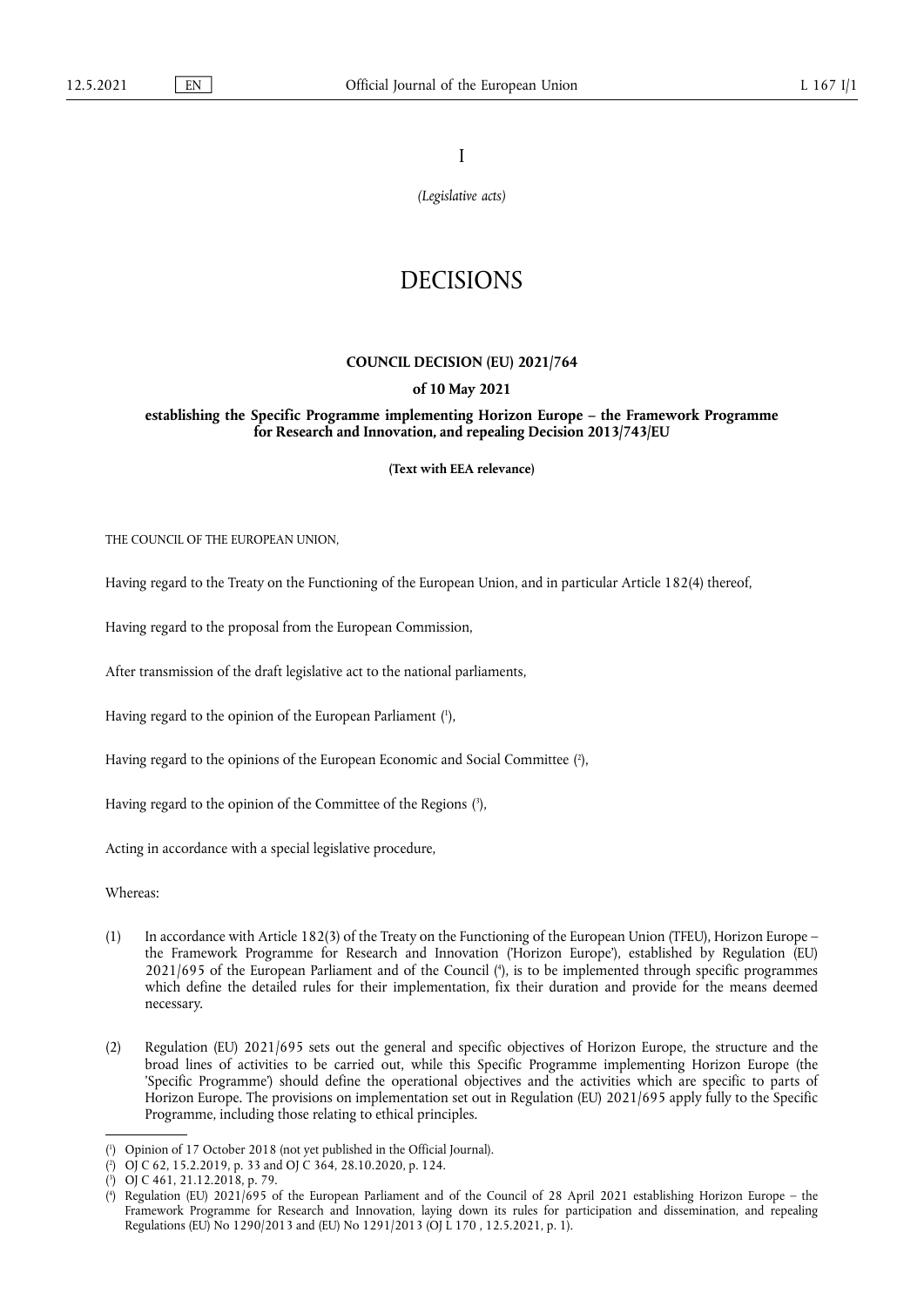- <span id="page-1-5"></span>(3) In order to ensure uniform conditions for the implementation of the Specific Programme, implementing powers should be conferred on the Commission to adopt work programmes for the implementation of the Specific Programme. Those powers should be exercised in accordance with Regulation (EU) No 182/2011 of the European Parliament and of the Council (5[\).](#page-1-0)
- <span id="page-1-6"></span>[\(](#page-1-1)4) The Board of Governors of the Joint Research Centre (JRC) set up by Commission Decision 96/282/Euratom (\*) has been consulted on the scientific and technological content of the Specific Programme on the non-nuclear direct actions of the JRC.
- <span id="page-1-7"></span>(5) The Specific Programme acknowledges climate change as one of the biggest global and societal challenges and reflects the importance of tackling climate change in accordance with the Union's commitment to implement the Paris Agreement adopted under the United Nations Framework Convention on Climate Change [\(](#page-1-2) 7 ) (the 'Paris Agreement') and the United Nations Sustainable Development Goals (SDGs). Accordingly the Specific Programme should contribute to mainstream climate actions and to the achievement of an overall target of 30 % of the Union budget expenditures supporting climate objectives. Climate mainstreaming should be adequately integrated in research and innovation (R&I) content and applied at all stages of the research cycle. Actions under the Specific Programme should contribute at least 35 % of the overall financial envelope of the Specific Programme to climate objectives. Relevant actions should be identified during the Specific Programme's preparation and implementation and reassessed in the context of the relevant evaluations and review processes. Attention should be paid to coal- and carbon-intensive areas of the Union which are in transition.
- (6) The Specific Programme's actions should address market failures or sub-optimal investment situations, boost investments in a proportionate and transparent manner, without duplicating or crowding out private financing and have a clear European added-value and public return on investments.
- (7) Reflecting the important contribution that R&I should make to address challenges in food, agriculture, rural development and the bioeconomy, and to seize the corresponding R&I opportunities in close synergy with the Common Agricultural Policy, relevant actions under the Specific Programme should be supported by EUR 8 952 000 000 in current prices for the cluster 'Food, Bioeconomy, Natural Resources, Agriculture and Environment' for the period 2021-2027.
- <span id="page-1-8"></span>(8) The completion of the Digital Single Market and the growing opportunities from the convergence of digital and physical technologies require investments to be increased. Horizon Europe should contribute to those efforts with a substantial increase in spending on main digital R&I activities compared to the framework programme Horizon 2020 [\(](#page-1-4)\*) established by Regulation (EU) No 1291/2013 of the European Parliament and the Council (\*) (Horizon 2020). This should ensure that Europe remains at the forefront of global R&I in the digital field.
- (9) The types of financing and the methods of implementation under this Decision should be chosen on the basis of their ability to achieve the specific objectives of the actions and to deliver results, taking into account, in particular, the costs of controls, the administrative burden and the expected risk of non-compliance. This should include consideration of the use of lump sums, flat rates and scales of unit costs.

<span id="page-1-0"></span>[<sup>\(</sup>](#page-1-5) 5 ) Regulation (EU) No 182/2011 of the European Parliament and of the Council of 16 February 2011 laying down the rules and general principles concerning mechanisms for control by the Member States of the Commission's exercise of implementing powers (OJ L 55, 28.2.2011, p. 13).

<span id="page-1-1"></span>[<sup>\(</sup>](#page-1-6) 6 ) Commission Decision 96/282/Euratom of 10 April 1996 on the reorganization of the Joint Research Centre (OJ L 107, 30.4.1996, p. 12).

<span id="page-1-2"></span>[<sup>\(</sup>](#page-1-7) 7 ) OJ L 282, 19.10.2016, p. 4.

<span id="page-1-3"></span>[<sup>\(</sup>](#page-1-8) 8 ) Commission Communication of 14 February 2018 entitled 'A new, modern Multiannual Financial Framework for a European Union that deliver efficiently on its priorities post-2020' identifies EUR 13 billion spent in main digital activities under the Research and Innovation Framework Programme Horizon 2020.

<span id="page-1-4"></span>[<sup>\(</sup>](#page-1-8) 9 ) Regulation (EU) No 1291/2013 of the European Parliament and of the Council of 11 December 2013 establishing Horizon 2020 - the Framework Programme for Research and Innovation (2014-2020) and repealing Decision No 1982/2006/EC (OJ L 347, 20.12.2013, p. 104).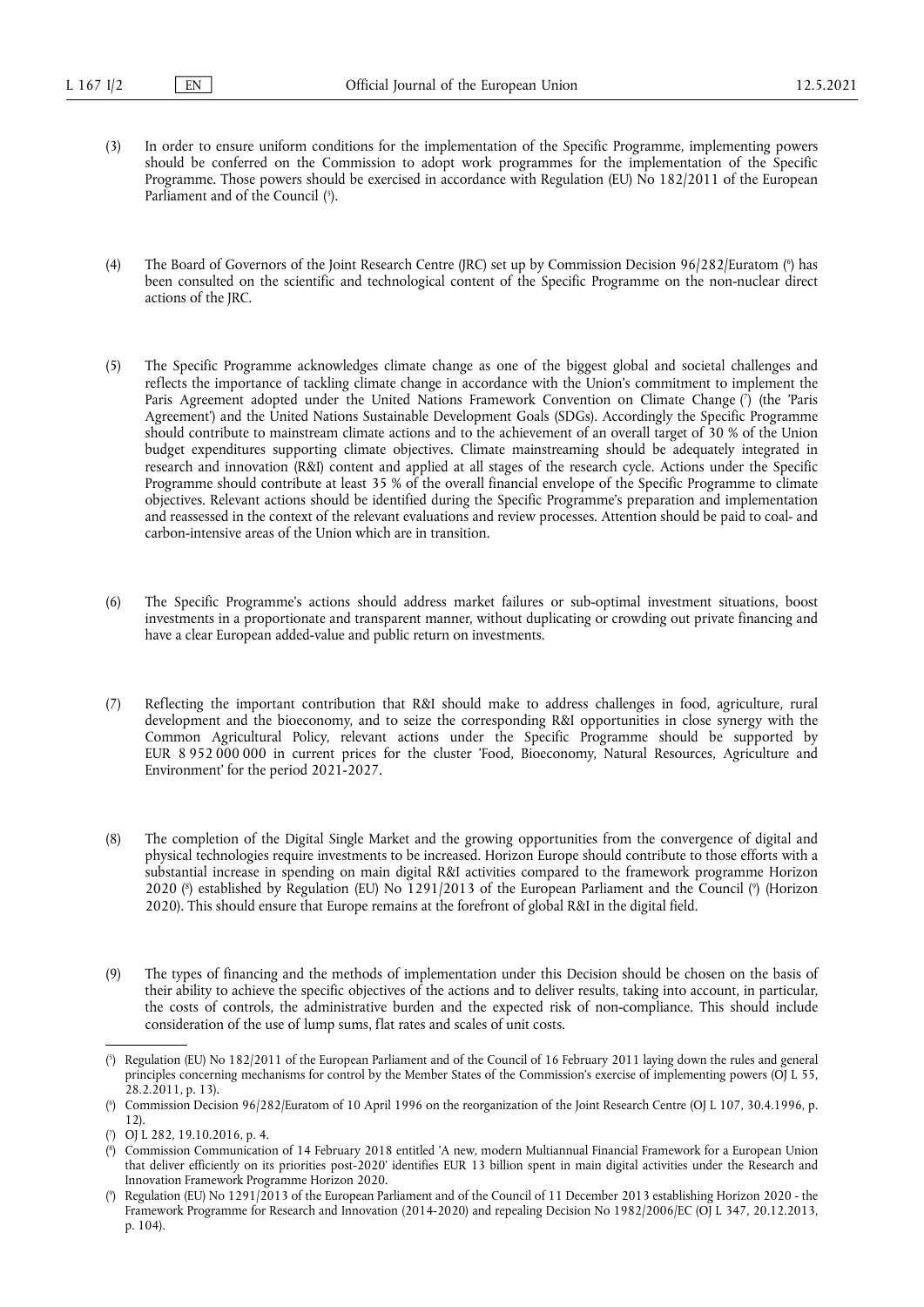- (10) In order to ensure continuity in providing support in the relevant policy area and to allow implementation to start from the beginning of the MFF 2021-2027, this Decision should enter into force as a matter of urgency and should apply, with retroactive effect, from 1 January 2021.
- (11) Member States should be involved early in the process of defining missions.
- <span id="page-2-1"></span>(12) Council Decision 2013/743/EU  $(10)$  $(10)$  should therefore be repealed,

HAS ADOPTED THIS DECISION:

# *CHAPTER I*

#### *General provisions*

## *Article 1*

#### **Subject matter**

This Decision establishes the Specific Programme implementing Horizon Europe – the Framework Programme for Research and Innovation (the 'Specific Programme'), as set out in point (a) of Article 1(2) of Regulation (EU) 2021/695.

This Decision lays down the operational objectives of the Specific Programme, the budget for the period 2021-2027, the rules for implementation of the Specific Programme and the activities to be carried out under the Specific Programme.

# *Article 2*

## **Operational objectives**

1. The Specific Programme shall contribute to the general and specific objectives set out in Article 3 of Regulation (EU) 2021/695.

- 2. The operational objectives of the Specific Programme are the following:
- (a) to strengthen excellent basic and frontier research; to reinforce and spread excellence, including by fostering wider participation throughout the Union;
- (b) to reinforce the link between research, innovation, and, where appropriate, education and other policies, including complementarities with national, regional and Union R&I policies and activities;
- (c) to support the implementation of Union policy priorities including in particular the SDGs and the Paris Agreement;
- (d) to promote responsible R&I, taking into account the precautionary principle;
- (e) to strengthen the gender dimension across the Specific Programme;
- (f) to increase collaboration links in European R&I and across sectors and disciplines, including social sciences and humanities (SSH);
- (g) to strengthen international cooperation;
- (h) to connect to and develop research infrastructures across the European Research Area (ERA) and to provide transnational access;
- (i) to attract talent, to train and retain researchers and innovators in the ERA, including through mobility;

<span id="page-2-0"></span><sup>(</sup> [10\)](#page-2-1) Council Decision 2013/743/EU of 3 December 2013 establishing the specific programme implementing Horizon 2020 – the Framework Programme for Research and Innovation (2014-2020) and repealing Decisions 2006/971/EC, 2006/972/EC, 2006/973/EC, 2006/974/EC and 2006/975/EC (OJ L 347, 20.12.2013, p. 965).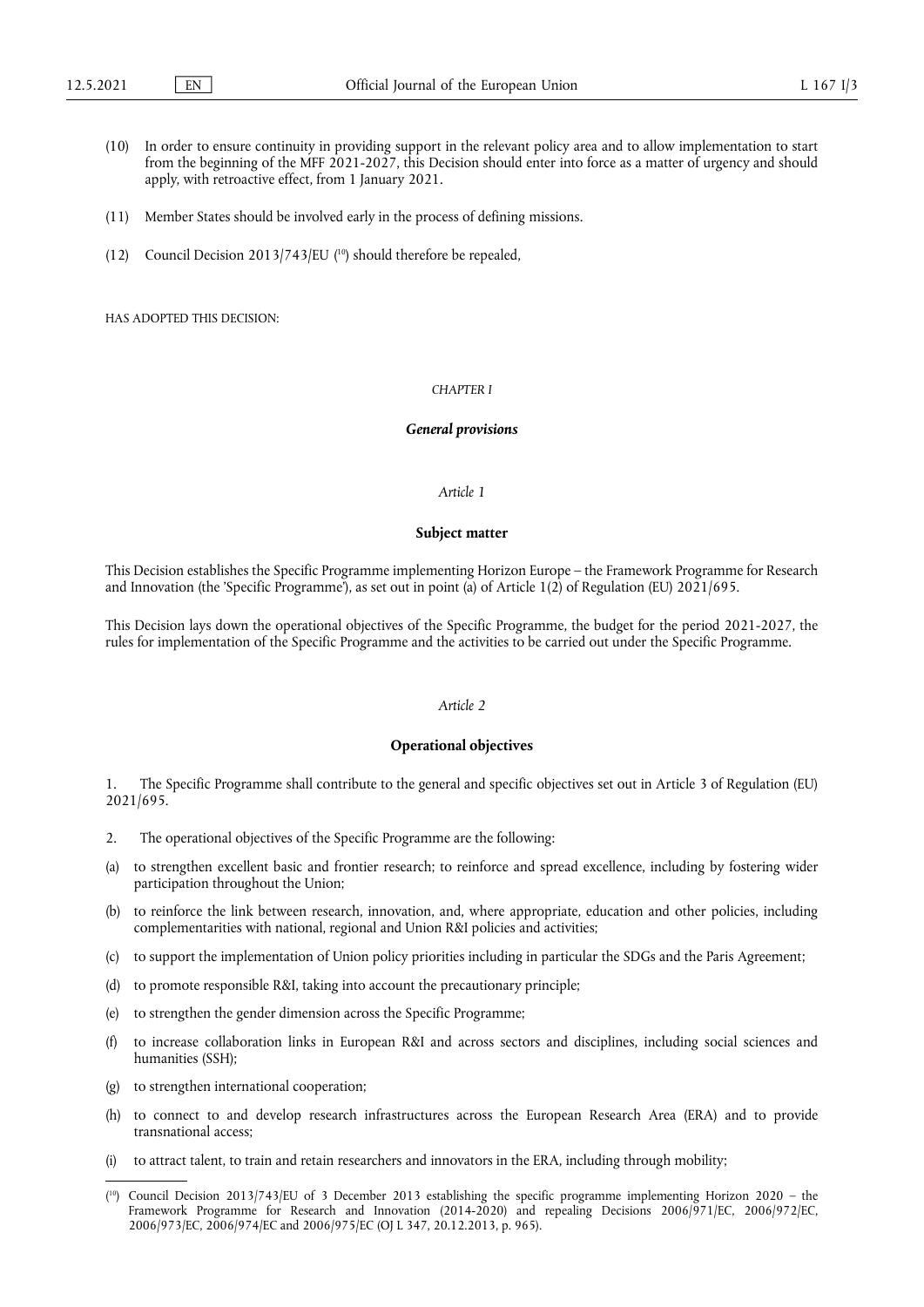- (j) to foster open science and ensure visibility to the public and open access to scientific publications and research data, including appropriate exceptions;
- (k) to encourage exploitation of R&I results and actively disseminate and exploit results, in particular for leveraging private investments and policy development;
- (l) to deliver, through R&I missions, on ambitious goals within a set timeframe;
- (m) to improve the relationship and interaction between science and society, including the visibility of science in society and science communication, and to promote the involvement of citizens and end-users in co-design and co-creation processes;
- (n) to accelerate industrial transformation, including through improved skills for innovation;
- (o) to stimulate R&I activities in SMEs and the creation and scale-up of innovative companies, in particular start-ups, SMEs, and in exceptional cases small mid-caps;
- <span id="page-3-1"></span>(p) to improve access to risk finance, including through synergies with the InvestEU Programme established by Regulation (EU) 2021/523 of the European Parliament and of the Council ( [11\)](#page-3-0), in particular where the market does not provide viable financing.

In pursuing the objectives referred to in paragraph 2, account may be taken of new and unforeseen needs that arise during the period of implementation of the Specific Programme. That may, if duly justified, include responses to emerging opportunities, crises and threats, as well as responses to needs relating to the development of new Union policies.

# *Article 3*

#### **Structure**

- 1. Under Article 4(1) of Regulation (EU) 2021/695, the Specific Programme consists of the following parts:
- (a) Pillar I 'Excellent Science', with the following components:
	- (i) the European Research Council (ERC), as described in Annex I, Pillar I, section 1;
	- (ii) Marie Skłodowska-Curie Actions (MSCA), as described in Annex I, Pillar I, section 2;
	- (iii) 'Research Infrastructures', as described in Annex I, Pillar I, section 3;
- (b) Pillar II 'Global Challenges and European Industrial Competitiveness', with the following components:
	- (i) cluster 'Health', as described in Annex I, Pillar II, section 1;
	- (ii) cluster 'Culture, Creativity and Inclusive Society', as described in Annex I, Pillar II, section 2;
	- (iii) cluster 'Civil Security for Society', as described in Annex I, Pillar II, section 3;
	- (iv) cluster 'Digital, Industry and Space', as described in Annex I, Pillar II, section 4;
	- (v) cluster 'Climate, Energy and Mobility', as described in Annex I, Pillar II, section 5;
	- (vi) cluster 'Food, Bioeconomy, Natural Resources, Agriculture and Environment', as described in Annex I, Pillar II, section 6;
	- (vii) non-nuclear direct actions of the JRC, as described in Annex I, Pillar II, section 7;
- (c) Pillar III 'Innovative Europe', with the following components:
	- (i) the European Innovation Council (EIC), as described in Annex I, Pillar III, section 1;
	- (ii) European innovation ecosystems, as described in Annex I, Pillar III, section 2;

<span id="page-3-0"></span><sup>(</sup> [11\)](#page-3-1) Regulation (EU) 2021/523 of the European Parliament and of the Council of 24 March 2021 establishing the InvestEU Programme and amending Regulation (EU) 2015/1017 (OJ L 107, 26.3.2021, p. 30).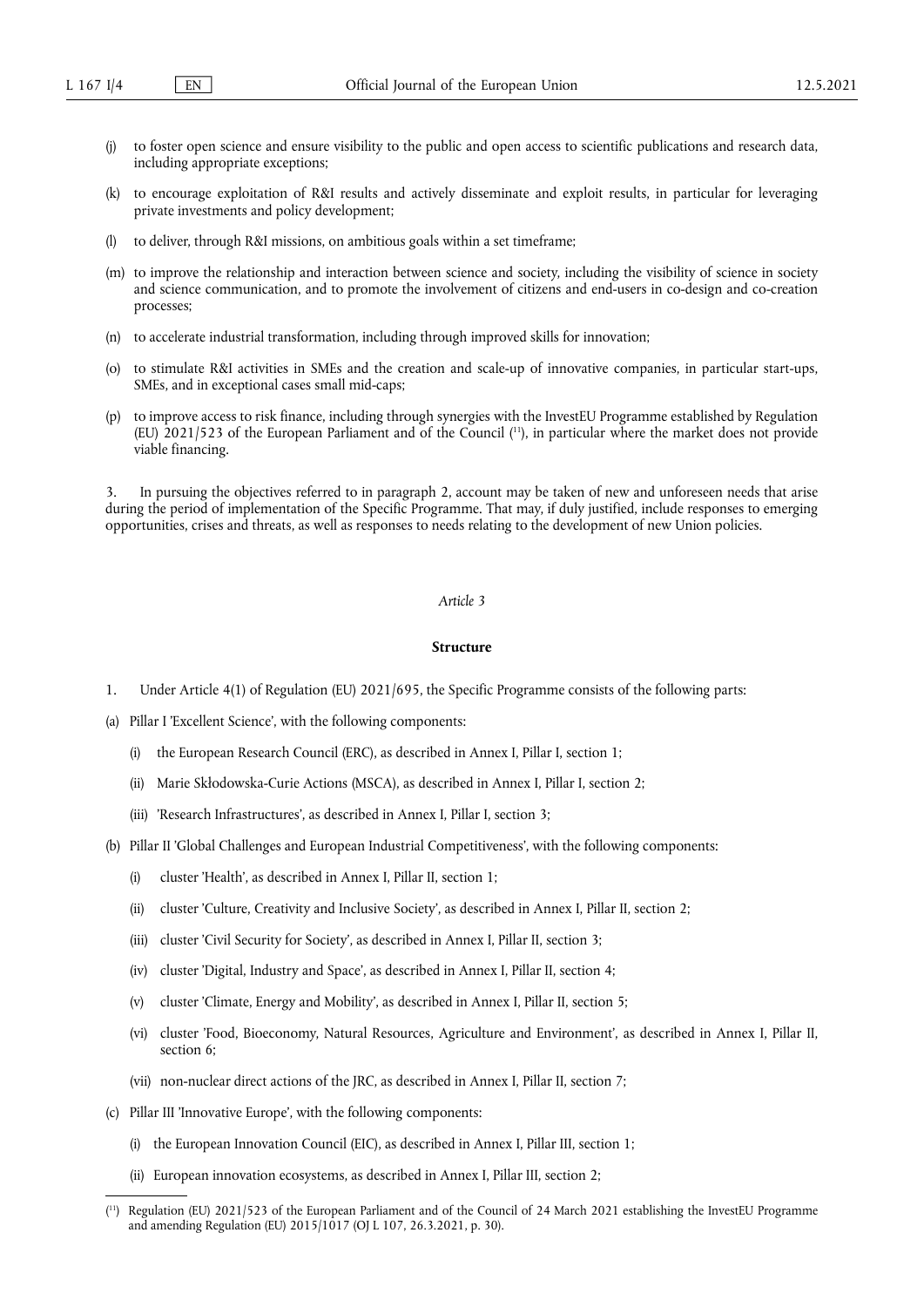- (d) Part 'Widening Participation and Strengthening the ERA' with the following components:
	- (i) widening participation and spreading excellence, as described in Annex I, Part 'Strengthening the ERA', section 1;
	- (ii) reforming and enhancing the European R&I system, as described in Annex I, Part 'Strengthening the ERA', section 2.
- 2. The activities to be carried out under the parts referred to in paragraph 1 are described in Annex I.

## *Article 4*

# **Budget**

1. In accordance with Article 12(1) of Regulation (EU) 2021/695, the financial envelope for the implementation of the Specific Programme for the period from 1 January 2021 to 31 December 2027 shall be EUR 83 397 000 000 in current prices.

<span id="page-4-2"></span>2. As a result of the programme specific adjustment provided for in Article 5 of Council Regulation (EU, Euratom) 2020/2093 ( [12\)](#page-4-0) and in Annex II to Regulation (EU, Euratom) 2020/2093, the amount referred to in paragraph 1 shall be increased by an additional allocation of EUR 2 790 000 000 in constant 2018 prices for the Specific Programme.

3. The amount referred to in paragraph 1 of this Article shall be distributed among the components set out in Article 3(1) of this Decision in accordance with Article 12(2) of Regulation (EU) 2021/695. The amount referred to in paragraph 2 of this Article shall be distributed among the components set out in Article 3(1) of this Decision in accordance with Article 12(4) of Regulation (EU) 2021/695. The arrangements set out in Article 12(5) to (9) of Regulation (EU) 2021/695 shall apply.

# *Article 5*

#### **Resources from the European Union Recovery Instrument**

<span id="page-4-3"></span>1. In accordance with Article 13 of Regulation (EU) 2021/695 the measures referred to in Article 1(2) of Council Regulation (EU) 2020/2094 ( [13\)](#page-4-1) shall be implemented under this Specific Programme through amounts referred to in point (a)(iv) of Article 2(2) of that Regulation, subject to its Article 3(3), (4),  $(7)$  and (9). Those additional amounts shall exclusively be allocated to actions for R&I directed at addressing the consequences of the COVID-19, in particular its economic, social and societal consequences. Priority shall be given to innovative SMEs and special attention shall be paid to their integration in collaborative projects under Pillar II 'Global Challenges and European Industrial Competitiveness'.

- 2. The indicative distribution of the amount referred to in paragraph 1 shall be:
- (a) 25 % to cluster 'Health';
- (b) 25 % to cluster 'Digital, Industry and Space';
- (c) 25 % to cluster 'Climate, Energy and Mobility';
- (d) 25 % to the EIC.

<span id="page-4-0"></span><sup>(</sup> [12\)](#page-4-2) Council Regulation (EU, Euratom) 2020/2093 of 17 December 2020 laying down the multiannual financial framework for the years 2021 to 2027 (OJ L 433 I, 22.12.2020, p. 11).

<span id="page-4-1"></span><sup>(</sup> [13\)](#page-4-3) Council Regulation (EU) 2020/2094 of 14 December 2020 establishing a European Union Recovery Instrument to support the recovery in the aftermath of the COVID-19 crisis (OJ L 433I, 22.12.2020, p. 23).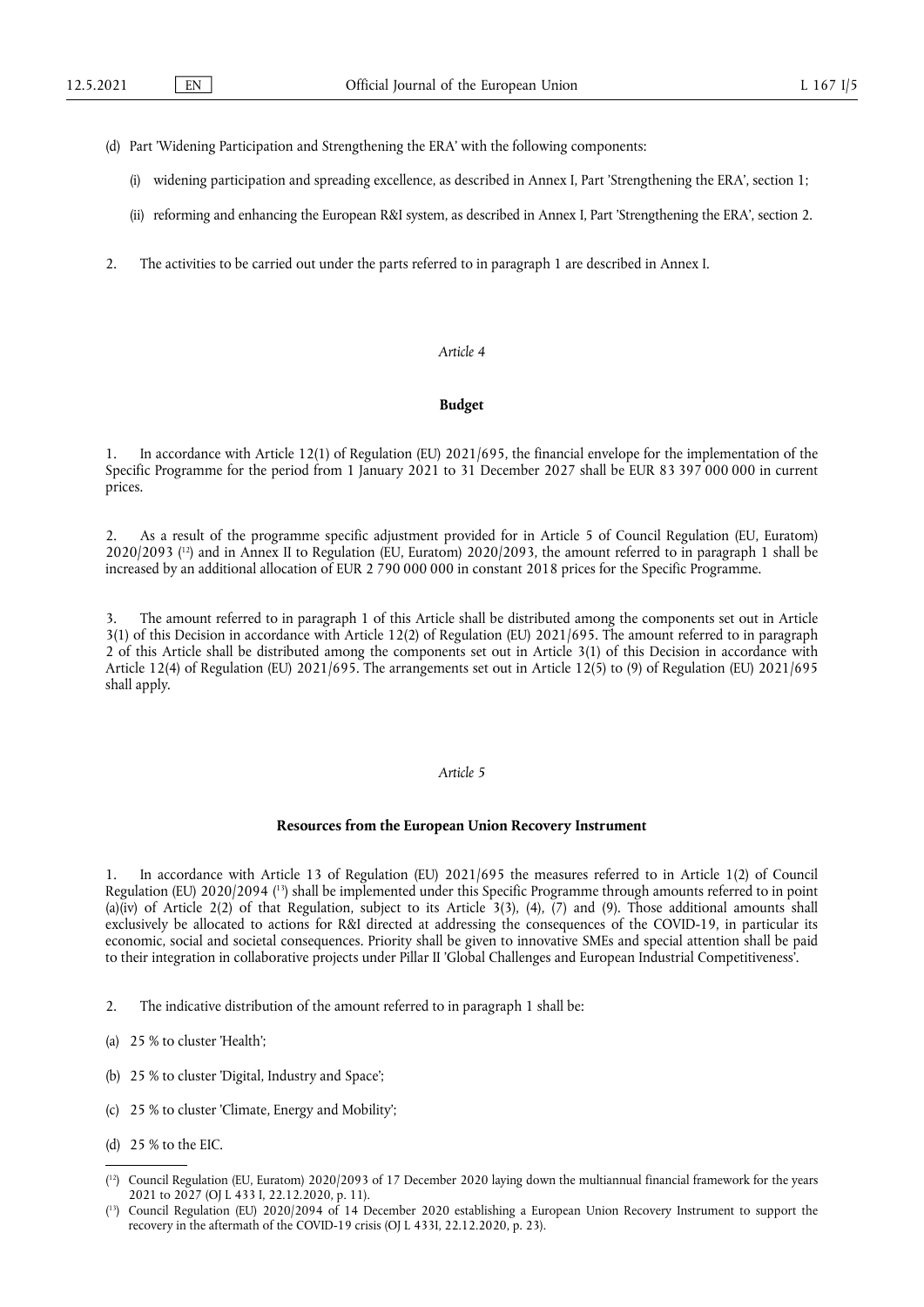#### *CHAPTER II*

## *Implementation and programming*

# *Article 6*

## **Strategic Plan**

Under Article 6(6) of Regulation (EU) 2021/695, the implementation of the Specific Programme shall be facilitated by a multiannual Strategic Plan of R&I activities, also promoting consistency between the work programmes, EU priorities and national priorities. The result of the strategic planning shall be set out in a multiannual Strategic Plan, for preparing the content in the work programmes, as referred to in Article 13 of this Decision. The Strategic Plan shall cover a maximum period of four years, while retaining sufficient flexibility so that the Union can respond rapidly to new and emerging challenges, unexpected opportunities and crises.

The strategic planning shall focus in particular on the pillar 'Global Challenges and European Industrial Competitiveness' and cover also relevant activities in other pillars and in the part 'Widening Participation and Strengthening the ERA'.

The Commission shall ensure early involvement and extensive exchanges with the Member States, and extensive exchanges with the European Parliament. The Commission shall also ensure that this is complemented by consultation with stakeholders and the general public. That will contribute to a stronger engagement with citizens and civil society.

Member States may also support the strategic planning by providing an overview of national consultations and citizens' contributions that feed into the Strategic Plan.

3. The Commission shall adopt the Strategic Plan by means of an implementing act in accordance with the examination procedure referred to in Article 14(4). That Strategic Plan shall correspond to the objectives and activities described in Annex I. That implementing act shall contain the following elements, relating to the period covered:

- (a) key strategic orientations for R&I support, including a description of expected impacts, cross-cluster issues and intervention areas covered;
- (b) identification of European Partnerships according to points (a) and (b) of Article 10(1) of Regulation (EU) 2021/695;
- (c) identification of missions according to Article 7 of this Decision and Article 8 and Annex VI of Regulation (EU) 2021/695;
- (d) areas for international cooperation, actions to be aligned with R&I activities of other nations and regions of the world at major scale, or actions to be carried out in cooperation with organisations in third countries;
- (e) specific issues, such as: the balance between research and innovation; the integration of SSH; the role of key enabling technologies and strategic value chains; gender equality, including the integration of gender dimension in the R&I content; adherence to the highest ethics and integrity standards, and priorities for dissemination and exploitation.

4. The Strategic Plan shall take into account an analysis, conducted by the Commission, covering at least the following elements:

- (a) political, socio-economic and environmental drivers which are relevant for the Union and Member States' policy priorities;
- (b) the contribution of R&I to the realisation of Union policy objectives, while capitalising on studies, other scientific evidence and relevant initiatives at Union and national level, including Institutionalised European Partnerships according to point (c) of Article 10(1) of Regulation (EU) 2021/695;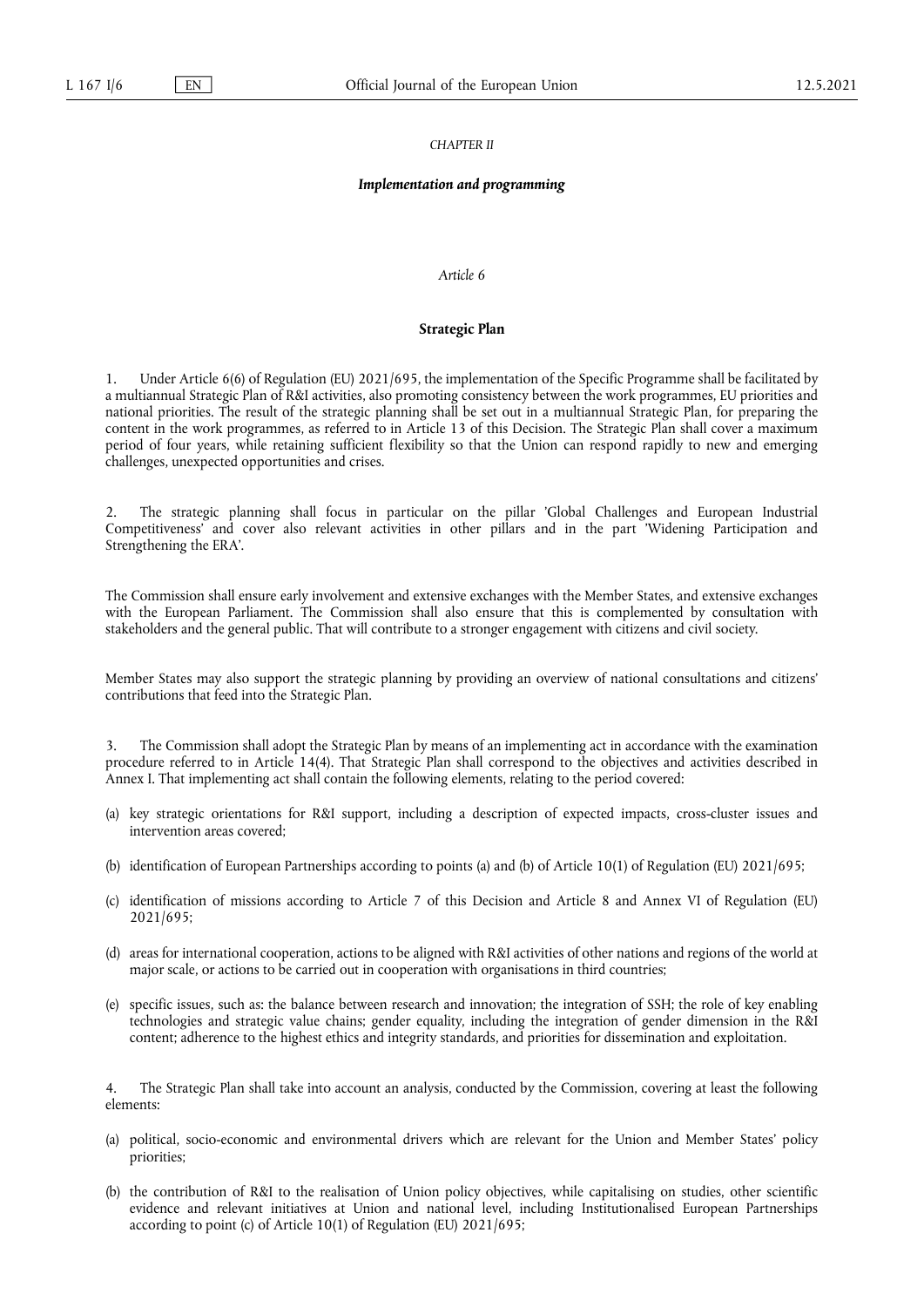- (c) evidence resulting from foresight activities, science and technology indicators, innovation indicators, international developments such as the implementation of the SDGs and feedback from implementation, including monitoring the implementation of specific measures with regard to widening participation and spreading excellence and participation of SMEs;
- (d) priorities with the potential to be implemented in synergy with other Union programmes;
- (e) a description of the various approaches for stakeholder consultation and citizen engagement as part of the work to develop work programmes;
- <span id="page-6-1"></span>(f) complementarity and synergies with planning of the Knowledge and Innovation Communities (KICs) of the European Institute of Innovation and Technology (EIT) in accordance with Regulation (EC) No 294/2008 of the European Parliament and of the Council ( [14\).](#page-6-0)

5. The strategic planning shall be complemented by a strategic coordinating process for European Partnerships, with the participation of Member States and the Commission on an equal footing. It shall function as an entry point for foresight analysis, analysis and advice on the portfolio development, possible setup, implementation, monitoring and phasing out of R&I partnerships and be guided by a comprehensive criteria framework, based on Annex III of Regulation (EU) 2021/695.

#### *Article 7*

#### **Missions**

1. R&I missions may be established in the mission areas identified in Annex VI of Regulation (EU) 2021/695.

2. A mission board shall be established for each mission area, unless existing advisory structures can be used, in which case the Programme Committee referred to in Article 14 shall be informed in advance.

Each mission board shall be composed of a maximum of 15 independent high-level individuals with broad expertise, including where appropriate SSH experts, from across Europe and beyond, including relevant end-users' representatives. The mission board members shall be appointed by the Commission, following a transparent identification procedure which shall include an open call for expressions of interest. The Programme Committee shall be consulted in a timely manner on the identification and selection procedures, including the criteria used. The term of office of mission board members shall be up to five years, renewable once.

- 3. Mission boards shall not have decision-making powers. They shall advise the Commission on the following:
- (a) the identification and design of one or more missions in the respective mission area according to the provisions and criteria set out in Article 8 of Regulation (EU) 2021/695;
- (b) the content of work programmes and their revision as needed for achieving the mission objectives, with input from stakeholders and, where relevant, the general public;
- (c) the characteristics of project portfolios for missions;
- (d) adjustment actions, or termination, if appropriate, based on implementation assessments according to the defined objectives of the mission;
- (e) the selection of independent external experts in accordance with Article 49 of Regulation (EU) 2021/695, briefing of these independent external experts and evaluation criteria and their weighting;
- (f) framework conditions which help achieve the objectives of the mission;

<span id="page-6-0"></span><sup>(</sup> [14\)](#page-6-1) Regulation (EC) No 294/2008 of the European Parliament and of the Council of 11 March 2008 establishing the European Institute of Innovation and Technology (OJ L 97, 9.4.2008, p. 1).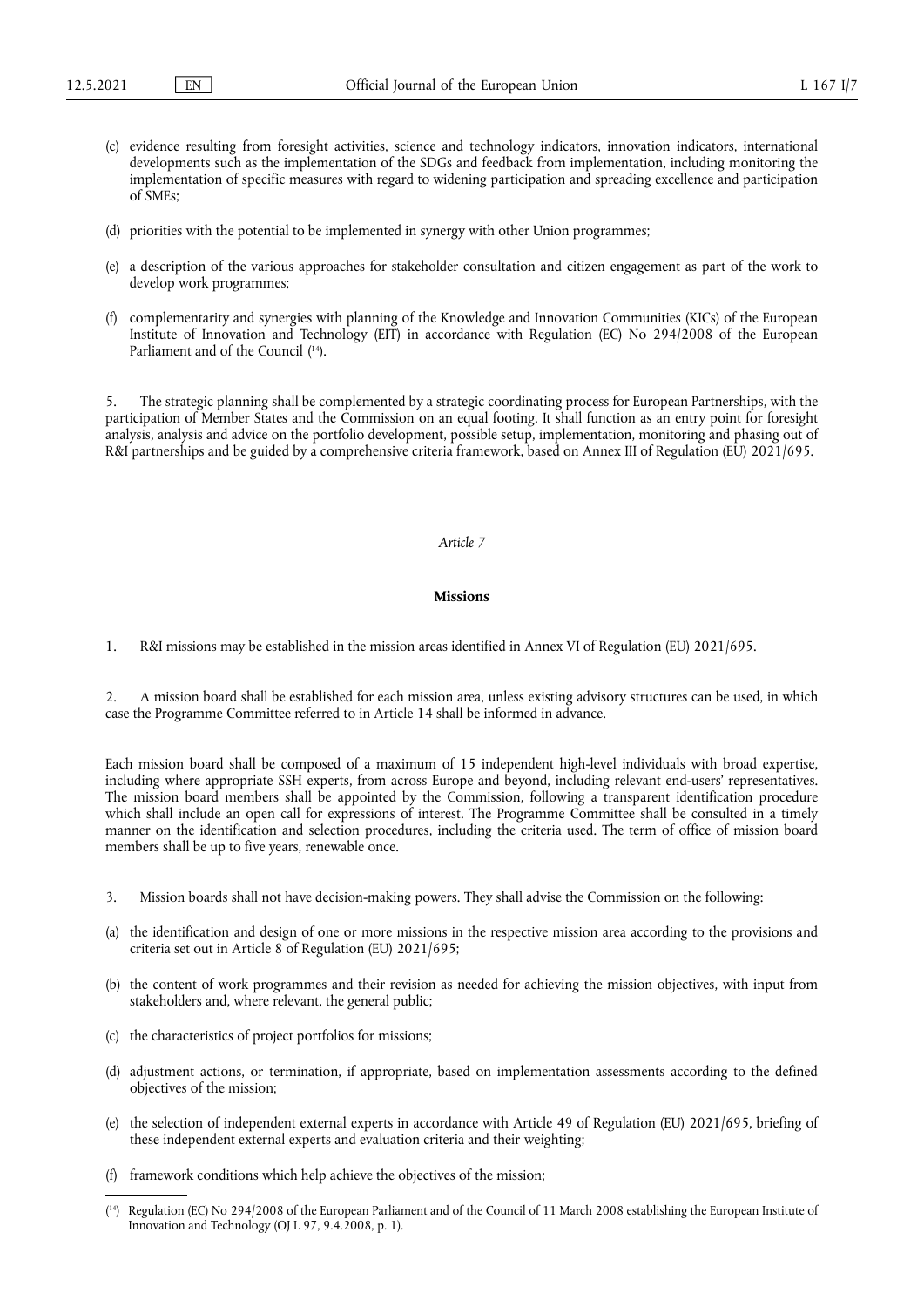- (g) communication, including on the performance and the achievements of the mission;
- (h) policy coordination between relevant actors at different levels, in particular regarding synergies with other Union policies;
- (i) key performance indicators.

The advice of the mission boards shall be made public.

4. For each Mission area, the Programme Committee shall be involved in the preparation and life cycle of the missions, taking into account relevant issues from the national context and opportunities to enhance alignment with activities on national level. Interactions with the mission boards shall take place in a timely and comprehensive manner.

5. The work programme provided for in Article 13 shall, for each mission identified in the Strategic Plan, include the design, the characteristics of their project portfolios and specific provisions to enable an efficient portfolio approach.

# *Article 8*

#### **European Research Council**

<span id="page-7-1"></span>1. The Commission shall establish a European Research Council (the 'ERC') to implement the actions under Pillar I 'Excellent Science' which relate to the ERC. The ERC shall succeed the European Research Council set up by Commission Decision of 12 December 2013 ( [15\).](#page-7-0)

2. The ERC shall be composed of the independent ERC Scientific Council provided for in Article 9 and the ERC dedicated implementation structure provided for in Article 10.

3. The ERC shall have a President who shall be chosen from among senior and internationally respected scientists.

The ERC President shall be appointed by the Commission following a transparent recruitment process involving an independent dedicated search committee. The recruitment process and the candidate selected shall have the approval of the ERC Scientific Council. The term of office of the ERC President shall be limited to four years, renewable once.

The ERC President shall chair the ERC Scientific Council. The ERC President shall ensure the leadership of the ERC Scientific Council and its liaison with the ERC dedicated implementation structure and shall represent the ERC Scientific Council in the world of science.

4. The ERC shall operate according to its core principles which are scientific excellence, open science, autonomy, efficiency, effectiveness, transparency, accountability and research integrity. It shall ensure continuity with ERC actions conducted under Decision of 12 December 2013.

5. Through its activities, the ERC shall support, in a bottom-up manner, frontier research carried out across all fields by principal investigators and their teams in competition at European level, including early-stage career researchers.

6. The Commission shall act as the guarantor of the autonomy and integrity of the ERC and shall ensure the proper execution of the tasks entrusted to it.

The Commission shall ensure that the implementation of ERC actions is in accordance with the principles set out in paragraph 4 of this Article as well as with the overall strategy for the ERC, referred to in point (a) of Article 9(2), established by the ERC Scientific Council.

<span id="page-7-0"></span><sup>(</sup> [15\)](#page-7-1) Commission Decision of 12 December 2013 establishing the European Research Council (OJ C 373, 20.12.2013, p. 23).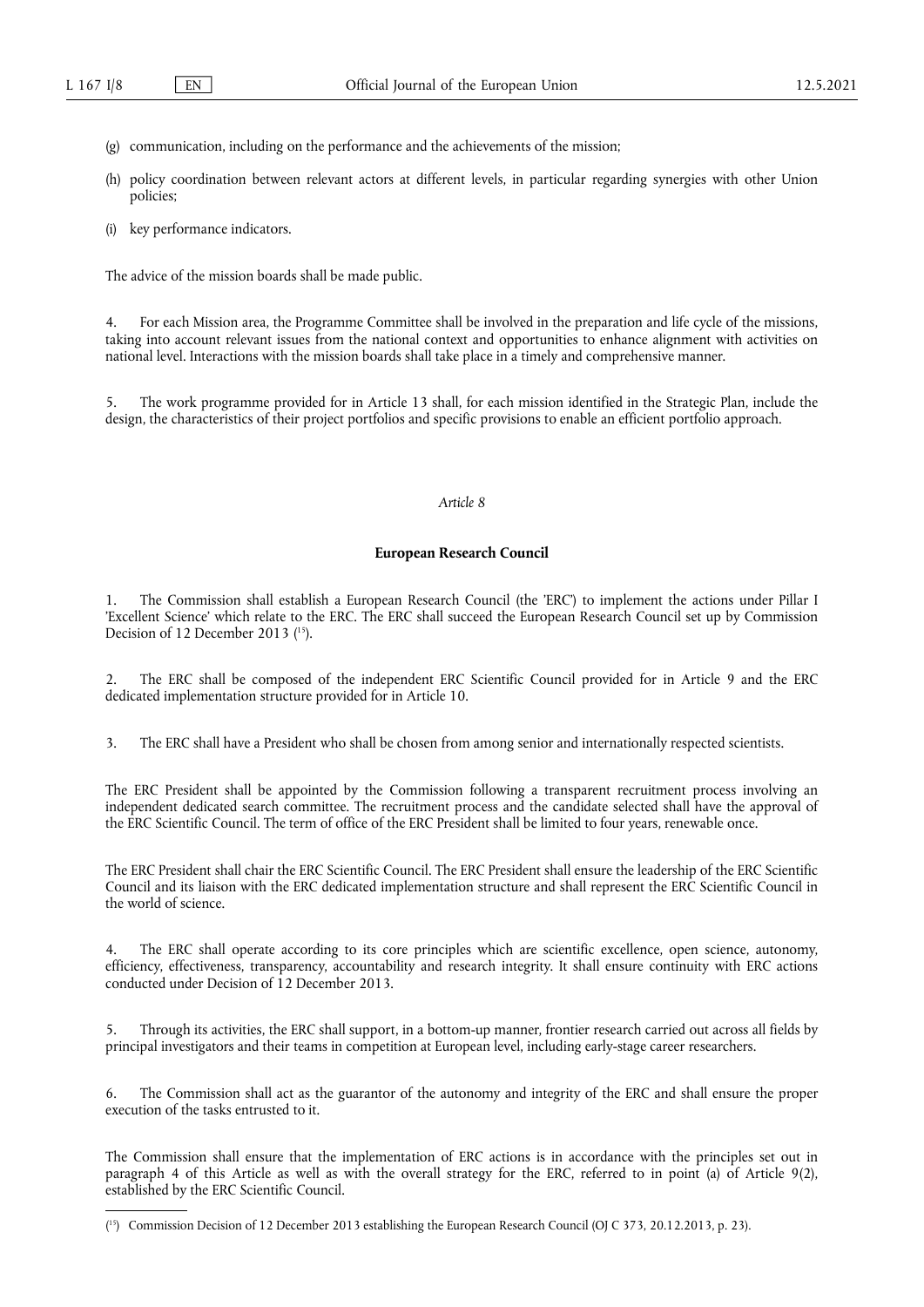#### *Article 9*

# **ERC Scientific Council**

1. The ERC Scientific Council shall be composed of independent scientists, engineers and scholars of the highest repute and with the appropriate expertise, including both women and men in different age groups, and ensuring a diversity of research areas and a variety of geographical origins. They shall act in their personal capacity, independent of extraneous interests. The members of the ERC Scientific Council shall be appointed by the Commission, following an independent and transparent procedure for their identification agreed with the ERC Scientific Council, including an open consultation of the scientific community and a report to the European Parliament and the Council.

The term of office of the members of the ERC Scientific Council shall be limited to four years, renewable once, on the basis of a rotating system which shall ensure the continuity of the work of the ERC Scientific Council.

- 2. The ERC Scientific Council shall establish:
- (a) the overall strategy for the ERC;
- (b) the work programme for the implementation of the ERC activities;
- (c) the methods and procedures for peer review and proposal evaluation on the basis of which the proposals to be funded are determined;
- (d) its position on any matter which from a scientific perspective may enhance the achievements and impact of the ERC and the quality of the research carried out;
- (e) a code of conduct addressing, among other things, the avoidance of conflicts of interest.

The Commission shall depart from the positions established by the ERC Scientific Council in accordance with points (a), (c), (d) and (e) of the first subparagraph only if it considers that this Decision has not been respected. In that case, the Commission shall adopt measures to maintain continuity in the implementation of the Specific Programme and the achievements of its objectives, setting out and duly motivating the points of departure from the ERC Scientific Council positions.

3. The ERC Scientific Council shall act in accordance with the mandate set out in Annex I, Pillar I, section 1.

The ERC Scientific Council shall act exclusively in the interest of the ERC, according to the principles set out in Article 8. It shall act with integrity and probity and carry out its work efficiently and with the greatest possible transparency.

#### *Article 10*

#### **ERC dedicated implementation structure**

1. The ERC dedicated implementation structure shall be responsible for the administrative implementation and execution of this component of the Specific Programme, as described in Annex I, Pillar I, section 1.3.2. It shall support the ERC Scientific Council in the conduct of all of its tasks.

2. The Commission shall ensure that the ERC dedicated implementation structure follows strictly, efficiently and with the necessary flexibility the objectives and requirements of the ERC alone.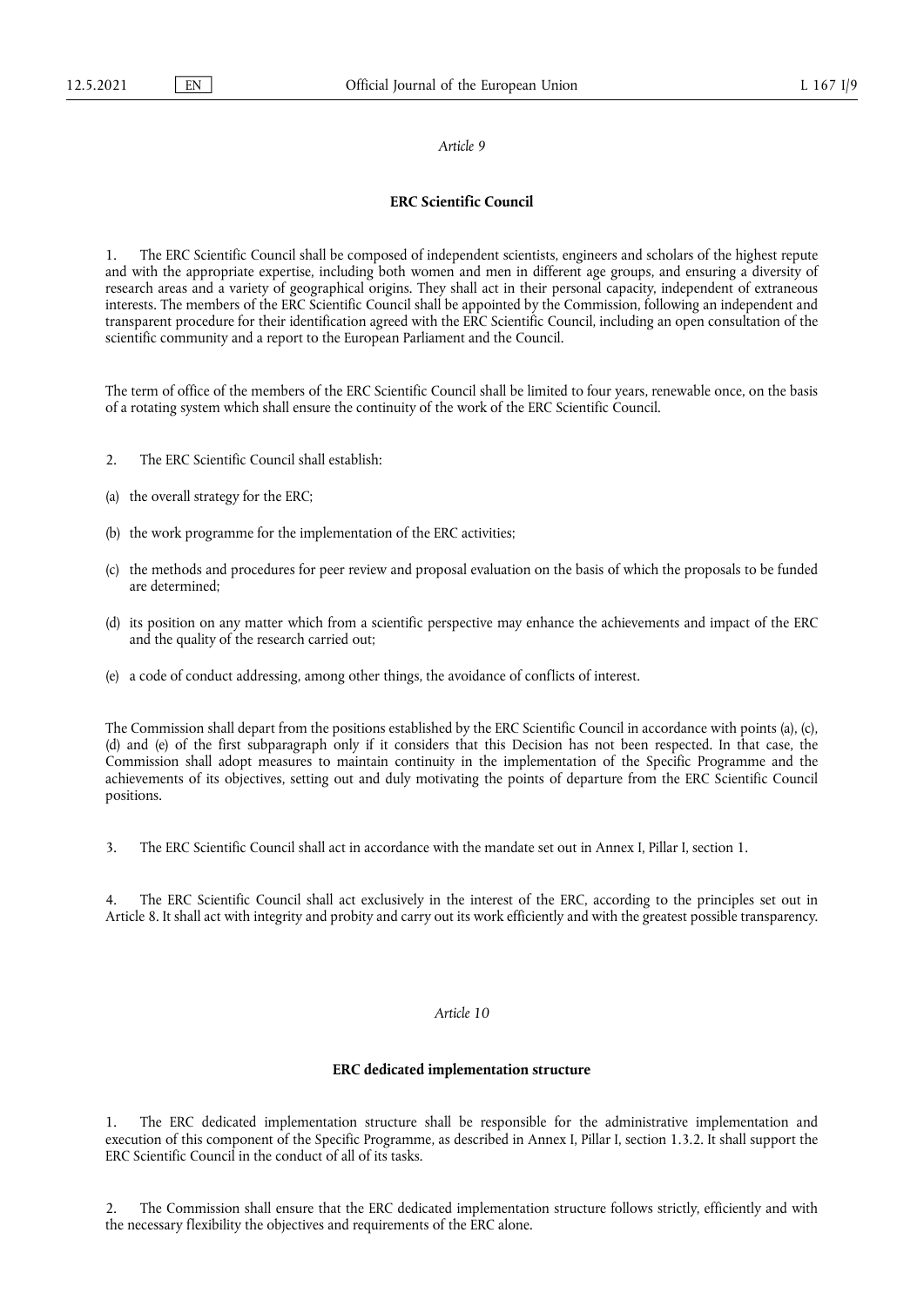#### *Article 11*

#### **European Innovation Council**

1. The EIC, as established under Article 9 of Regulation (EU) 2021/695 shall include the High Level Board (the 'EIC Board') referred to in Article 12 of this Decision.

- 2. The Commission shall ensure that the implementation of the EIC:
- (a) is in accordance with the principles set out in Article 9(1) of Regulation (EU) 2021/695, taking due account of the opinion of the EIC Board on the overall strategy for the EIC, referred to in point (a) of Article 12(1);
- (b) does not lead to distortions of competition contrary to the common interest.

3. For the purpose of managing EIC blended finance, the Commission shall make use of indirect management. If that is not possible, the Commission may establish a special purpose vehicle (the 'EIC Fund'), to be managed in accordance with the applicable accountability rules.

When the Commission establishes a special purpose vehicle under the first subparagraph, it shall seek to ensure the participation of other public and private investors. If that is not possible at the initial set up, the Commission shall structure the EIC special purpose vehicle in such a way that it can attract other public or private investors in order to increase the leverage effect of the Union contribution.

4. The Commission shall ensure effective complementarities between the EIC, the EIT and the InvestEU Programme.

# *Article 12*

# **The EIC Board**

- 1. The EIC Board shall advise the Commission on:
- (a) the overall strategy for the EIC component under Pillar III 'Innovative Europe';
- (b) the work programme for the implementation of the EIC actions;
- (c) the criteria for assessment of the innovativeness and risk profile of the proposals and the appropriate balance of grants, equity and other forms of financing for the Accelerator;
- (d) the identification of strategic portfolios of projects;
- (e) the profile of programme managers.
- 2. The EIC Board may upon request address recommendations to the Commission on:
- (a) any matter which from an innovation perspective may enhance and foster innovation eco-systems across Europe, the achievements and impact of the objectives of the EIC component and the capacity of innovative firms to roll out their solutions;
- (b) identifying in cooperation with relevant Commission services and, where appropriate, national and regional authorities and other relevant entities, such as the EIT Governing Board, possible regulatory barriers faced by entrepreneurs, in particular those awarded support under the EIC component;
- (c) emerging technology trends from EIC's portfolios, to inform the programming in other parts of the Specific Programme;
- (d) identifying specific issues where advice from the EIC Board is needed.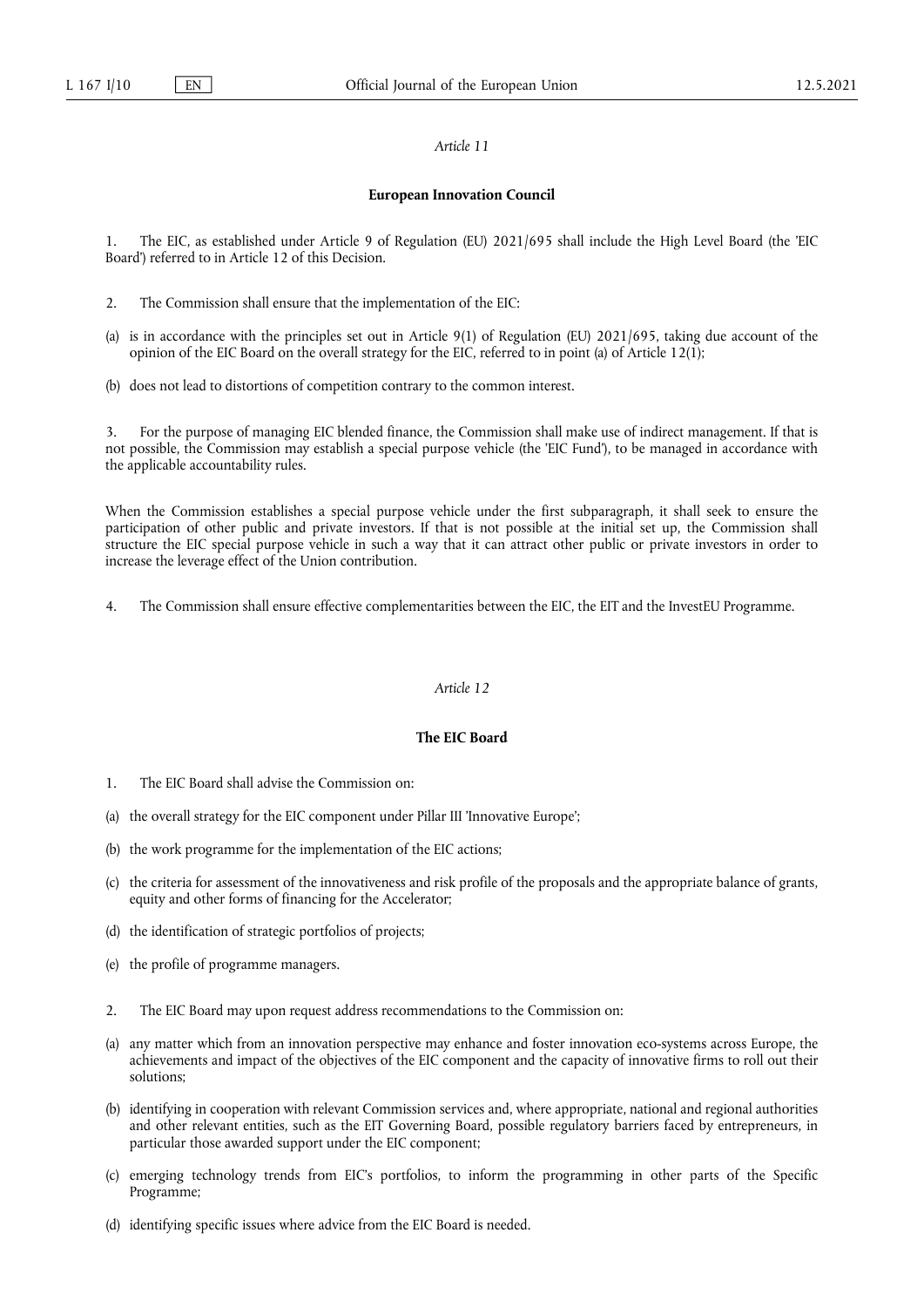The EIC Board shall act in the interest of achieving the objectives of the EIC. It shall act with integrity and probity and carry out its work efficiently and with transparency. The EIC Board shall act in accordance with its mandate set out in Annex I, Pillar III, section 1.

3. The EIC Board shall be composed of 15 to 20 independent high-level individuals drawn from various parts of Europe's innovation ecosystem, including entrepreneurs, corporate leaders, investors, public administration experts and researchers, including academic experts on innovation. The EIC Board shall contribute to outreach actions and its members shall strive to enhance the prestige of the EIC brand.

The members of the EIC Board shall be appointed by the Commission, following an open call for nominations or for expressions of interest, or both, whichever the Commission finds more appropriate, and taking into account the need for balance in expertise, gender, age and geographical distribution.

Their term of office shall be limited to two years, renewable twice, with a rolling appointments system so that members are appointed every two years.

The EIC Board shall have a President who shall be a high-profile public figure linked to the world of innovation, with a solid understanding of research and development (R&D).

The EIC Board President shall be appointed by the Commission following a transparent recruitment process. The term of office of the EIC Board President shall be limited to four years, renewable once.

The EIC Board President shall chair the EIC Board, prepare its meetings, assign tasks to members and may establish dedicated sub-groups, in particular to identify emerging technology trends from the EIC's portfolios. The EIC Board President shall represent the EIC in the world of innovation. The EIC Board President shall also promote the EIC and act as an interlocutor with the Commission and, through the relevant programme committees, with Member States. The Commission shall provide for administrative support for the EIC Board President.

5. The Commission shall establish a code of conduct addressing, among other things, the avoidance of conflicts of interest and breach of confidentiality. Members of the EIC Board shall agree to abide by the code of conduct upon assuming office.

# *Article 13*

#### **Work programmes**

<span id="page-10-1"></span>1. The Specific Programme shall be implemented by the work programmes referred to in paragraph 2 of this Article in accordance with Article 110 of Regulation (EU, Euratom) 2018/1046 of the European Parliament and of the Council ( [16\)](#page-10-0) (the 'Financial Regulation'). Those work programmes shall set out the expected impact and shall be prepared following the strategic planning as described in Article 6 and in Annex I to this Decision. The Commission shall regularly and from an early stage inform the Committee referred to in Article 14 of the overall progress of the implementation of the indirect actions of the Specific Programme, including missions, also to allow that Committee to provide early appropriate input in the course of the strategic planning and on the preparation of the work programmes, especially on missions.

Work programmes shall set out, where applicable, the overall amount reserved for blending operations.

<span id="page-10-0"></span><sup>(</sup> [16\)](#page-10-1) Regulation (EU, Euratom) 2018/1046 of the European Parliament and of the Council of 18 July 2018 on the financial rules applicable to the general budget of the Union, amending Regulations (EU) No 1296/2013, (EU) No 1301/2013, (EU) No 1303/2013, (EU) No 1304/2013, (EU) No 1309/2013, (EU) No 1316/2013, (EU) No 223/2014, (EU) No 283/2014, and Decision No 541/2014/EU and repealing Regulation (EU, Euratom) No 966/2012 (OJ L 193, 30.7.2018, p. 1).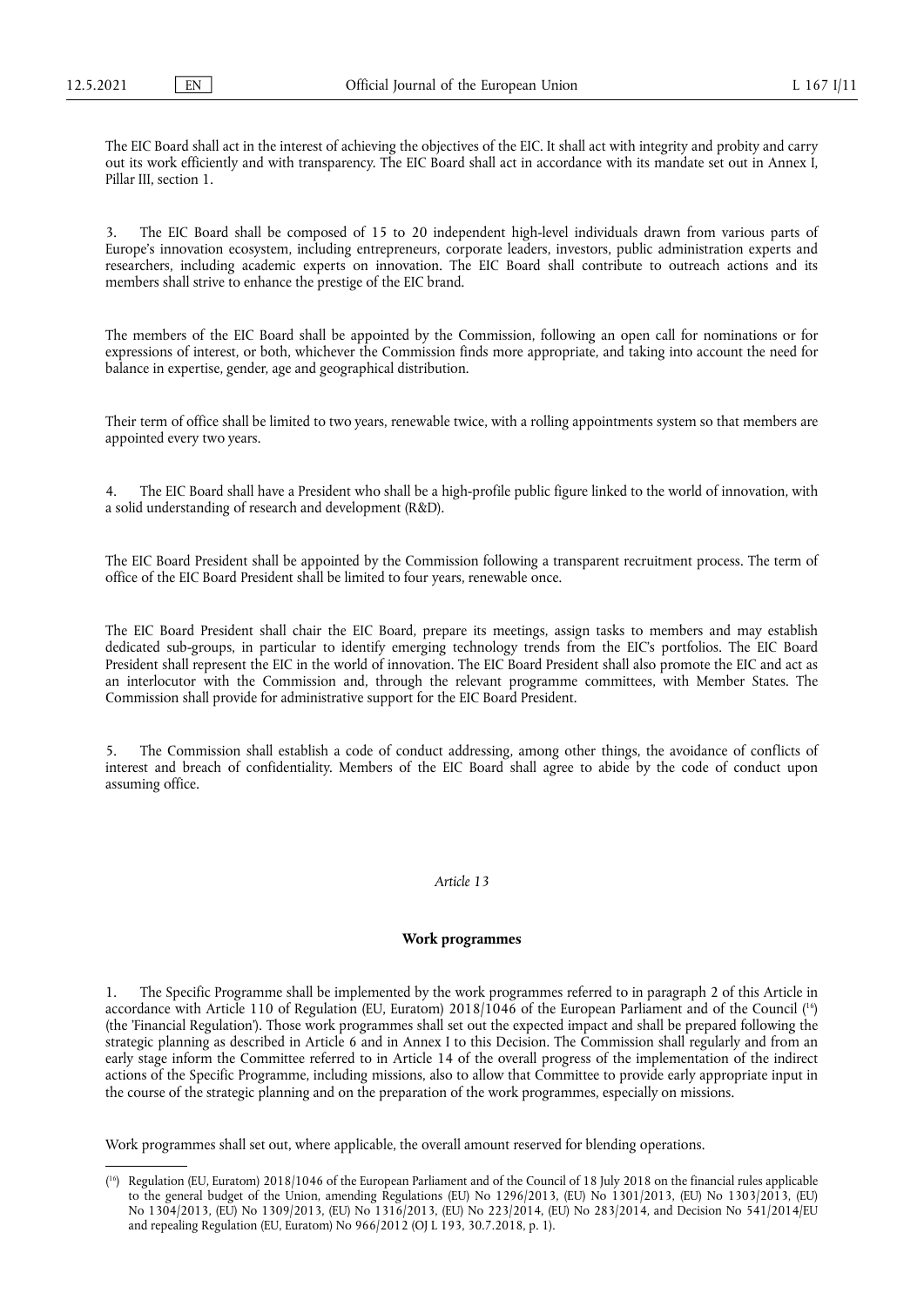2. The Commission shall adopt separate work programmes, by means of implementing acts, for the implementation of actions under the following components, as set out in Article 3(1):

- (a) the ERC, for which the work programme shall be established by the ERC Scientific Council under point (b) of Article 9(2), in accordance with the advisory procedure referred to in Article 14(3); the Commission shall depart from the work programme established by the ERC Scientific Council only when it considers that it is not in accordance with this Decision; in that case, the Commission shall adopt the work programme by means of an implementing act in accordance with the examination procedure referred to in Article  $14(4)$ ; the Commission shall duly motivate that;
- (b) all clusters under the pillar 'Global Challenges and European Industrial Competitiveness', MSCA, research infrastructures, European innovation ecosystems, widening participation and spreading excellence, and reforming and enhancing the European R&I System, in accordance with the examination procedure referred to in Article 14(4);
- (c) the EIC, for which the work programme shall be prepared following the advice of the EIC Board under point (b) of Article 12(1), in accordance with the examination procedure referred to in Article 14(4);
- (d) the JRC, for which the multi-annual work programme shall take into account the opinion provided by the Board of Governors of the JRC referred to in Commission Decision 96/282/Euratom.

3. In addition to the requirements under Article 110 of the Financial Regulation, the work programmes referred to in paragraph 2 of this Article shall, as appropriate, contain:

- (a) an indication of the amount allocated to each action and mission and an indicative implementation timetable;
- (b) in relation to grants, the priorities, the selection and award criteria, and the relative weight of the different award criteria and the maximum rate of funding of the total eligible costs;
- (c) the amount allocated to blended finance in accordance with Articles 45 to 48 of Regulation (EU) 2021/695;
- (d) any additional obligations for beneficiaries, in accordance with Articles 39 and 41 Regulation (EU) 2021/695.
- 4. The Commission shall adopt, by means of implementing acts the following measures:
- (a) the decision on the approval of the funding of indirect actions, where the estimated amount of the Union contribution under the Specific Programme is equal to or more than EUR 2,5 million, with the exception of actions under the 'ERC'; the decision on the approval of the funding of indirect actions in cluster 'Culture, Creativity and Inclusive Society' , where the estimated amount of the Union contribution under the Specific Programme is equal to or more than EUR 1 million;
- (b) the decision on the approval of the funding of actions involving the use of human embryos and human embryonic stem cells and of actions under the cluster 'Civil Security for Society' referred to in point (b)(iii) of Article 3(1).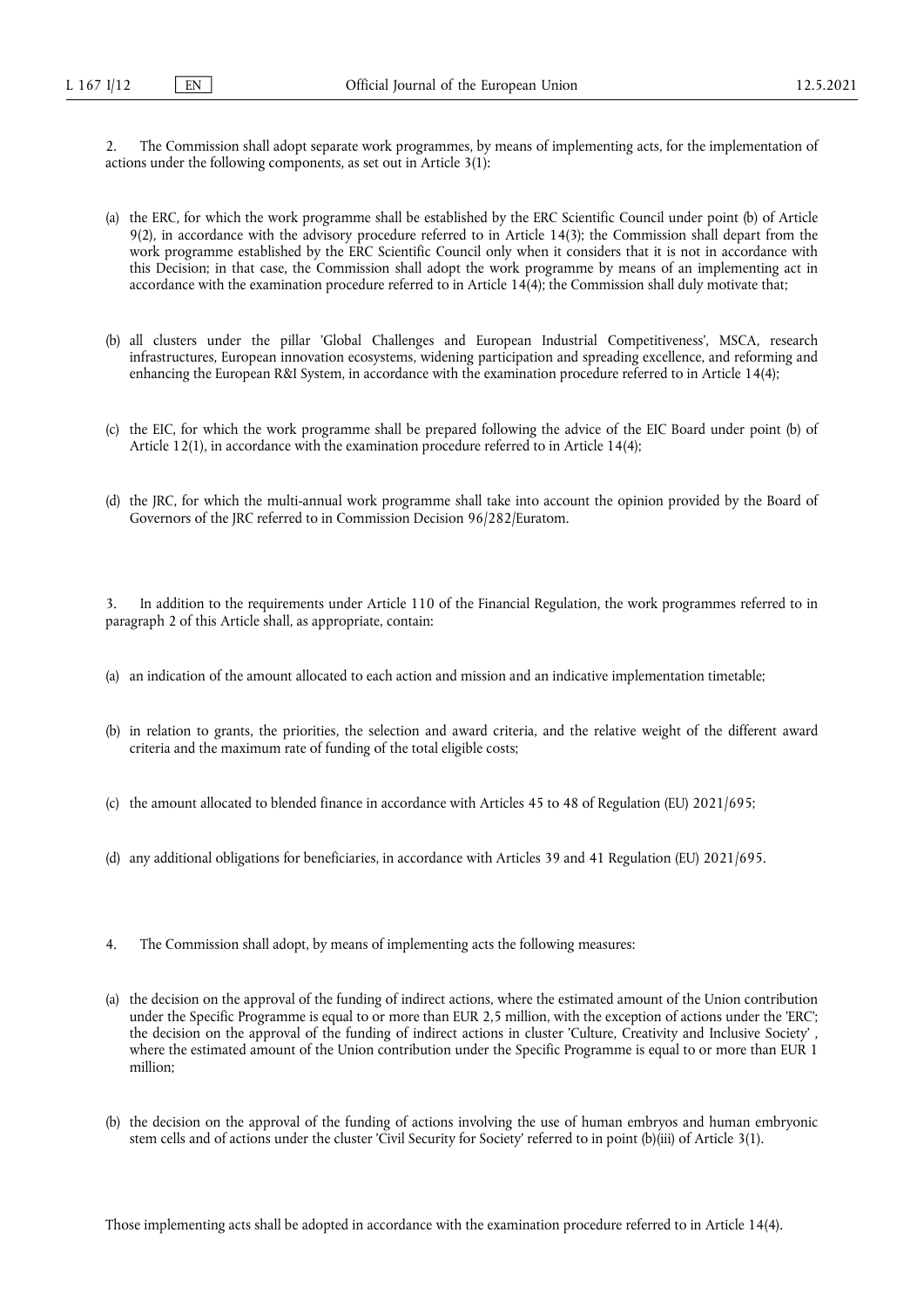#### *Article 14*

#### **Committee procedure**

<span id="page-12-1"></span>1. The Commission shall be assisted by a committee  $(1)$ . That committee shall be a committee within the meaning of Regulation (EU) No 182/2011.

2. The committee shall meet in different configurations as set out in Annex II, having regard to the subject matter to be discussed.

3. Where reference is made to this paragraph, Article 4 of Regulation (EU) No 182/2011 shall apply.

4. Where reference is made to this paragraph, Article 5 of Regulation (EU) No 182/2011 shall apply.

5. Where the opinion of the committee is to be obtained by written procedure, that procedure shall be terminated without result when, within the time-limit for delivery of the opinion, the chair of the committee so decides or a simple majority of committee members so request.

6. In the case of the implementing acts to be adopted under Article 6(3) where the Committee delivers no opinion, the Commission shall not adopt the draft implementing act and the third subparagraph of Article 5(4) of Regulation (EU) No 182/2011 shall apply.

7. The Commission shall regularly inform the Committee of the overall progress of the implementation of the Specific Programme and shall provide it with timely information on all actions and components proposed or funded under Regulation (EU) 2021/695 and its externalised parts, as specified in Annex III of this Decision, including detailed information and analysis of the statistics of the individual calls.

#### *CHAPTER III*

## *Transitional and final provisions*

# *Article 15*

#### **Repeal**

Decision 2013/743/EU is repealed with effect from 1 January 2021.

#### *Article 16*

#### **Transitional provisions**

1. This Decision shall not affect the continuation or modification of the actions concerned under Decision 2013/743/EU, which shall continue to apply to those actions until their closure.

Where necessary, any remaining tasks of the Committee established by Decision 2013/743/EU shall be undertaken by the Committee referred to in Article 14 of this Decision.

2. The financial envelope for the Specific Programme may also cover technical and administrative assistance expenses necessary to ensure the transition between the Specific Programme and the measures adopted under its predecessor Decision 2013/743/EU.

<span id="page-12-0"></span><sup>(</sup> [17\)](#page-12-1) With a view to facilitating the implementation of the Specific Programme, for each meeting of the Programme Committee as defined in the agenda, the Commission shall reimburse, in accordance with its established guidelines, the expenses of one representative per Member State, as well as one expert/adviser per Member State for those agenda items where a Member State requires specific expertise.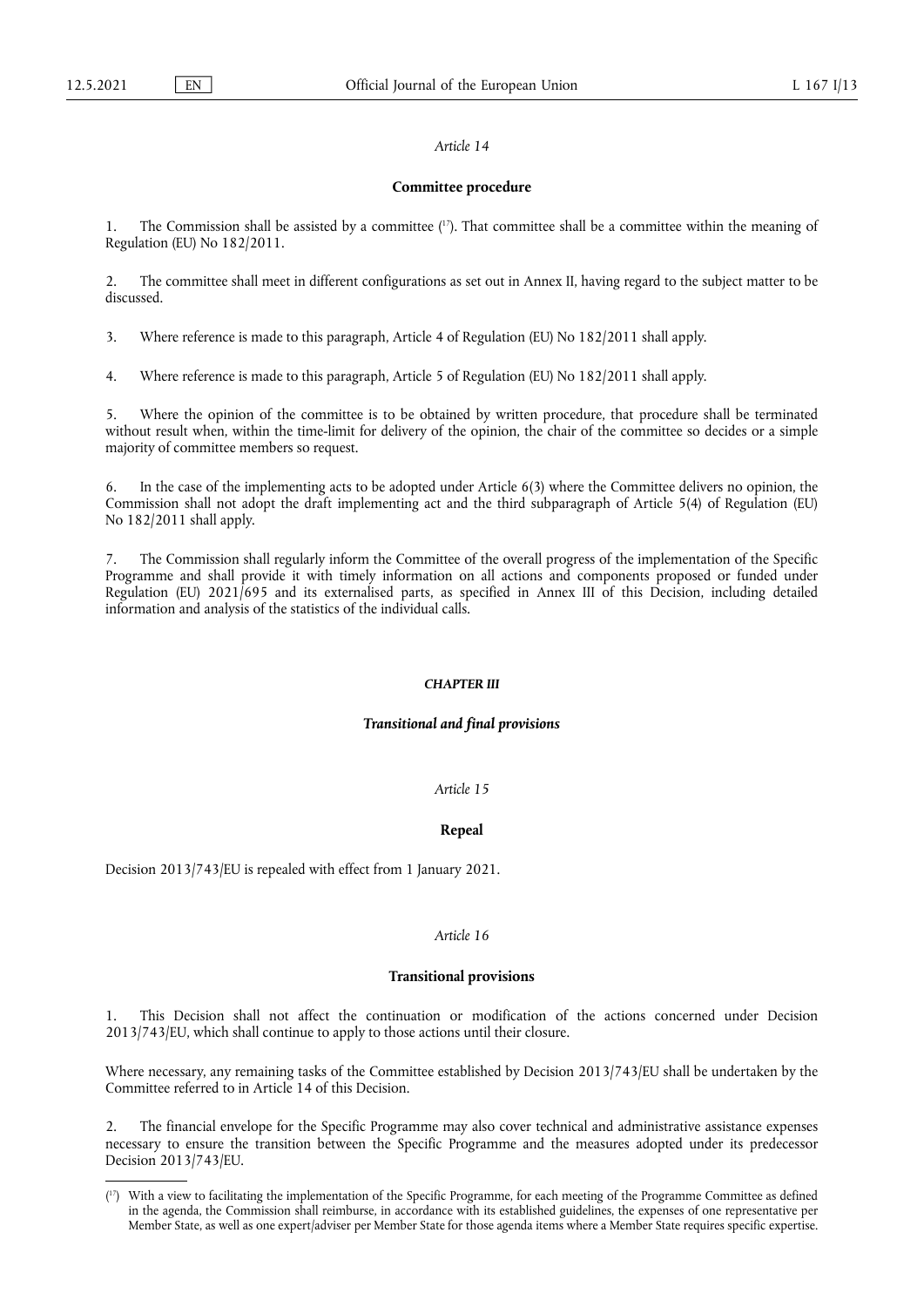# *Article 17*

# **Entry into force**

This Decision shall enter into force on the day of its publication in the *Official Journal of the European Union*.

It shall apply from 1 January 2021.

This Decision is addressed to the Member States.

Done at Brussels, 10 May 2021.

*For the Council The President* J. BORRELL FONTELLES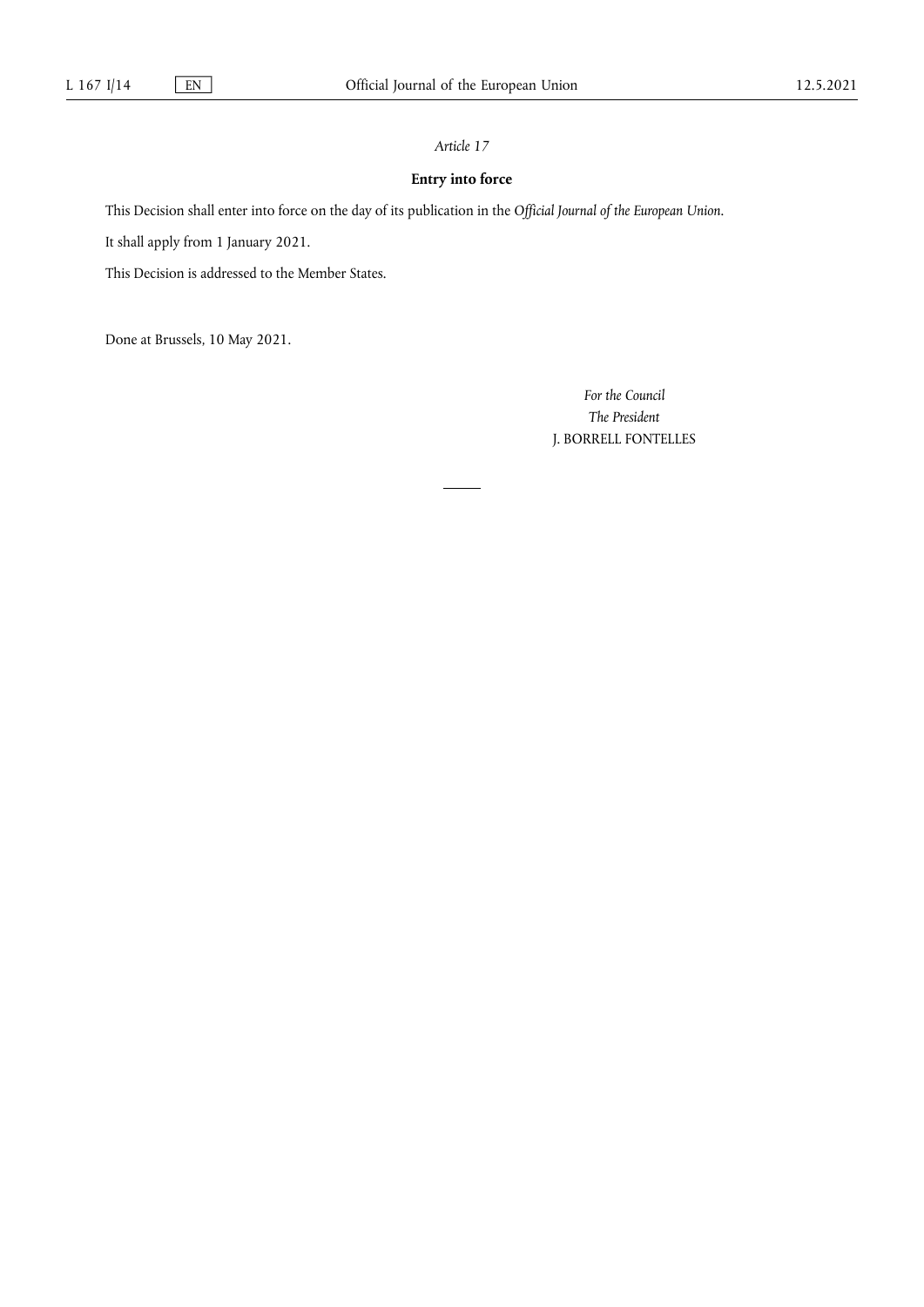## *ANNEX I*

# STRATEGIC PLANNING AND OTHER SPECIFIC PROGRAMME ACTIVITIES

#### STRATEGIC PLANNING

Under Article 6, the implementation of the Specific Programme shall be facilitated by a multiannual strategic planning for R&I activities. This strategic planning shall focus in particular on the pillar 'Global Challenges and European Industrial Competitiveness', including relevant activities in other pillars and in the part 'Widening Participation and Strengthening the ERA', in close coordination and synergy with the planning of the Knowledge and Innovation Communities (KICs) of the European Institute of Innovation and Technology (EIT) established by Regulation (EC) No 294/2008.

The result of this strategic planning shall be set out in a strategic plan for realising content in the work programme.

The strategic planning aims to:

- implement Horizon Europe's programme-level objectives in an integrated manner and provide focus on impact for Horizon Europe and provide coherence between its different parts;
- promote synergies between Horizon Europe and other Union programmes, including the European Regional Development Fund (ERDF), the European Social Fund Plus (ESF+), the European Maritime, Fisheries and Aquaculture Fund (EMFAF), the European Agricultural Fund for Rural Development (EAFRD) and the Euratom Programme, thereby becoming a point of reference for R&I in all related programmes across the Union budget and non-funding instruments;
- help to develop and realise Union policy for the relevant areas covered and complement policy development and implementation in the Member States;
- reduce fragmentation of efforts and avoid duplication and overlaps between funding possibilities;
- provide the framework for linking the direct research actions of the JRC and other actions supported under Horizon Europe, including the use of results and data for support to policy;
- ensure a balanced and broad approach to R&I at all stages of development, which is not only limited to fostering frontier research, the development of new products, processes and services on the basis of scientific and technological knowledge and breakthroughs, but also incorporates the use of existing technologies in novel applications and continuous improvement and non-technological and social innovation;
- ensure a systemic, cross-disciplinary, cross-sectoral and cross-policy approach to R&I in order to tackle challenges, while also giving rise to new competitive businesses and industries, fostering competition, stimulating private investment and preserving the level playing field in the internal market.

## OTHER SPECIFIC PROGRAMME ACTIVITIES

In the pillar 'Global Challenges and European Industrial Competitiveness' and the pillar 'Innovative Europe', R&I shall be complemented by activities which operate close to end-users and the market, such as demonstration, piloting or proof-ofconcept, excluding however commercialisation activities going beyond the R&I phase. Those activities shall also include support to demand-side activities that help accelerate the deployment and diffusion of a broad range of innovations. Emphasis shall be put on non-prescriptive calls for proposals.

Under the pillar 'Global Challenges and European Industrial Competitiveness', building on experience in Horizon 2020, the SSH shall be fully integrated across all clusters, including specific and dedicated activities. Likewise, activities involving marine and maritime R&I shall be implemented in a strategic and integrated manner in accordance with the Union's Integrated Maritime Policy, the Common Fisheries Policy and international commitments.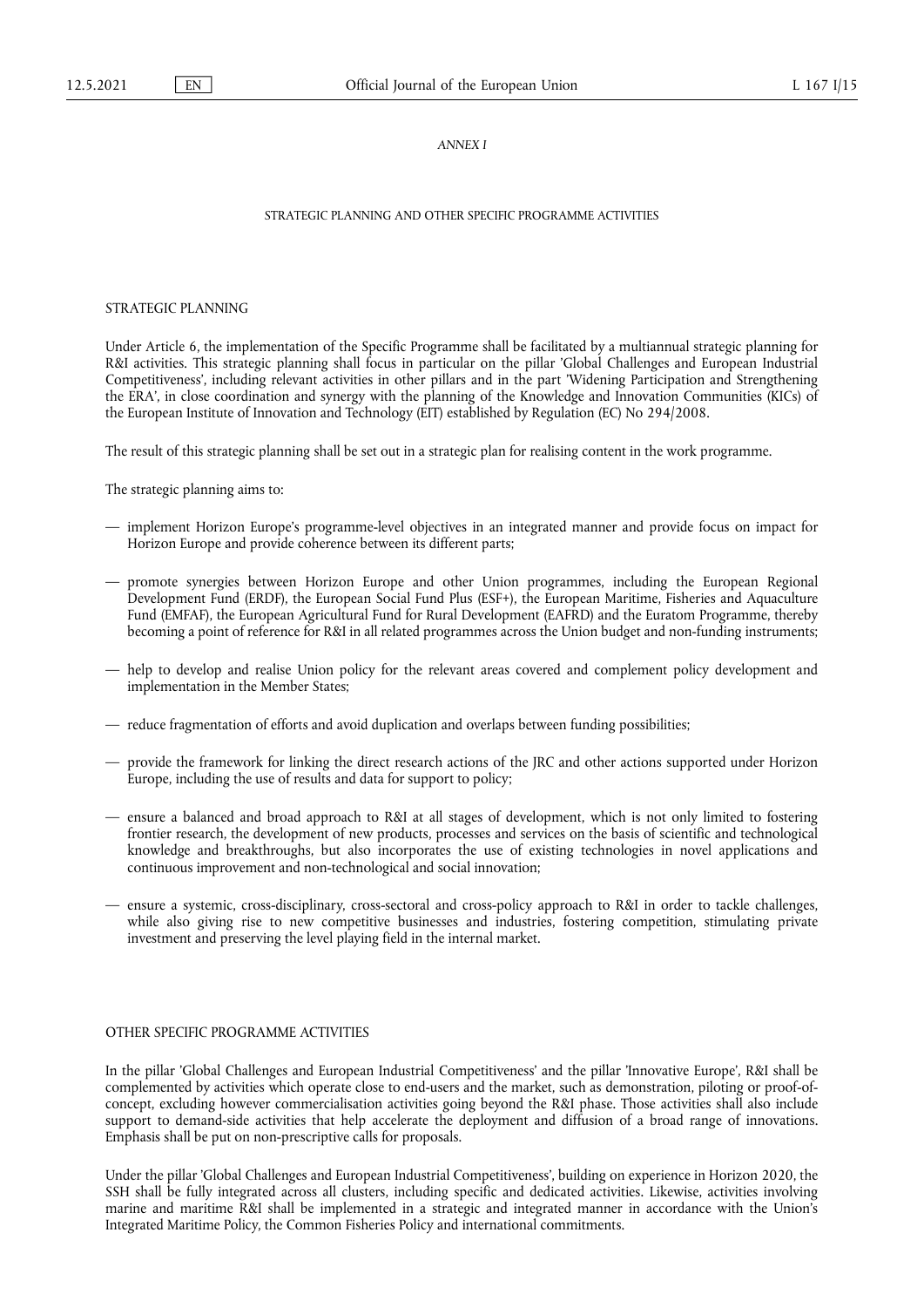Activities carried out within the Future Emerging Technologies (FET) Flagships on Graphene, the Human Brain Project and Quantum Technology, which are supported under Horizon 2020, will continue to be supported under Horizon Europe through calls for proposals included in the work programme. Preparatory actions supported under the FET Flagships part of Horizon 2020 will feed the strategic planning under Horizon Europe and inform the work on missions, co-funded and/or co-programmed European Partnerships and regular calls for proposals.

Science and technology cooperation dialogues with the Union's international partners and policy dialogues with the main regions of the world shall make important contributions to the systematic identification of opportunities for cooperation which, when combined with differentiation by country and/or region, shall support priority-setting. Early advice from the ERA-related advisory structure will continue to be sought.

#### DISSEMINATION AND COMMUNICATION

Horizon Europe will provide dedicated support for open access to scientific publications, to knowledge repositories and other data sources. Dissemination and knowledge-diffusion actions will be supported, also from cooperation with other Union programmes, including clustering and packaging results and data in languages and formats for target audiences and networks for citizens, industry, public administrations, academia, civil society organisations and policy makers. For this purpose, Horizon Europe may make use of advanced technologies and intelligence tools.

There will be appropriate support for mechanisms, such as National Contact Points, for the communication of Horizon Europe to potential applicants.

The Commission will also implement information and communication activities relating to Horizon Europe, to promote the fact that results were obtained with the support of Union funding. They will also seek to raise public awareness of the importance of R&I and the broader impact and relevance of Union-funded R&I, for example by means of publications, media relations, events, knowledge repositories, databases, multi-channel platforms, websites or a targeted use of social media. Horizon Europe will provide support to the beneficiaries to communicate their work and its impact to society at large.

# EXPLOITATION AND MARKET UPTAKE

The Commission will establish comprehensive measures for the exploitation of Horizon Europe results and the knowledge produced. This will accelerate exploitation towards wide market uptake and boost the impact of Horizon Europe.

The Commission will systematically identify and record the results of the R&I activities under Horizon Europe and transfer or disseminate those results and the knowledge produced in a non-discriminatory fashion to industry and enterprises of all sizes, public administrations, academia, civil society organisations and policy-makers, in order to maximise the Unionadded value of Horizon Europe.

## INTERNATIONAL COOPERATION

Greater impact will be achieved through aligning actions with other countries and regions of the world within the framework of strengthened international cooperation efforts. Based on mutual benefit, partners from across the world will be invited to join Union efforts as an integral part of initiatives in support of Union action for sustainability, reinforced R&I excellence and competitiveness.

International joint action will ensure effective tackling of global societal challenges and SDGs, access to the world's best talent, expertise and resources, and enhanced supply of and demand for innovative solutions.

#### WORKING METHODOLOGIES FOR EVALUATION

The use of high-quality independent expertise in the evaluation process underpins the engagement of the Specific Programme across all stakeholders, communities and interests and is a prerequisite for maintaining the excellence and relevance of the funded activities.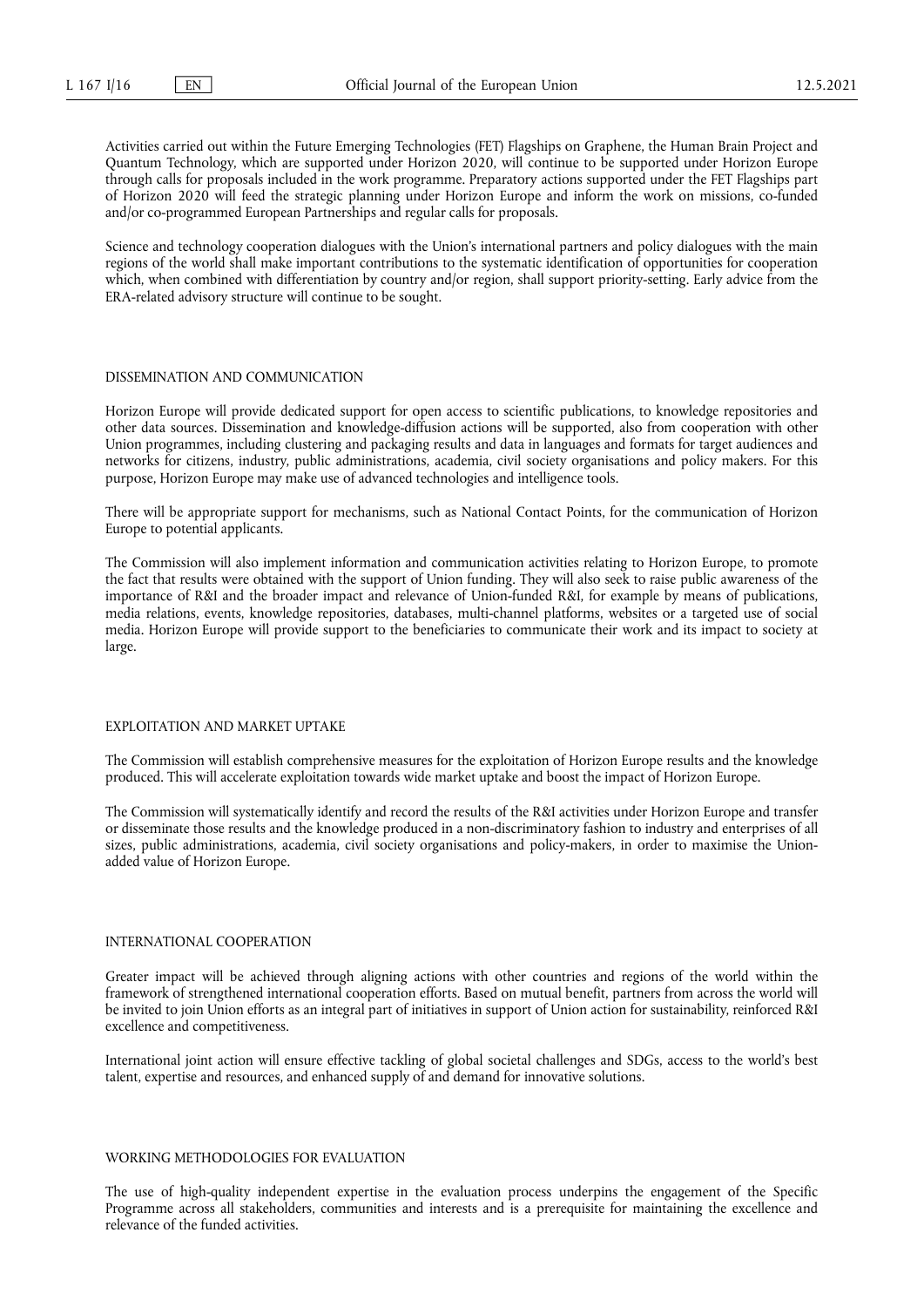The Commission or funding body will ensure the impartiality of the evaluation process and avoid conflicts of interest in accordance with Article 61 of the Financial Regulation. It shall also seek geographical diversity in the composition of evaluation committees as well as of expert and advisory groups.

Exceptionally, when justified by the requirement to appoint the best available experts and/or by the limited size of the pool of qualified experts, independent experts assisting or being members of the evaluation committee may evaluate specific proposals for which they declare a potential interest. In that case, the Commission or funding body shall take all necessary remedial measures to ensure the integrity of the evaluation process. The evaluation process will be managed accordingly, including a stage involving an interaction between diverse experts. The evaluation committee will take into account the particular circumstances when identifying proposals for funding.

## PILLAR I

#### EXCELLENT SCIENCE

Scientific, economic, social and cultural progress in all its forms depends on an adequate supply of excellent researchers, the search for breakthroughs in understanding and the acquisition of knowledge at all levels, world-class facilities, including physical and knowledge infrastructures for R&I, and the means to openly disseminate and share knowledge ('open science'), methodologies and skills.

The achievement of world-leading innovation is linked to the advancements of open and excellent science. Scientific and technological paradigm shifts can be key drivers for productivity growth, competitiveness, wealth, sustainable development and social progress. Historically, such paradigm shifts have tended to originate from the public-sector science base, before going on to lay the foundations for whole new industries and sectors and for comprehensive societal progress.

Public investment in research, especially through universities and public research institutions and research facilities, often undertakes longer-term, higher-risk research and complements the activities of the private sector. In addition, it creates highly skilled human resources, knowhow and experience, new scientific instruments and methodologies, as well as the networks which transmit the latest knowledge.

European science and European-based researchers have been and continue to be at the forefront in many areas. However, this is not a position we can take for granted. The traditional challenge from countries such as the United States is now being joined by economic giants such as China and India, from the newly industrialising parts of the world in particular and from all countries where governments recognise the manifold and abundant returns which derive from investing in research.

# 1. EUROPEAN RESEARCH COUNCIL

# 1.1. Rationale

Although the Union remains the largest producer of scientific publications in the world, it has, relative to its size, comparatively few centres of excellence that stand out at global level and with large areas of average and poor performance. Compared with the United States and now to some degree with China, the Union follows a 'distributed excellence model' in which resources are spread across a larger number of researchers and research institutions. Creating attractive conditions for the best researchers will help Europe to increase its attractiveness in terms of global competition for scientific talent.

The global research landscape is evolving dramatically and becoming increasingly multipolar as a result of a growing number of emerging countries, in particular China, expanding their scientific production. So whereas the Union and the United States accounted for nearly two-thirds of world expenditure on R&D in 2000, that share had fallen to less than half by 2013.

The ERC supports the best researchers, including talented researchers who are at an early stage of their career, with flexible, long-term funding to pursue ground-breaking, high-gain and high-risk research, primarily in Europe. It operates autonomously and is led by an independent ERC Scientific Council made up of scientists, engineers and scholars of the highest repute and appropriate expertise and diversity. The ERC is able to draw on a wider pool of talents and ideas than would be possible for any national scheme, reinforcing excellence through the way in which the best researchers and the best ideas compete with each other.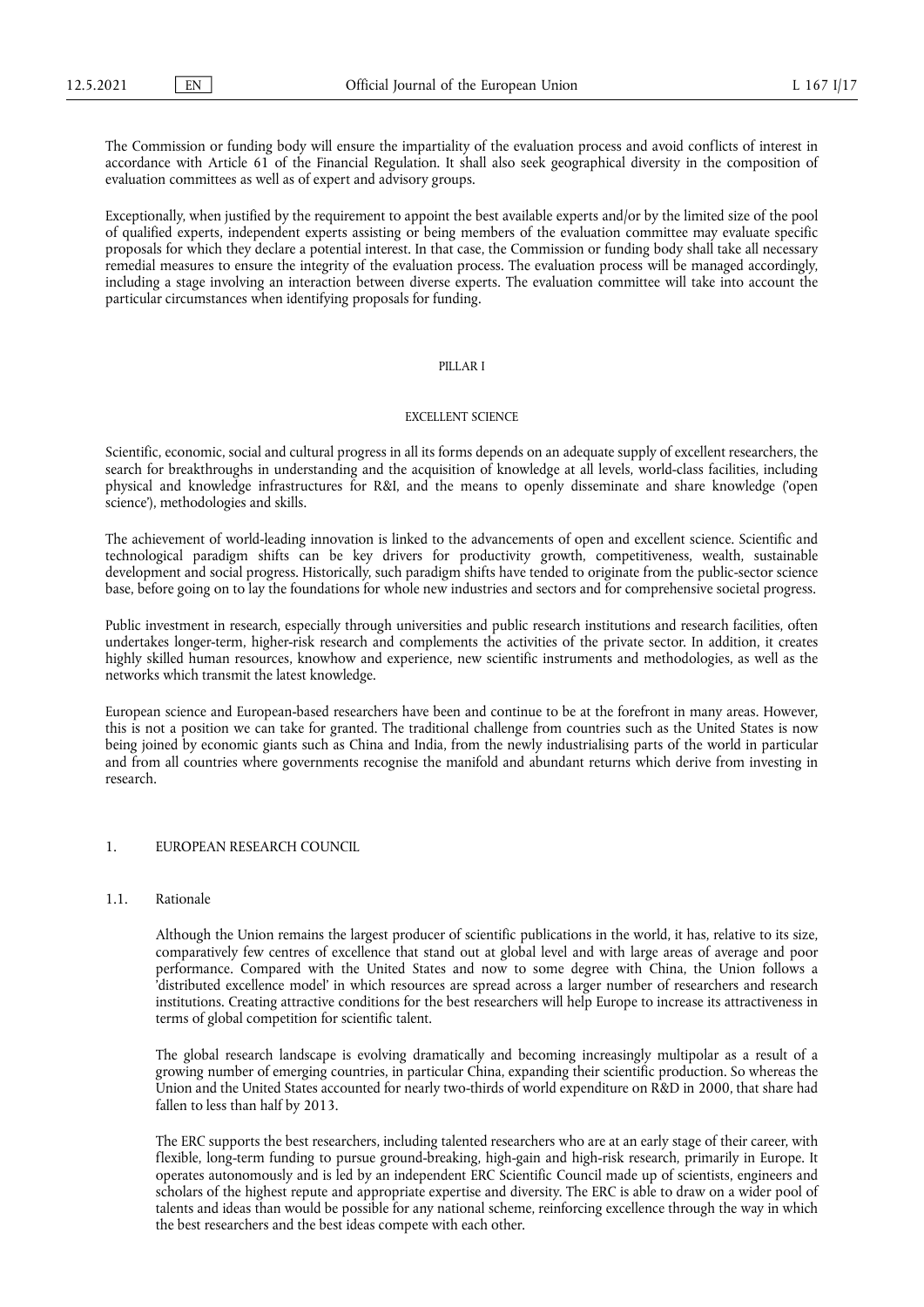Frontier research funded by the ERC has a proven substantial direct impact in the form of advances at the frontiers of knowledge, opening the way to new and often unexpected scientific and technological results and new areas for research. In turn, this generates radically new ideas which drive innovation and business inventiveness and tackle societal challenges. The ERC also has a significant structural impact, improving the quality of the European research system over and above the researchers and actions it funds directly. ERC-funded actions and researchers set an inspirational target for frontier research in Europe, raising its profile and making it more attractive for the best researchers worldwide to work with and as a place to work. The prestige of hosting ERC grant-holders creates competition between Europe's universities and research organisations to offer the most attractive conditions for top researchers and can indirectly help them to assess their relative strengths and weaknesses and bring about reform.

The ERC funds a relatively small percentage of all European research, but achieves a high scientific impact from the research it funds. The average citation impact of the research supported by the ERC is comparable to that of the world's top elite research universities. The ERC's research performance is extremely high when compared with the world's largest research funders. The ERC funds a great deal of frontier research in many of the research areas that have received the highest numbers of citations, including those areas that are rapidly emerging. Although ERC funding is targeted towards frontier research it has resulted in a substantial number of patents.

There is therefore clear evidence that the ERC attracts and funds excellent researchers through its calls, and that ERC actions are producing a substantial number of the most significant and high impact research findings worldwide in emerging areas leading to breakthroughs and major advances. The work of ERC grantees is also highly interdisciplinary and ERC grantees collaborate internationally and publish their results openly across all fields of research including the social sciences, the arts and the humanities.

There is also already evidence of the longer term impact of ERC grants on careers, on training highly skilled recognised researchers and holders of doctoral degrees, on raising the global visibility and prestige of European research and on national research systems through its strong benchmarking effect. This effect is particularly valuable in the Union's distributed excellence model, because ERC-funded status can replace recognition based on the status of institutions and serve as a more accurate indicator of research quality. This allows ambitious individuals, institutions, regions and countries to seize the initiative and scale up the research profiles in which they are particularly strong.

1.2. Areas of intervention

#### 1.2.1. Frontier Science

Research funded by the ERC is expected to lead to advances at the frontier of knowledge, with scientific publications of the highest quality achieving research results with high societal and economic potential impact and with the ERC setting a clear and inspirational target for frontier research across the Union, Europe and internationally. Aiming to make the Union a more attractive environment for the world's best scientists, the ERC will aim to make a measurable improvement in the Union's share of top 1 % of most highly cited publications globally and to increase the number of excellent researchers which it funds, including from outside Europe.

ERC funding shall be awarded in accordance with the following well-established principles. Scientific excellence shall be the sole criterion on which ERC grants are awarded. The ERC shall operate on a 'bottom-up' basis without predetermined priorities.

Broad Lines

- Long-term funding to support excellent ideas from investigators of any age and gender and their research teams, from any country in the world, to pursue ground-breaking, high-gain and high-risk research;
- Enabling starting and early-stage career researchers who have excellent ideas to make the transition to becoming independent research leaders in their own right, by providing adequate support at the critical stage when they are setting up or consolidating their own research team or programme;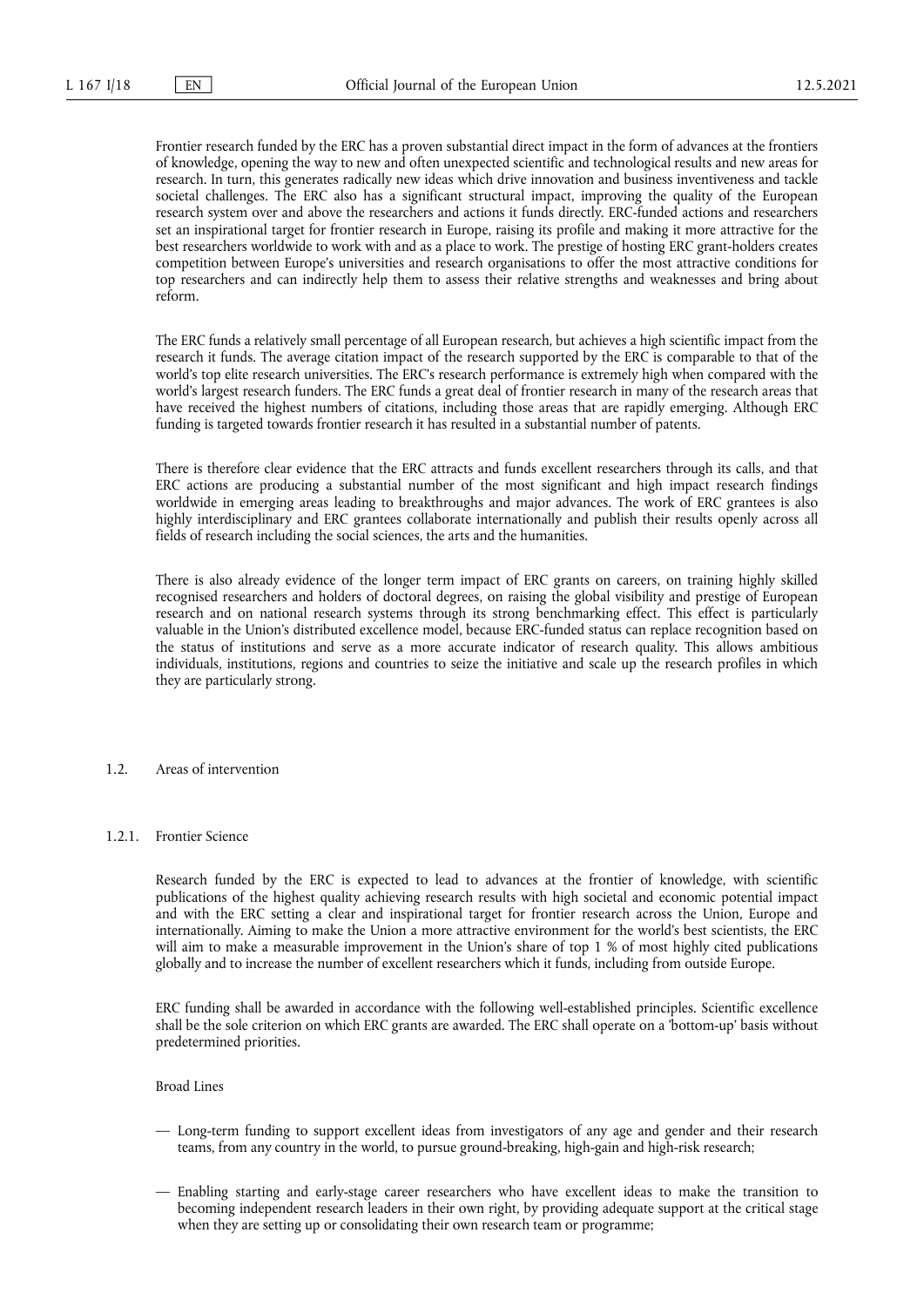- New ways of working in the scientific world, including the open science approach, with the potential to create breakthrough results and facilitate the commercial and social innovation potential of funded research;
- Sharing experience and best practices with regional and national research funding agencies and building links to other parts of Horizon Europe, in particular the MSCA, to promote the support of excellent researchers;
- Raising the profile of frontier research in Europe and the visibility of ERC programmes to researchers across Europe and internationally.
- 1.3. Implementation
- 1.3.1. The ERC Scientific Council

The ERC Scientific Council is the guarantor of the quality of the activity from the scientific perspective and has full authority over decisions on the type of research to be funded.

In the context of the implementation of Horizon Europe and in order to carry out its tasks as set out in Article 9, the ERC Scientific Council will do the following:

- (a) as regards scientific strategy:
	- (i) establish the overall scientific strategy for the ERC, in the light of scientific opportunities and European scientific needs;
	- (ii) establish the work programme and develop the ERC's mix of support measures in accordance with its scientific strategy;
	- (iii) establish the necessary international cooperation initiatives including outreach activities, to increase the visibility of the ERC for the best researchers from the rest of the world, in accordance with its scientific strategy;
- (b) as regards scientific management, monitoring and quality control:
	- (i) ensure a world-class peer review system based on scientific excellence and on fully transparent, fair and impartial treatment of proposals by establishing positions on implementation and management of calls for proposals, evaluation criteria, peer review processes including the selection of experts, the methods for peer review and proposal evaluation and the necessary implementing rules and guidelines, on the basis of which the proposals to be funded will be determined under the supervision of the ERC Scientific Council;
	- (ii) make a proposal on the basis of which experts shall be appointed in the case of ERC frontier research actions;
	- (iii) ensure that ERC grants are implemented according to simple, transparent procedures that maintain the focus on excellence, encourage initiative and combine flexibility with accountability by continuously monitoring the quality of the operations and implementation;
	- (iv) review and assess the ERC's achievements and the quality and impact of the research funded by the ERC and make recommendations and guidelines for corrective or future actions accordingly;
	- (v) establish positions on any other matter affecting the achievements and impact of the ERC's activities and the quality of the research carried out;
- (c) as regards communication and dissemination:
	- (i) raise the global profile and visibility of the ERC by conducting communication and outreach activities, including scientific conferences, to promote the ERC's activities and achievements and the results of the projects funded by the ERC with the scientific community, key stakeholders and the general public;
	- (ii) where appropriate, consult with the scientific, engineering and academic community, regional and national research funding agencies and other stakeholders;
	- (iii) regularly report to the Commission on its own activities.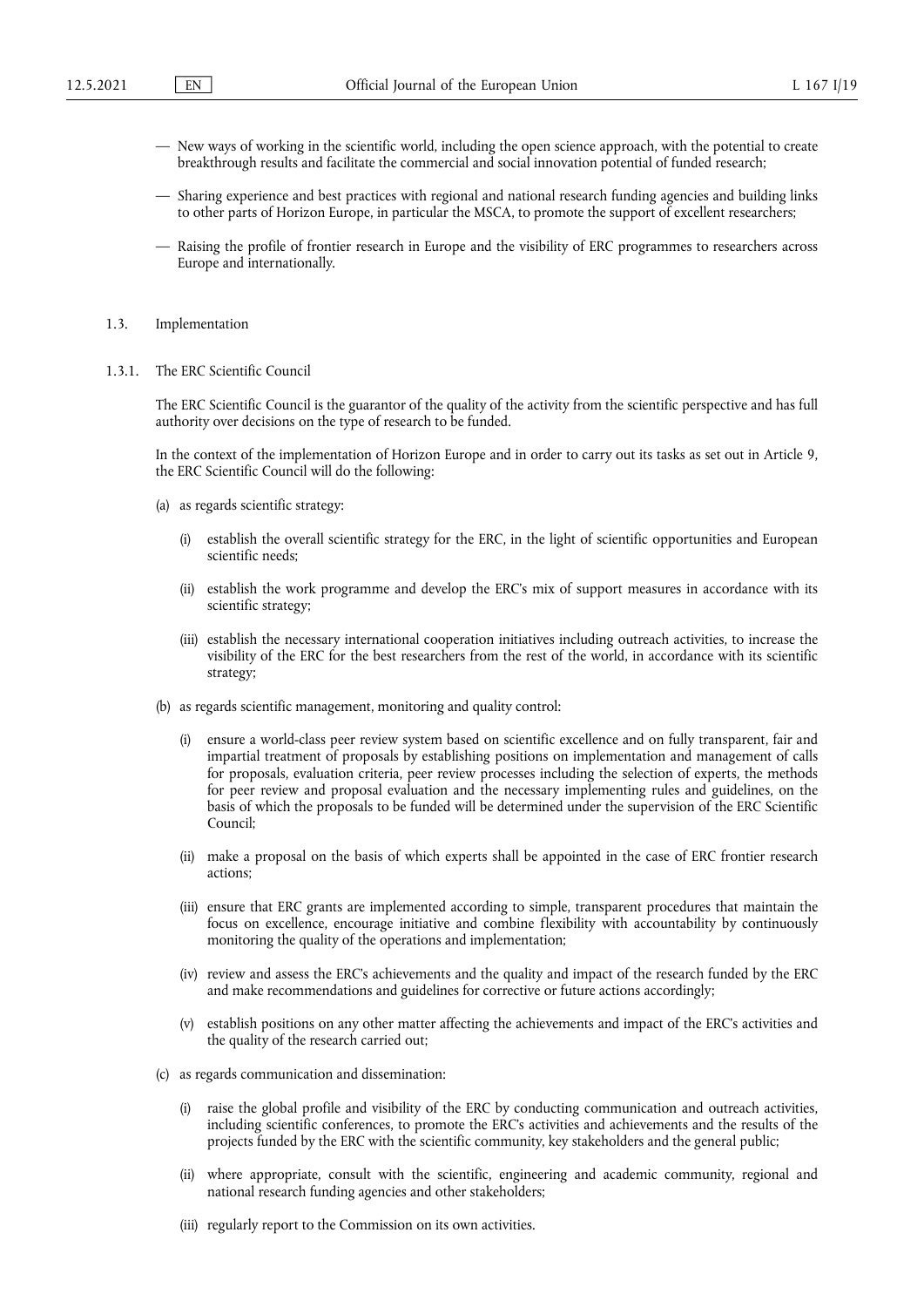The members of the ERC Scientific Council shall be compensated for the tasks they perform by means of an honorarium and, where appropriate, reimbursement of travel and subsistence expenses.

The ERC President shall reside in Brussels for the duration of the appointment and devote in principle at least 80 % of his or her working time to ERC business. The ERC President shall be remunerated at a level commensurate with the Commission's top management and shall be provided by the ERC dedicated implementation structure with the necessary support to carry out his or her functions.

The ERC Scientific Council shall elect from amongst its members three Vice-Chairs who shall assist the ERC President in its representation and the organisation of its work. They may also hold the title of ERC Vice-President.

Support will be provided to the three Vice-Chairs to ensure adequate local administrative assistance at their home institutes.

#### 1.3.2. ERC Dedicated Implementation Structure

The ERC dedicated implementation structure, responsible for all aspects of administrative implementation and execution of this component of the Specific Programme, as provided for in the ERC work programme. It will, in particular, implement the evaluation procedures, peer review and selection process in accordance with the strategy established by the ERC Scientific Council and will ensure the financial and scientific management of the grants. The ERC dedicated implementation structure will support the ERC Scientific Council in the conduct of all of its tasks as set out in section 1.3.1., including the development of its scientific strategy, its monitoring of the operations and its review and assessment of the ERC's achievements as well as its outreach and communications activities. The ERC dedicated implementation structure will also provide access to the necessary documents and data in its possession and keep the ERC Scientific Council informed of its activities.

In order to ensure an effective liaison with the ERC dedicated implementation structure on strategy and operational matters, the leadership of the ERC Scientific Council and the Director of the ERC dedicated implementation structure will hold regular coordination meetings.

The management of the ERC will be carried out by staff recruited for that purpose including, where necessary, officials from the Union institutions, and will cover only the real administrative needs in order to assure the stability and continuity necessary for an effective administration.

# 1.3.3. Role of the Commission

In order to fulfil its responsibilities as set out in Articles 8, 9 and 10 and in the context of its own responsibilities for budget execution, the Commission will:

- ensure the continuity and renewal of the ERC Scientific Council and provide support for a standing Identification Committee for the identification of future ERC Scientific Council members;
- ensure the continuity of the ERC dedicated implementation structure and the delegation of tasks and responsibilities to it, taking into account the views of the ERC Scientific Council;
- ensure that the ERC dedicated implementation structure carries out the full range of its tasks and responsibilities;
- appoint the Director and the members of the management of the ERC dedicated implementation structure, taking into account the views of the ERC Scientific Council;
- ensure the timely adoption of the work programme, the positions regarding implementing methodology and the necessary implementing rules including the ERC rules of submission and the ERC model grant agreement, taking into account the views of the ERC Scientific Council;
- regularly and in a timely manner inform and consult the Programme Committee on the implementation of the ERC activities;
- as responsible for the overall implementation of Horizon Europe, monitor the ERC dedicated implementation structure and evaluate its performance.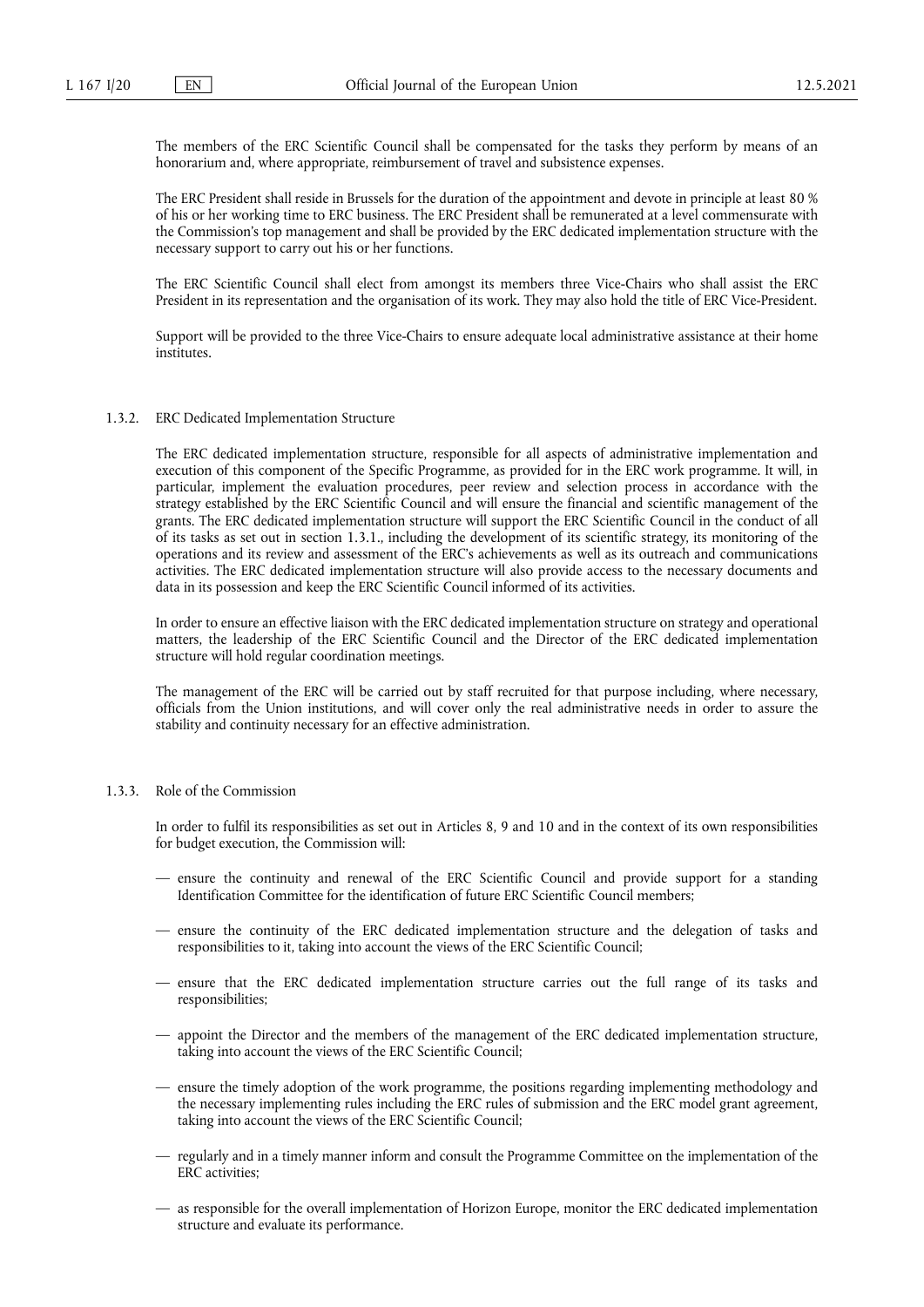# 2. MARIE SKŁODOWSKA-CURIE ACTIONS

## 2.1. Rationale

Europe needs a highly-skilled and resilient human capital base in R&I that can easily adapt to and find sustainable solutions for current and future challenges, such as major demographic changes in Europe. To ensure excellence, researchers need to be mobile, collaborate and diffuse knowledge across countries, sectors and disciplines, with the right combination of knowledge and skills to tackle societal challenges and to support innovation.

Europe is a scientific powerhouse with around 1,8 million researchers working in thousands of universities, research centres and companies. However, it is estimated that the Union will need to train and employ at least one million new researchers by 2027 in order to achieve the targets being set for increased investment in R&I. That need is particularly acute beyond the academic sector (such as in industry and business, including SMEs, government, civil society organisations, cultural institutions, hospitals etc.) and requires collaboration between the different sectors to provide adequately trained new researchers. The Union must reinforce its efforts to entice more young women and men to a career in research, be more inclusive and promote a better balance between work and family life, attract researchers from third countries, retain its own researchers and reintegrate European researchers working elsewhere back to Europe. In addition, in order to spread excellence more widely, the conditions under which researchers work must be further improved throughout the ERA. In this respect, stronger links are needed in particular with the European Education Area, the ERDF and ESF+.

These challenges can best be addressed at Union level due to their systemic nature and to the cross-country effort needed to solve them.

The MSCA focus on excellent research that is fully bottom-up, and are open to any field of R&I from basic research up to market take-up and innovation services. This includes research fields covered under the TFEU and the Treaty establishing the European Atomic Energy Community (Euratom). If specific needs arise and additional funding sources become available, the MSCA may seek links to certain activities related to specific challenges, including identified missions, types of R&I institutions, or geographical locations, in order to respond to the evolution of Europe's requirements in terms of skills, research training, career development and knowledge sharing.

The MSCA are the main instrument at Union level for attracting researchers from third countries to Europe, thus making a major contribution to global cooperation in R&I. Evidence shows that the MSCA not only have a positive impact on individuals, organisations, and at system level, but also yield high-impact and breakthrough research results while at the same time contributing significantly to societal as well as strategic challenges. Longterm investment in people pays off, as indicated by the number of Nobel Prize winners who have been either former MSCA fellows or supervisors.

Through global research competition between scientists and between host organisations from both the academic and non-academic sectors and through the creation and sharing of high-quality knowledge across countries, sectors and disciplines, the MSCA contribute in particular to the goals of the 'Jobs, growth and investment' agenda, the EU Global Strategy and to the SDGs.

The MSCA contribute to making the ERA more effective, competitive and attractive on a global scale. This is achieved by focusing on a new generation of highly-skilled researchers and providing support for emerging talent from across the Union and beyond including by:

(a) fostering their transition to other components of Horizon Europe, such as the ERC and EIT;

(b) fostering the diffusion and application of new knowledge and ideas to European policies, the economy and society, including through improved science communication and public outreach measures;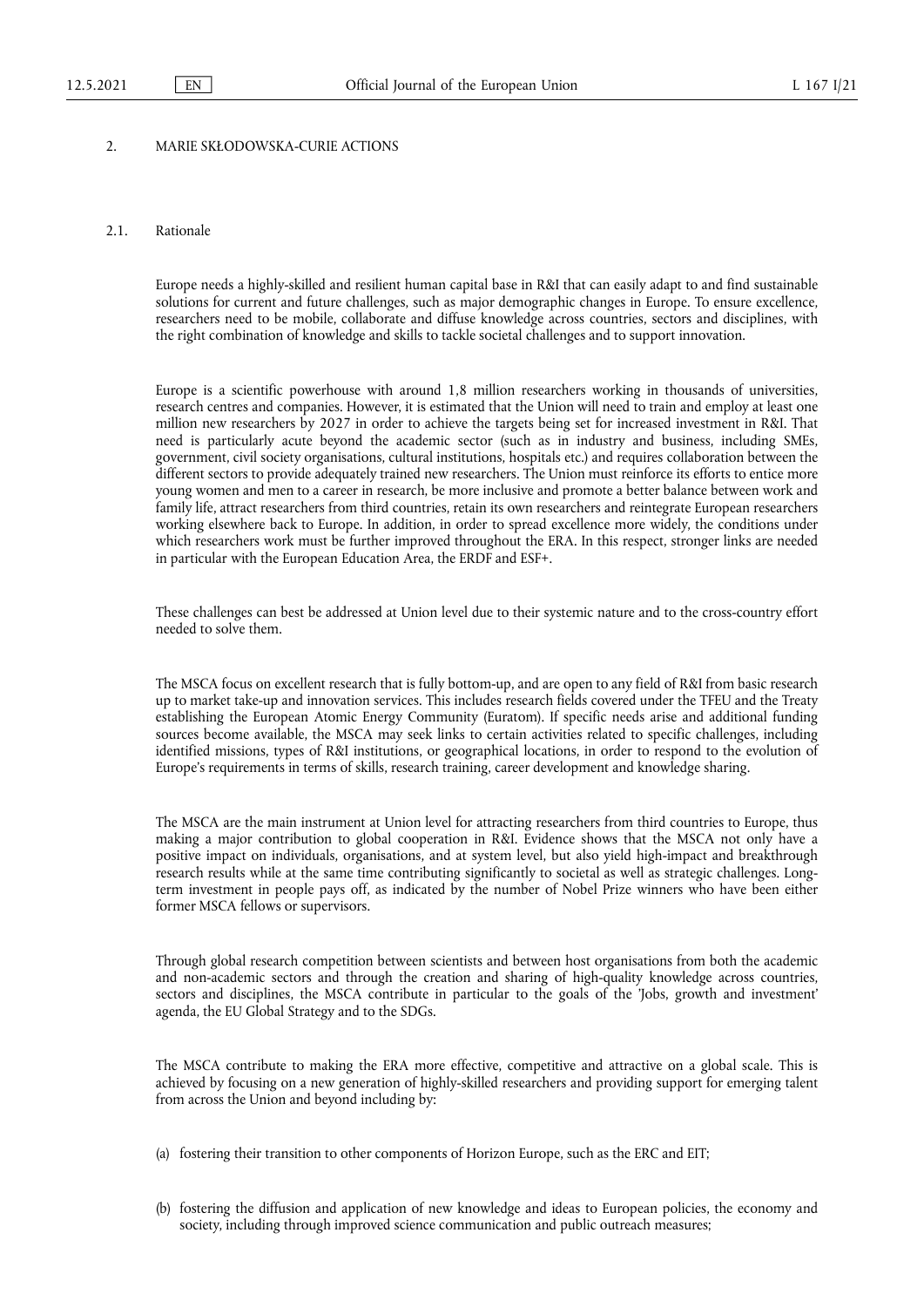- (c) facilitating cooperation between research-performing organisations and by publishing following the principles of open science and FAIR data;
- (d) having a pronounced structuring impact on the ERA, advocating an open labour market and setting standards for quality training, attractive employment conditions and open, transparent and merit-based recruitment for all researchers in line with the European Charter for Researchers and the Code of Conduct for the Recruitment of Researchers.
- 2.2. Areas of Intervention
- 2.2.1. Nurturing Excellence through the Mobility of Researchers across Borders, Sectors and Disciplines

The Union must remain a reference point for excellent research and therefore attractive for the most promising researchers, European and non-European alike, at all stages of their careers. This can be achieved by enabling researchers and research-related staff to move between and collaborate across countries, sectors and disciplines and thereby benefit from high-quality training and career opportunities. This will facilitate career moves between academia and other sectors as well as stimulate entrepreneurial activity.

Broad Lines

- Mobility within or outside Europe for the best or most promising researchers regardless of nationality to undertake excellent research, develop their skills as well as their career, and broaden their network in academia and other sectors (including research infrastructures).
- 2.2.2. Fostering new Skills through the Excellent Training of Researchers

The Union needs a strong, resilient and creative human resource base, with the right combination of skills to match the future needs of the labour market, to innovate and to convert knowledge and ideas into products and services for economic and social benefit. This can be achieved through training researchers to further develop their core research competences as well as to enhance their transferable skills such as a creative, responsible, opento-society and entrepreneurial mind set and an awareness of sustainable development. This will allow them to face current and future global challenges, and improve their career prospects and innovation potential.

Broad Lines

- Training programmes to equip researchers with a diversity of skills relevant to current and future global challenges.
- 2.2.3. Strengthening Human Resources and Skills Development across the ERA

In order to foster excellence, promote cooperation between research-performing organisations and create a positive structuring effect, high-quality training and mentoring standards, good working conditions and effective career development of researchers needs to be introduced across the ERA. If appropriate and justified by a study, support for researchers to return to their country of origin within and to the Union shall be provided within the context of the existing broad lines. This will help to modernise or enhance research training programmes and systems as well as to increase institutions' attractiveness worldwide.

Broad Lines

- Training programmes to foster excellence and spread best practices across institutions, research infrastructures and R&I systems;
- Inter- and transdisciplinary cooperation, production and diffusion of knowledge within the Union and with third countries.
- 2.2.4. Improving and Facilitating Synergies

Synergies between R&I systems and programmes at regional, national or Union level need to be further developed. This can be achieved in particular through complementarities with other parts of Horizon Europe, such as the EIT, and also synergies with other Union programmes, notably Erasmus and the ESF+, including via a Seal of Excellence.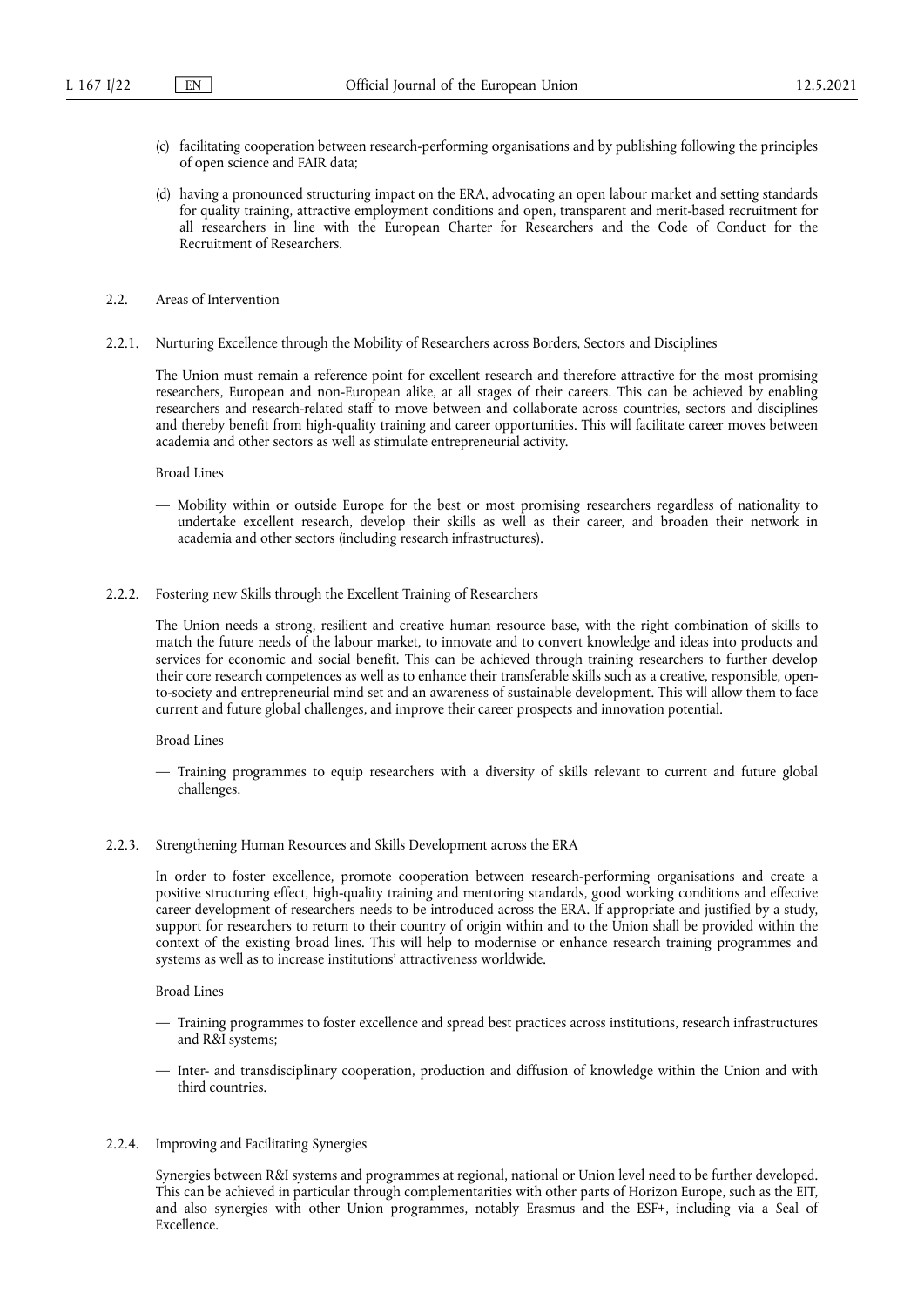#### Broad Lines

— Training programmes and similar research career development initiatives supported through complementary public or private funding sources at regional, national or Union level.

## 2.2.5. Promoting Public Outreach

Awareness of the activities supported by the MSCA and public recognition of researchers need to be enhanced across the Union and beyond, in order to raise the global profile of the MSCA and to develop a better understanding of the impact of researchers' work on citizens' daily lives, and to encourage young people to embark on research careers. This can be achieved by working according to the open science principle which leads to better dissemination, exploitation and diffusion of knowledge and practices. Citizen science could also play a valuable role.

Broad Lines

- Public outreach initiatives to stimulate interest in research careers, especially amongst young people of all backgrounds;
- Promotion activities to raise the global profile, visibility and awareness of the MSCA;
- Diffusion and clustering of knowledge through cross-project collaboration, National Contact Points projects and other networking activities such as an alumni service.

#### 3. RESEARCH INFRASTRUCTURES

#### 3.1. Rationale

State of the art research infrastructures provide key services to R&I communities, playing an essential role in extending the frontiers of knowledge and laying the basis for R&I contributions to tackle global challenges and industrial competitiveness. Supporting research infrastructures at the Union level helps to mitigate scattered national and regional research infrastructures and pockets of scientific excellence, thereby strengthening the ERA as well as increasing the circulation of knowledge across silos. Scientific progress is increasingly dependent on the collaborations of research infrastructures and industry that develop the necessary instruments based on new key enabling technologies and other new technologies.

The overall aim is to endow Europe with world-class sustainable research infrastructures open and accessible to all researchers in Europe and beyond, which fully exploit their potential for scientific advance and innovation. Key objectives are to reduce the fragmentation of the R&I ecosystem, avoiding duplication of effort, and to better coordinate the design, development, accessibility and use of research infrastructures, including those financed from the ERDF. It is crucial to support open access to research infrastructures for all European researchers as well as to increase access to digital research resources, including through the European Open Science Cloud (the 'EOSC'), specifically stimulating the up-take of open science and open data practises.

It is also important to improve the long-term sustainability of research infrastructures as they are typically operational for several decades and therefore should produce plans to secure continuous and stable support.

Equally, the Union needs to tackle the rapid increase of global competition for talent by attracting third country researchers to work with European world-class research infrastructures. Increasing the competitiveness and innovation capabilities of European industry is also a major objective, supporting key technologies and services relevant for research infrastructures and their users, thus improving the conditions for supply of innovative solutions.

Past framework programmes have made a significant contribution to the more efficient and effective use of national research infrastructures, and have also developed with the European Strategy Forum on Research Infrastructures (ESFRI) a coherent and strategy-led approach to policy-making on pan-European research infrastructures. This strategic approach has generated clear advantages, including reducing duplication of effort with more efficient overall use of resources, as well as standardising processes and procedures. Research mobility plays an important role in facilitating the use of research infrastructures, and therefore synergies with national and European mobility schemes must be considered.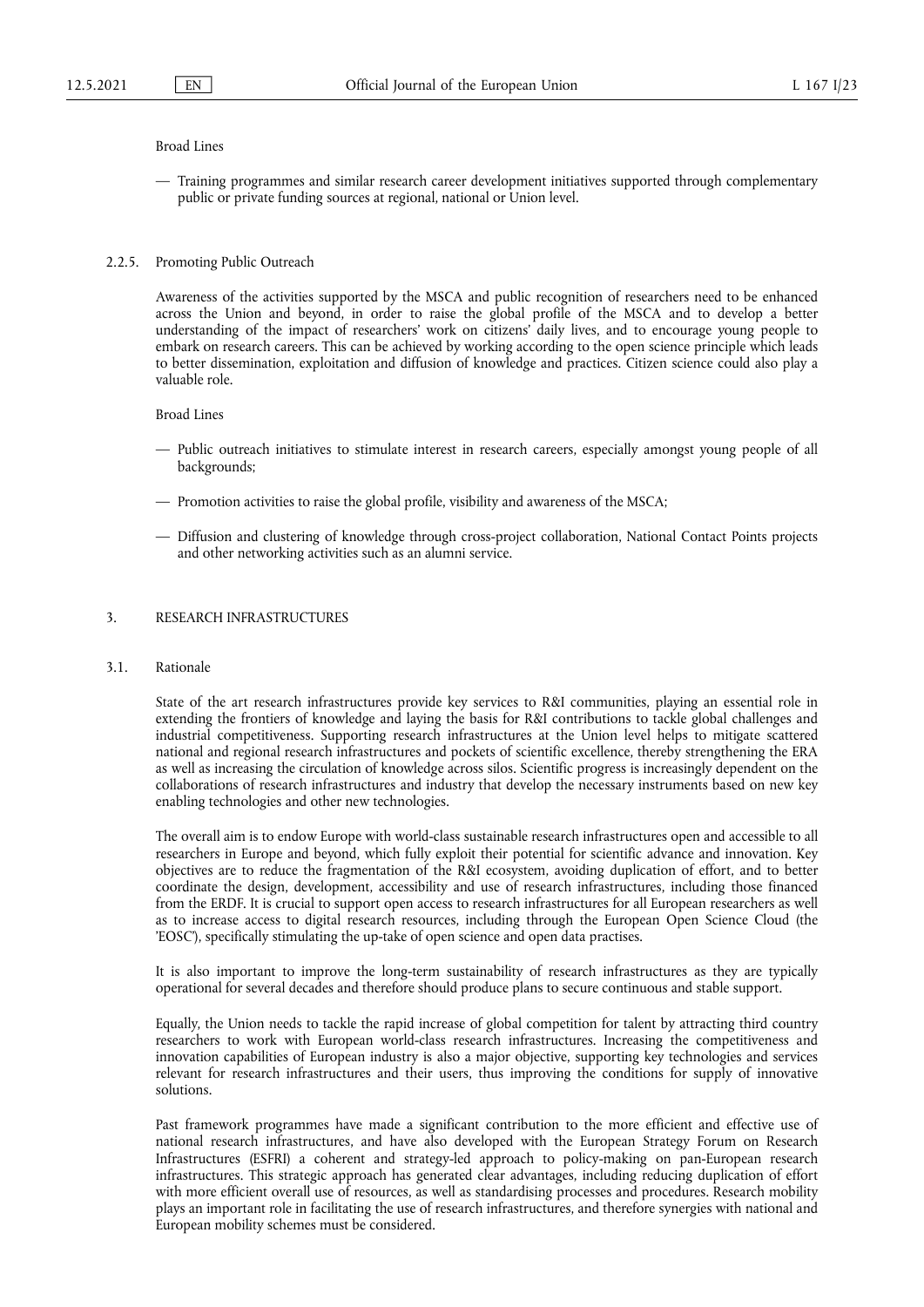Union-supported activity will provide added value through: consolidating and optimising the existing research infrastructure landscape in Europe alongside efforts to develop new research infrastructures of pan-European importance and impact; ensuring similar sets of research infrastructures work together to address strategic issues affecting user communities; establishing the EOSC as an effective scalable and sustainable environment for datadriven research; the interconnection of national and regional research and education networks, enhancing and securing high-capacity network infrastructure for massive amounts of data and access to digital resources across borders and domain boundaries; promoting the pan-European coverage of distributed research infrastructures, among other things to enable cross-country comparison of research data, for example in the SSH and environmental fields; fostering the interoperability of research infrastructures; enhancing and reinforcing knowledge transfer and training of high-skilled human resources; fostering the use and, where relevant, upgrading of existing world-class pan-European research infrastructures across Horizon Europe; overcoming barriers preventing the best research teams from accessing the best research infrastructures services in Europe; and fostering the innovation potential of research infrastructures, focused on technology development and co-innovation as well as increased use of research infrastructures by industry.

In addition, the international dimension of European research infrastructures must be reinforced, fostering stronger cooperation with international counterparts and international participation in European research infrastructures for mutual benefit.

Activities will contribute to different SDGs such as: SDG 3 – Good Health and Well-Being; SDG 7 – Affordable and Clean Energy; SDG 9 – Industry, Innovation and Infrastructure; SDG 13 – Climate Action.

- 3.2. Areas of intervention
- 3.2.1. Consolidating and Developing the Landscape of European Research Infrastructures

The establishment, operation and long-term sustainability of research infrastructures identified by ESFRI and other world-class research infrastructures of pan-European relevance is essential for the Union to ensure a leading position in frontier research, training and upskilling of researchers, the creation and use of knowledge and the competitiveness of its industries.

The EOSC should become an effective and comprehensive delivery channel for research infrastructures services and should provide Europe's research communities with the next generation of data services for harvesting, storing, processing (for example analytics, simulation, visualisation services) and sharing Big Data from science according to the FAIR principles. The EOSC should also provide researchers in Europe with access to the majority of data generated and collected by research infrastructures as well as to High Performance Computing (HPC) and exascale resources, including those deployed under the European Data Infrastructure (EDI) ( 1 [\).](#page-23-0)

<span id="page-23-1"></span>The pan-European research and education network will link together and enable remote access to research infrastructures and research resources, by providing interconnectivity between universities, research institutes and R&I communities at Union level as well as international connections to other partner networks worldwide.

Broad Lines

— The life-cycle of pan-European research infrastructures through the design of new research infrastructures; their preparatory and implementation phase, their early-phase operation in complementarity with other funding sources, in the case of research infrastructures supported by structural funds, as well as the consolidation and optimisation of the research infrastructure ecosystem by streamlining the monitoring practice for ESFRI landmarks and other pan-European research infrastructures and facilitating service agreements, evolutions, mergers, pan-European coverage or decommissioning of pan-European research infrastructures;

<span id="page-23-0"></span>[<sup>\(</sup>](#page-23-1) 1 ) The European Data Infrastructure will underpin the EOSC by providing world-class HPC capability, high speed connectivity and leading-edge data and software services.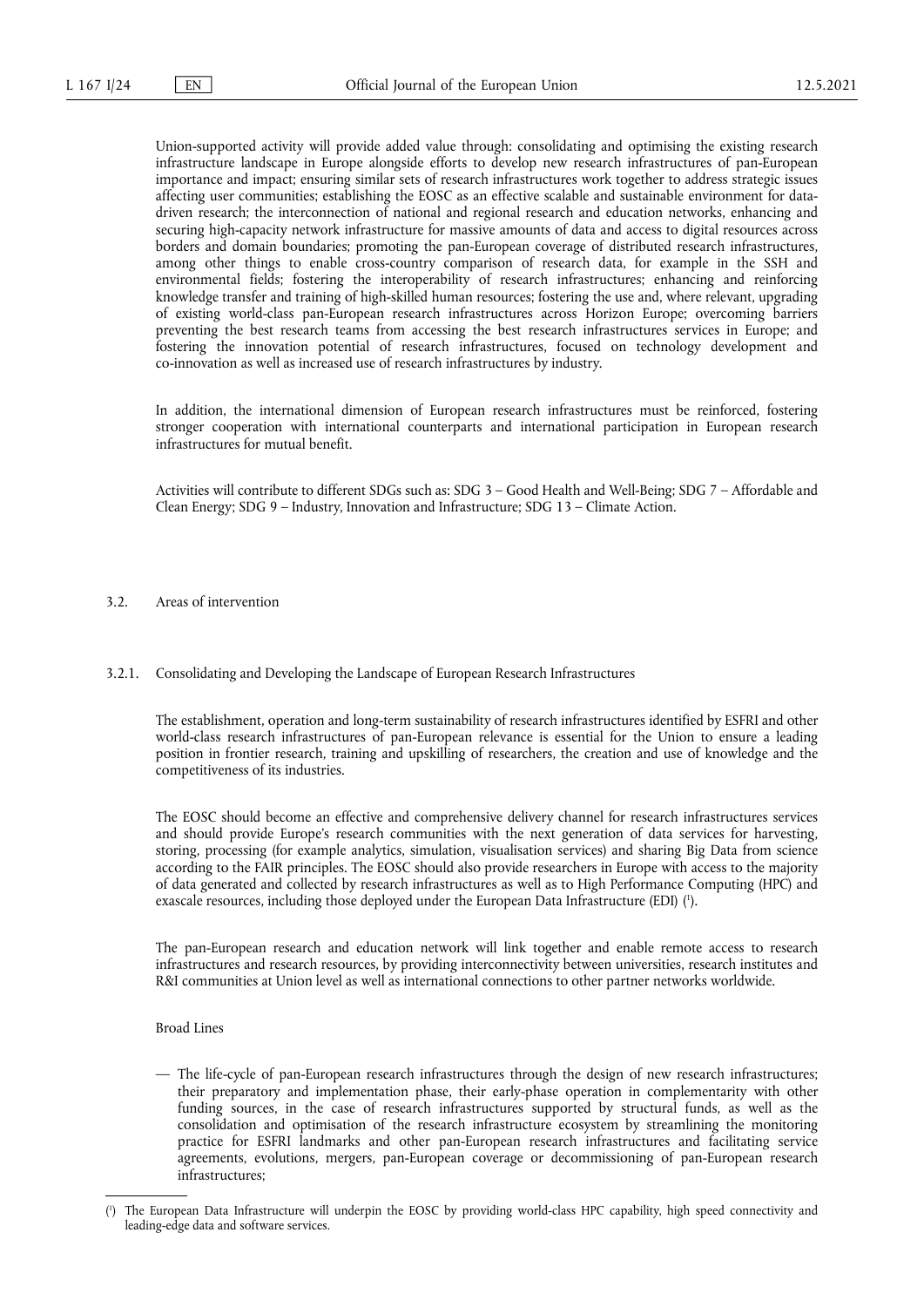- The EOSC, including: scalability and sustainability of the access channel; in cooperation with the Member States and the associated countries effective federation of European, national, regional and institutional resources; its technical and policy evolution to cope with new research needs and requirements (such as usage of sensitive data sets, privacy by design); data inter-operability and compliance with the FAIR principles; and a wide user base;
- The pan-European research and education network underpinning the EOSC and EDI as well as enabling the delivery of HPC/data services in a cloud-based environment capable of coping with extreme large data sets and computational processes.
- 3.2.2. Opening, Integrating and Interconnecting Research Infrastructures

The research landscape will be improved through ensuring openness of key international, national and regional research infrastructures for all European researchers and integrating their services when necessary so as to harmonise access conditions, improve and enlarge service provision and encourage common development strategy of high-tech components and advanced services through innovation actions.

Broad Lines

- Networks that bring together national and regional funders of research infrastructures for the co-funding of transnational access by researchers;
- Networks of pan-European, national and regional research infrastructures, addressing global challenges for the provision of access to researchers as well as for the harmonisation and improvement of the research infrastructures' services.
- 3.2.3. The innovation potential of European Research Infrastructures and activities for Innovation and Training

To stimulate innovation both in the research infrastructures themselves and in industries, R&D cooperation with industry will be fostered to develop Union capacities and demand for industrial supply in high-tech areas such as scientific instrumentation. In addition, the use of research infrastructures by industry, for example as experimental test facilities or knowledge-based centres, will be encouraged. The development and exploitation of research infrastructures will require their managers, researchers, engineers and technicians, as well as their users, to have appropriate skills. For this purpose, Union funding will support the training of staff managing and operating research infrastructures of pan-European interest, the exchange of staff and best practices between facilities, and the adequate supply of human resources in key disciplines, including the emergence of specific education curricula. Synergies with the MSCA will be encouraged.

Broad Lines

- Integrated networks of research infrastructures for the preparation and implementation of a common strategy/ roadmap for technological development and instrumentation;
- Training of staff managing and operating research infrastructures of pan-European interest.
- 3.2.4 Reinforcing European Research Infrastructure policy and International Cooperation

Support is needed so that policy makers, funding bodies or advisory groups such as ESFRI are well-aligned as regards the development and implementation of a coherent and sustainable long-term European strategy on research infrastructures.

Similarly, enabling strategic international cooperation will strengthen the position of European research infrastructures at international level, ensuring their global networking, interoperability and reach.

Broad Lines

— Survey, monitoring and assessment of research infrastructures at Union level, as well as policy studies, communication and training actions, strategic international cooperation actions for research infrastructures, and specific activities of relevant policy and advisory bodies.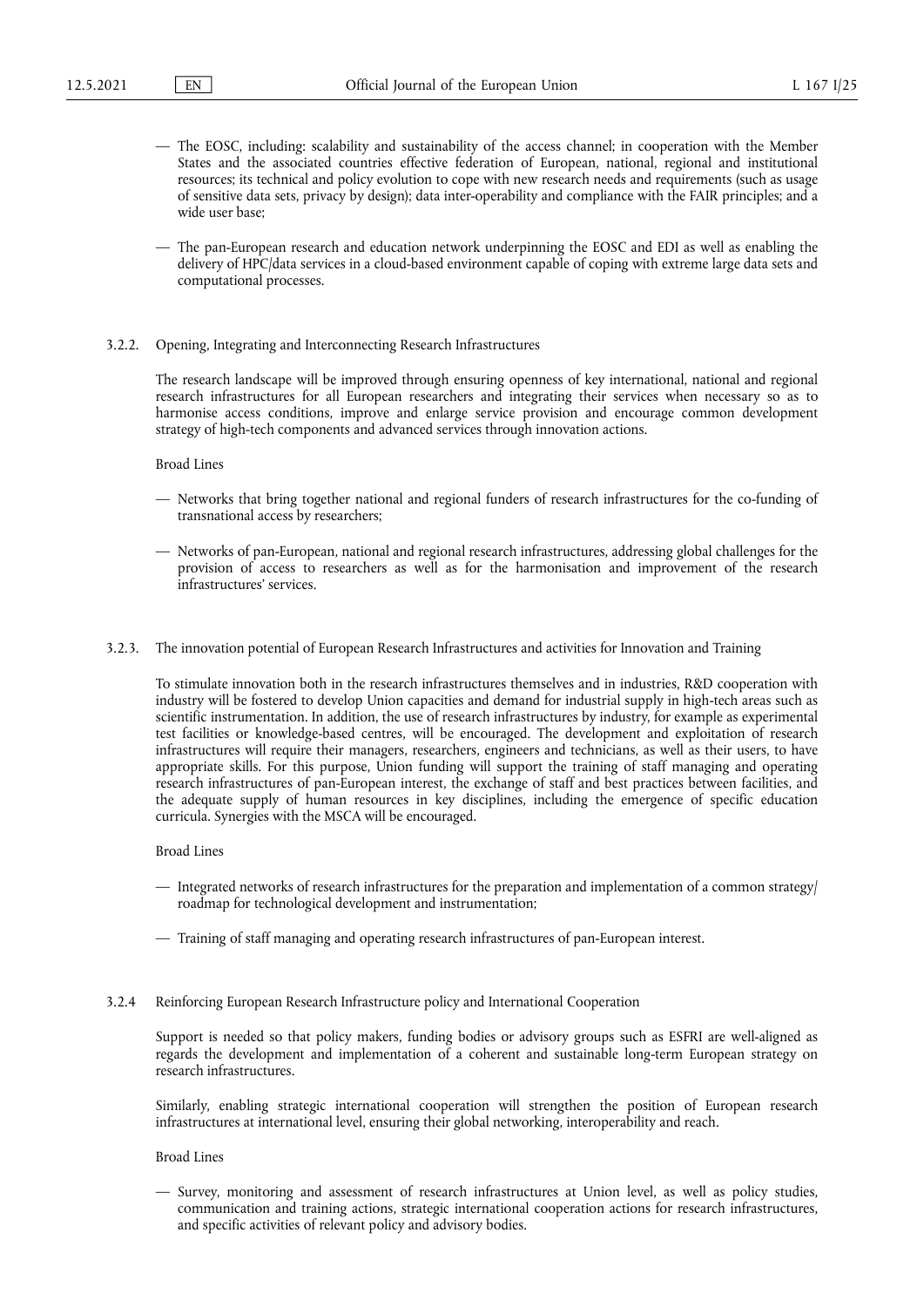#### PILLAR II

## GLOBAL CHALLENGES AND EUROPEAN INDUSTRIAL COMPETITIVENESS

The Union is confronted by many challenges, some of which are also global challenges. The scale and complexity of the problems are vast, and in order to find solutions they need to be tackled jointly at Union level and met by adequate, properly trained and skilled human resources, by the appropriate amount of financial resources and by a proportionate effort. It is precisely in this area, of the search for solutions that the Union must work together and be smart, flexible and joined-up, for the benefit and well-being of all our citizens.

Greater impact can be obtained through aligning actions with other nations and regions of the world within international cooperation, along the lines indicated by the United Nations 2030 Agenda for Sustainable Development, the SDGs and the Paris Agreement. Based on mutual benefit, partners from across the world will be invited to join Union efforts as an integral part of R&I for sustainable development.

R&I is a key driver of sustainable and inclusive growth and technological and industrial competitiveness. It will contribute to finding solutions to today's problems and those of tomorrow, in order to reverse as quickly as possible the negative and dangerous trend that currently links economic development with the increasing use of natural resources and increasing social challenges. This will turn the challenges into new business opportunities and into rapid benefits for society.

The Union will benefit as both user and producer of knowledge, technologies and industries, showcasing how modern industrialised, sustainable, inclusive, creative, resilient, open and democratic society and economy can function and develop. The growing economic, environmental and social examples of the sustainable economy of the future will be fostered and boosted, be they for: health and well-being for all; resilient, creative and inclusive societies; societies strengthened by civil security; available clean energy and mobility; a digitised economy and society; a transdisciplinary and creative industry; space-related, marine or land-based solutions; a well-functioning bioeconomy, including food and nutrition solutions; or sustainable use of natural resources, protection of the environment, climate change mitigation and adaptation. These elements of the sustainable economy will all generate wealth in Europe and offer higher quality jobs. Industrial transformation will be crucial, as well as developing Union innovative industrial value chains.

New technologies affect virtually all policy areas. For each separate technology there is often a combination of social and economic opportunities, such as opportunities for efficiency, quality and improvement of the government and consequences for employment and education, but also possible risks for safety, privacy and ethics. Technology policy therefore requires an integral weighing of interests, and cross-sectoral cooperation and strategy formulation.

R&I under this pillar of Horizon Europe is grouped into integrated, non-siloed broad clusters of activities. Rather than addressing sectors, the investments aim to achieve systemic changes for our society and economy along a sustainability vector. Such changes will only be achieved if all actors, both private and public, engage in co-designing and co-creating R&I, bringing together end-users, scientists, technology experts, producers, innovators, businesses, educators, policy-makers, citizens and civil society organisations. Therefore, none of the clusters is intended for only one set of actors, and all activities will be implemented primarily by collaborative R&I projects selected on the basis of competitive calls for proposals.

In addition to addressing global challenges, activities in the clusters will also develop and apply key enabling and emerging technologies, whether or not digital-based, as part of a common strategy to promote the Union's industrial and social leadership. Where appropriate, this will use Union space-enabled data and services. All Technology Readiness Levels up to 8 will be covered by this pillar of Horizon Europe without prejudice to Union competition law.

Actions will generate new knowledge, develop technological and non-technological solutions, bring technology from lab to market, develop applications including pilot lines and demonstrators, and include measures to stimulate market uptake and boost private sector commitment to and incentives for standardisation within the Union. Technologies require a critical mass of European researchers and industry to establish world-leading ecosystems that include state-of-the-art technology infrastructures for example for testing. Synergies with other parts of Horizon Europe and the EIT, as well as with other programmes, will be maximised.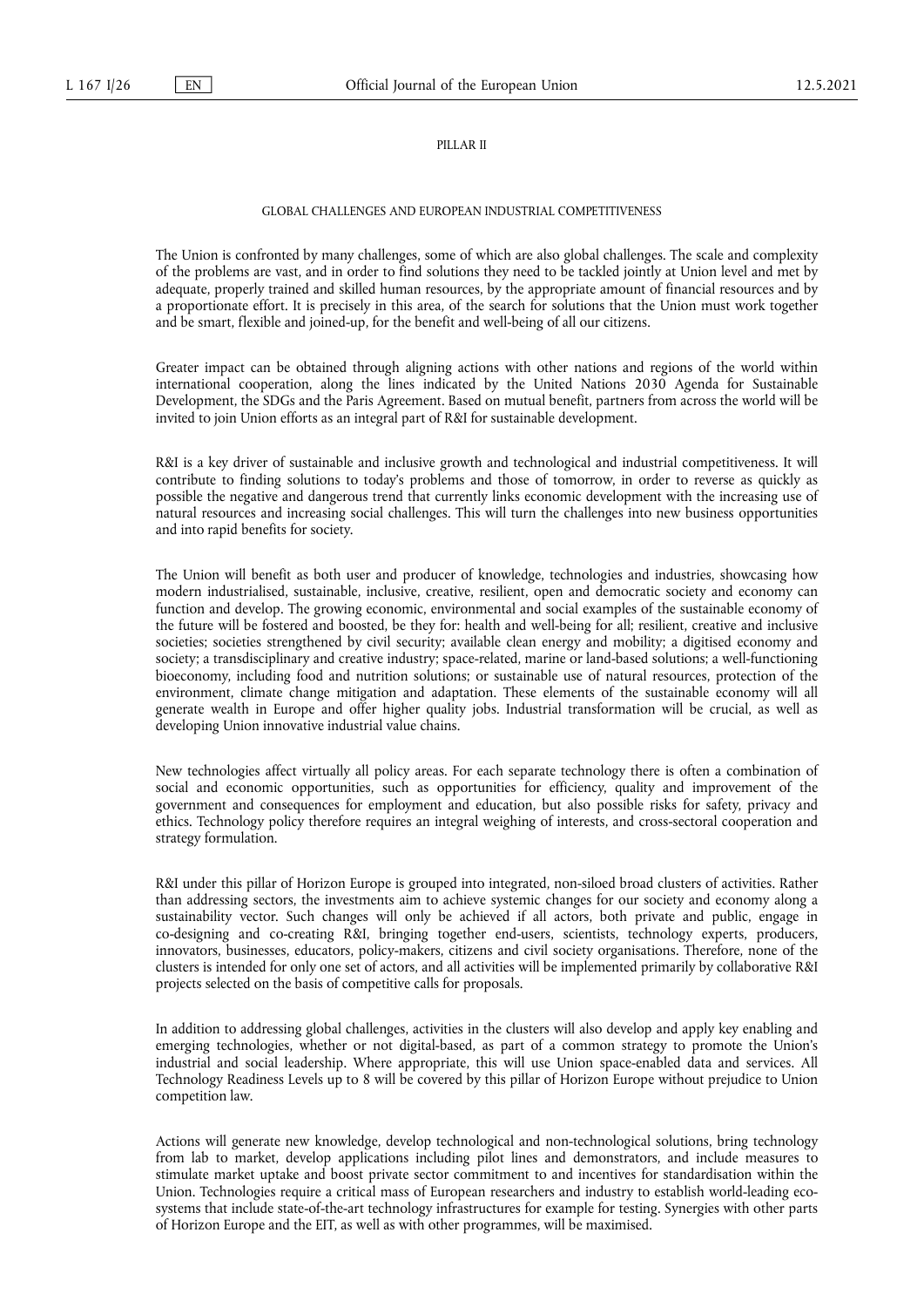The clusters will boost the quick introduction of first-of-its-kind innovation in the Union through a broad range of embedded activities, including communication, dissemination, exploitation and standardisation, as well as support to non-technological innovation and innovative delivery mechanisms, helping to create innovation-friendly societal, regulatory and market conditions such as the innovation deals. Pipelines of innovative solutions originating from R&I actions will be established and targeted at public and private investors, as well as other relevant Union and national or regional programmes. Synergies will be developed with Pillar III of Horizon Europe in that perspective.

Gender equality is a crucial factor in obtaining sustainable economic growth. It is therefore important to integrate a gender perspective in all global challenges.

#### 1. CLUSTER 'HEALTH'

#### 1.1. Rationale

The European Pillar of Social Rights asserts that everyone has the right to timely access to affordable, preventive and curative health care that is safe and of good quality. This underlines the Union's commitment to the SDGs which call for universal health coverage for all and at all ages by 2030, leaving no-one behind and ending preventable deaths.

A healthy population is vital for a stable, sustainable and inclusive society, and improvements in health are crucial in reducing poverty, dealing with an ageing European society, fostering social progress and prosperity, and increasing economic growth. According to the Organisation for Economic Co-operation and Development (OECD), a 10 % improvement in life expectancy is associated with a rise in economic growth of 0,3-0,4 % a year. Average life expectancy in the Union has increased by 12 years since the establishment of the Union, as a result of tremendous improvements in the quality of life, environment, education, health and care of its citizens. In 2015, average life expectancy at birth was 80,6 years in the Union compared to 71,4 years globally. In the past years, this has increased in the Union by an average of 3 months annually. Social and gender-specific differences in life expectancy can be observed between specific groups and across European countries.

Health R&I has played a significant part in this achievement but also in improving productivity and quality in the health and care industry. However, the Union continues to face novel, newly-emerging or persisting challenges that threaten its citizens and public health, the sustainability of its health care and social protection systems, and the competitiveness of its health and care industry. Major health challenges in the Union include: inequalities in access to and affordability of health and care; lack of effective health promotion and disease prevention; rise of non-communicable diseases; increased cases of cancer; increase in mental illness; the spread of antimicrobial drug-resistance and the emergence of infectious disease epidemics; increased environmental pollution; persistence of health inequalities among and within countries disproportionally affecting people that are disadvantaged or in vulnerable stages of life; detection, understanding, control, prevention and mitigation of health risks, including poverty-related aspects, in rapidly-changing social, urban, rural and natural environments; demographic change, including ageing-related issues, and the increasing costs for European health care systems; and the increasing pressure on the European health and care industry to remain competitive in and by developing health innovation vis-a-vis emerging global players. In addition, vaccine hesitancy may decrease immunisation coverage among certain population groups.

These health challenges are complex, interlinked and global in nature and require multidisciplinary, technical and non-technical, cross-sectorial and transnational collaborations. R&I activities will build close connections between fundamental, translational, clinical, epidemiological, ethical, environmental and socio-economic research, as well as with regulatory sciences. They will address areas of unmet clinical needs such as rare or hard-to-treat diseases (including cancers such as paediatric and lung cancer). These activities will harness the combined skills of academics, practitioners, regulatory bodies and industry, and foster their collaboration with health services, social services, patients, policy-makers and citizens in order to leverage public funding and ensure the uptake of results in clinical practice as well as in health care systems, taking into account the competencies of Member States regarding the organisation and financing of their health systems. Full advantage will be taken of genomic and other multiomics frontier research, as well as the progressive introduction of personalised medicine approaches, relevant for addressing a variety of non-communicable diseases and the digitalisation in health and care.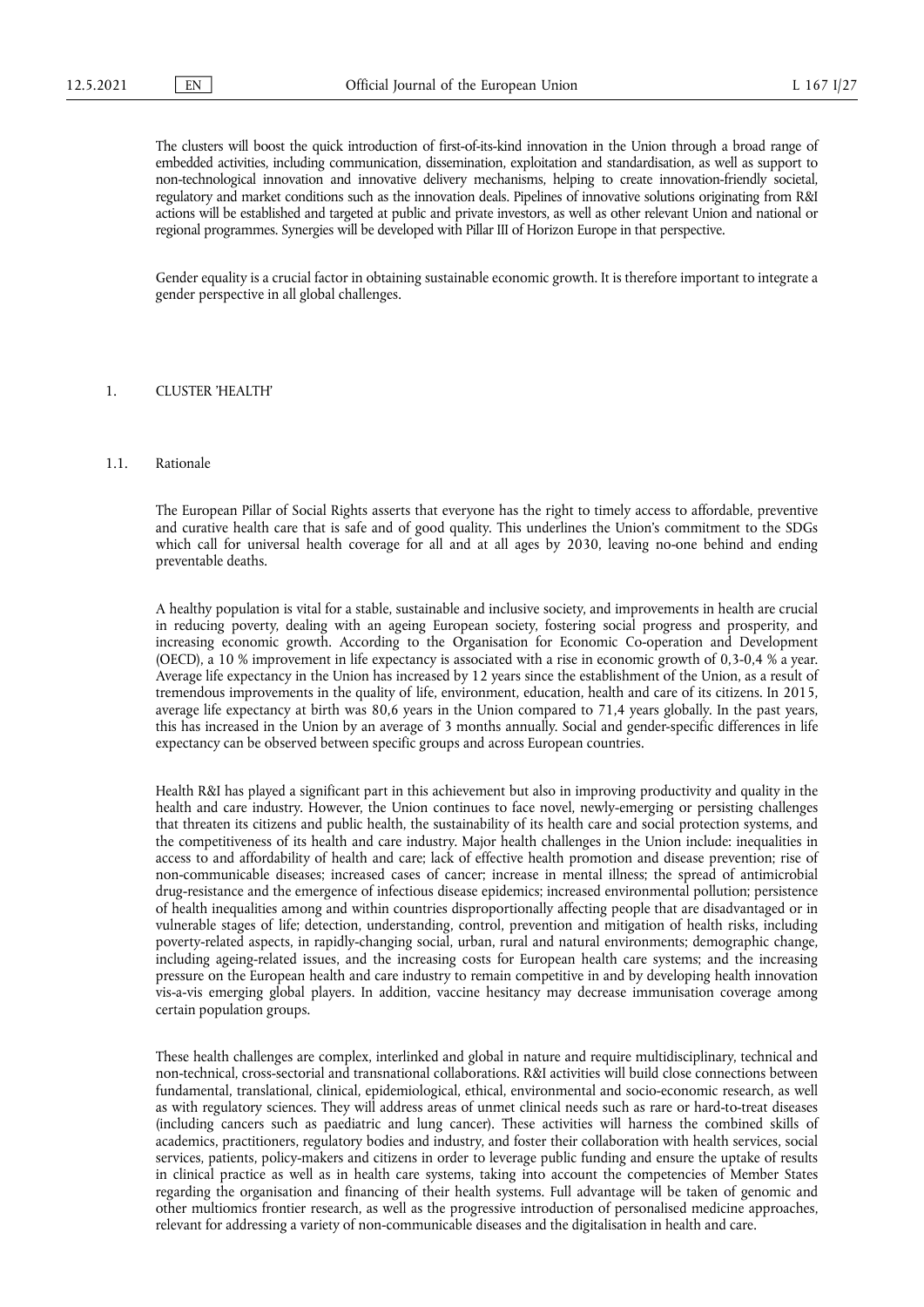R&I will foster strategic collaboration at Union and international level in order to pool the expertise, capacities and resources needed to create scope, speed and economies of scale, as well as to exploit synergies, avoid duplication of effort and share the expected benefits and financial risks involved. Synergies in health R&I in Horizon Europe shall be promoted, in particular with the EU4Health Programme established by Regulation (EU) 2021/522 of the European Parliament and of the Council ( 2 [\).](#page-27-0)

<span id="page-27-1"></span>Digital health solutions have created many opportunities to solve the problems of care services and to address other emerging issues of an ageing society. Full advantage should be taken of the opportunities that digitalisation in health and care can provide without jeopardising the right to privacy and data protection. Digital devices and software have been developed to diagnose, treat and facilitate patients' self-management of illness, including chronic diseases. Digital technologies are also increasingly used in medical training and education and to enable patients and other healthcare consumers to access, share and create health information.

The R&I activities of this cluster will develop the knowledge base, exploit existing knowledge and technologies, consolidate and create the R&I capacity and develop the solutions needed for a more effective promotion of health and the integrated prevention, diagnosis, monitoring, treatment, rehabilitation and cure of diseases and long-term and palliative care. Results of research will be translated as recommendations for action and communicated to the relevant stakeholders. Improving health outcomes will in turn result in increased well-being and life expectancy, healthy active lives, improved quality of life and productivity, more healthy life years and sustainability of health and care systems. In accordance with Articles 18 and 19 of Regulation (EU) 2021/695 and the Charter of Fundamental Rights of the European Union, ethics, protection of human dignity, gender and ethnical aspects and the needs of disadvantaged and vulnerable people will receive special attention.

Addressing major health challenges will support the Union's commitment to the United Nation's 2030 Agenda for Sustainable Development and its commitment in the context of other UN organisations and international initiatives, including the global strategies and plans of action of the World Health Organization (WHO). Addressing such challenges will contribute to the Union's policy goals and strategies, notably to the European Pillar of Social Rights, the Union's Digital Single Market, the Union's Cross-border Healthcare, and the European One Health Action Plan against antimicrobial resistance, and to the implementation of the relevant Union regulatory frameworks.

Activities will contribute directly to the following SDGs in particular: SDG 3 – Good Health and Well-Being; SDG13 – Climate Action.

- 1.2. Areas of Intervention
- 1.2.1. Health throughout the Life Course

People in vulnerable stages of life (perinatal, birth, infancy, childhood, adolescence, pregnancy, mature and late adulthood), including people with disabilities or injuries, have specific health needs that require better understanding and tailored solutions, taking gender and ethical aspects into consideration. This will enable the reduction of related health inequalities and the improvement of health outcomes, facilitating active and healthy ageing throughout the life course, including through a healthy start to life and a lifelong healthy diet which reduces the risk of mental and physical diseases later in life. Prevention and communication will consider the characteristics of specific audiences.

Broad Lines

- Understanding the early development and the aging process throughout the life course;
- Pre-natal and neo-natal, maternal, paternal, infant and child health, as well as the role of parents, family and educators;
- Health needs of adolescents, including factors influencing mental health;

<span id="page-27-0"></span>[<sup>\(</sup>](#page-27-1) 2 ) Regulation (EU) 2021/522 of the European Parliament and of the Council of 24 March 2021 establishing a Programme for the Union's action in the field of health ('EU4Health Programme') for the period 2021-2027, and repealing Regulation (EU) No 282/2014 (OJ L 107, 26.3.2021, p. 1).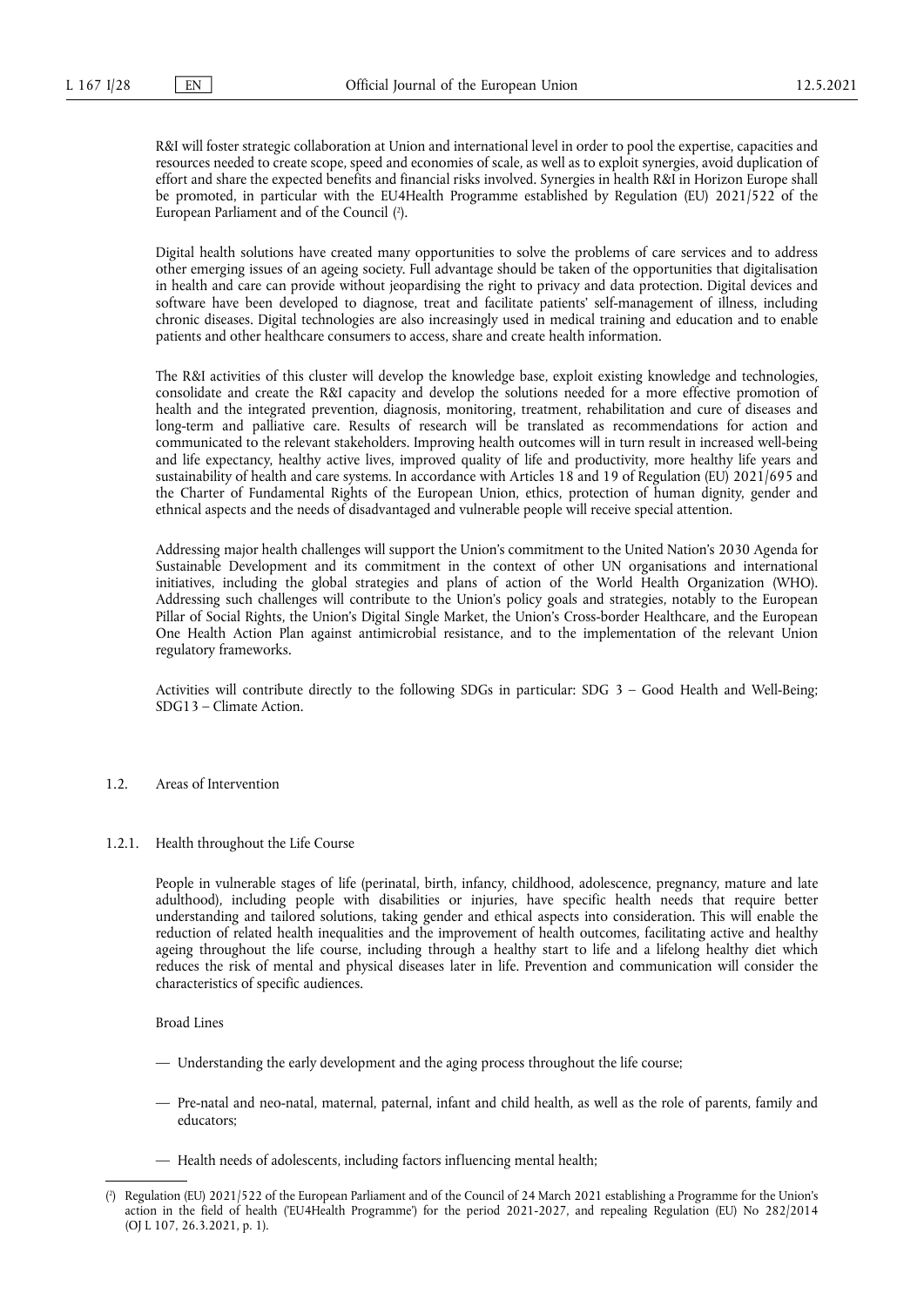- Health consequences of disabilities and injuries;
- Research on measures to plan, implement and monitor rehabilitation throughout the life course and especially early individual rehabilitation programmes (EIRP) for children affected by disabling pathologies;
- Healthy ageing, independent and active life, including social participation for elderly people and people with disabilities;
- Health education and health literacy, including digital.

# 1.2.2. Environmental and Social Health Determinants

Improved understanding of health drivers and risk factors determined by the social, cultural, economic and physical environment in people's everyday life and at the workplace, including the health impact of digitalisation, human mobility (such as migration and travel), pollution, nutrition, climate change and other environmental issues, will contribute to: identifying, preventing and mitigating health risks and threats; reducing death and illness from exposure to chemicals and environmental pollution; supporting safe, environmental-friendly, healthy, resilient and sustainable living and working environments; promoting healthy lifestyles and consumption behaviour; and to developing an equitable, inclusive and trusted society. This understanding will also be based on population-based cohorts, human biomonitoring and epidemiological studies.

#### Broad Lines

- Technologies and methodologies for assessing the hazards, exposure and health impact of chemicals, indoor and outdoor pollutants and other stressors related to climate change, workplace, lifestyle or the environment and of the combined effects of several stressors;
- Environmental, occupational, socioeconomic, cultural, genetic and behavioural factors impacting physical and mental health and well-being of people and their interaction, with special attention to vulnerable and disadvantaged people, age-specific and gender-specific issues where relevant, and including the impact on health of the design of buildings, products and services;
- Risk assessment, management and communication, supported by transdisciplinary approaches, where relevant, and improved tools for evidence-based decision-making, including replacement of and alternatives to animal testing;
- Capacity and infrastructures to securely collect, share, use, re-use and combine data on all health determinants, including human exposure, and to ensure their connection with databases on environmental parameters, lifestyles, health status and diseases, at Union and international level;
- Health promotion and primary prevention interventions, including occupational aspects.

# 1.2.3. Non-Communicable and Rare Diseases

Non-communicable diseases, including cancer and rare diseases, pose a major health and societal challenge and call for improved understanding and taxonomy, as well as more effective approaches, including personalised medicine (also called 'precision medicine') approaches, in prevention, diagnosis, monitoring, treatment, rehabilitation and cure as well as improved understanding of multi-morbidities.

## Broad Lines

- Understanding the mechanisms underlying the development of non-communicable diseases, including cardiovascular diseases;
- Longitudinal population studies to support understanding health and disease parameters and help stratifying populations in support of the development of preventive medicine;
- Diagnostic tools and techniques for earlier and more accurate diagnosis and for timely patient-adapted treatment, enabling delay or reversal of the progression of disease;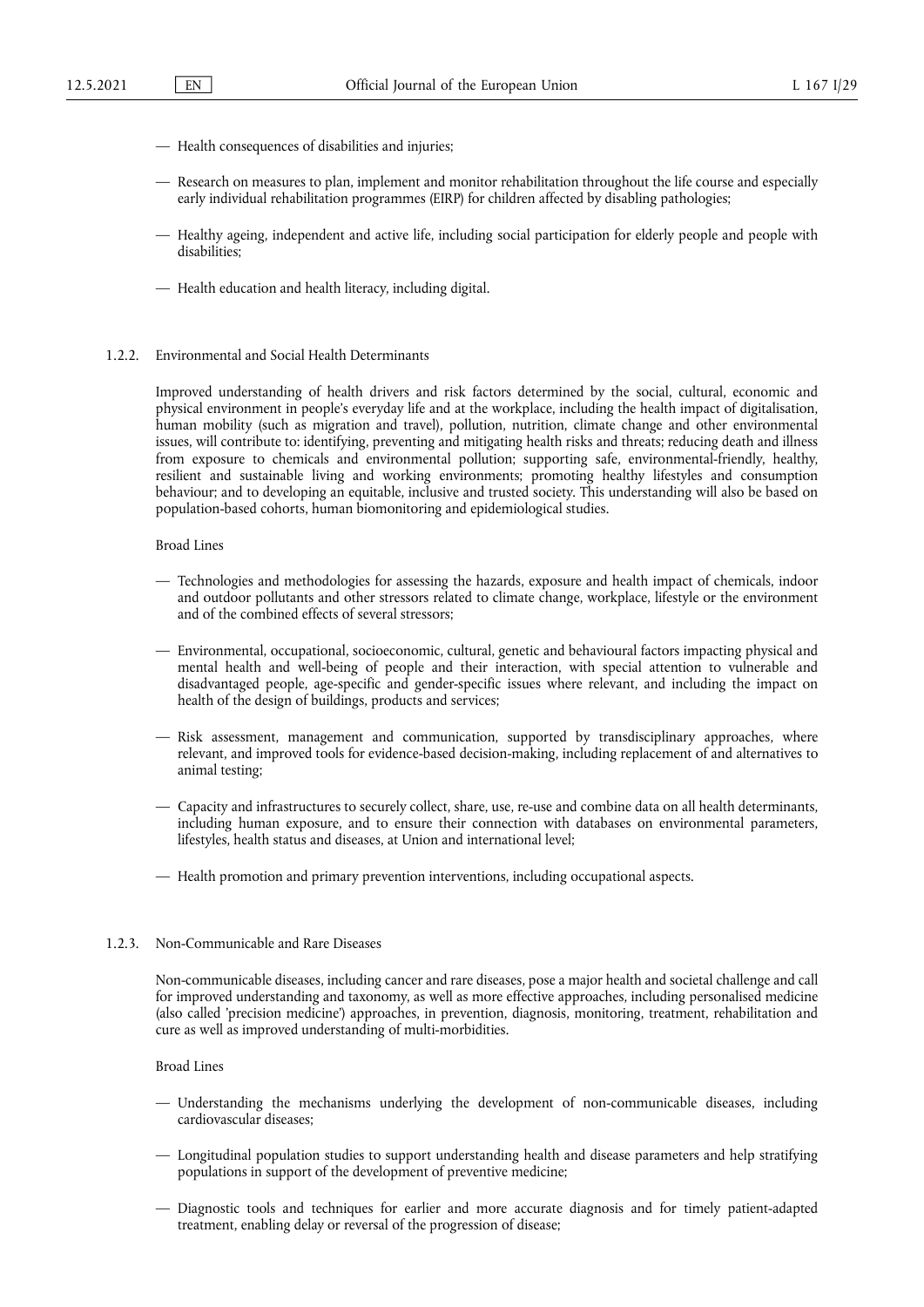- Prevention and screening programmes, in accordance with or going beyond WHO, UN and Union recommendations;
- Integrated solutions for self-monitoring, health promotion, disease prevention and management of chronic conditions and multi-morbidities, including neurodegenerative and cardiovascular diseases;
- Treatments, cures or other therapeutic interventions, including both pharmacological and nonpharmacological treatments;
- Palliative care;
- Areas of high unmet clinical need such as rare diseases, including paediatric cancers;
- Assessment of comparative effectiveness of interventions and solutions, including based on real-world data;
- Implementation research to scale up health interventions and support their uptake in health policies and systems;
- Development of research and improvement of information, care and treatment, including personalised medicine, for rare diseases.
- 1.2.4. Infectious Diseases, including poverty-related and neglected diseases

Protecting people against cross-border health threats is a major challenge for public and global health, calling for effective international cooperation at Union and global level. This will involve understanding and prevention of, preparedness for, early detection of and research response to outbreaks, treatment and cure of infectious diseases, including poverty-related and neglected diseases, and also tackling antimicrobial resistance following the European One Health Action Plan.

Broad Lines

- Understanding infection-related mechanisms;
- Drivers for the emergence or re-emergence of infectious diseases and their spread, including transmission from animals to humans (zoonosis), or from other parts of the environment (water, soil, plants, food) to humans, as well as the impact of climate change and of the evolution of ecosystems on the dynamics of infectious diseases;
- Prediction, early and rapid detection, control and surveillance of infectious diseases, healthcare-associated infections and environmental related factors;
- Combating antimicrobial resistance, including epidemiology, prevention and diagnosis, as well as the development of new antimicrobials and vaccines;
- Vaccines, including vaccine platform technologies, diagnostics, treatments and cures for infectious diseases, including co-morbidities and co-infections;
- Addressing low vaccine uptake, understanding vaccine hesitancy and building vaccine confidence;
- Effective health emergency preparedness, response and recovery measures and strategies, involving communities, and their coordination at regional, national and Union level;
- Barriers to the implementation and uptake of medical interventions in clinical practice as well as in the healthcare system;
- Trans-border aspects of infectious diseases and specific challenges in low- and middle-income countries, such as AIDS, tuberculosis and tropical diseases, including malaria, but also challenges in relation to migratory flows, and in relation to increased human mobility in general.
- 1.2.5. Tools, Technologies and Digital Solutions for Health and Care, including personalised medicine

Health technologies and tools are vital for public health and have contributed to a large extent to the important improvements achieved in the quality of life, health and care of people in the Union. It is a key strategic challenge to design, develop, deliver, implement and evaluate suitable, trustworthy, safe, user-friendly and cost-effective tools and technologies for health and care, taking due account of the needs of people with disabilities and the aging society. These include key enabling technologies from new biomaterials to biotechnology as well as single cell methods, multiomics and systems medicine approaches, artificial intelligence (AI) and other digital technologies,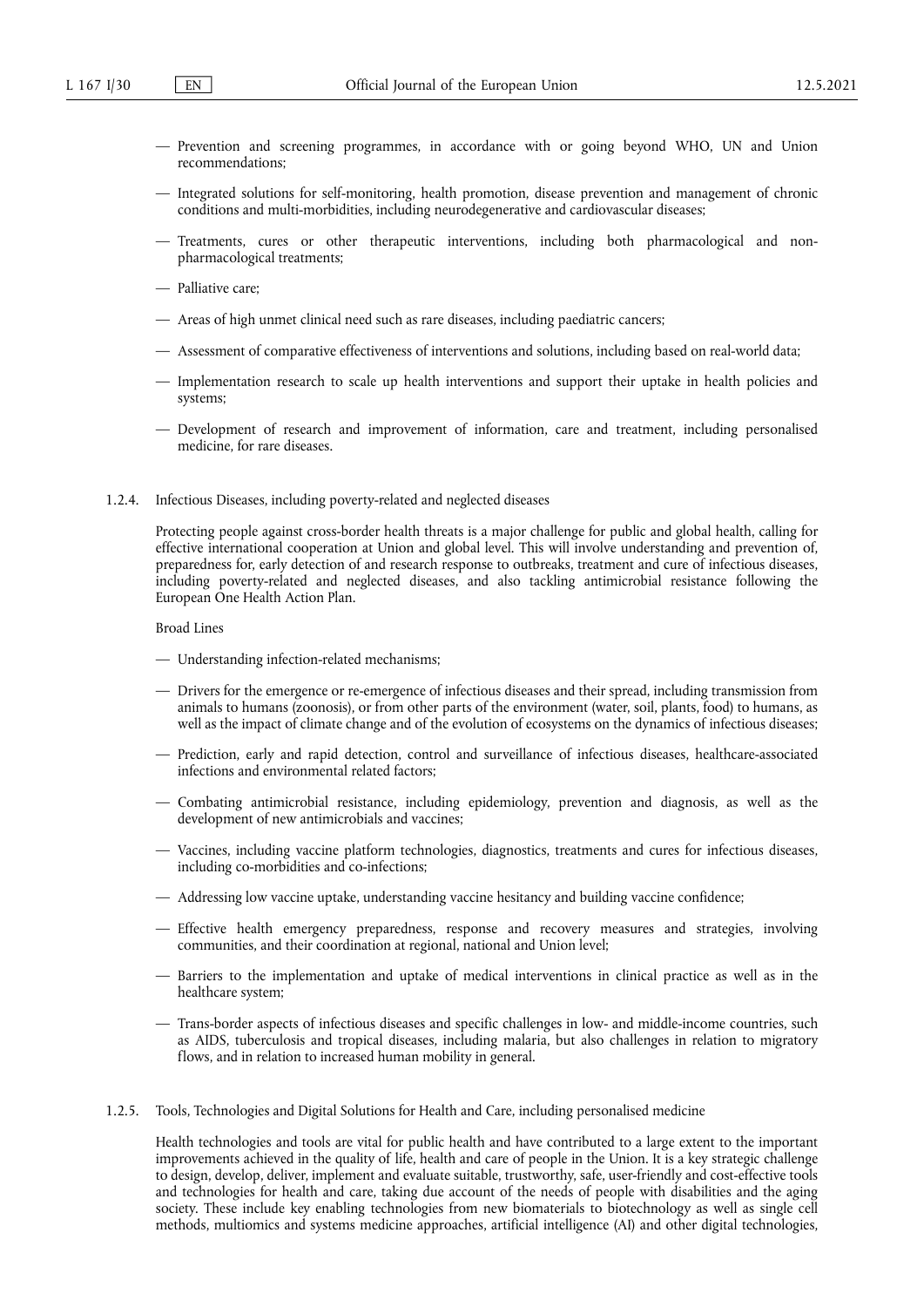offering significant improvements over existing technologies, as well as stimulating a competitive and sustainable health-related industry that creates high-value jobs. The European health-related industry is a critical economic sector in the Union, accounting for 3 % of gross domestic product (GDP) and 1,5 million employees. Relevant stakeholders need to be involved as early as possible, and the non-technological dimension taken into account, in order to ensure acceptability of new technologies, methodologies and tools. These stakeholders include citizens, informal health care providers and health care professionals.

## Broad Lines

- Tools and technologies for applications across the health spectrum and any relevant medical indication, including functional impairment;
- Integrated tools, technologies, medical devices, medical imaging, biotechnology, nanomedicine and advanced therapies (including cellular and gene therapy), and digital solutions for human health and care, including AI, mobile solutions and telehealth; at the same time addressing, where relevant, cost-efficiency production aspects at an early stage in order to optimise the industrialisation stage and the potential of innovation to become an affordable medicinal product;
- Piloting, large-scale deployment, optimisation, and innovation procurement of health and care technologies and tools in real-life settings including clinical trials, implementation research including diagnostics based on personalised medicine;
- Innovative processes and services for the development, manufacturing and rapid delivery of tools and technologies for health and care;
- The safety, efficacy, cost-effectiveness, interoperability and quality of tools and technologies for health and care as well as their ethical, legal and social impact, including social acceptance issues;
- Regulatory science and standards for health and care technologies and tools;
- Health data management, including data interoperability, integration, analytical and visualisation methods, decision-making processes, building on AI, data mining, Big Data technologies, bioinformatics and highperformance computing technologies to foster personalised medicine including prevention, and to optimise the health journey.

#### 1.2.6. Health Care Systems

Health systems are a key asset of the Union social systems, accounting for 24 million employees in the health and social work sector in 2017. It is a main priority of Member States to render health systems safe and secure, accessible to all, integrated, cost-effective, resilient, sustainable and trusted with timely and relevant services, as well as to reduce inequalities, including by unleashing the potential of data-driven and digital innovation for better health and person-centred care building on open and safe European data infrastructures. New opportunities such as 5G deployment, the concept of 'digital twins' and the Internet of Things will advance the digital transformation of health and care.

Broad Lines

- Supporting the knowledge base for reforms in health systems and policies in Europe and beyond;
- New models and approaches for health and care, including personalised medicine approaches, management and organisational aspects, and their transferability or adaptation from one country or region to another;
- Improving health technology assessment;
- Evolution of health inequality and effective policy response;
- Future health workforce and its needs, including digital skills;
- Improving timely, reliable, safe and trustworthy health information and use or reuse of health data, including electronic health records, with due attention to data protection, including the misuse of personal life-style and health information, security, accessibility, interoperability, standards, comparability and integrity;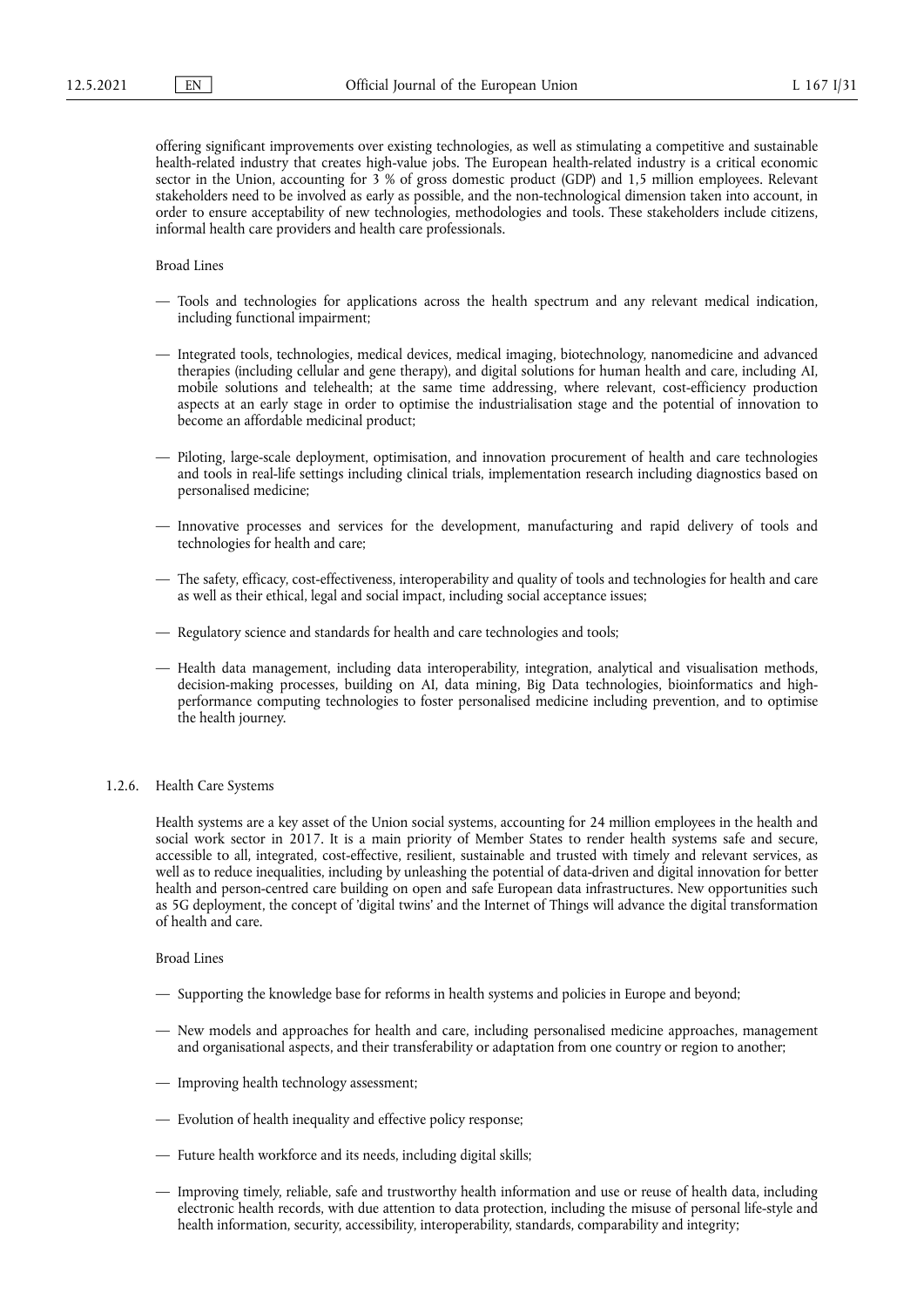- Resilience of health systems in absorbing the impact of crises and accommodating disruptive innovation;
- Solutions for citizen and patient empowerment, self-monitoring and interaction with health and social care professionals, to enable more integrated care and a user-centred approach, while considering equal access;
- Data, information, knowledge and best practice from health systems research at Union-level and globally, building on existing knowledge and databases.

### 2. CLUSTER 'CULTURE, CREATIVITY AND INCLUSIVE SOCIETY'

## 2.1. Rationale

The Union stands for a unique way of combining economic growth with SDGs and social policies, with high levels of social inclusion and shared values embracing democracy, human rights, gender equality and the richness of diversity. This model is constantly evolving and needs to deal with the challenges from, among other things, globalisation, technological change and rising inequalities.

The Union must promote a model of inclusive and sustainable growth while reaping the benefits of technological advancements, enhancing trust in and promoting innovation of democratic governance, fostering education, combatting inequalities, unemployment, marginalisation, discrimination and radicalisation, guaranteeing human rights, fostering cultural diversity and European cultural heritage and empowering citizens through social innovation. The management of migration and the integration of migrants will also continue to be priority issues. The role of R&I in social sciences, humanities, and arts, as well as in the cultural and creative sectors, in responding to these challenges and achieving the Union's goals is fundamental. In particular SSH aspects are included in all intervention areas of this cluster.

The magnitude, the complexity and the intergenerational and transnational character of the challenges call for multi-layered Union action. Addressing such critical social, political, cultural and economic issues only at national level would carry the danger of inefficient use of resources, fragmented approaches and dissimilar standards of knowledge and capacity.

<span id="page-31-4"></span><span id="page-31-3"></span>R&I activities in this cluster will be overall aligned with the Union's priorities on Democratic Change; Jobs, Growth and Investment; Justice and Fundamental Rights; Migration; A Deeper and Fairer European Monetary Union; Digital Single Market. They will respond to the commitment of the Rome Agenda to work towards 'a social Europe' and 'a Union which preserves our cultural heritage and promotes cultural diversity'. It will also support the European Pillar of Social Rights, and the Global Compact for safe, orderly and regular migration. Synergies with the Justice Programme established by Regulation (EU) 2021/693 of the European Parliament and of the Council [\(](#page-31-0) 3 ) and with the Citizens, Equality, Rights and Values Programme established by Regulation (EU) 2021/692 of the European Parliament and of the Council ( 4 [\),](#page-31-1) which support activities in the area of access to justice, victims' rights, gender equality, non-discrimination, data protection and promotion of European citizenship, as well as with the Creative Europe Programme and Digital Europe Programme established by Regulation (EU) 2021/694 of the European Parliament and of the Council ( 5 [\),](#page-31-2) Erasmus, Erasmus+ and ESF+, will be exploited.

<span id="page-31-5"></span>Activities will contribute directly to the following SDGs in particular: SDG 1 – No Poverty; SDG 3 – Good Health and Well-Being; SDG 4 – Quality Education; SDG 5 – Gender Equality; SDG 8 – Decent Work and Economic Growth; SDG 9 – Industry, Innovation and Infrastructure; SDG 10 – Reducing Inequalities; SDG 11 – Sustainable Cities and Communities; SDG 16 – Peace, Justice and Strong Institutions.

<span id="page-31-0"></span>[<sup>\(</sup>](#page-31-3) 3 ) Regulation (EU) 2021/693 of the European Parliament and of the Council of 28 April 2021 establishing the Justice Programme and repealing Regulation (EU) No 1382/2013 (OJ L 156, 5.5.2021, p. 21).

<span id="page-31-1"></span>[<sup>\(</sup>](#page-31-4) 4 ) Regulation (EU) 2021/692 of the European Parliament and of the Council of 28 April 2021 establishing the Citizens, Equality, Rights and Values Programme and repealing Regulation (EU) No 1381/2013 of the European Parliament and of the Council and Council Regulation (EU) No 390/2014 (OJ L 156, 5.5.2021, p. 1).

<span id="page-31-2"></span>[<sup>\(</sup>](#page-31-5) 5 ) Regulation (EU) 2021/694 of the European Parliament and of the Council of 29 April 2021 establishing the Digital Europe Programme and repealing Decision (EU) 2015/2240 (OJ L 166, 11.5.2021, p. 1).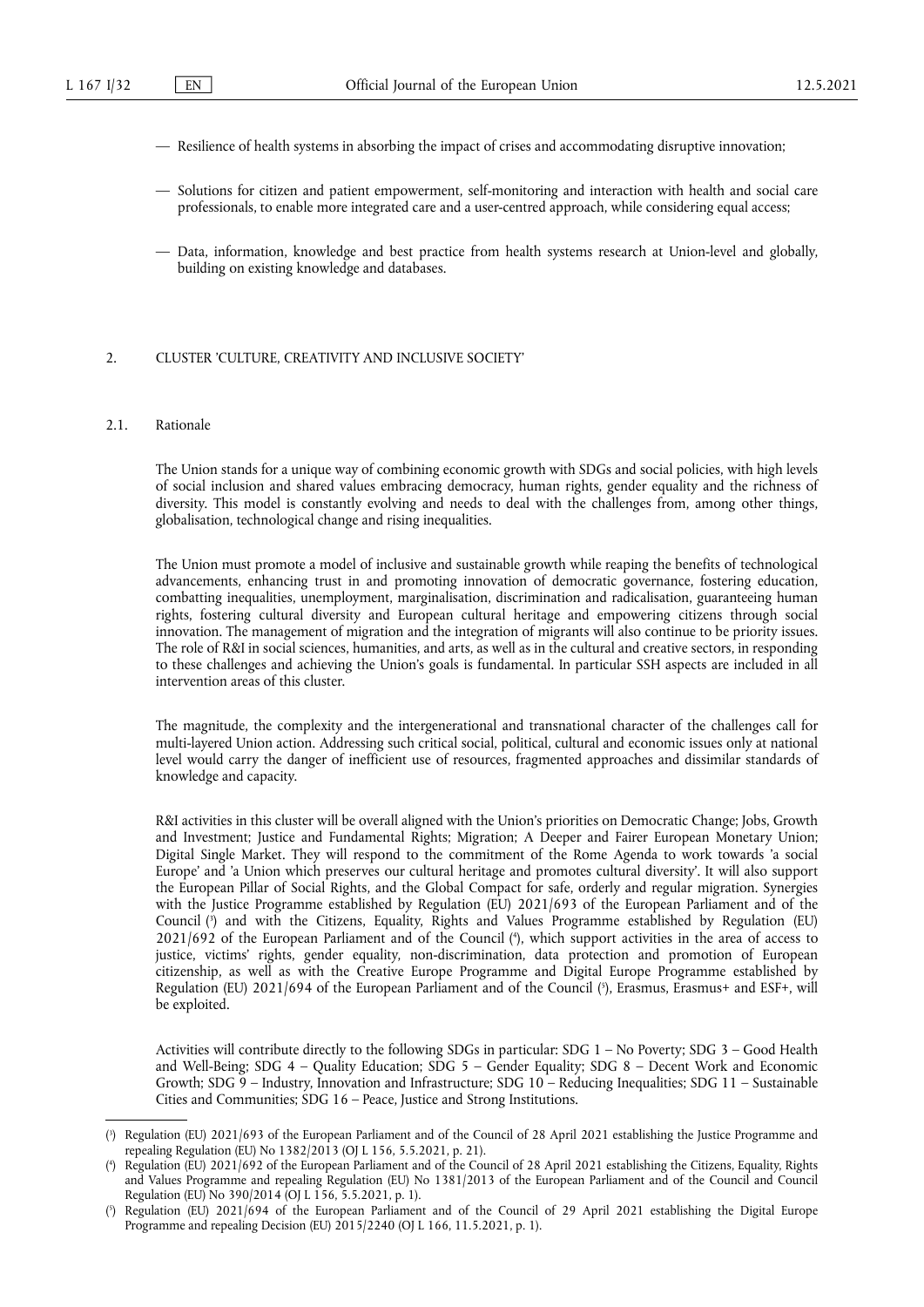## 2.2. Areas of Intervention

#### 2.2.1. Democracy and Governance

Trust in democracy and established political institutions seems to be receding. Disenchantment with politics is increasingly articulated by anti-establishment and populist parties and a resurgent nativism. This is compounded by socio-economic inequalities, high migration flows and security concerns, among others. Responding to present and future challenges requires new thinking on how democratic institutions at all levels must adapt in a context of greater diversity, global economic competition, rapid technological advancements and digitisation, with citizens' experience of democratic discourses, practices and institutions being crucial.

Broad Lines

- The history, evolution and efficacy of democracies, at different levels and in different forms; the role of education, cultural and youth policies as cornerstones of democratic citizenship;
- The role of social capital and access to culture in strengthening democratic dialogue, civic participation, and open and trusting societies;
- Innovative and responsible approaches to support the transparency, accessibility, responsiveness, accountability, trustworthiness, resilience, effectiveness and legitimacy of democratic governance in full respect of fundamental and human rights and of the rule of law;
- Strategies to address populism, racism, polarisation, corruption, extremism, radicalisation, terrorism and to include, empower and engage citizens;
- Analysis and development of social, economic and political inclusion and inter-cultural dynamics in Europe and beyond;
- Better understand the role of journalistic standards and user-generated content in a hyper-connected society and develop tools to combat disinformation;
- The role of multi-cultural, including spiritual, identities, in relation to democracy, citizenship and political engagement, as well as Union founding values such as respect, tolerance, gender equality, cooperation and dialogue;
- Support research to understand identity and belonging across communities, regions and nations;
- The impact of technological and scientific advancements, including Big Data, online social networks and AI on democracy, privacy and the freedom of speech;
- Deliberative, participatory and direct democracy and governance and active and inclusive citizenship, including the digital dimension;
- The impact of economic and social inequalities on political participation and democratic governance, and research on the extent to which it can contribute to reversing inequalities and combatting all forms of discrimination, including gender, leading to a more resilient democracy;
- Human, social and political dimensions of criminality, dogmatism and radicalisation, in relation to those engaged or potentially engaged in such behaviour as well as to those affected or potentially affected;
- Combatting disinformation, fake news and hate speech, and their impact in shaping the public sphere;
- The Union as an international and regional actor in multilateral governance, including new approaches to science diplomacy;
- Efficiency of justice systems and improved access to justice based on judicial independence and principles and on respect of human rights, with fair, efficient and transparent procedural methods both in civil and criminal matters.

# 2.2.2. Culture, Cultural Heritage and Creativity

The European cultural and creative sectors build bridges between arts, culture, spiritual beliefs and experiences and cultural heritage, business and technology. Furthermore, cultural and creative industries play a key role in reindustrialising Europe, are a driver for growth and are in a strategic position to trigger innovative spill-overs in other industrial sectors, such as tourism, retail, media and digital technologies and engineering. Cultural heritage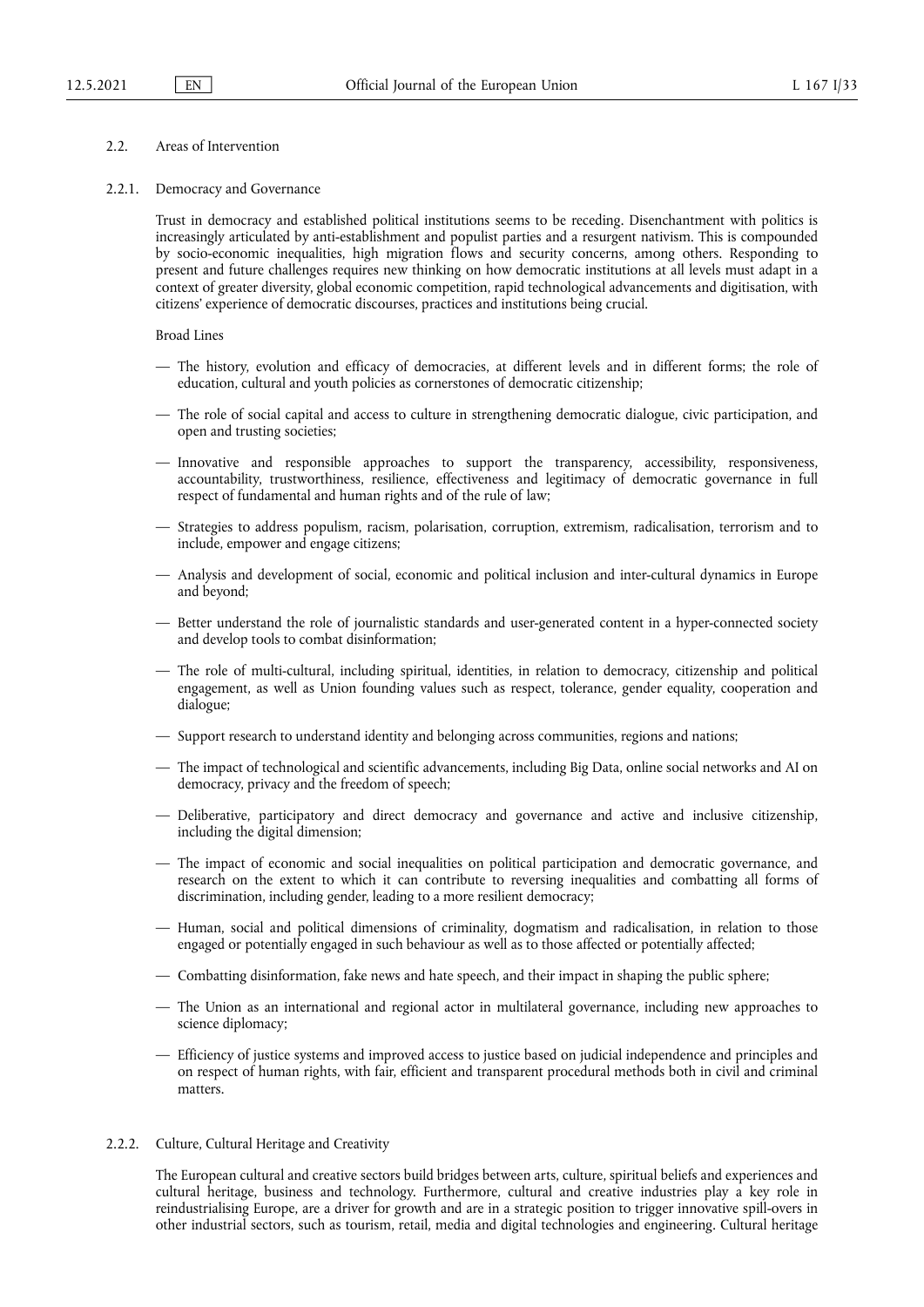forms an integral part of the cultural and creative sectors and is the fabric of our lives, meaningful to communities, groups and societies, giving a sense of belonging. It is the bridge between the past and the future of our societies. A better understanding of our cultural heritage and how it is perceived and interpreted is vital to creating an inclusive society in Europe and worldwide. It is also a driving force of European, national, regional and local economies and a powerful source of inspiration for creative and cultural industries. Accessing, conserving, safeguarding and restoring, interpreting and harnessing the full potential of our cultural heritage are crucial challenges now and for future generations. Cultural heritage, tangible and intangible, is the major input and inspiration for the arts, traditional craftsmanship, the cultural, creative and entrepreneurial sectors that are drivers of sustainable economic growth, new job creation and external trade. In this sense, both innovation and resilience of cultural heritage need to be considered in collaboration with local communities and relevant stakeholders. Cultural heritage may also serve as an agent of cultural diplomacy and as a factor of identity building and cultural and social cohesion.

#### Broad Lines

- Heritage studies and sciences, with cutting-edge technologies and innovative methodologies, including digital ones;
- Access to and sharing of cultural heritage, with innovative patterns and uses and participatory management models;
- Research for the accessibility of cultural heritage through new technologies, such as cloud services, including, but not limited to a European cultural heritage collaborative space, as well as encouraging and facilitating transmission of know-how and skills; this will be preceded by an impact assessment;
- Sustainable business models to strengthen the financial foundation of the heritage sector;
- Connect cultural heritage with emerging creative sectors, including interactive media, and social innovation;
- The contribution of cultural heritage to sustainable development through conservation, safeguarding, developing, and regeneration of cultural landscapes, with the Union as a laboratory for heritage-based innovation and sustainable cultural tourism;
- Conservation, safeguarding, enhancement, restoration and sustainable management of cultural heritage and languages including the use of traditional skills and crafts or cutting edge technologies including digital;
- Influence of cultural memories, traditions, behavioural patterns, perceptions, beliefs, values, sense of belonging and identities; the role of culture and cultural heritage in multi-cultural societies and patterns of cultural inclusion and exclusion.

#### 2.2.3. Social and Economic Transformations

<span id="page-33-1"></span>European societies are undergoing profound socio-economic and cultural transformations, especially as a result of globalisation and technological innovations. At the same time there has been an increase in income inequality in most European countries [\(](#page-33-0) 6 ). Forward-looking policies are needed, with a view to promoting sustainable and inclusive growth, gender equality, well-being and reversing inequalities, boosting productivity (including advancements in its measurement), socio-spatial inequalities and human capital, understanding and responding to migration and integration challenges and supporting intergenerational solidarity, intercultural dialogue and social mobility. Accessible, inclusive and high quality education and training systems are needed for a more equitable and prosperous future.

<span id="page-33-0"></span>[<sup>\(</sup>](#page-33-1) 6 ) OECD Report: Understanding the Socio-Economic Divide in Europe, 26 January 2017.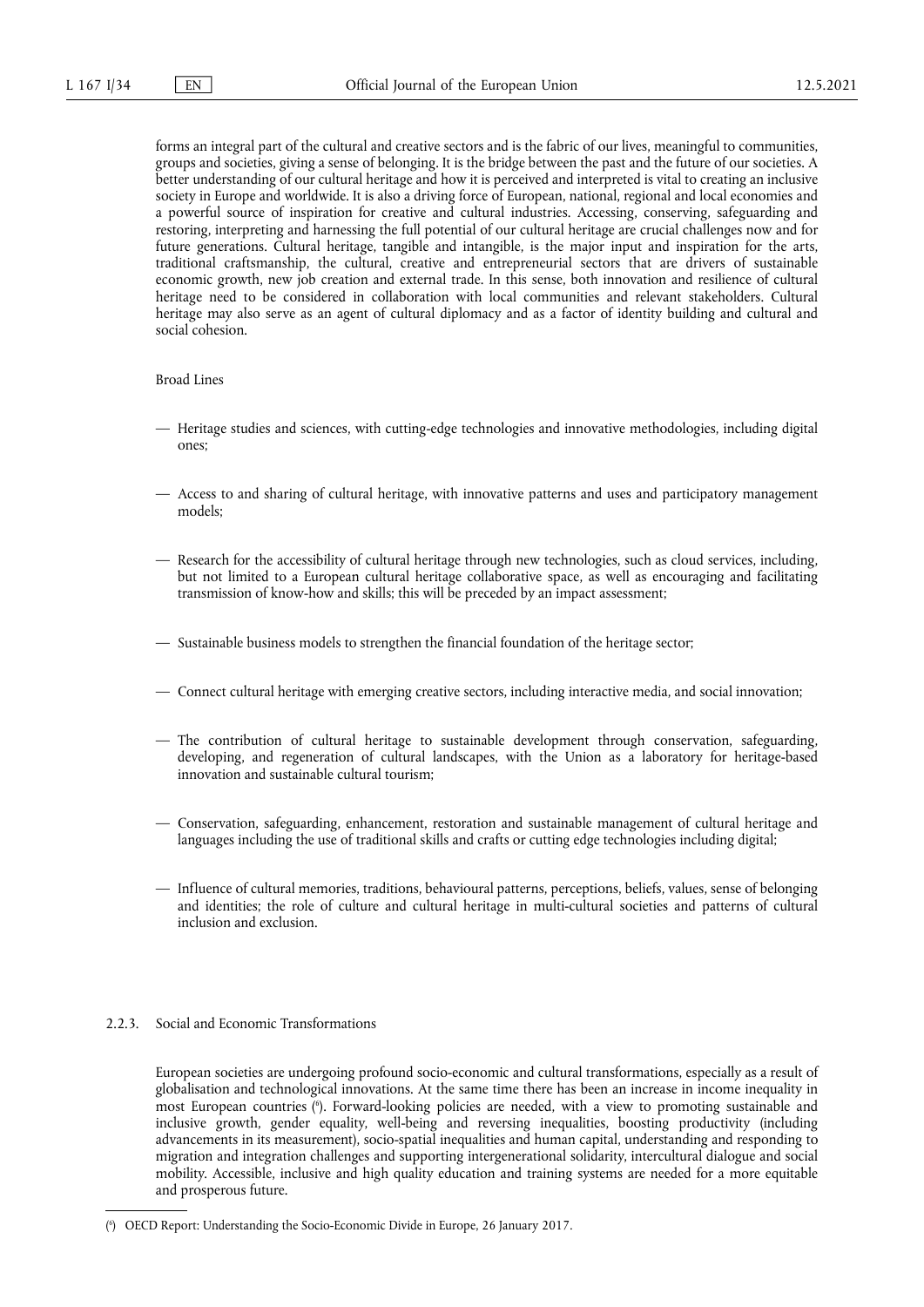#### Broad Lines

- Knowledge base for advice on investments and policies, especially in relation to education and training, for value-added skills, productivity, social mobility, growth, social innovation and job creation; the role of education and training in tackling inequalities and underpinning inclusion, including school-failure prevention;
- Social sustainability beyond GDP-only indicators, especially new economic and business models and new financial technologies;
- Statistical and other economic tools for a better understanding of growth and innovation in a context of sluggish productivity gains or structural economic changes;
- New governance models in emerging economic areas and market institutions;
- New types of work, the role of work, upskilling, trends and changes in labour markets and income in contemporary societies, and their impact on income distribution, work-life balance, working environments, non-discrimination, including gender equality, and social inclusion;
- Greater understanding of the societal changes in Europe and their impact;
- The effects of social, technological and economic transformations on access to safe, healthy, affordable and sustainable housing;
- Tax and benefits systems together with social security and social investment policies, with a view to reversing inequalities in a fair and sustainable way and addressing the impact of technology, demographics and diversity;
- Inclusive and sustainable development and growth models for urban, semi-urban and rural environments;
- Understanding human mobility and its impact in the context of social and economic transformations, considered in the global and local scales for better migration governance, respect of differences, long-term integration of migrants including refugees and impact of related policy interventions; respect of international commitments and human rights and issues of development aid and cooperation; greater, improved access to quality education, training, labour market, culture, support services, and active and inclusive citizenship especially for the vulnerable, including migrants;
- Tackling of major challenges concerning European models for social cohesion, immigration, integration, demographic change, ageing, disability, education, poverty and social exclusion;
- Advanced strategies and innovative methods for gender equality in all social, economic and cultural domains, and to deal with gender biases and gender-based violence;
- Education and training systems to foster and make the best use of the Union's digital transformation, and to manage the risks from global interconnectedness and technological innovations, especially emerging online risks, ethical concerns, socio-economic inequalities and radical changes in markets;
- Modernisation of public authorities' governance and management systems to engage citizens and meet their expectations regarding service provision, transparency, accessibility, openness, accountability and usercentricity.

# 3. CLUSTER 'CIVIL SECURITY FOR SOCIETY'

## 3.1. Rationale

European cooperation has contributed to an era of unprecedented peace, stability and prosperity on the European continent. However, Europe must respond to the challenges arising from persistent threats to the security of our increasingly complex and digitalised society. Terrorist attacks and radicalisation, as well as cyber-attacks and hybrid threats, raise major security concerns and put particular strain on societies. New, emerging security threats caused by new technologies of the near future also require attention. Future security and prosperity depend on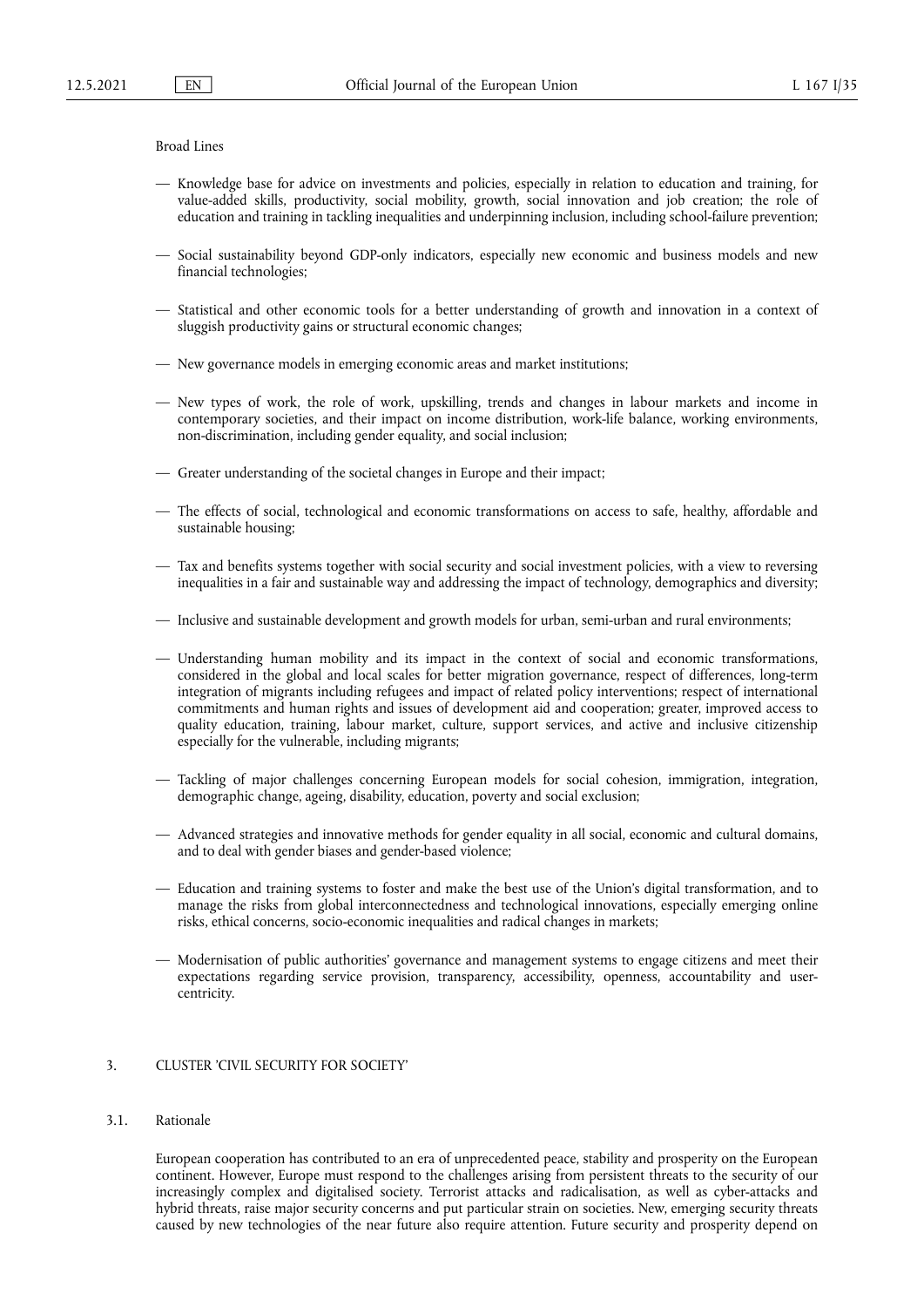improving the ability to protect Europe against such threats. These cannot be dealt with purely by technological means, but require knowledge about people, their history, culture and behaviour, and include ethical considerations regarding the balance between security and freedom. Moreover, Europe must ensure its nondependence on security-critical technologies and support the development of breakthrough security technologies.

European citizens, state institutions, Union bodies and the economy need to be protected from the continued threats of terrorism and organised crime, including firearms trafficking, drug trafficking and trafficking in human beings and of cultural goods. Human and social dimensions of criminality and violent radicalisation require better understanding so as to improve public policies in terms of security. Strengthening protection and security through better border management, including maritime and land borders, is also key. Cybercrime is on the increase and related risks are diversifying as the economy and society digitalise. Europe needs to continue its efforts to improve cybersecurity, digital privacy, personal data protection and combat the spread of false and harmful information in order to safeguard democratic, social and economic stability. Further efforts are required to limit the effects on lives and livelihoods of extreme weather events which are intensifying due to climate change, such as floods, storms, heat waves or droughts leading to forest fires and land degradation, as well as other natural disasters, such as earthquakes. Disasters, whether natural or human-made, can put at risk important societal functions and critical infrastructures, such as communication, health, food, drinking water, energy supply, transport, security and government.

This cluster requires both technical research and research into the human factors involved in improving disaster resilience including, where appropriate, testing applications, training and cyber hygiene and education. More efforts are needed to evaluate the results of security research and promote their uptake.

This cluster will seek synergies, in particular with the following programmes: Internal Security Fund, Integrated Border Management Fund and the Digital Europe Programme. It will also seek improved R&I cooperation between intergovernmental agencies and organisations including through exchange and consultation mechanisms, for example in the intervention area 'Protection and Security'.

<span id="page-35-1"></span>Security research is part of the wider comprehensive Union response to security threats. It contributes to the capability development process by enabling the future availability of technologies, techniques and applications to fill capability gaps identified by policy-makers and practitioners and civil society organisations. Already, funding to research through the Union's previous framework programme has represented around 50 % of total public funding for security research in the Union. Full use will be made of available instruments, including the Union Space Programme established by Regulation (EU) 2021/696 of the European Parliament and of the Council [\(](#page-35-0) 7 ) (EGNOS and Galileo, Copernicus, Space Situational Awareness and Governmental Satellite Communications). Whereas R&I activities under the Specific Programme will have an exclusive focus on civil applications, coordination with Union-funded defence research will be sought in order to strengthen synergies, recognising that there are areas of dual-use technology. Duplication of funding is avoided. Cross-border collaboration contributes to developing a European single security market and improving industrial performance, underpinning the Union's autonomy. Due attention will be given to the human understanding and perception of security.

Security research responds to the commitment of the Rome Agenda to work towards 'a safe and secure Europe', contributing to a genuine and effective Security Union.

Activities will contribute directly to the following SDG in particular: SDG 16 – Peace, Justice and Strong Institutions.

<span id="page-35-0"></span>[<sup>\(</sup>](#page-35-1) 7 ) Regulation (EU) 2021/696 of the European Parliament and of the Council of 28 April 2021 establishing the Union Space Programme and the European Union Agency for the Space Programme and repealing Regulations (EU) No 912/2010, (EU) No 1285/2013 and (EU) No 377/2014 and Decision No 541/2014/EU (OJ L 170, 12.5.2021, p. 69).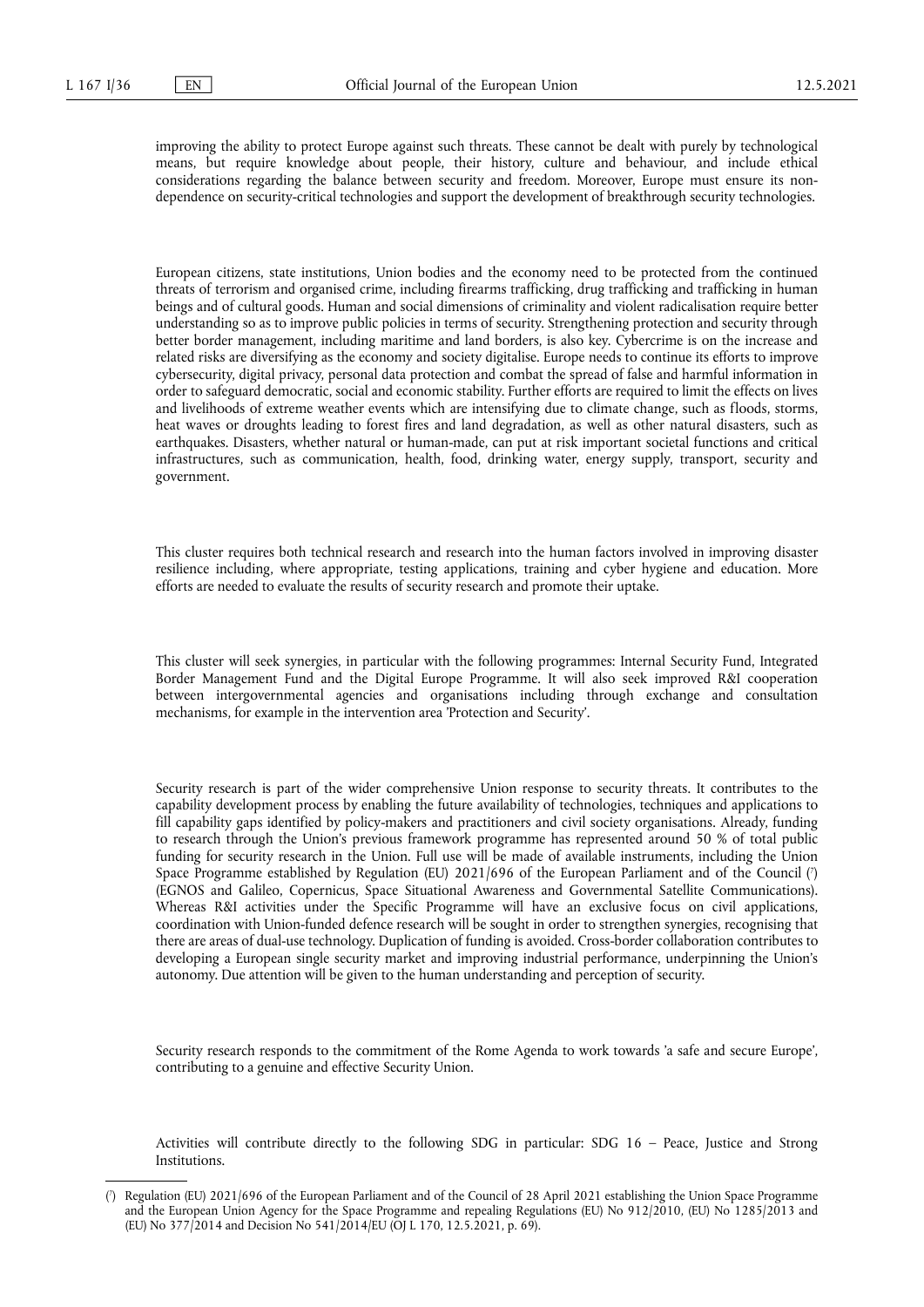### 3.1.1. Disaster-Resilient Societies

Disasters may arise from multiple sources, whether natural or human-made, including those from terrorist attacks, climate-related and other extreme events (including from rising sea levels). Those sources include in particular forest fires, heat waves, floods, droughts, desertification, earthquakes, tsunamis and volcanic events, water crises, space weather events, industrial and transport disasters, and Chemical, Biological, Radiological, Nuclear (CBRN) events, as well as those from resulting cascading risks. The aim is to prevent and reduce the loss of life, harm to health and the environment, trauma, and economic and material damage caused by disasters, as well as to ensure food, medicine supply and services and water security, in addition to improving the understanding and reduction of disaster risks and enhancing post-disaster recovery. This implies covering the full spectrum of crisis management: from prevention and training to crisis management and post-crisis management and resilience.

# Broad Lines

- Technologies, capabilities and governance for first responders for emergency operations in crisis, disaster and post-disaster situations and the initial phase of recovery;
- The capacities of society to better prevent, manage and reduce disaster risk, including through nature-based solutions, by enhancing forecasting capabilities, prevention, preparedness and response to existing and new risks and domino effects, impact assessment and a better understanding of the human factor in risk management and risk communication strategies;
- More effectively support the build-back-better philosophy of the Sendai Framework for Disaster Risk Reduction 2015-2030 through better understanding of post-disaster recovery and research into more effective post-disaster risk assessment;
- Interoperability of equipment and procedures to facilitate cross-border operational cooperation and an integrated Union market.

#### 3.1.2. Protection and Security

There is a need to protect citizens from and respond to security threats from criminal activities including terrorist activities and hybrid threats; to protect people, public spaces and critical infrastructure, from both physical (including Chemical, Biological, Radiological, Nuclear, and Explosive materials (CBRN-E)) attacks and cyberattacks; to fight terrorism and violent radicalisation, including through understanding and tackling terrorist ideas and beliefs; to prevent and fight serious crime, including cybercrime, and organised crime (such as piracy and counterfeiting of products); to support victims; to trace criminal financial flows; to develop new forensic capabilities; to support the use of data for law enforcement and to ensure the protection of personal data in law enforcement activities; to strengthen border protection capabilities, to support air, land and sea Union border management for flows of people and goods; and to understand the human factor in all these security threats and in their prevention and mitigation. It is essential to maintain flexibility to rapidly address new and unforeseen security challenges that may arise.

- Innovative approaches and technologies for security practitioners (such as police forces, fire brigades, medical services, border and coast guards, customs offices), in particular in the context of digital transformation and interoperability of security forces, operators of infrastructure, civil society organisations, and those managing open spaces;
- Analysis of cross-border crime phenomena, advanced methods of fast, reliable, standardised and privacy enhanced data-sharing and collection as well as best practices;
- Human and socio-economic dimensions of criminality and violent radicalisation, in relation to those engaged or potentially engaged in such behaviour as well as to those affected or potentially affected, including understanding and tackling terrorist ideas and beliefs and crimes based on gender, sexual orientation or racial discrimination: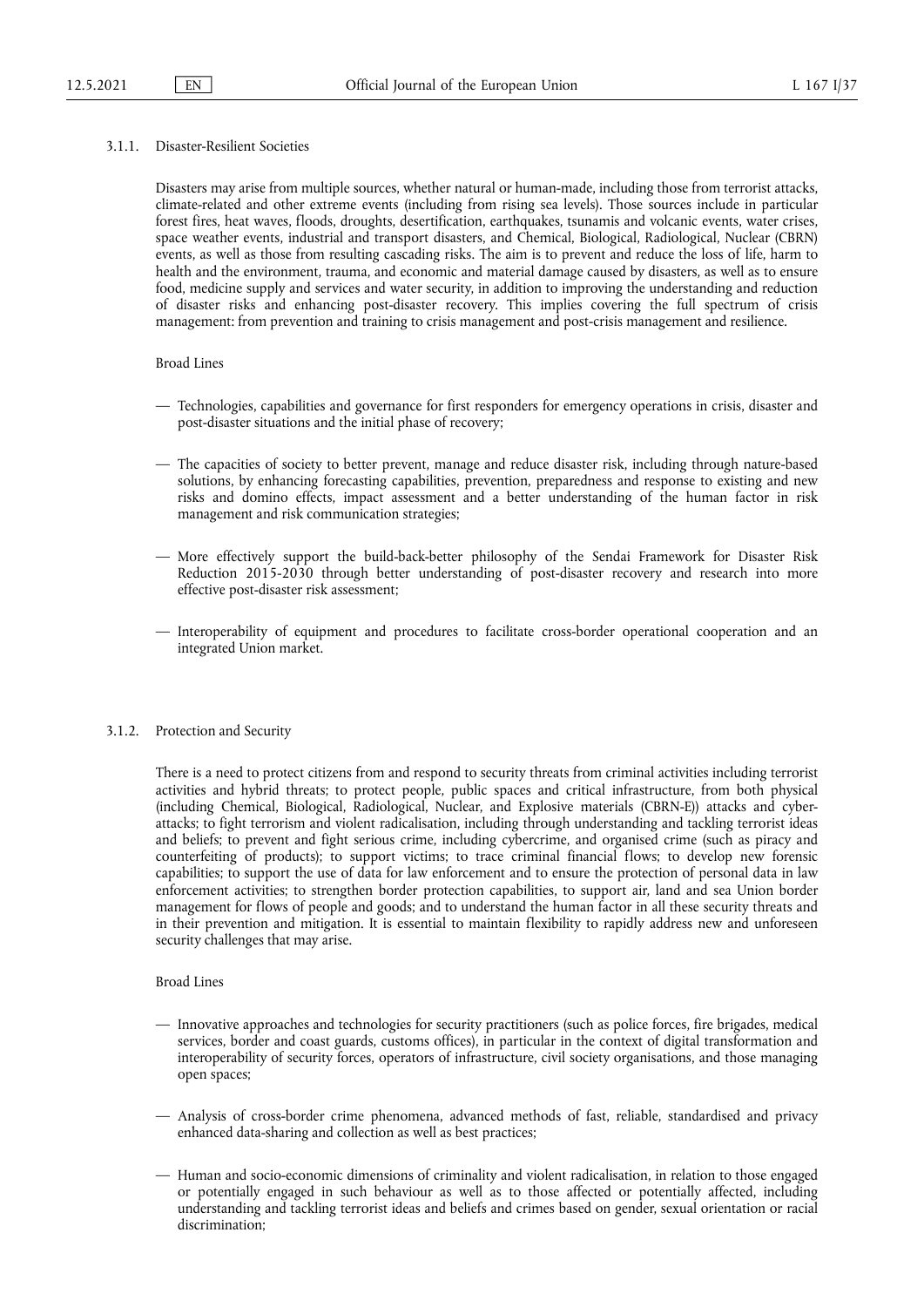- Analysis of security aspects of new technologies such as DNA-sequencing, genome editing, nanomaterials and functional materials, AI, autonomous systems, drones, robotics, quantum computing, cryptocurrencies, 3D printing and wearables, blockchain, as well as improving awareness of citizens, public authorities and industry to prevent the creation of new security risks and to reduce existing risks, including from those new technologies;
- Improved foresight and analysis capabilities for policy making and at strategic level on security threats;
- Protection of critical infrastructures as well as open and public spaces from physical, digital and hybrid threats, including the effects of climate change;
- Monitoring and combatting disinformation and fake news with implications for security, including developing capabilities to detect the sources of manipulation;
- Technological development for civil applications with the scope to enhance, where appropriate, interoperability between civil protection and military forces;
- Interoperability of equipment and procedures to facilitate cross-border, intergovernmental and inter-agency operational cooperation, and develop an integrated Union market;
- Developing tools and methods for effective and efficient integrated border management, in particular to increase reaction capability and improved capacity to monitor movements across external borders to enhance risk detection, incident response and crime prevention;
- Detection of fraudulent activities at border crossing points and throughout the supply chain, including identifying forged or otherwise manipulated documents and detecting trafficking in human beings and illicit goods;
- Ensuring the protection of personal data in law enforcement activities, in particular in view of rapid technological developments, including confidentiality and integrity of information and traceability and processing of all transactions;
- Developing techniques for identifying counterfeit products, for enhancing protection of original parts and goods and for controlling transported products.

# 3.1.3. Cybersecurity

Malicious cyber activities not only threaten our economies, but also the very functioning of our democracies, our freedoms and our values. Cyber threats are often criminal, motivated by profit, but they can also be political and strategic. Our future security, freedom, democracy and prosperity depend on improving our ability to protect the Union against cyber threats. The digital transformation requires improving cybersecurity substantially, to ensure the protection of the huge number of Internet of Things devices expected to be connected to the internet and the safe operation of network and information systems, including for power grids, drinking water supply and distribution, vehicles and transport systems, hospitals, finances, public institutions, factories and homes. Europe must build resilience to cyber-attacks and create effective cyber deterrence, while making sure that data protection and the freedom of citizens are strengthened. It is in the Union's interest to ensure that it develops and retains essential cybersecurity strategic capacities in order to secure the Digital Single Market and, in particular, to ensure the protection of critical networks and information systems and to provide key cybersecurity services. The Union must be in a position to autonomously secure its digital assets and to compete on the global cybersecurity market.

- Technologies across the digital value chain (from secure components and quantum-resistant cryptography to self-healing software and networks);
- Technologies, methods, standards and best practices to address cybersecurity threats, anticipating future needs, and sustaining a competitive European industry, including tools for electronic identification, threat detection and cyber hygiene, as well as training and education resources;
- An open collaboration for a European cybersecurity competence network and competence centre.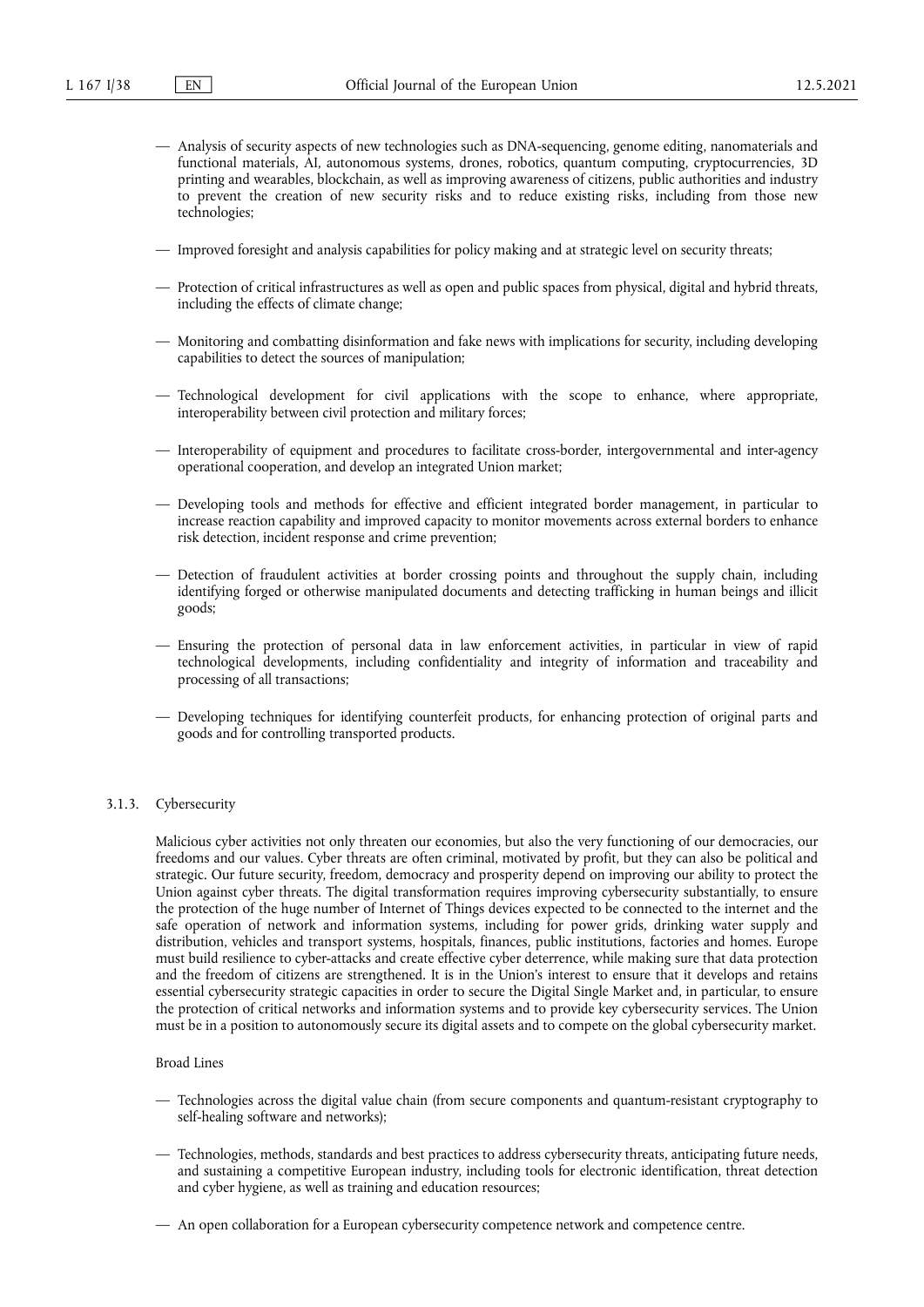## 4. CLUSTER 'DIGITAL, INDUSTRY AND SPACE'

### 4.1. Rationale

To ensure industrial competitiveness and the capacity to address the global challenges ahead, the Union must increase its technological sovereignty and its scientific, technological and industrial capacities in the key areas that underpin the transformation of our economy, the work place and society.

Union industry provides one out of five jobs and two thirds of private sector R&D investments in the Union and generates 80 % of Union exports. A new wave of innovation, involving a merging of physical and digital technologies, will trigger huge opportunities for Union industry and improve the quality of life for Union citizens.

Digitisation is a major driver. As it continues at a rapid pace across all sectors, investment in priority areas ranging from trustworthy AI to next generation internet, high performance computing, photonics, quantum technologies, micro-electronics or nano-electronics and robotics becomes essential for the strength of our economy and the sustainability of our society. Investing, producing and using digital technologies provides a major boost to Union economic growth, amounting to an increase of 30 % of the Union's GDP between 2001 and 2011. In this context, the role of SMEs remains fundamental in the Union, both in terms of growth and jobs. Digital uptake among SMEs promotes competitiveness and sustainability.

<span id="page-38-1"></span>Key enabling technologies [\(](#page-38-0) 8 ) underpin the blending of the digital and the physical worlds, central to this new global wave of innovation. Investing in research, development, demonstration and deployment of key enabling technologies, and ensuring a secure, sustainable and affordable supply of raw and advanced materials, will secure Union strategic autonomy and help Union industry to significantly reduce its carbon and environmental footprints.

Specific future and emerging technologies will also be pursued as appropriate.

Space is of strategic importance; around 10 % of the Union's GDP depends on the use of space services. The Union has a world-class space sector, with a strong satellite manufacturing industry and a dynamic downstream services sector. Space provides important tools for monitoring, communication, navigation and surveillance and opens up many business opportunities, especially in combination with digital technologies and other sources of data. The Union must make the most of these opportunities by fully exploiting the potential of its space programmes Copernicus, EGNOS and Galileo, and by protecting space and ground infrastructures against threats from space.

The Union has the unique possibility of being a global leader and increasing its share of world markets, by showcasing how digital transformation, leadership in key enabling and space technologies, the transition to a lowcarbon, circular economy and competitiveness can reinforce each other through scientific and technological excellence.

To make the digitised, circular, low-carbon and low-emission economy a reality, action is needed at Union level because of the complexity of value chains, the systemic and multi-disciplinary nature of the technologies and their high development costs, and the cross-sectoral nature of the problems to be addressed. The Union must ensure that all industrial players, and society at large, can benefit from advanced and clean technologies and digitalisation. Developing technologies alone will not suffice. A societal understanding of these technologies and evolutions is crucial for engaging end users and generating behavioural change.

Industrially-oriented infrastructures, including pilot lines, will help Union businesses, and in particular SMEs, deploy these technologies and improve their innovation performance and may also be facilitated by other Union programmes.

A strong engagement of industry and civil society is essential for setting priorities and developing R&I agendas, increasing the leverage of public funding through private and public investments, and ensuring a better uptake of results. Societal understanding and acceptance, including consideration of the design of products, goods and services, are key ingredients for success, along with a new agenda for industry-relevant skills and standardisation.

<span id="page-38-0"></span>[<sup>\(</sup>](#page-38-1) 8 ) The key enabling technologies of the future include advanced materials and nanotechnology, photonics and micro-electronics and nano-electronics, life science technologies, advanced manufacturing and processing, AI and digital security and connectivity.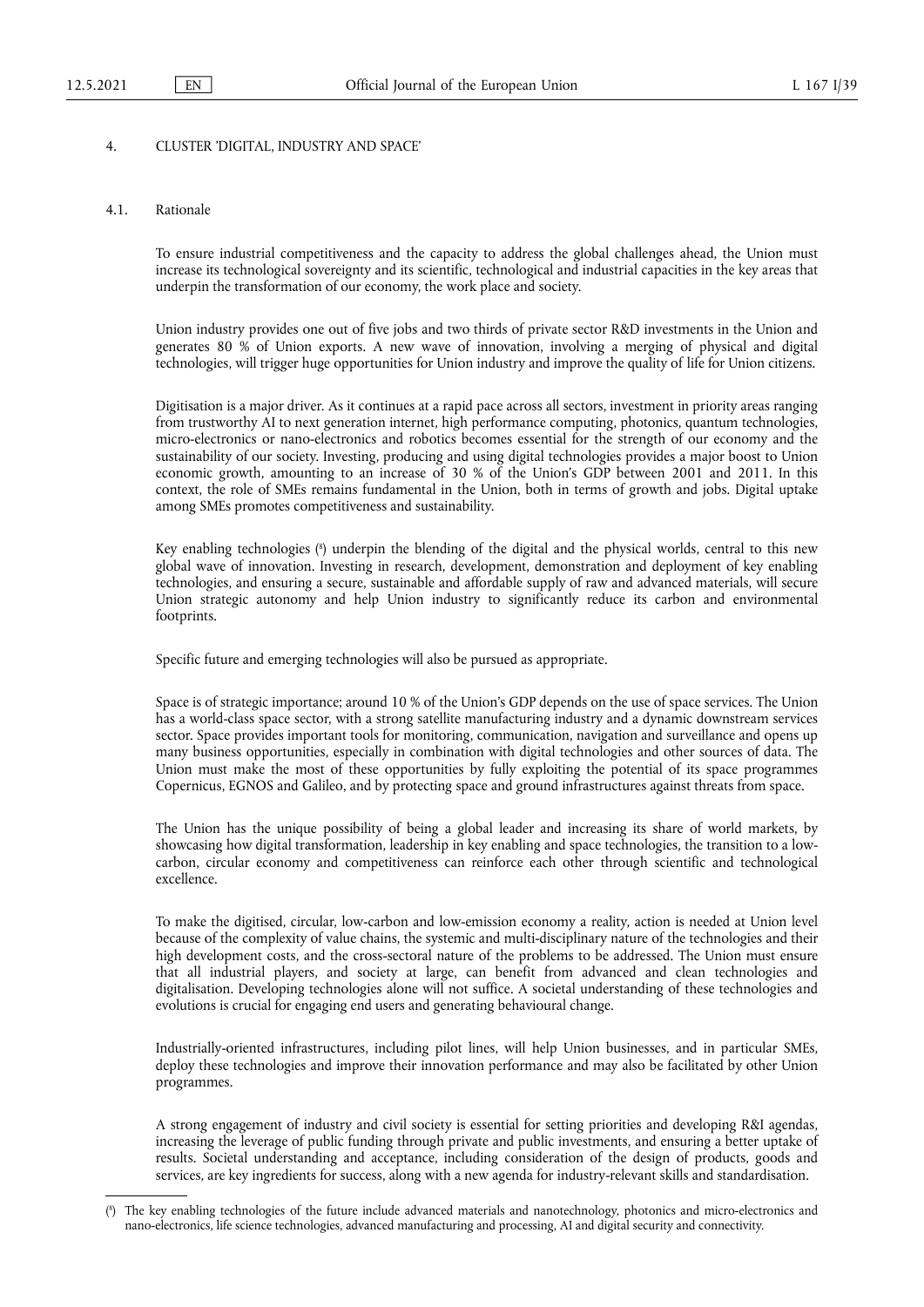Bringing together activities on digital, key enabling and space technologies, as well as a sustainable supply of raw materials, will allow for a more systemic approach, and a faster and more profound digital and industrial transformation. It will ensure that R&I in these areas feed into, and contribute to, the implementation of the Union's policies for industry, digitisation, environment, energy and climate, circular economy, raw and advanced materials and space.

Complementarity will be ensured with activities under other Union programmes, and in particular the Digital Europe Programme and the Union Space Programme, while respecting the delineation between programmes and avoiding overlaps.

Activities will contribute directly to the following SDGs in particular: SDG 8 – Decent Work and Economic Growth; SDG 9 – Industry, Innovation and Infrastructure; SDG 12 – Responsible Consumption and Production; SDG – 13 Climate Action.

#### 4.2. Areas of Intervention

### 4.2.1. Manufacturing Technologies

Manufacturing is a key driver of employment and prosperity in the Union, producing over three quarters of the Union's global exports and providing over a 100 million direct and indirect jobs. The key challenge for Union manufacturing is to remain competitive at a global level with smarter and more customised products of high added value, produced at much lower energy and material resource costs as well as with a reduced carbon and environmental footprint. Creative and cultural inputs as well as perspectives from social sciences and humanities on the relation between technology and people in production will be vital to help generate added value. The impact on work life and employment will be studied as well.

Broad Lines

- Breakthrough manufacturing technologies such as biotechnological production, additive manufacturing, industrial, collaborative, flexible and intelligent robotics, human integrated manufacturing systems, also promoted via a Union network of industrially-oriented infrastructures, which provide services to accelerate technological transformation and uptake by Union industry;
- Breakthrough innovations using different enabling technologies across the value chain; examples include converging technologies, AI, digital twin, data analytics, control technologies, sensor technologies, industrial, collaborative and intelligent robotics, human-centred systems, biotechnological production, advanced batteries and hydrogen, including renewable based hydrogen, and fuel cell technologies, advanced plasma and laser technologies;
- Skills, workspaces and businesses fully adapted to the new technologies, in accordance with European social values;
- Flexible, high-precision, zero-defect, low-pollution and low-waste, sustainable and climate-neutral cognitive plants, in accordance with the circular economy approach; smart and energy-efficient manufacturing systems meeting customer needs;
- Breakthrough innovations in techniques for exploring construction sites, for full automation of on-site assembly and prefabricated components.
- 4.2.2. Key Digital Technologies, including Quantum Technologies

Maintaining and autonomously developing strong design and production capacities in essential digital technologies such as micro-electronics and nano-electronics, microsystems, photonics, software and cyberphysical systems, and their integration, as well as advanced materials for these applications, will be essential for a competitive citizen-centred and social Union.

Broad Lines

— Micro-electronics and nano-electronics, including design and processing concepts, components and manufacturing equipment responding to the specific requirements of digital transformation and global challenges, in terms of performance functionality, energy and material consumption and integration;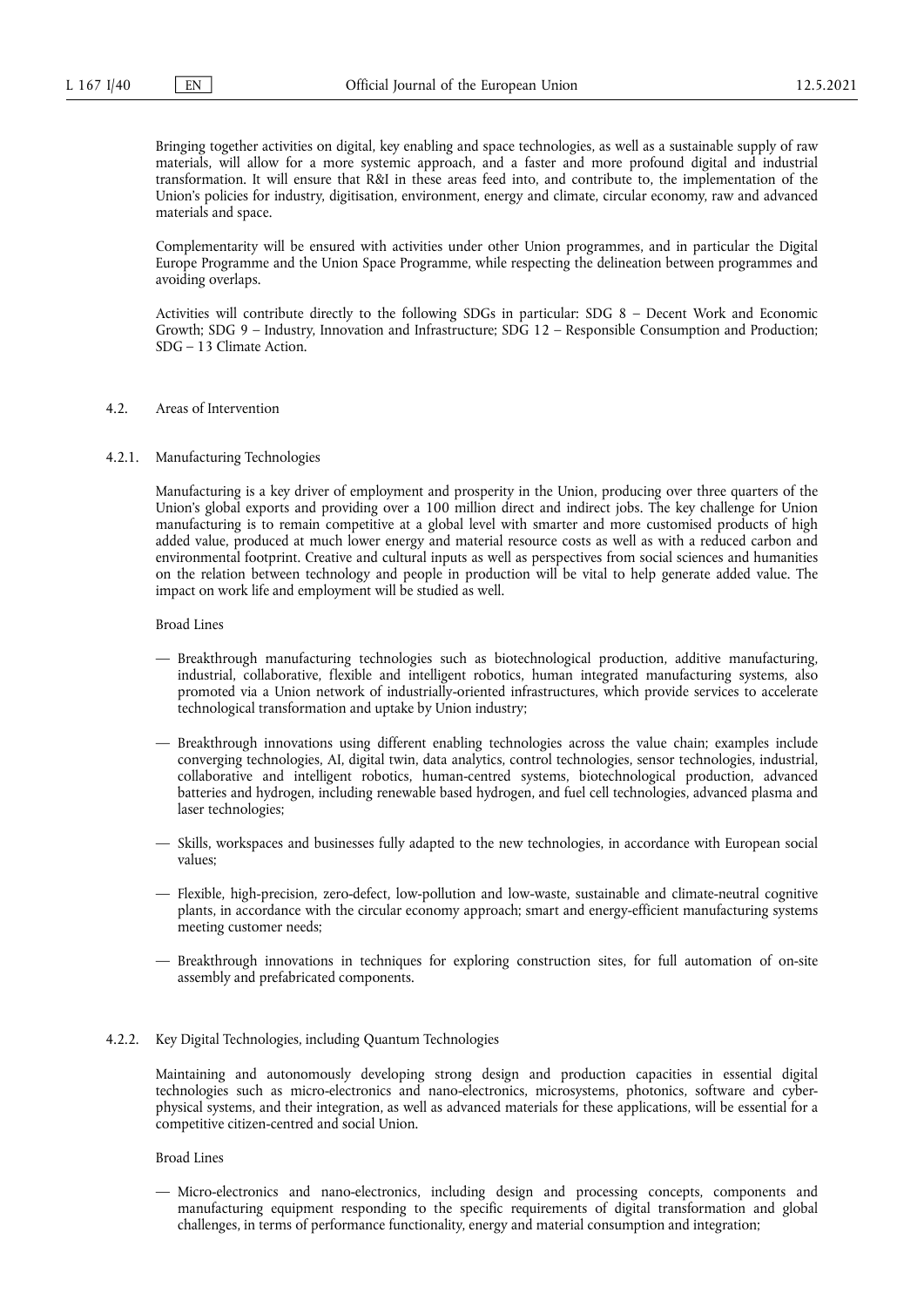- Efficient and secure sensing and actuating technologies and their co-integration with computational units as the enabler of industry and the Internet of Things, including innovative solutions on flexible and conformable materials for human-friendly interacting objects;
- Technologies as complements or alternatives to nano-electronics, such as integrated quantum computing, transmission and sensing as well as neuromorphic computing components and spintronics;
- Computing architectures and accelerators, low-power processors for a wide range of applications including neuromorphic computing powering AI applications, edge computing, digitisation of industry, Big Data and cloud computing, smart energy and connected and automated mobility;
- Computing hardware designs delivering strong guarantees of trusted execution, with built-in privacy and security protection measures for input and output data, quantum computing as well as processing instructions and adequate human machine interfaces;
- Photonics technologies enabling applications with breakthrough advances in functionality, integration and performance;
- System and control engineering technologies to support flexible, evolvable and fully autonomous systems for trustworthy applications interacting with the physical world and humans, including in industrial and safety critical domains;
- Software technologies enhancing software quality, cybersecurity and reliability with improved service life, increasing development productivity, and introducing built-in AI and resilience in software and their architecture;
- Emerging technologies expanding digital technologies.
- 4.2.3 Emerging Enabling Technologies

<span id="page-40-1"></span>Key enabling technologies have demonstrated their potential to stimulate innovation in and across many sectors ( 9 [\).](#page-40-0) To facilitate the development of new enabling technologies and feed the innovation pipeline, transformative research themes must be identified and supported from an early exploratory stage to demonstrations in pilot applications. Furthermore, emerging, often interdisciplinary, communities need to be assisted to reach the critical mass enabling them to systematically develop and mature promising technologies. The goal is to bring emerging enabling technologies to levels of maturity that allow inclusion into industrial R&I roadmaps.

Broad Lines

- Support for future and emerging trends in key enabling technologies;
- Support for emerging communities involving a human centred-approach from the outset;
- Assessing the disruptive potential of new emerging industrial technologies, and their impact on people, industry, society and the environment, building interfaces with industrial roadmaps;
- Broaden the industrial basis for adopting technologies and innovation with breakthrough potential, including development of human resources and in the global context.

# 4.2.4. Advanced Materials

The Union is a global leader in advanced materials and associated processes, which make up 20 % of its industry base and form the root of nearly all value chains through the transformation of raw materials. To remain competitive and meet citizens' needs for sustainable, safe and advanced materials, the Union must invest in research for novel materials, including bio-based materials, resource efficient innovative building materials, improve the durability and recyclability of materials, reduce the carbon and environmental footprint, and drive cross-sectoral industrial innovation by supporting new applications in all industry sectors. Furthermore, advanced materials have a tremendous impact regarding citizens' needs.

<span id="page-40-0"></span>[<sup>\(</sup>](#page-40-1) 9 ) 'Re-finding industry – defining innovation' Report of the High-Level Strategy Group on Industrial Technologies, Brussels April 2018.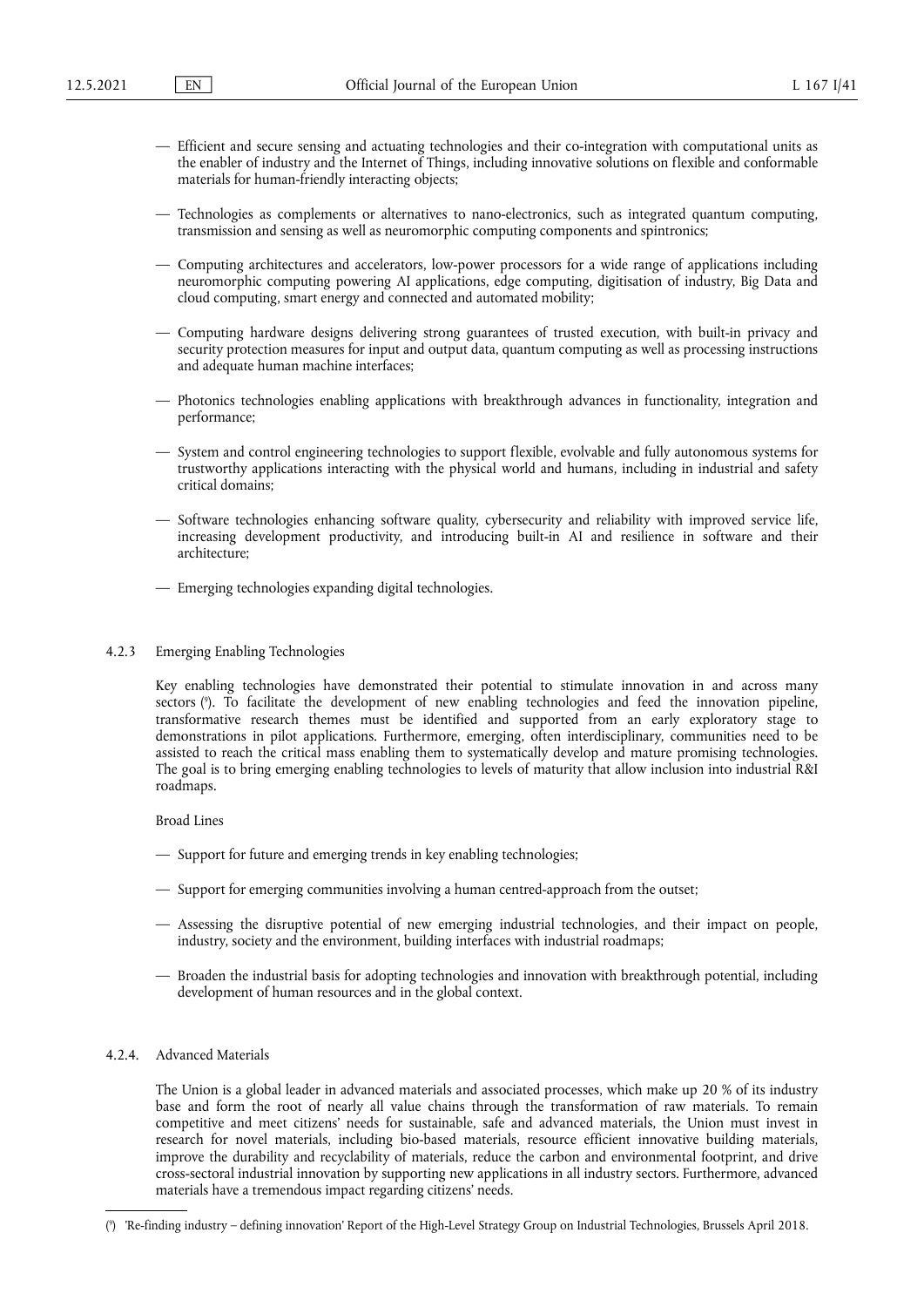## Broad Lines

- Materials (including polymers, bio-, nano-, two-dimensional, smart and multi-materials (including lignocelluloses), composites, metals and alloys) and advanced materials (such as quantum, responsive, photonic and superconducting materials) designed with new properties and functionalisation and meeting regulatory requirements (while not leading to increased environmental pressures during their whole life-cycle, from production to use or end-of-life);
- Integrated materials processes and production following a customer-oriented and ethical approach, including pre-normative activities and life-cycle assessment, sourcing and management of raw materials, durability, reusability and recyclability, safety, risk assessment for human health and environment and risk management;
- Advanced materials enablers like characterisation (for example for quality assurance), modelling and simulation, piloting and upscaling;
- <span id="page-41-1"></span>— A Union innovation ecosystem of technology infrastructures ( [10\),](#page-41-0) networked and accessible to all relevant stakeholders, identified and prioritised in agreement with Member States, which provide services to accelerate technological transformation and uptake by Union industry, notably by SMEs; this innovation ecosystem will cover all key technologies necessary to enable innovations in the field of materials;
- Solutions based on advanced materials for cultural heritage, design, architecture and general creativity, with a strong user orientation, for adding value to industrial sectors and the creative industries.
- 4.2.5. Artificial Intelligence and Robotics

Making any object and device intelligent and connected is one of the megatrends. Researchers and innovators developing AI and offering applications in robotics and other areas will be key drivers of future economic and productivity growth. Many sectors including health, manufacturing, ship-building, construction, service industries and farming will use and further develop this key enabling technology in other parts of Horizon Europe. AI developments must be conducted openly across the Union, ensure the safety and societal and environmental soundness of AI-based applications, and consider ethical aspects from the outset, as well as assessing the risks and mitigating its potential for malicious use and unintended discrimination such as gender, racial or disability bias. AI must be developed within a well-coordinated framework which respects the Union's values, ethical principles and the Charter of Fundamental Rights of the European Union. Horizon Europe will be complemented by activities set out under the Digital Europe Programme.

- Enabling AI technologies such as explainable AI, ethical AI, human-controlled AI, unsupervised machine learning and data efficiency and advanced human-machine and machine-machine interactions;
- Safe, smart, collaborative and efficient robotics and complex embodied and autonomous systems;
- Human-centric AI technologies for AI-based solutions;
- Developing and networking the research competences in the area of AI across Europe under an open collaborative perspective while also developing the capacity for closed testing;
- The employment of AI and robotics to support people affected by disability, and inclusion of marginalised individuals;
- Technologies for open AI platforms including software algorithms, data repositories, agent-based systems, robotics and autonomous systems platforms.

<span id="page-41-0"></span><sup>(</sup> [10\)](#page-41-1) These are public or private facilities that provide resources and services primarily for the European industry to test, validate and demonstrate key enabling technologies and products. Such infrastructures may be single-sited, virtual or distributed, and must be registered in a Member State or an associated country.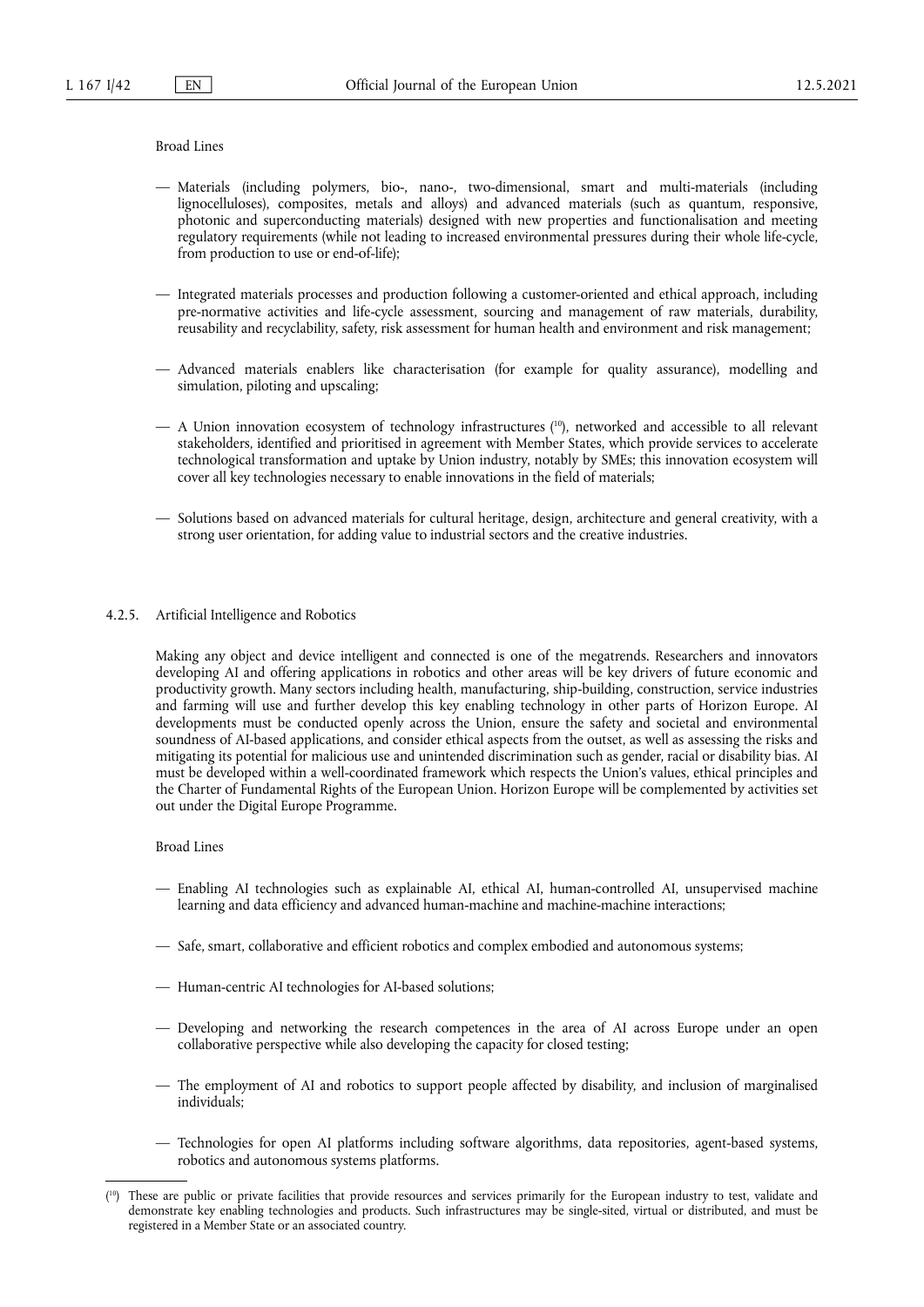### 4.2.6. Next Generation Internet

The internet has become a key enabler of the digital transformation of all sectors of our economy and society. The Union needs to take the lead in driving the next generation internet towards a human-centric ecosystem in accordance with our social and ethical values. Investing in technologies and software for the next generation internet will improve Union industrial competitiveness in the global economy. Optimising Union-wide take-up will require large-scale cooperation across stakeholders. Ethical norms regulating next generation internet should be also considered.

## Broad Lines

- Technologies and systems for trusted and energy-efficient smart network and service infrastructures (including connectivity beyond 5G, software defined infrastructures, Internet of Things, systems of systems, cloud infrastructures, next generation optical networks, quantum, cognitive clouds and quantum internet, integration of satellite communications), enabling real-time capabilities, virtualisation and decentralised management (ultrafast and flexible radio, edge computing, shared contexts and knowledge) to ensure scalable, efficient, reliable and trustworthy network performance suited for massive service deployment;
- Next generation internet applications and services for consumers, industry and society building on trust, fairness, interoperability, better user control of data, transparent language access, new multi modal interaction concepts, inclusive and highly personalised access to objects, information and content, including immersive and trustworthy media, social media and social networking as well as business models for transactions and services over shared infrastructures;
- Software-based middleware, including distributed ledger technologies such as blockchains, working in highly distributed environments, facilitating data mapping and data transfer across hybrid infrastructures with inherent data protection, embedding AI, data analytics, security and control in internet applications and services predicated on the free flow of data and knowledge.
- 4.2.7. Advanced Computing and Big Data

HPC and Big Data have become indispensable in the new global data economy, where to out-compute is to outcompete. HPC and Big Data analytics shall be encouraged throughout the Union and are critical to support policy making, scientific leadership, innovation and industrial competitiveness, and to maintain national sovereignty while respecting ethical issues. These activities will be complemented by activities under the Digital Europe Programme.

Broad Lines

- HPC: next generation of key exascale and post-exascale technologies and systems (such as low-power microprocessors, software, system integration); algorithms, codes and applications, and analytic tools and test-beds; industrial pilot test-beds and services; supporting R&I for, and preferably participation by all Member States in, a world-class HPC infrastructure, including the first hybrid HPC/Quantum computing infrastructures, and supporting R&I for shared services in the Union;
- Big Data: Extreme-performance data analytics; 'Privacy by design' in the analysis of personal and confidential Big Data; technologies for full-scale data platforms for re-use of industrial, personal and open data; data management, interoperability and linking tools; data applications for global challenges; methods for data science;
- Reduced carbon footprint of information and communications technology (ICT) processes, covering hardware, architecture, communication protocols, software, sensors, networks, storage and data centres, and including standardised assessments.

## 4.2.8. Circular Industries

Europe is at the forefront of the global transition towards a circular economy. Europe's industry should become a circular industry: the value of resources, materials and products should be maintained much longer compared to today, even opening up new value chains. The engagement of citizens is crucial.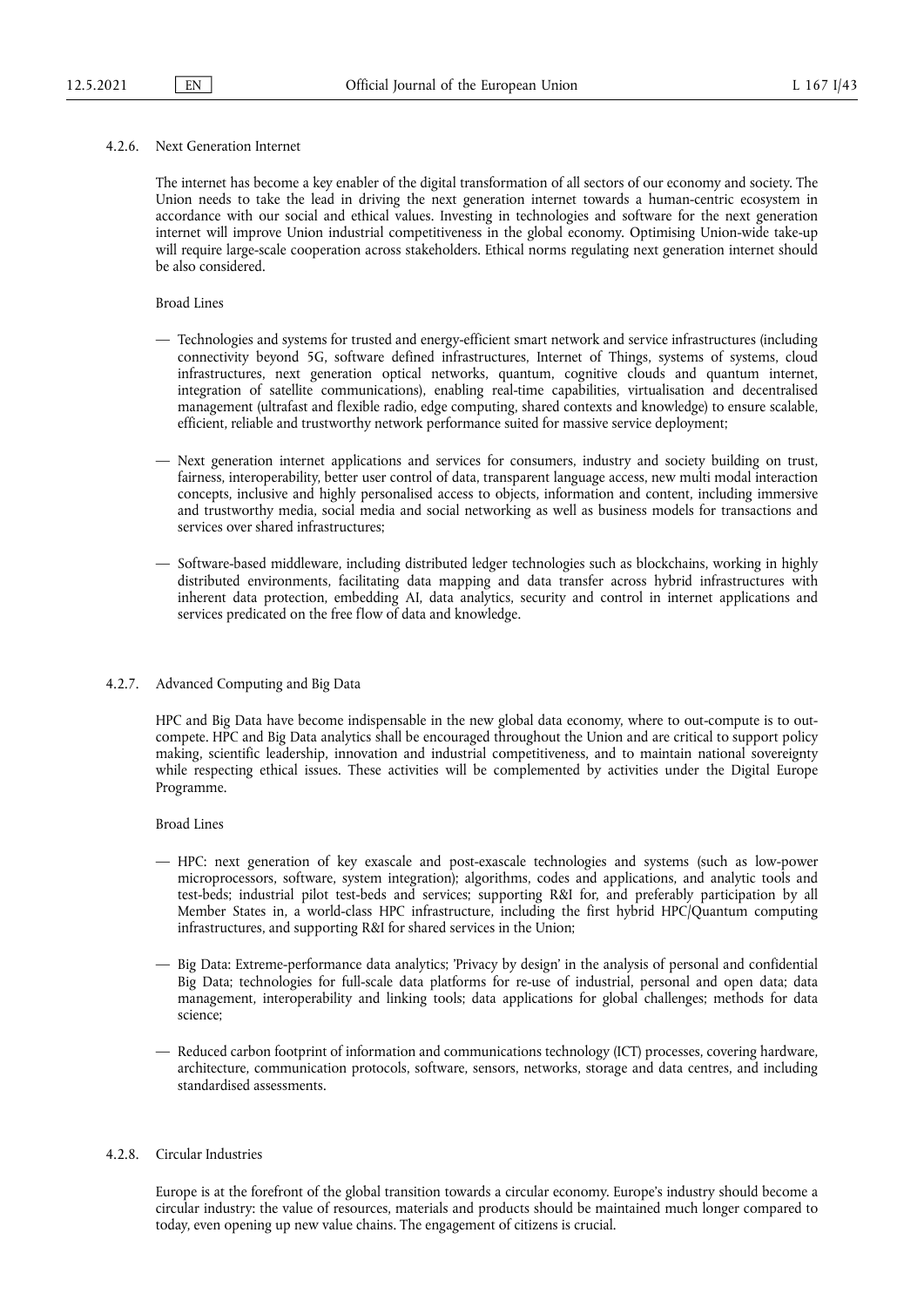Primary raw materials will continue to play an important role in the circular economy and attention must be paid to their sustainable sourcing, usage and production. Safe and sustainable materials cycles shall be ensured. In addition, entirely new materials, including bio-based materials, products and processes should be designed for circularity. Building a circular industry will have several advantages for Europe: it will lead to a secure, sustainable and affordable supply of raw materials, which will in turn protect the industry against scarcity of resources and price volatility. It will also create new business opportunities and innovative, more resource- and energy-efficient ways of production. R&D focused on developing less hazardous substances will be encouraged and stimulated.

The objective is to develop affordable breakthrough innovations and deploy a combination of advanced technologies and processes so as to extract maximum value from all resources.

Broad Lines

- Industrial symbiosis with resource flows between plants across sectors and urban communities; processes and materials, to transport, transform, re-use and store resources, combining the valorisation of by-products, waste, waste-water and CO2;
- Valorisation and life-cycle assessment of materials and product streams with use of new alternative feedstocks, resource control, material tracking and sorting (including validated testing methods and tools for risk assessment for human health and environment);
- Eco-designed products, services and new business models for enhanced life-cycle performance, durability, ability to upgrade, and ease of repair, dismantling, reuse and recycling;
- Effective recycling industry, maximising potential and safety of secondary materials and minimising pollution (non-toxic material cycles), quality downgrading, and quantity dropouts after treatment;
- Elimination or, if no alternative, safe handling of substances of concern in the production and end-of-life phases; safe substitutes, and safe and cost-efficient production technologies;
- Sustainable supply and substitution of raw materials, including critical raw materials, covering the whole value chain.

## 4.2.9. Low-Carbon and Clean Industries

Industrial sectors, including energy-intensive industries such as steel, contribute millions of jobs and their competitiveness is key for the prosperity of our societies. However, they account for 20 % of global greenhouse gas emissions and have a high environmental impact (particularly in terms of air, water and soil pollutants).

Breakthrough technologies to achieve significant reductions in greenhouse gases, pollutants and the Union's energy requirements, often combined with the technologies for circular industry discussed above, will lead to strong industrial value chains, revolutionise manufacturing capacities and improve the global competitiveness of industry; and at the same time make key contributions to our targets for climate action and environmental quality.

- Process technologies, including heating and cooling, digital tools, automation and large-scale demonstrations for process performance and resource and energy efficiency; substantial reductions in or avoidance of industrial emissions of greenhouse gases and pollutants, including particulate matter;
- CO2 valorisation from industry and other sectors;
- Conversion technologies for the sustainable utilisation of carbon sources to increase resource efficiency and reduce emissions, including hybrid energy systems for the industry and energy sector with a decarbonisation potential;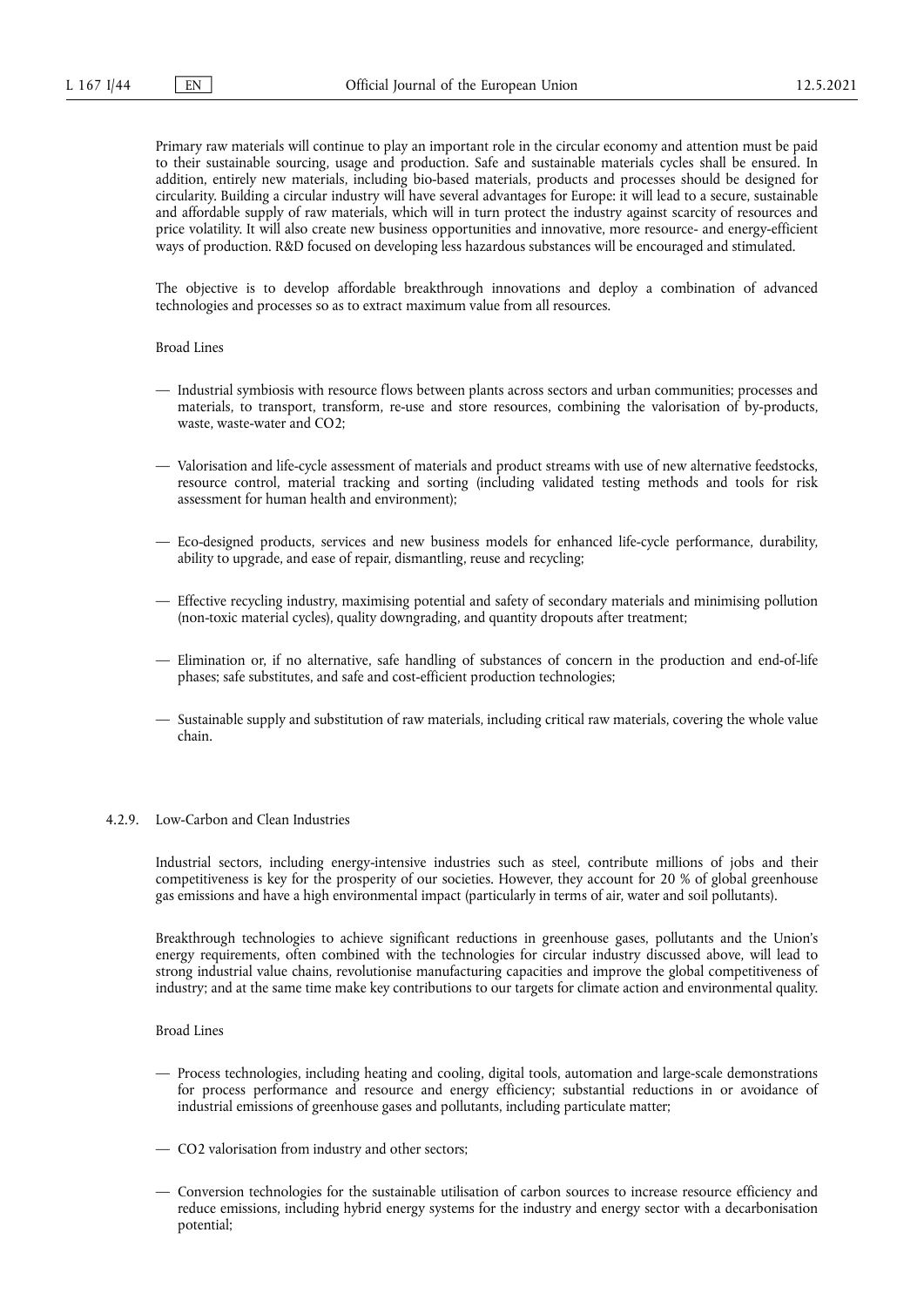- Electrification and use of unconventional energy sources within industrial plants, and energy and resource exchanges between industrial plants (for instance via industrial symbiosis);
- Industrial products that require low or zero carbon emissions production processes throughout their life-cycle.

#### 4.2.10. Space, including Earth Observation

Union space systems and services reduce costs and improve efficiency, offer solutions to societal challenges, increase societal resilience, help to monitor and fight climate change and foster a competitive and sustainable economy. Union support has been instrumental in helping to realise these benefits. R&I activities should also support the evolution of the Union Space Programme which must remain at the forefront of technology development.

The Union will support synergies between space and key enabling technologies (such as advanced manufacturing, Internet of Things, Big Data, photonics, quantum technologies, robotics and AI); foster a thriving, entrepreneurial and competitive upstream and downstream space sector, including industry and SMEs; boost the application of space technologies, data and services in other sectors and help secure technological non-dependence in accessing and using space in a strategic, safe and secure manner; and promote capacity-building measures. Activities will be generally roadmap-based, taking account of the European Space Agency (ESA) harmonisation process and relevant Member State initiatives, and will be implemented with ESA and the European Union Agency for the Space Programme, in accordance with Regulation (EU) 2021/696. However, the space part of this cluster will also support bottom-up calls to allow the emergence of future space technologies.

There is a need for the wider deployment, exploitation and update of new technologies and continued R&I to address gaps in earth observation on land and sea and in the atmosphere (such as in relation to healthy oceans and seas, and ecosystem protection), benefiting from Copernicus and other relevant European programmes as essential sources and coordinating through the Global Earth Observation System of Systems (GEOSS) and its European component EuroGEO.

- European Global Navigation Satellite Systems (EGNOS and Galileo): innovative applications, global uptake including international partners, solutions improving robustness, authentication, integrity of services, development of fundamental elements such as chipsets, receivers and antennas, sustainability of supply chains, at cost-effective and affordable conditions, new technologies (such as quantum technologies, optical links, reprogrammable payloads), towards sustained exploitation of services for impact on societal challenges; next generation systems development for new challenges such as security or autonomous driving;
- European Earth Observation system (Copernicus): leveraging the full, free and open data policy, develop innovative applications, European and global uptake, including non-space actors and international partnerships; research needed to maintain, improve and expand core services and research for space data assimilation and exploitation, robustness and evolution of services, sustainability of supply chains, sensors, systems and mission concepts (such as high altitude platforms, drones, light satellites); calibration and validation; sustained exploitation of services and impact on societal challenges; Earth observation data processing techniques, including Big Data, computing resources and algorithmic tools; next generation systems development for challenges, such as climate change, polar and security; extension of the Copernicus product and service portfolio;
- Space situational awareness: developments to support robust Union capacity to monitor and forecast the state of the space environment (such as space weather), including radiation hazards, space debris and near-Earth objects; development of sensor technologies and new service concepts, such as space traffic management, applications and services to secure critical infrastructure in space and on Earth;
- Secure satellite communications for Union governmental actors: solutions supporting the Union's autonomy for governmental users including associated user equipment and architectural, technological and system solutions for space and ground infrastructure;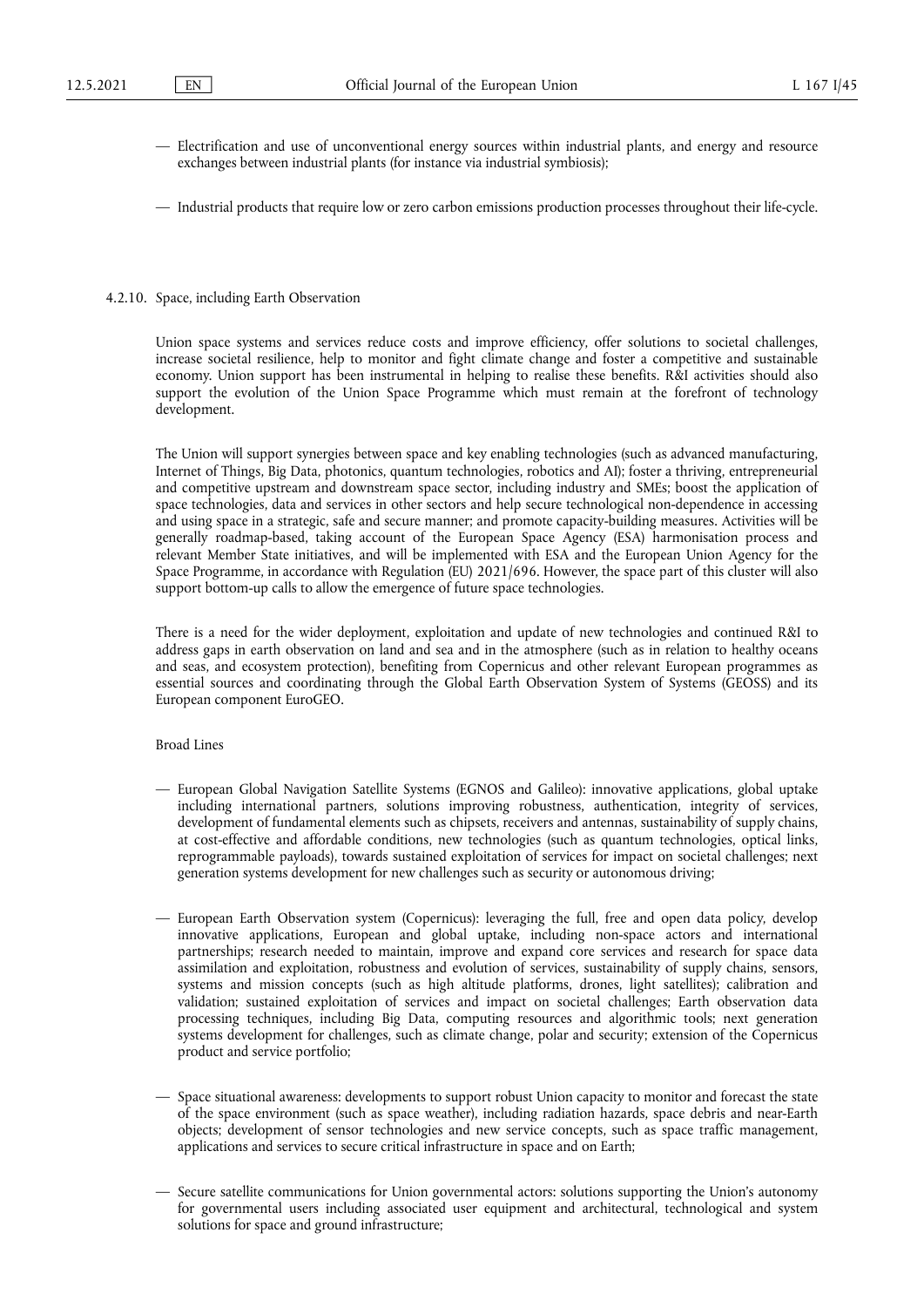- Satellite communications for citizens and businesses: integration of cost-effective advanced satellite communications in the terrestrial networks to connect assets and people in underserved areas, as part of 5G-enabled ubiquitous connectivity, Internet of Things, and contributing to the next generation internet infrastructure; enhancing the ground segment and user equipment, standardisation and interoperability, and preparation of quantum key communication by satellite to ensure Union industrial leadership;
- Non-dependence and sustainability of the supply chain: increased technology readiness levels in satellites and launchers; associated space and ground segments, and production and testing facilities in complementarity with ESA; to secure Union technological leadership and autonomy, improved supply chain sustainability at cost-effective and affordable conditions, reduced dependence on non-Union critical space technologies and improved knowledge of how space technologies can offer solutions to other industrial sectors and vice-versa;
- Space systems: in-orbit validation and demonstration services, including rideshare services for light satellites; space demonstrators in areas such as hybrid, smart or reconfigurable satellites, in-orbit servicing, manufacturing and assembly, energy supply using diversified sources; new industrial processes and production tools; ground systems; breakthrough innovations, and technology transfer, in areas such as recycling, green space, sustainable and peaceful use of space resources, AI, robotics, digitisation, costefficiency and miniaturisation;
- Access to space: innovative technologies for increasing the technical compatibility and economic efficiency of European space launch systems, with regard to the launch of Union satellites: low cost production processes, launcher reusability technologies and concepts for cost reduction; concepts for future launcher ground segments and adaptations of existing ground infrastructures (such as digitalisation and advanced data management); innovative space transportation services and concepts, including launch systems dedicated to light satellites (such as micro launchers), in complementarity with ESA;
- Space science: exploitation of scientific data delivered by scientific and exploration missions, combined with the development of innovative instruments in an international and interdisciplinary environment; contribution to precursor scientific missions for the evolution of the Union Space Programme.

# 5. CLUSTER 'CLIMATE, ENERGY AND MOBILITY'

## 5.1. Rationale

The intersection of R&I on climate, energy and mobility will address in a highly integrated and effective way one of the most important global challenges for the sustainability and future of our environment, economy and way of life.

To meet the objectives of the Paris Agreement, the Union will need to transition to climate neutral, resourceefficient and resilient economies and societies. This will entail profound changes in technology, processes, products and services, and to the ways in which businesses and consumers behave. Transformation of the energy market will take place through interaction of technology, infrastructure linking the markets, market forces as well as policy and regulatory frameworks, including new forms of governance. Pursuing efforts to limit the global temperature increase to 1,5 °C requires rapid progress in decarbonising the energy, transport, buildings, industrial and agriculture sectors. New impetus is needed to accelerate the pace of developing next-generation breakthroughs as well as demonstrating and deploying cost-efficient innovative technologies and solutions, using also the opportunities provided by digital, bio and space technologies, as well as key enabling technologies and advanced materials. This will be pursued through an integrated approach encompassing decarbonisation, resource efficiency, improved recovery, reuse and recycling, reduction of air pollution, access to raw materials and circular economy in Horizon Europe.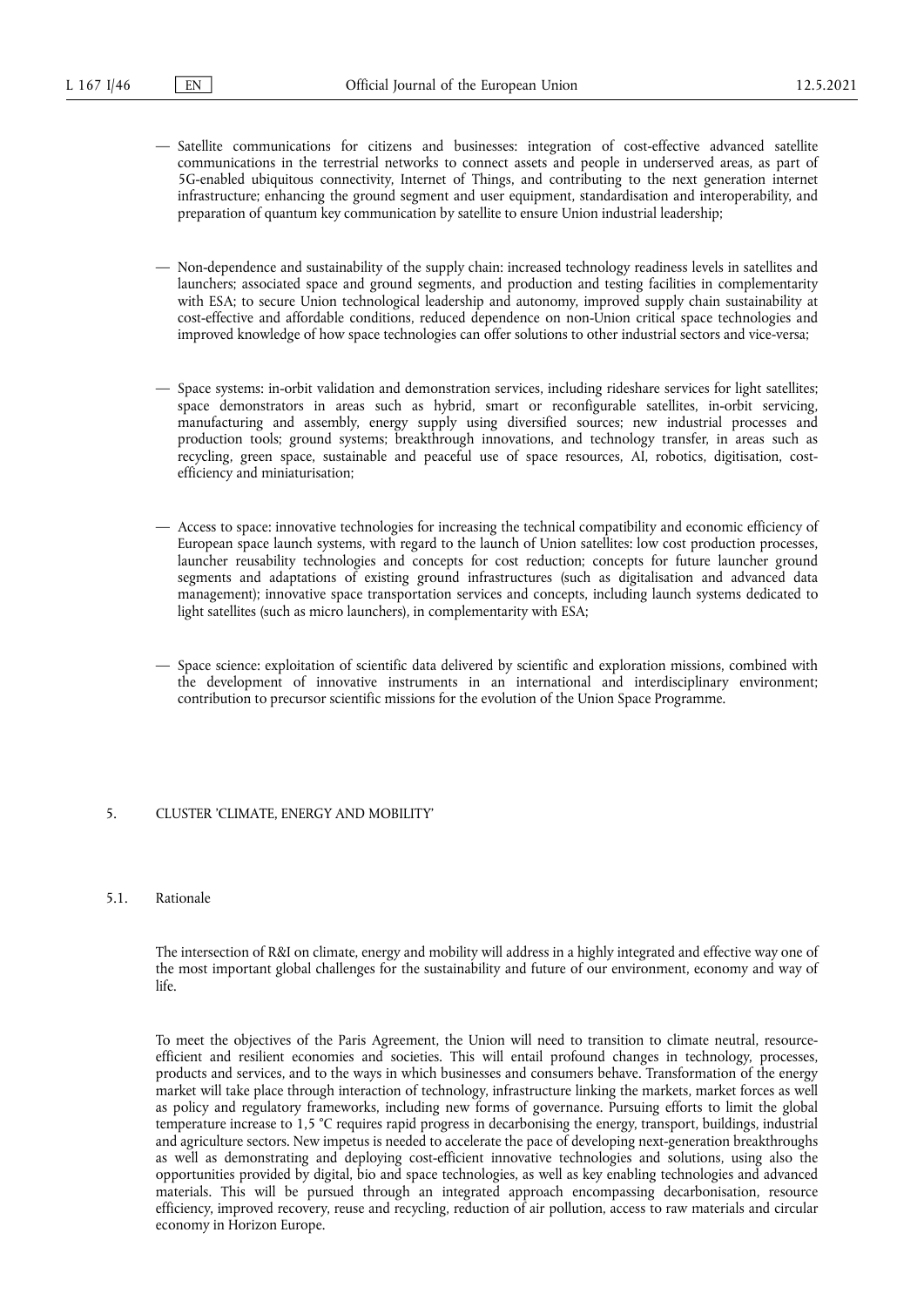<span id="page-46-2"></span>Progress in these sectors, but also across the spectrum of Union industry including energy infrastructures, transport, agriculture and forestry, tourism, buildings, industrial processes and product use, waste management and recycling ( [11\)](#page-46-0), will require continued efforts to better understand the mechanisms and dynamics of climate change and the associated impacts across the economy and society, exploiting synergies with regional and national activities, other Union types of actions and international cooperation, including through mission innovation.

Over recent decades, considerable advances have been made in climate science, in particular in observations, data assimilation and climate modelling. However, the complexity of the climate system and the need to support implementation of the Paris Agreement, the SDGs and Union policies necessitate a reinforced effort to fill the remaining knowledge gaps and to further enhance the spatial and temporal granularity of climate science while ensuring adequate interaction with citizens and other stakeholders.

<span id="page-46-3"></span>The Union has established a comprehensive policy framework in the Energy Union strategy, with binding targets, legislative acts and R&I activities aiming to lead in developing and deploying efficient energy production systems based on renewable and alternative energy ( [12\)](#page-46-1).

Transport, including vehicles, ensures the mobility of people and goods necessary for an integrated European single market, territorial cohesion and an open and inclusive society. At the same time, transport can have significant effects on human health, congestion, land, water, climate, air quality and noise as well as on safety, resulting in numerous premature deaths and increased socio-economic costs. Demand for goods and mobility will continue to grow. Therefore, innovation will have to bridge growing demand with cleaner and more efficient mobility and transport systems that also need to be safe, smart, secure, silent, reliable, accessible, inclusive and affordable, offering a seamless integrated door-to-door service to all.

Both sectors are major drivers of Europe's economic competitiveness and growth. Transport is a fundamental sector for and of the economy with the Union being a world leader in vehicle, rail, aircraft and vessel design and manufacturing. It embraces a complex network of around 1,2 million private and public companies in the Union, employing around 10,5 million people. The sector is also important for the Union's international trade: in 2016, 17,2 % of the Union's total exports of services were transport-related. At the same time, the Union has over 2 million people working in the field of renewables and energy efficiency, and is in second place worldwide in terms of patenting of innovative clean energy technologies.

The issues faced by the energy and transport sectors go beyond the need for emission reduction. Effective solutions are needed to respond to changes in user behaviour and mobility patterns, globalisation, increasing international competition and an older, more urban and increasingly diverse population. At the same time, the increasing penetration of digital and space-based technologies, automated vehicles, AI, robotics, new market entrants, disruptive business models and the need for increased system resilience against multifaceted hazards (including cyber threats) bring substantive transformation and create challenges and opportunities for the competitiveness of the European transport and energy sectors.

The ability of cities to function will become dependent on technology, and the liveability of cities will evolve around mobility, energy and resource efficiency, spatial planning and competition in space use. Developments will also be posing a challenge to the sustainability of existing social models and social participation, aspects of inclusion and accessibility as well as affordability.

Finding new ways to accelerate the deployment of renewable energy-based and energy efficient technologies (including through intermediate carriers such as power-to-gas and hydrogen) and other non-technological solutions for the decarbonisation of the European economy requires increased demand for innovation. This can be stimulated through the empowerment of citizens and the greening of public procurement, as well as by socioeconomic and public sector innovation, and will lead to approaches broader than technology-driven innovation. Socio-economic research covering areas including user needs and patterns, foresight activities, environmental,

<span id="page-46-0"></span><sup>(</sup> [11\)](#page-46-2) Substantial reduction of greenhouse gas emissions in other sectors is addressed in other parts of Pillar II and Horizon Europe in general.

<span id="page-46-1"></span> $(1<sup>2</sup>)$  The term 'alternative energy' does not include energy produced from nuclear energy sources.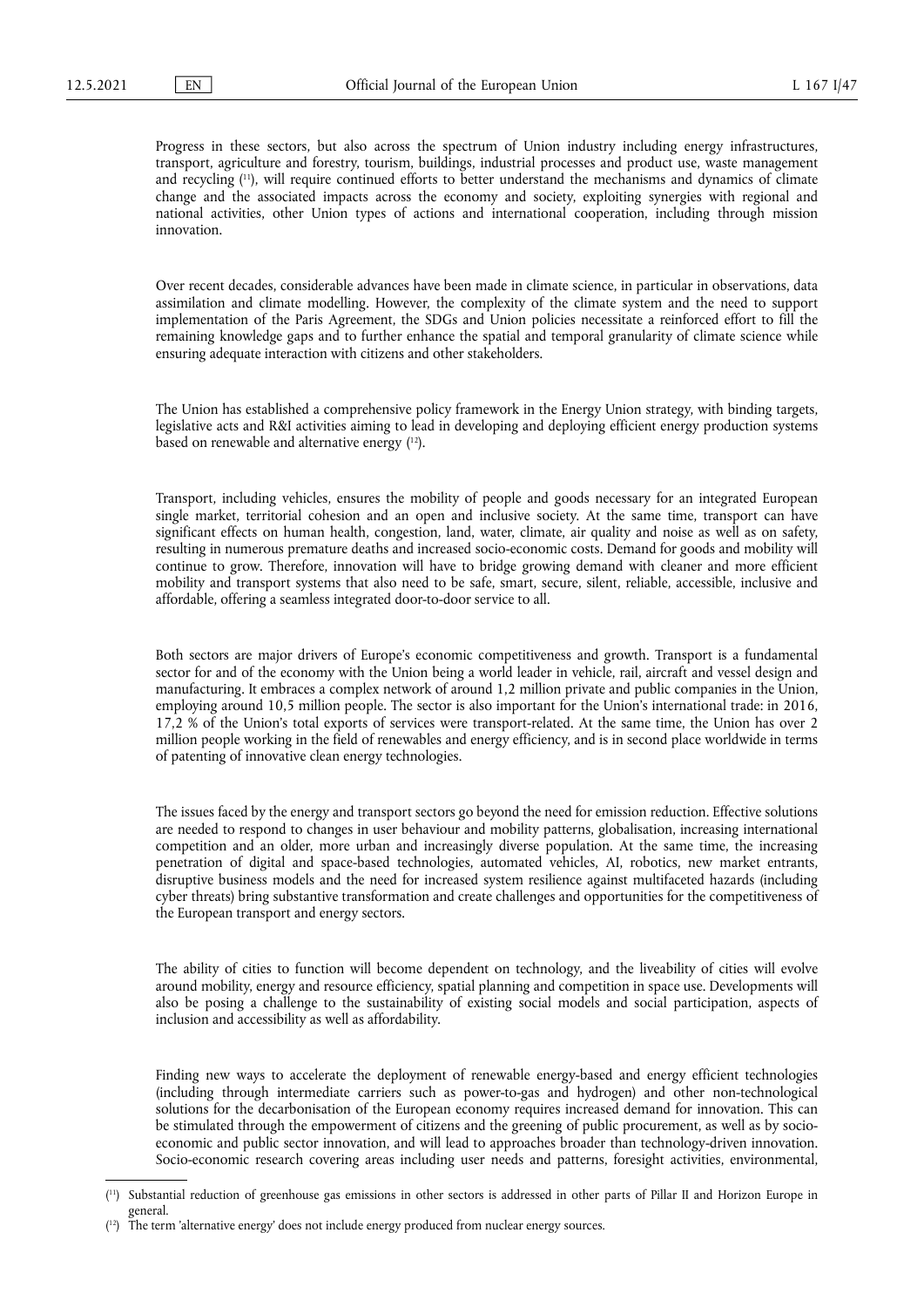regulatory, economic, social, cultural and behavioural aspects, business cases and models and pre-normative research for standard-setting and market uptake innovation, will also facilitate actions fostering regulatory, financing and social innovation skills, as well as engagement and empowerment of market players, consumers and citizens. A better coordination, complementarity and synergy between national and European R&I efforts by promoting information exchange and cooperation among Member States, industries and research institutions will build on the achievements of, for example, the SET-Plan and the Strategic Transport Research and Innovation Agenda (STRIA). Complementarity between this cluster and the Union's Emissions Trading System Innovation Fund will be ensured.

Activities under this cluster contribute in particular to the goals of the Energy Union, the Paris Agreement commitment as well as to those of the Digital Single Market, the Jobs, Growth and Investment agenda, the strengthening of the Union as a global actor, the new Industrial Strategy for Europe, the EU's Bioeconomy Strategy and Action Plan, the Circular Economy Action Plan, the European Battery Alliance Initiative, the Raw Materials Initiative, the Security Union and the Urban Agenda, as well as the Common Agricultural Policy of the Union as well as Union legal provisions to reduce noise and air pollution.

Activities will contribute directly to the following SDGs in particular: SDG 6 – Clean Water and Sanitation; SDG 7 – Affordable and Clean Energy; SDG 9 – Industry, Innovation and Infrastructure; SDG 11 – Sustainable Cities and Communities; SDG 12 – Responsible Consumption and Production; SDG 13 – Climate Action.

# 5.2. Areas of Intervention

5.2.1. Climate Science and Solutions

Effective implementation of the Paris Agreement must be based on science, requiring continuous improvement of our knowledge on the climate-earth system, as well as the mitigation and adaptations options available, allowing for a systemic and comprehensive picture of challenges and climate-responsible opportunities for the Union's economy and society. On this basis, science-based solutions for a cost-effective transition to a climate-neutral, climate-resilient and resource-efficient society will be developed, considering behavioural, regulatory, socioeconomic and governance aspects.

#### Broad Lines

- Knowledge base on the current functioning and future evolution of the earth-climate and living system, as well as associated impacts, risks and climate-responsible opportunities; effectiveness of different climate mitigation and adaptation solutions;
- Integrated climate-neutral pathways, mitigation actions and policies covering all sectors of the economy, compatible with Earth system analyses, the Paris Agreement and the SDGs;
- Climate models, projections and techniques that aim to improve predictive capacity and climate services for businesses, public authorities and citizens, including cross-cutting aspects with air quality improvement;
- Adaptation pathways and support policies for vulnerable ecosystems, urban areas, critical economic sectors and infrastructure in the Union (whether local, regional or national), including improved risk assessment tools; water cycle and adaptation to climate change, such as flooding and water scarcity.

#### 5.2.2. Energy Supply

The Union aims to be a world leader in affordable, secure and sustainable energy technologies, improving its competitiveness in global value chains and its position in growth markets. Diverse climatic, geographical, environmental and socio-economic conditions in the Union, as well as the need to ensure climate resilience, energy security and access to raw materials, dictate a broad portfolio of energy solutions, including of a nontechnical nature. As regards renewable energy technologies, costs need to decrease further, performance must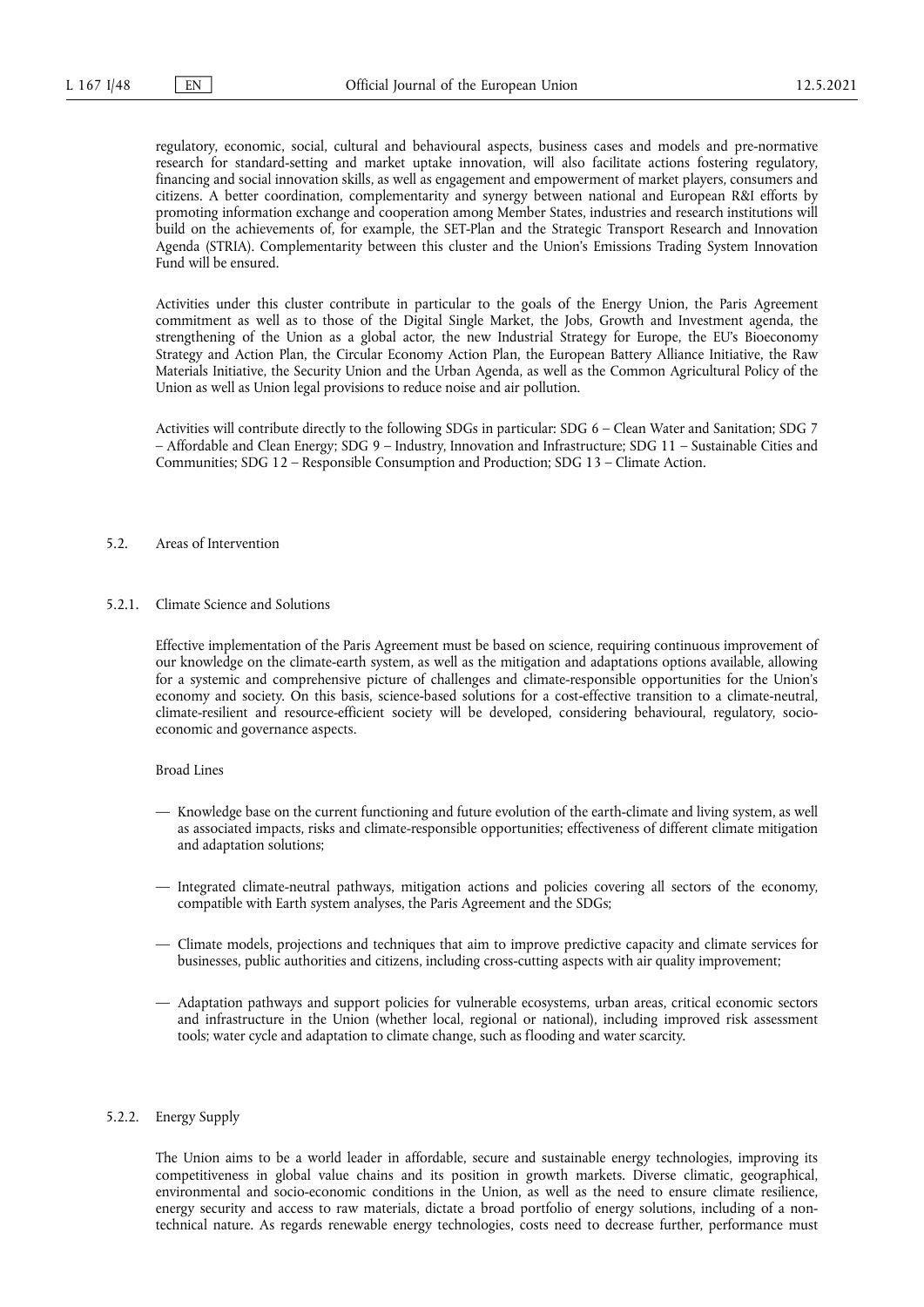improve, integration into the energy system must be improved, breakthrough technologies need to be developed, in particular to benefit from advances in photonics, and hybrid solutions (such as for desalination) should be explored. As regards fossil fuels, decarbonising their usage is essential in order to meet climate objectives.

Broad Lines

- Renewable energy and energy conservation technologies and solutions for power generation, heating and cooling, sustainable transport fuels and intermediate carriers, at various scales and development stages, adapted to geographic and socio-economic conditions and markets, both within the Union and worldwide;
- Disruptive renewable energy technologies for both existing and new applications and for breakthrough solutions, including their environmental, economic and social impact;
- Technologies and solutions to reduce greenhouse gas emissions from fossil fuel-based approaches as well as from bio- and waste-to-energy-based approaches producing power, heating, cooling or biofuels including through carbon capture, utilisation and storage, and studies of socio-economic and ecological feasibility.

#### 5.2.3. Energy Systems and Grids

The expected growth of variable electricity production and a shift towards more electric heating, cooling and transport dictate the need for new approaches to management of energy grids. In addition to decarbonisation, the goal is to ensure energy affordability, security, climate resilience and stability of supply, achieved through investments in innovative network infrastructure technologies, increased flexibility of dispatchable power generation, in particular from renewable sources, and innovative system management, as well as by facilitating actions fostering regulatory and social innovation, skills, and engaging and empowering market players, consumers and communities. Energy storage in different forms will play a key role in providing services to the grid, and also improve and reinforce network capacities and system flexibility. Exploiting synergies between different networks (such as electricity grids, heating and cooling networks, gas networks, transport recharging and refuelling infrastructure, hydrogen, including its infrastructure, and telecom networks) and actors (such as industrial sites, network operators, data centres, self-producers, consumers and renewable energy communities) as well as demand-response and developing and integrating European and international standards will be crucial for enabling the smart, integrated operation of the relevant infrastructures.

# Broad Lines

- Technologies and tools for networks to integrate renewables, storage solutions and new loads such as electromobility and heat pumps as well as the electrification of industrial processes;
- Multidisciplinary approaches to regionally-dependent climate change-related impact on energy security, including adaptation of existing technologies, as well as transition into the new energy supply paradigms;
- Pan-European energy network approaches to reliable energy supply, transmission and distribution;
- Integrated approaches to match renewable energy production and consumption at local level including on islands or remote regions, based on new services and community initiatives;
- Generation and network flexibility, interoperability and synergies between the different energy sources, networks, infrastructures and actors, also exploiting specific technologies;
- Technologies, services and solutions empowering consumers to be active market players.

# 5.2.4. Buildings and Industrial Facilities in Energy Transition

Buildings and industrial facilities play an increasingly active role in their interaction with the energy system. They are crucial elements in the transition to a carbon-neutral society based on renewable energy and increased energy efficiency.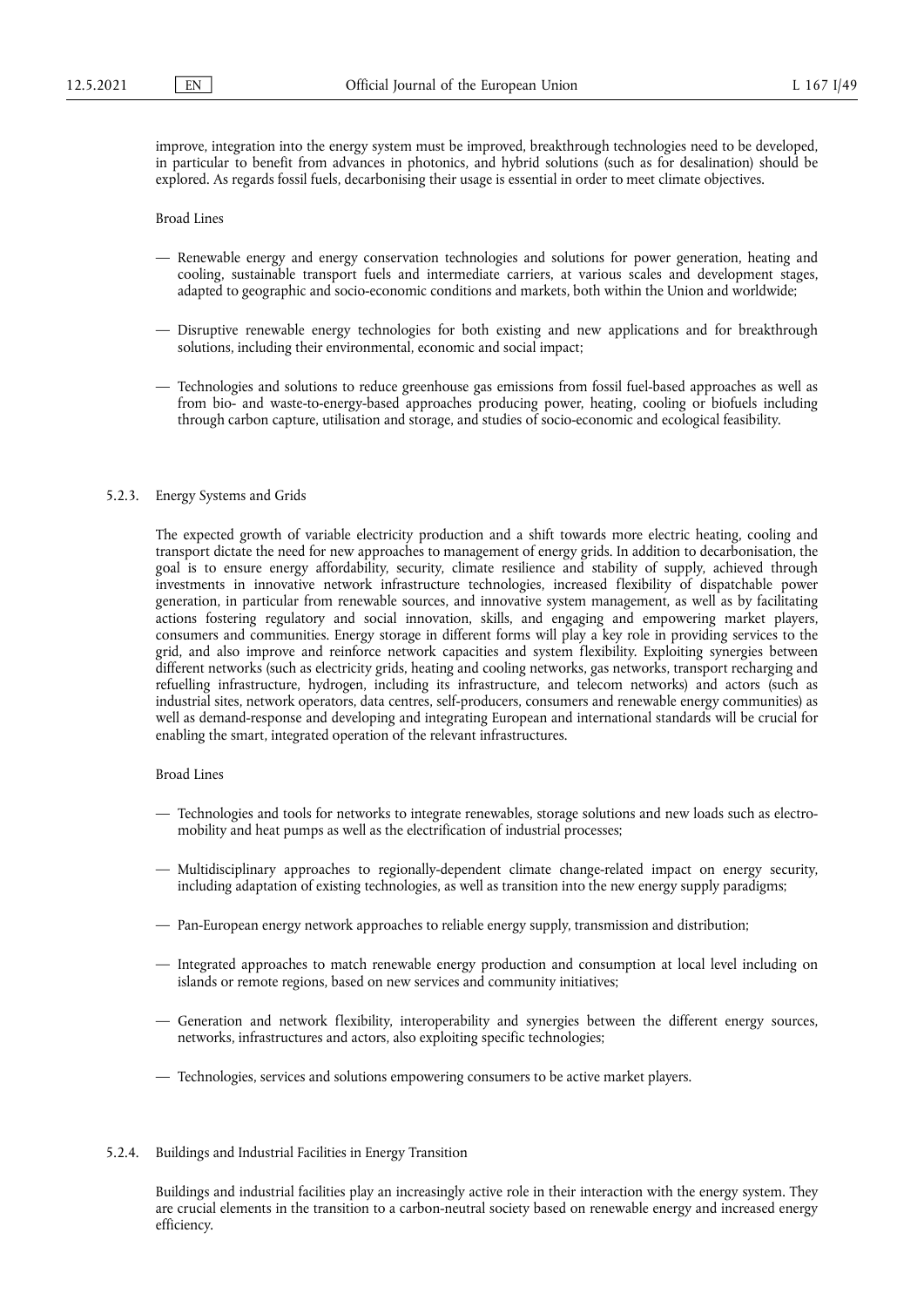Buildings are an important factor for the quality of life of citizens. Integrating different technologies, appliances and systems and linking various energy uses, buildings, along with their inhabitants and users, represent a very high potential for climate change mitigation, energy generation, energy savings, storage, system flexibility and efficiency improvements.

Industries, and especially those that are energy-intensive, could further improve energy efficiency, reduce their energy consumption and favour the integration of renewable energy sources. The role of industrial facilities in the energy system is changing due to the need to reduce emissions, based on direct or indirect electrification, which is also a source of materials for production processes (such as hydrogen). Industrial and manufacturing complexes where many different processes take place in close proximity can optimise the exchange of flows of energy and other resources (such as raw materials) between them.

## Broad Lines

- Improve sector coupling: processes, systems and business models supporting flexibility and efficiency of electricity and heat flows between an industrial plant or industrial clusters and the energy and transport systems;
- Tools and infrastructure for process control of production plants to optimise energy flows and materials in interaction with the energy system;
- Relevant processes, design and materials, including low- and zero- emission industrial processes;
- Flexibility and efficiency of electricity, feedstock and heat in industrial plants and the energy system;
- Improved or new processes, design and materials to efficiently use, produce or store energy (including heat and cold) in sectors not covered by the cluster 'Digital, Industry and Space';
- Strategies and low emission technologies for revitalising coal- and carbon-intensive areas in transition;
- Smart buildings and large mobility hubs (such as ports, airports, logistic centres) as active elements of wider energy networks and of innovative mobility solutions;
- Buildings' life-cycle design, construction, operation including heating and cooling, and dismantling, taking into account circularity, energy and environmental performance, as well as indoor environmental quality, for energy and resource efficiency, well-being of and health impact on inhabitants, climate resilience, carbon footprint and recycling; development and optimisation of novel advanced materials to increase the energy, carbon and environmental performance of buildings over their life-cycle;
- New business models, approaches and services for renovation financing, enhancement of construction skills, engagement of buildings' occupants and other market actors, addressing energy poverty and pre-normative activities;
- Energy performance of buildings' monitoring and control technologies for optimising energy consumption and production of building, as well as their interaction with the overall energy system;
- Tools and smart appliances for energy efficiency gains in buildings;
- Renovation processes of existing buildings towards 'Nearly Zero Energy Buildings' and innovative technologies, including social aspects such as citizen empowerment and consumer awareness and engagement.

## 5.2.5. Communities and Cities

It is estimated that by 2050 more than 80 % of the Union's population will live in urban areas, consuming the lion's share of available resources, including energy. Such urban areas will be particularly vulnerable to the impact of adverse meteorological change made worse by climate change and of natural disasters, both now and, increasingly, in the future. A key challenge is to significantly increase the overall energy and resource efficiency, as well as the climate-resilience, of Europe's communities and cities through a systematic and holistic approach,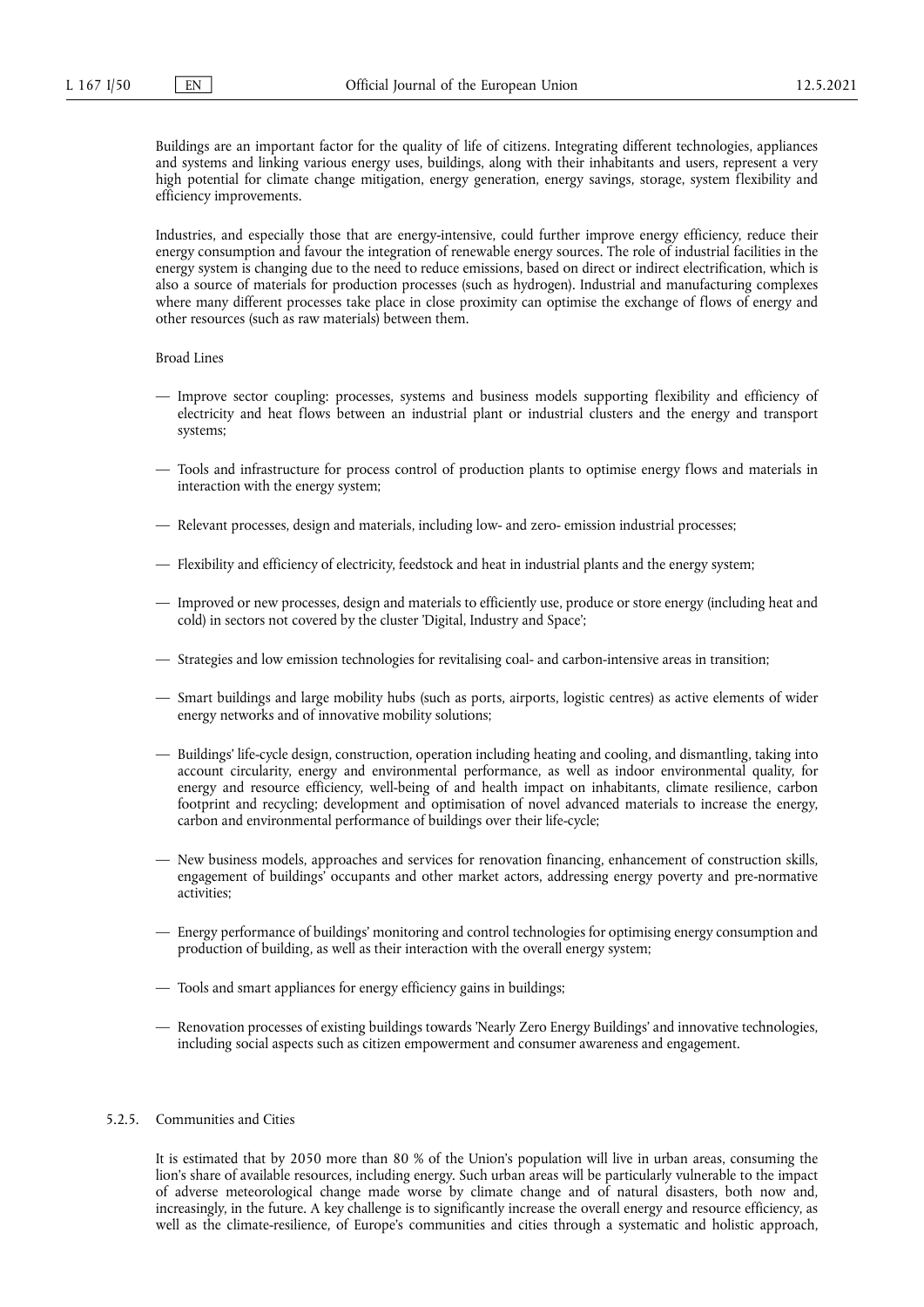targeting building stock, energy systems, mobility, climate change and migration, as well as water, soil, air quality, waste and noise, taking into account Europe's cultural heritage, sustainable tourism management, social sciences, humanities and arts aspects, including lifestyle. Synergies with ERDF-funded urban policy and actions should be investigated and exploited.

Broad Lines

- City/district energy/mobility systems towards the Union-wide deployment of carbon-neutral positive-energy districts and zero-emission mobility and logistics by 2050, boosting the global competitiveness of integrated Union solutions;
- Systemic urban planning, infrastructure systems and services including mutual interfaces and interoperability, standardisation, nature-based solutions and the use of digital technologies and space-based services and data, taking into account the effects of projected climate change and integrating climate resilience and the influence on air and water quality;
- Quality of life for citizens; safe, flexible, accessible and affordable energy and multi-modal mobility; urban social innovation and citizen engagement; cities' circular and regenerative capacity; urban metabolism; and reduced environmental footprint and pollution;
- Global cities' research agenda; mitigation, adaptation and resilience strategy development, spatial planning and other relevant planning processes.
- 5.2.6. Industrial Competitiveness in Transport

The shift towards clean technologies, connectivity and automation will depend on the timely design and manufacture of aircraft, vehicles and vessels developing new breakthrough technologies and concepts, integrating different technologies and accelerating their introduction and marketability. Increasing comfort, efficiency and affordability, while minimising life-cycle impact on the environment, human health and on energy use, remain objectives of paramount importance. Innovative, highly capable transport infrastructure is essential for the proper functioning of all transport modes in view of increased mobility demand and rapidly changing technology regimes. An integrated approach to infrastructure and the development of aircraft, vehicles and vessels deserves particular attention in order to provide high quality mobility services and to minimise the environmental, economic and social impact of energy.

- Merging of physical and digital aircraft, vehicle and vessel design, development and demonstration, manufacturing, operations, standardisation, certification and regulation and integration (including integration between digital design and digital manufacturing);
- Aircraft, vehicle and vessel concepts and designs, including their spare parts and software and technology updates, software solutions; using improved materials and structures, recycling and reusing materials; efficiency, energy storage and recovery, safety and security features considering users' needs, with less impact on climate, environment and health, including noise and air quality;
- On-board technologies and sub-systems, including automated functions, for all modes of transport taking account of relevant infrastructure interface needs and exploring technological synergies between modes; multi-modal transport systems; safety- and accident-avoidance systems and enhancing cybersecurity; leveraging progress in information technologies and in AI; developing the human-machine interface;
- New materials, techniques and methods of construction, operation and maintenance of infrastructures, ensuring reliable network availability, intermodal interfaces and multimodal interoperability, workforce safety, and full life-cycle approach;
- Addressing issues of merging physical and digital infrastructure design and development, infrastructure maintenance, regeneration and upgrading transport integration, interoperability and intermodality, resilience to extreme weather events, including adaptation to climate change.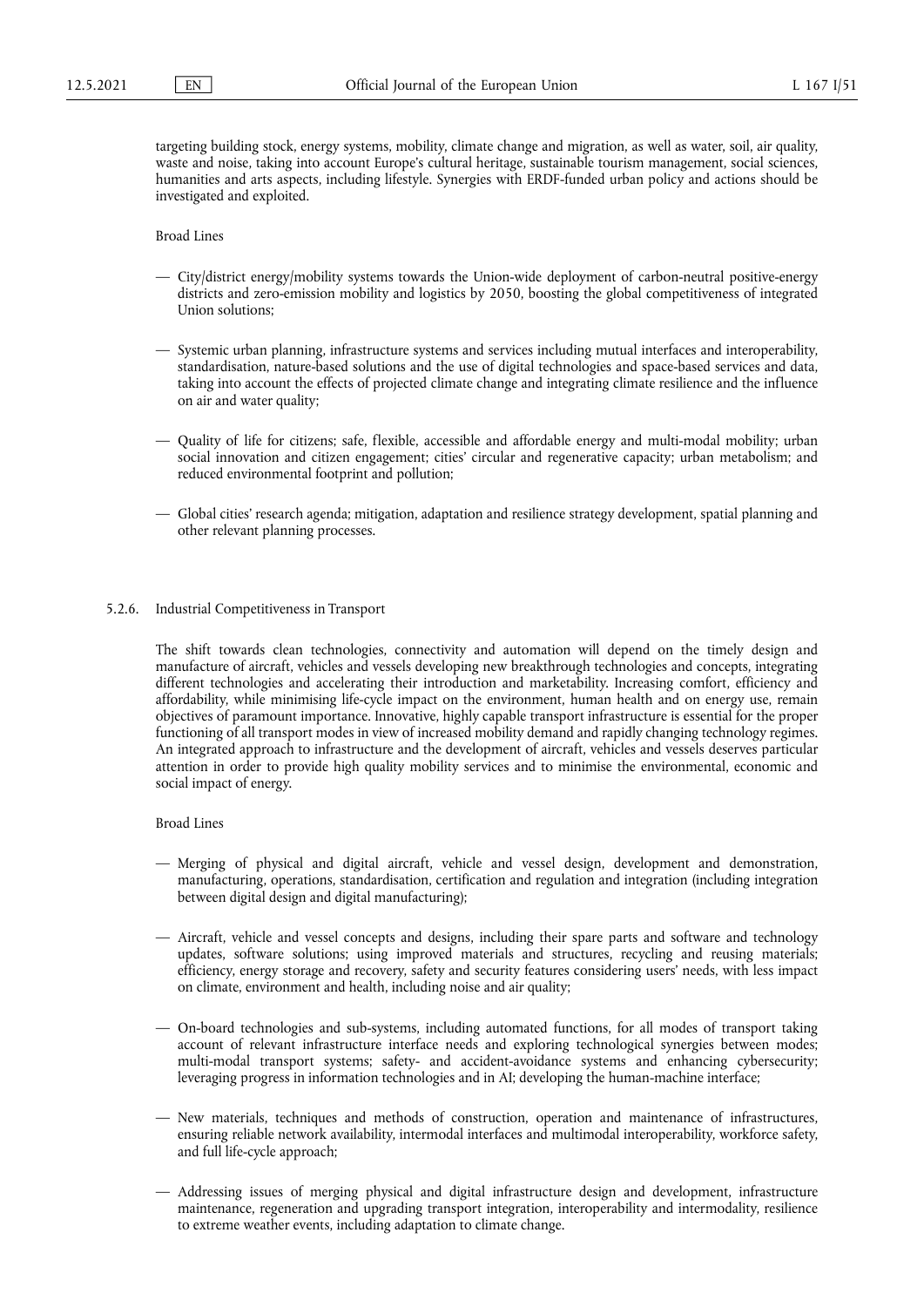5.2.7. Clean, Safe and Accessible Transport and Mobility

Reaching the Union's air quality, climate and energy goals, including net-zero emissions by 2050, as well as improving noise reduction, will require a rethink of the whole mobility system including users' needs and behaviours, vehicles, fuels and infrastructures, as well as new mobility solutions. It will also require the deployment of low-emission alternative energies and market uptake of zero-emission aircrafts, vehicles and vessels. In addition to the effects of greenhouse gas emissions, transport contributes significantly to poor air quality and noise in Europe with negative consequences for the health of citizens and ecosystems. Building on progress made in relation to electrification and the use of batteries and fuel cells for cars, buses and light-duty vehicles, accompanied by adequate standards, it is essential to accelerate R&I as regards low-emission solutions for other road applications (such as long-distance coaches, heavy-freight vehicles and lorries) and other transport sectors such as aviation, rail, maritime and inland navigation. Transport safety research aims to reduce accident rates, fatalities and casualties for each mode of transport and for the whole transport system by furthering knowledge and awareness and by developing technologies, products, services and solutions that reconcile safety, efficiency, user-friendliness and climate change.

## Broad Lines

- Electrification of all transport modes, including new battery, fuel cell and hybrid technologies for aircraft, vehicle and vessel powertrains and auxiliary systems, fast charging or refuelling, energy harvesting and userfriendly and easily accessible interfaces with the charging or refuelling infrastructure, ensuring interoperability and seamless service provision; development and deployment of competitive, safe, high-performing and sustainable batteries for low and zero-emission vehicles, considering all the conditions of use and during the different phases of its life-cycle; development and deployment of competitive, safe, high-performing and sustainable batteries for low and zero-emission vehicles;
- Use of new and alternative sustainable fuels, including advanced bio-fuels and new, safe and smart aircrafts, vehicles and vessels for existing and future mobility patterns and supporting infrastructure with reduced impact on the environment and public health; niche components and systems for environmentally friendly solutions (such as advanced data gathering systems), technologies and user-based solutions for interoperability and seamless service provision;
- Safe, accessible, inclusive and affordable mobility that reduces the harmful, whilst enhancing the positive, impact of mobility on social cohesion, the environment and human health, including a shift to less polluting modes of transport and to sharing schemes; quality of life for citizens, urban social innovation; the aim of reducing or eliminating road traffic accidents and injuries;
- Climate-resilient mobility systems, including infrastructure and logistics, to assure better connectivity for persons and goods, both on short and long-haul distances;
- Systemic analysis of new mobility patterns and their impact on transport and citizens.

### 5.2.8. Smart Mobility

Smart mobility will help to ensure the efficiency, safety and resilience of door-to-door mobility and all its components, in particular by using digital technologies, advanced satellite navigation (EGNOS and Galileo) and AI. New technologies will help to optimise the use and efficiency of transport infrastructure and networks, improving multi-modality and connectivity and creating more efficient freight transport and logistic supply chains that will strengthen Union competitiveness. New technologies will also contribute to increasing reliability, optimising traffic management and enable innovative transport solutions and services, thereby reducing congestion and negative environmental impact, providing better mobility and logistics services for citizens and businesses and thereby improving accessibility and social inclusion. Connected and automated mobility together with the enabling infrastructure will improve efficiency and safety in all transport modes.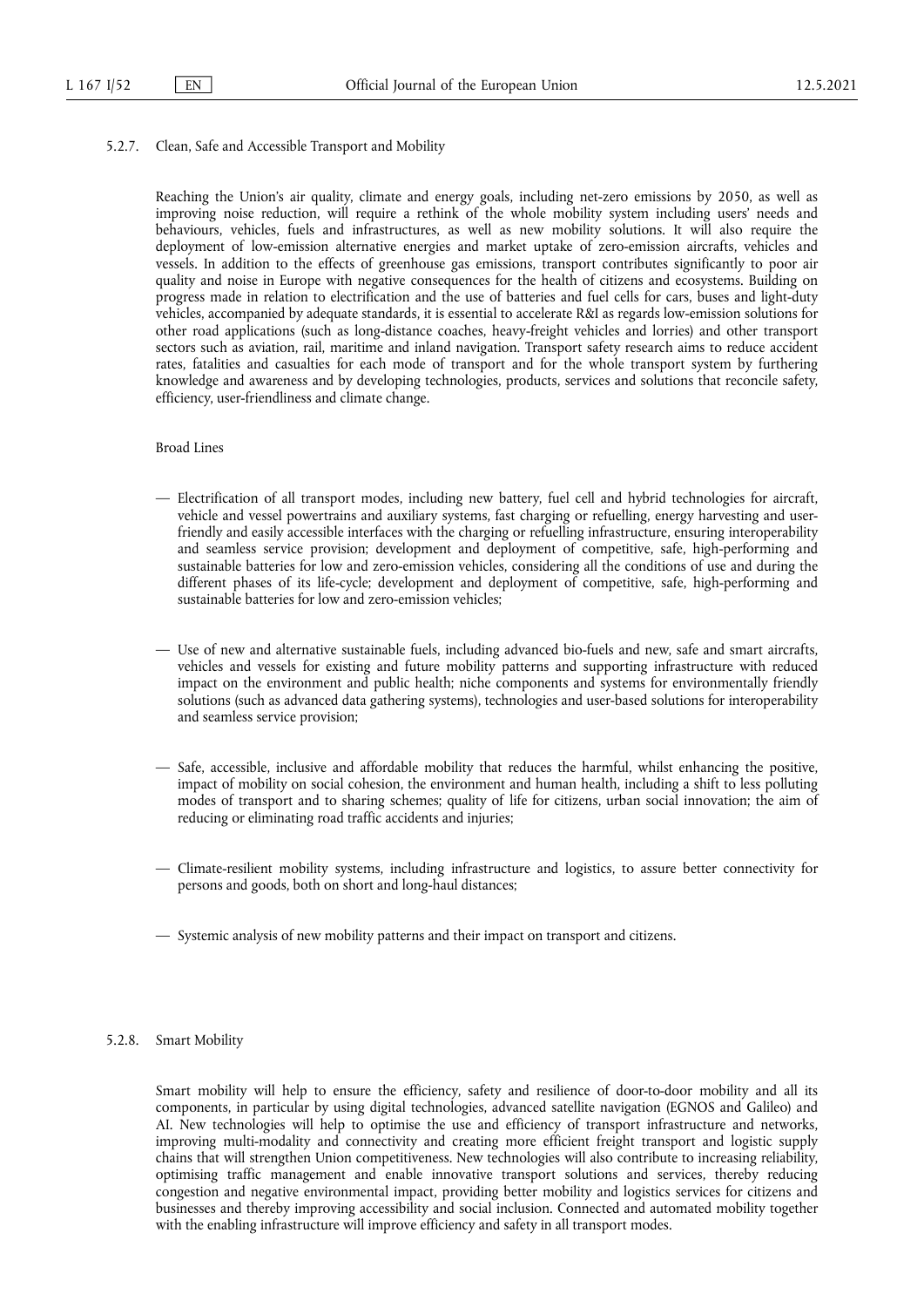# Broad Lines

- Digital network and traffic management: advanced decision-support systems; next-generation traffic management (including multi-modal network and traffic management); contributing to seamless, multimodal and interconnected mobility for passengers and freight; use and limitations of Big Data; use of innovative satellite positioning and navigation (EGNOS and Galileo);
- Single European Sky: on-board and on-the-ground solutions for simultaneously higher degrees of automation, connectivity, safety, interoperability, performance, emission reduction and service;
- Rail technologies and operations for a high-capacity, silent, interoperable and automated railway system;
- Smart shipping solutions for safer, more efficient waterborne operations;
- Large mobility hubs (including railway stations, ports, airports and logistic centres) as active elements of innovative mobility solutions;
- Waterborne technologies and operations for safe and automated transport systems, seizing the opportunities provided by waterborne transport;
- Connected, cooperative, interoperable and automated mobility systems and services, including technological solutions and non-technological issues, such as changes in user behaviour and mobility patterns.

# 5.2.9. Energy Storage

Massive, smart, concentrated and decentralised storage solutions (comprising chemical, electrochemical, electrical, mechanical and thermal and new disruptive technologies) for the energy system will increase efficiency, flexibility, technology independence and accessibility as well as the security of supply. Low-emission, decarbonised transport will require a growing share of electrical or other alternatively-fuelled vehicles, with better-performing and cheaper, lighter, highly recyclable and reusable batteries with a low environmental impact, as well as local provision of alternative or renewable fuels such as hydrogen, including renewable-based hydrogen, and innovative solutions for on-site storage. Options for the sustainable and cost-efficient large scale energy storage solutions are essential to optimise and balance the energy system in all sectors of production and infrastructure up to end-user applications. Attention should be paid to the risks of energy storage and other unwanted side effects.

#### Broad Lines

- Technologies including liquid and gaseous renewable fuels and their associated value chains, as well as disruptive technologies, for daily to seasonal energy storage needs, including their impact on the environment and climate;
- Smart, sustainable and durable batteries and the Union value chain, including the use of advanced material solutions, design, energy-efficient large-scale battery cell production technologies, reuse and recycling methods as well as efficient operation at low temperatures and standardisation needs;
- Hydrogen, in particular low carbon and renewable-based hydrogen, including fuel cells, and the Union value chain from design to end-use across various applications.

## 6. CLUSTER 'FOOD, BIOECONOMY, NATURAL RESOURCES, AGRICULTURE AND ENVIRONMENT'

# 6.1. Rationale

Human activities are exerting increasing pressure on soil, seas and oceans, water, air, biodiversity and other natural resources. Nourishing the planet's growing human population is directly dependent on the health of natural systems and resources. Beyond its intrinsic value, a functioning and prosperous ecosystem is the very basis for all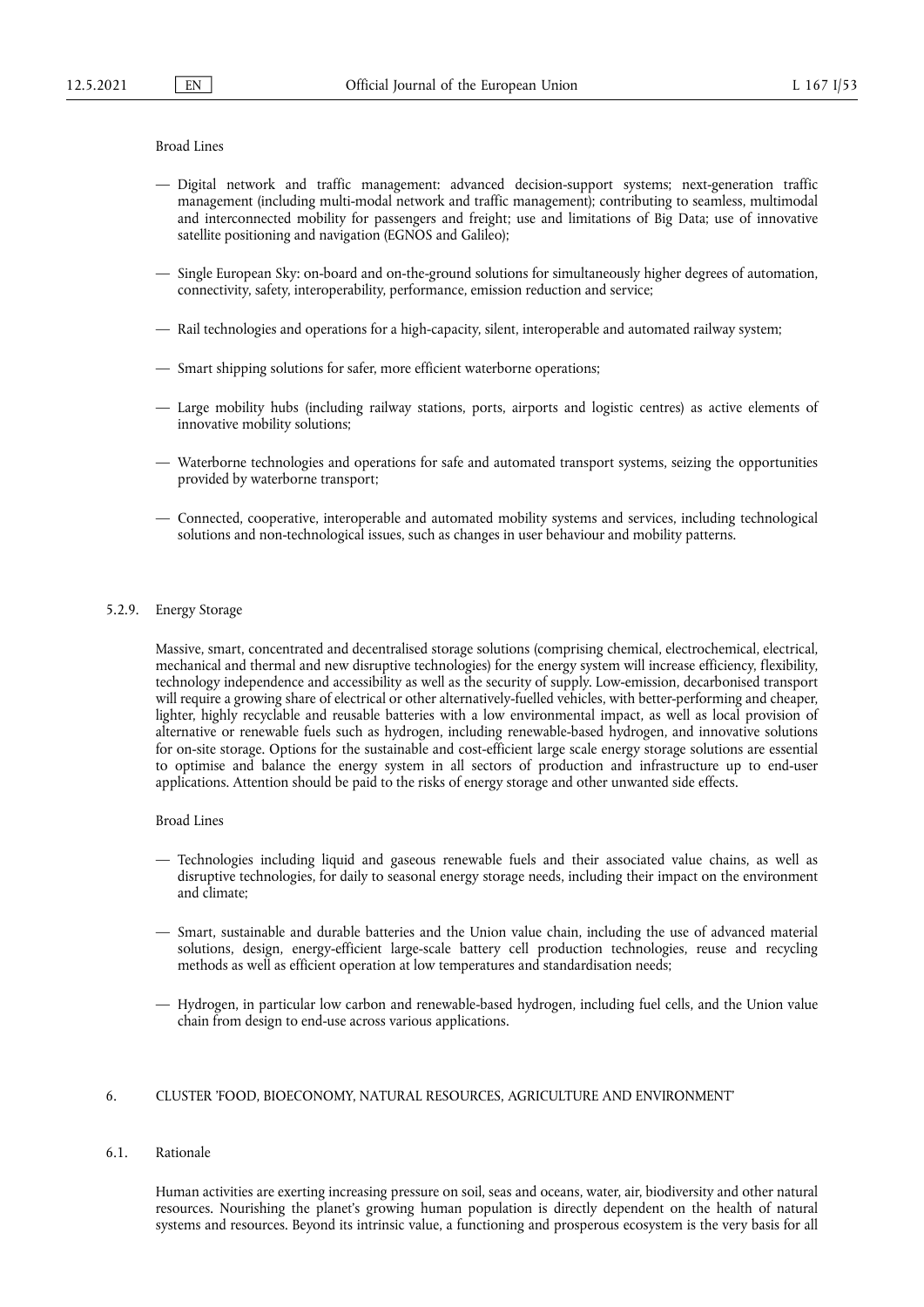<span id="page-53-3"></span><span id="page-53-2"></span>resource utilisation. However, combined with climate change, humankind's growing demand for natural resources creates environmental pressures that go far beyond sustainable levels, affecting ecosystems and their capacity to provide services for human well-being. The concepts of the circular economy, the sustainable bioeconomy (<sup>13</sup>) and the blue economy ( [14\)](#page-53-1) provide an opportunity to balance environmental, social and economic goals and to set human activities on a path to sustainability.

Meeting the goals of sustainable development, guaranteeing the production and consumption of safe and healthy food, promoting sustainable practices in agriculture, aquaculture, fisheries and forestry, ensuring access to clean water, soil and air for all, cleaning-up seas, oceans and inland waters, and preserving and restoring the planet's vital natural systems and environment requires that we harness the potential of R&I. However, we do not yet fully understand the pathways for the transition to sustainability and the methods for overcoming resilient barriers. Making the transition to sustainable consumption and production and restoring planetary health requires investment in research and technologies, novel, high quality products and services, new business models, and social, territorial and environmental innovation. This creates new opportunities for a sustainable, resilient, innovative and responsible European bioeconomy, boosting resource efficiency, productivity and competitiveness, generating new and green jobs and growth and increasing social inclusion.

It is essential for Europe to use its natural resources more efficiently and in a sustainable manner.

Activities will build a knowledge base and deliver solutions to: protect, sustainably manage and use natural resources from land, inland waters and sea, and enhance the role of terrestrial and aquatic systems as carbon sinks; protect biodiversity, secure ecosystem services and ensure food and nutrition security, providing safe, healthy and nutritious diets; accelerate the transition from a fossil-based linear economy to a resource-efficient, resilient, low-emission, low-carbon circular economy, and support the development of a sustainable bioeconomy and the blue economy; and develop resilient and vibrant rural, mountain, coastal and urban areas.

These activities will help to maintain and enhance biodiversity and secure the long-term provision of ecosystem services, such as climate change adaptation and mitigation and carbon sequestration (on land, inland waters and sea). They will help reduce greenhouse gas and other emissions, waste and pollution from primary production (both terrestrial and aquatic), the use of hazardous substances, processing, consumption and other human activities. They will trigger investment, supporting the shift towards a circular economy, sustainable bioeconomy and blue economy, whilst protecting environmental health and integrity.

Activities will also foster participatory approaches to R&I, including the multi-actor approach and develop knowledge and innovation systems at local, regional, national and European levels. Social innovation with citizens' engagement and trust in innovation will be crucial to encourage new governance, production, consumption patterns and skills.

As these challenges are complex, interlinked and global in nature, activities will follow a systemic approach, cooperating with Member States and international partners, with other funding sources and with other policy initiatives. This will involve user-driven exploitation of environmental Big Data sources, such as those from Copernicus, EGNOS and Galileo, INSPIRE, EOSC, GEOSS, CEOS and EMODnet.

<span id="page-53-0"></span><sup>(</sup> [13\)](#page-53-2) The bioeconomy covers all sectors and systems that rely on biological resources (animals, plants, micro-organisms and derived biomass, including organic waste), their functions and principles. It includes and interlinks: land and marine ecosystems and the services they provide; all primary production sectors that use and produce biological resources (agriculture, forestry, fisheries and aquaculture); and all economic and industrial sectors that use biological resources and processes to produce food, feed, bio-based products, energy and services. Biomedicines and health biotechnology are excluded.

<span id="page-53-1"></span><sup>(</sup> [14\)](#page-53-3) 'Sustainable blue economy' means all sectoral and cross-sectoral economic activities throughout the single market related to oceans, seas, coasts and inland waters, covering the Union's outermost regions and landlocked countries, including emerging sectors and non-market goods and services and being consistent with Union environmental legislation.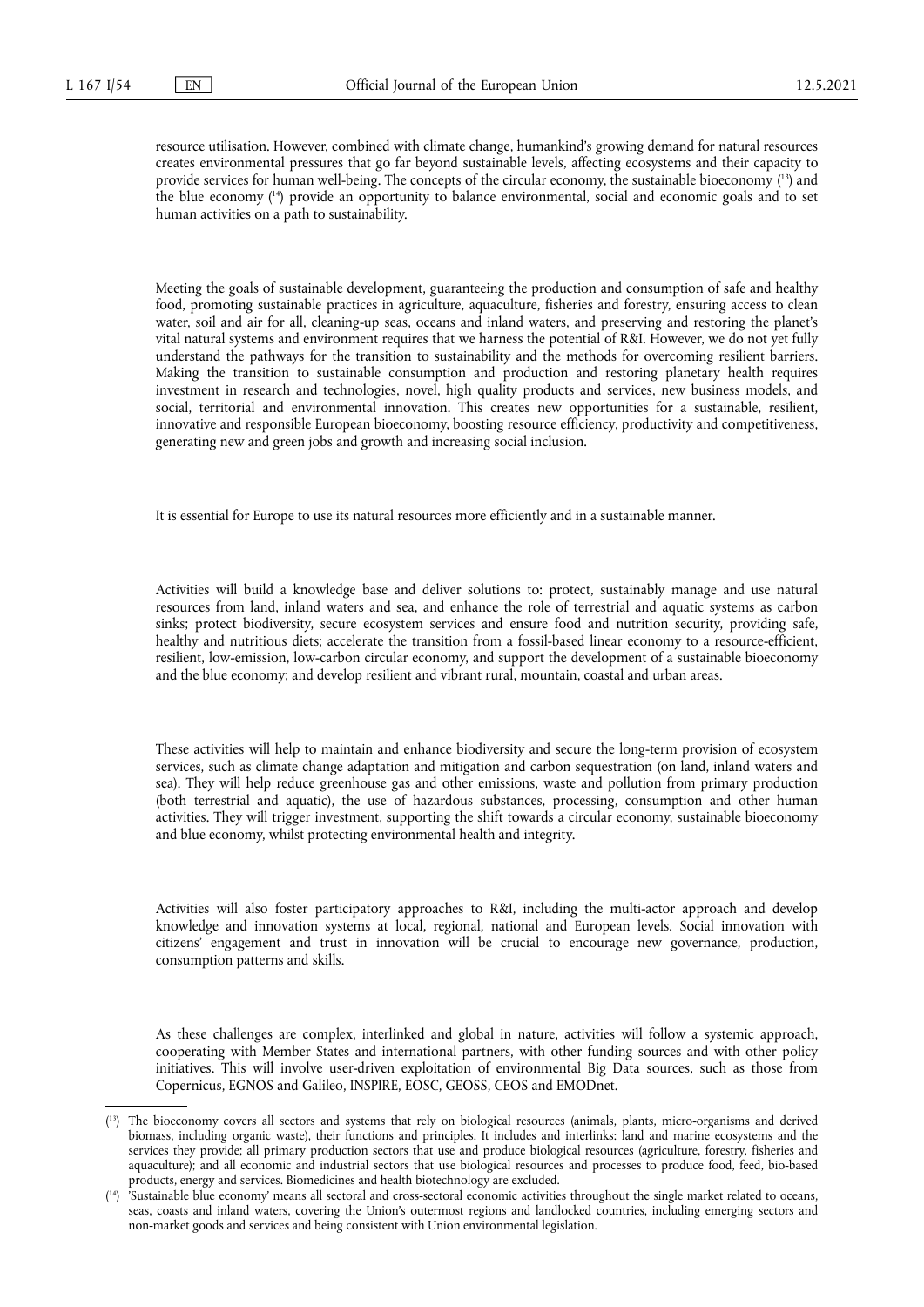<span id="page-54-2"></span>R&I activities under this cluster contribute in particular to the implementation of the goals of: the Environment Action Programme, the Common Agricultural Policy, the Common Fisheries Policy, the Food Law legislation, the Maritime Policy, the Circular Economy Action Plan, the EU's Bioeconomy Strategy and Action Plan, the Biodiversity Strategy, the 2030 climate and energy framework and the Union 2050 long term vision for carbon neutrality ( [15\)](#page-54-0), the EU Arctic Policy as well as Union legal provisions that aim to reduce air pollution. Beyond the general sources of external advice, specific consultation will be sought from the Standing Committee on Agricultural Research.

Activities will contribute directly to the following SDGs in particular: SDG 2 – Zero Hunger; SDG 3 – Good Health and Well-Being; SDG 6 – Clean Water and Sanitation; SDG 8 – Decent Work and Economic Growth; SDG 9 – Industry, Innovation and Infrastructure; SDG 11 – Sustainable Cities and Communities; SDG 12 – Responsible Consumption and Production; SDG 13 – Climate Action; SDG 14 – Life Below Water; SDG 15 – Life on Land.

## 6.2. Areas of intervention

#### 6.2.1. Environmental Observation

<span id="page-54-3"></span>The capacity to observe the environment ( [16\),](#page-54-1) including space-based, in-situ-based (air, sea, land) and citizen observations, underpins R&I for the sustainable use and monitoring of food and natural resources, biomonitoring and environmental monitoring. Improved spatio-temporal coverage and sampling intervals at reduced cost, as well as Big Data access and integration from multiple sources provide new ways to monitor, understand and predict the Earth system. R&I is needed to develop methods and technologies to improve quality as well as to facilitate access and use of data.

Broad Lines

- User-driven and systemic approaches, including open data, to environmental data and information for complex modelling and predictive systems, business opportunities from exploitation and valorisation of existing and new data;
- Further development of products and services portfolio for environmental observations;
- Biodiversity status, ecosystem protection, climate change mitigation and adaptation, food security, agriculture and forestry, land use and land use change, urban and peri-urban development, natural resources management, sea and ocean resources management and conservation, maritime security, long term environmental trends, changes in seasonal variability, ambient air and atmospheric changes and other relevant domains;
- User-oriented applications, to be delivered through the EuroGEO initiative, including their up-scaling, to contribute to the preservation and management of European natural resources (including exploration of raw materials) and ecosystem services and their related value chain;
- Implementation of the Global Earth Observation System of Systems of the GEO (Group on Earth Observations) initiative.

### 6.2.2. Biodiversity and Natural Resources

Improved understanding, preservation and management of biodiversity and ecosystems, the multiple services they provide (in the context of combatting climate change and mitigating its impact) and planetary 'boundaries' as well as solutions harnessing nature's power and complexity are needed to address societal challenges, to enhance sustainability and to attain the Union objective of 'Living well within the limits of our planet' by 2050 as laid down in the 7th EU Environmental Action Programme. Due account must be taken of potential upstream impact

<span id="page-54-0"></span><sup>(</sup> [15\)](#page-54-2) Commission Communication of 28 November 2018 entitled 'A Clean Planet for all. A European strategic long-term vision for a prosperous, modern, competitive and climate neutral economy'.

<span id="page-54-1"></span><sup>(</sup> [16\)](#page-54-3) Environmental observation accessible for example through the Copernicus component of the Union Space Programme and other relevant European programmes, as well as the GEO initiative will support R&I under other intervention areas within this cluster as well as other relevant parts of Horizon Europe.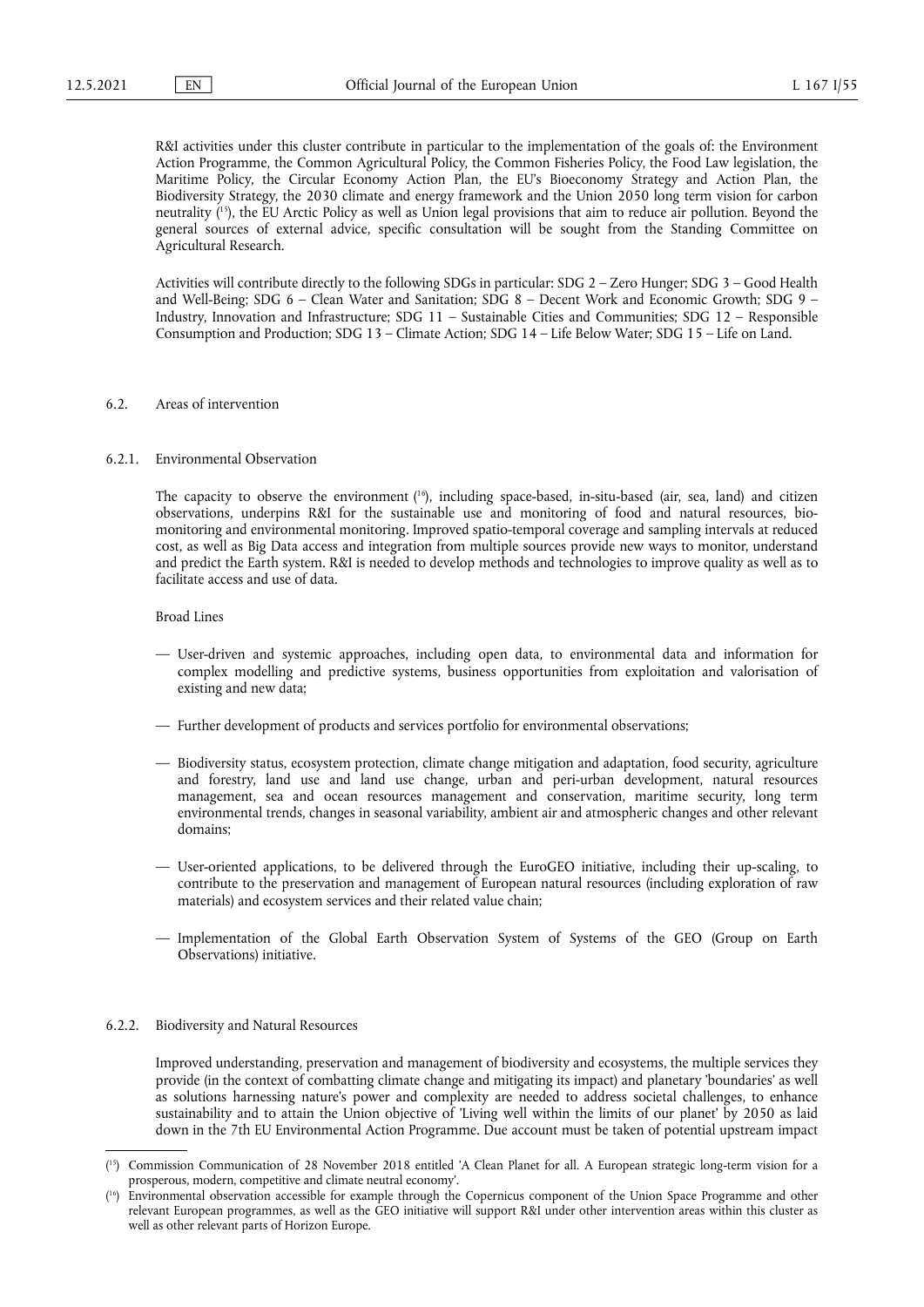throughout whole value chains. International cooperation and contribution to international efforts and initiatives, such as the Intergovernmental Science-Policy Platform on Biodiversity and Ecosystem Services, are essential to achieve the objectives in this area. There is a need to better understand the governance of the transition to sustainability in the economic, social and natural system, from the local to the global level.

Broad Lines

- The state and value of biodiversity, terrestrial, freshwater and marine ecosystems, natural capital and ecosystem services, including agro-ecosystems and the microbiome;
- Holistic and systemic approaches within a socio-ecological framework for the links between biodiversity, ecosystems and ecosystems services and their causality relationships with drivers of change, across different scales and economic activities, including the socio-economic aspects and governance of transition processes to sustainability;
- Modelling of trends and integrated scenarios for biodiversity, ecosystem services and good quality of life at different scales and horizons; the potential contribution of biotopes and ecosystems as carbon sinks under various climate change scenarios; potential conflicts of interest in utilisation of natural resources and services;
- Ecotoxicology of compounds and new pollutants, their interactions, including combination effects, and environmental behaviour, and altered biochemical loops under a changing climate; restoration of degraded areas;
- Mainstreaming biodiversity and ecosystem services in decision-making frameworks and accounting systems of governments and businesses, as well as quantification of ecological, economic and societal benefits;
- Adaptable and multi-functional nature-based solutions, addressing challenges in urban, peri-urban, rural, coastal and mountain areas related to climate change, natural disasters, biodiversity loss, ecosystem degradation, pollution, social cohesion and citizens' health and well-being;
- Multi-actor 'living lab' approaches engaging authorities, stakeholders, business and civil society in co-designing and co-creating systemic solutions for the preservation, restoration and sustainable use of natural capital, and the governance of the transition to sustainability and sustainable management options in economic activities throughout whole value loops in different environmental, economic and social conditions.

### 6.2.3. Agriculture, Forestry and Rural Areas

Resilient and sustainable agriculture and forestry provide economic, environmental and social benefits and are prerequisites for continued food security. They feed into dynamic value chains, manage land and natural resources as well as deliver a range of vital public goods including carbon sequestration, biodiversity preservation, pollination and public health. Integrated and place-based approaches are needed to promote the multiple functions of agro- and forest (eco)systems taking into account the changing context for primary production, notably in relation to climate change and environment, resource availability, demography and consumption patterns. Quality and safety of agricultural products shall be ensured to enhance consumer confidence. Plant health and animal health and welfare shall also be ensured. It is also necessary to address the spatial, socioeconomic and cultural dimension of agriculture and forestry activities and to mobilise the potential of rural and coastal areas.

- Methods, technologies and tools for sustainable, resilient and productive agriculture and forestry, including adaptation to climate change;
- Sustainable management and efficient use of natural resources (such as soil, water, nutrients and biodiversity including genetic resources) in agriculture and forestry; alternatives to non-renewable resources and adoption of circular economy principles, including through the reuse and recycling of waste and by-products;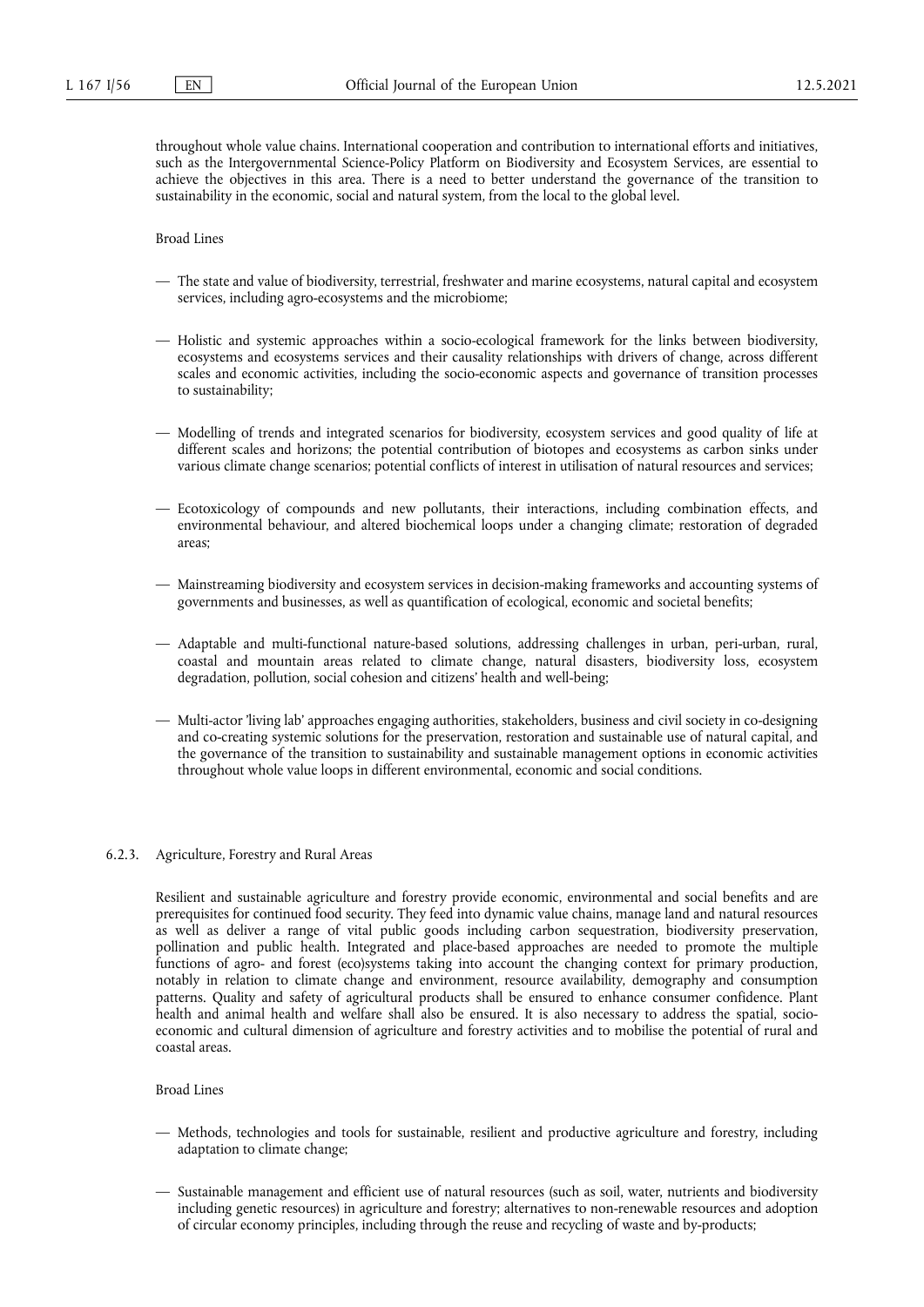- Climate and environmental impact of activities in the primary sector; potential of agriculture and forestry as carbon sinks and for mitigation of greenhouse gas emissions including negative emission approaches; increasing adaptability of primary production to climate change;
- Integrated approaches to tackling plant pests and diseases; control of contagious and zoonotic animal diseases and animal welfare; prevention strategies, control and diagnostic and alternatives to the use of contentious pesticides, antibiotics and other substances also to tackle resistance;
- Antimicrobial resistance and threats from biological and agrochemical hazards, including pesticides, as well as chemical contaminants tackling the links between the health of plants, animals, ecosystems and the public from One-Health and Global-Health perspectives;
- The use and delivery of ecosystem services in agriculture and forestry systems, applying ecological approaches and testing nature-based solutions from farm to landscape levels for an environmentally-friendly agriculture; support to organic farming;
- Agricultural and forestry systems from farm to landscape levels; the use and delivery of ecosystem services in primary production, including through agro-ecology or through enhancing the role of forests in the prevention of floods and soil erosion;
- Innovations in farming at the interfaces between agriculture, aquaculture, forestry and in urban and peri-urban areas;
- New methods, technologies and tools for sustainable forest management and sustainable use of forest biomass;
- Support to Union plant protein production for food, feed and environmental services;
- Sustainable land use, rural development and territorial linkages; capitalising on the social, cultural, economic and environmental assets of rural areas for new services, business models, value chains and public goods;
- Digital innovations in farming, forestry and across value chains and rural areas through the use of data and development of infrastructures, technologies (such as AI, robotics, precision farming and remote sensing) and governance models;
- Agricultural and forestry knowledge and innovation systems and their interconnection at various scales; advice, building skills, participatory approaches and information sharing;
- Fostering international partnerships for sustainable agriculture for food and nutrition security.

## 6.2.4. Seas, Oceans and Inland Waters

The natural capital and ecosystem services of seas, in particular of semi-closed European seas, oceans, inland waters and wider coastal areas offer significant socio-economic and welfare benefits. This potential is at risk because of the severe pressure from human and natural stressors such as pollution, overfishing, climate change, sea-level rise, other water-use and extreme weather events. To prevent seas and oceans from reaching a point of no return, and to restore the good status of inland waters, it is necessary to strengthen our knowledge and understanding so that we protect, restore and sustainably manage marine, inland and coastal ecosystems and prevent pollution, in a context of an improved and responsible governance framework. This will also include research into how to sustainably unlock the vast and unexploited economic potential of seas, oceans and inland waters with the aim of producing more safe food, bio-based ingredients and raw material without increasing pressures on those seas, oceans and inland waters, as well as research into the potential of aquaculture in all forms to alleviate pressure on land, freshwater and ocean resources. There is a need for partnering approaches, including sea basin and macro-regional strategies, extending beyond the Union (including in the Atlantic, the Mediterranean, the Baltic, the North Sea, the Black Sea, the Caribbean Sea and the Indian Ocean); and for contributing to International Ocean Governance commitments, initiatives like the United Nations Decade of Ocean Science for Sustainable Development and commitments linked to the conservation of marine biological diversity in areas beyond national jurisdiction.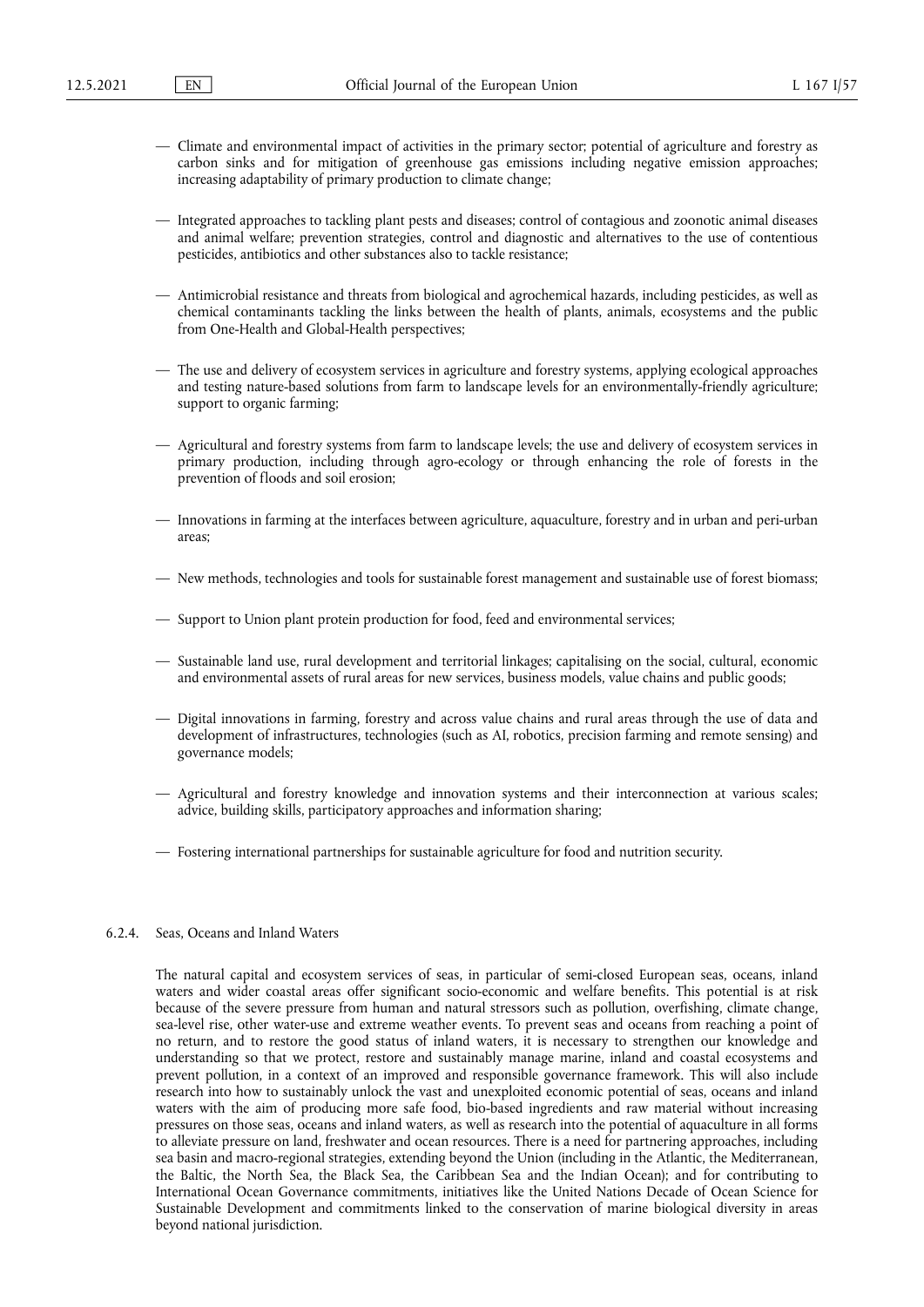Broad Lines

- Sustainable fisheries and aquaculture in all forms, including alternative sources of protein with increased food security, food sovereignty and climate resilience; monitoring and management tools;
- Strengthened resilience of marine and inland water ecosystems, including coral reefs thereby ensuring the health of seas, oceans and rivers, combating and mitigating the effects of natural and anthropic pressures like contaminants and marine litter (including plastics), eutrophication, invasive species, physical damage to the sea floor, overexploitation including overfishing, underwater noise, acidification, warming of seas, oceans and rivers, sea-level rise, considering the intersection between land, inland waters and sea, the cumulative impact of these issues and fostering a circular approach and a better understanding of ocean-human interactions;
- Governance at global and regional levels to ensure conservation and sustainable use of the resources of seas, oceans and inland waters;
- Technologies for the digital ocean (seafloor, water column and water surface) connecting services and communities in land-based, atmosphere-, climate-, space- and weather-related activities, and promoted through the Blue Cloud as part of the EOSC;
- Monitoring, risk-based assessment and predictive/forecasting capacities including sea-level rise and other natural hazards such as storm surges and tsunamis, as well as the cumulative impact of human activities;
- Improve understanding of the hydrological cycle and regimes, hydromorphology at different scales and develop monitoring and predictive capacities for water availability and demand, floods and droughts, pollution and other pressures on water resources and aquatic environment. Exploit digital technologies to improve water resource monitoring and management;
- Develop innovative solutions, including societal governance, economic instruments and financing models, for smart water allocation addressing conflicts in water use, including exploiting the value in water, control of water pollutants including plastics and microplastics and other emerging pollutants preferably at source, tackling other pressures on water resources as well as water reuse, and protection and restoration of water ecosystems to good ecological status;
- Sustainable blue value-chains, including sustainable use of fresh water resources, multiple use of marine space and growth of the renewable energy sector from seas and oceans, including sustainable use of micro- and macro- algae;
- Integrated approaches to sustainable management of inland and coastal waters which will contribute to environmental protection and adaptation to climate change;
- Nature-based solutions derived from marine, coastal and inland water ecosystem dynamics, biodiversity and multiple ecosystem services, which will enable systemic approaches to sustainably use the resources of seas, in particular of semi-closed European seas, and oceans and of inland waters, contribute to environmental protection and restoration, coastal management, and adaptation to climate change;
- Blue innovation including in the blue and digital economies, across coastline areas, coastal cities and ports in order to strengthen the resilience of coastal areas and increase the benefits to citizens;
- Better understanding of the role of seas and oceans in climate change mitigation and adaptation.

## 6.2.5. Food Systems

<span id="page-57-1"></span>The combined effects of population growth, evolution of diets, resource scarcity and overexploitation, environmental degradation, climate change and migration create unprecedented challenges which require food system transformation (FOOD 2030) (<sup>17</sup>). Current food production and consumption are largely unsustainable, and at the same time we are confronted with the double burden of malnutrition, which is characterised by the

<span id="page-57-0"></span><sup>(</sup> [17\)](#page-57-1) Commission Staff Working Document: European Research and Innovation for Food and Nutrition Security (SWD(2016) 319 final).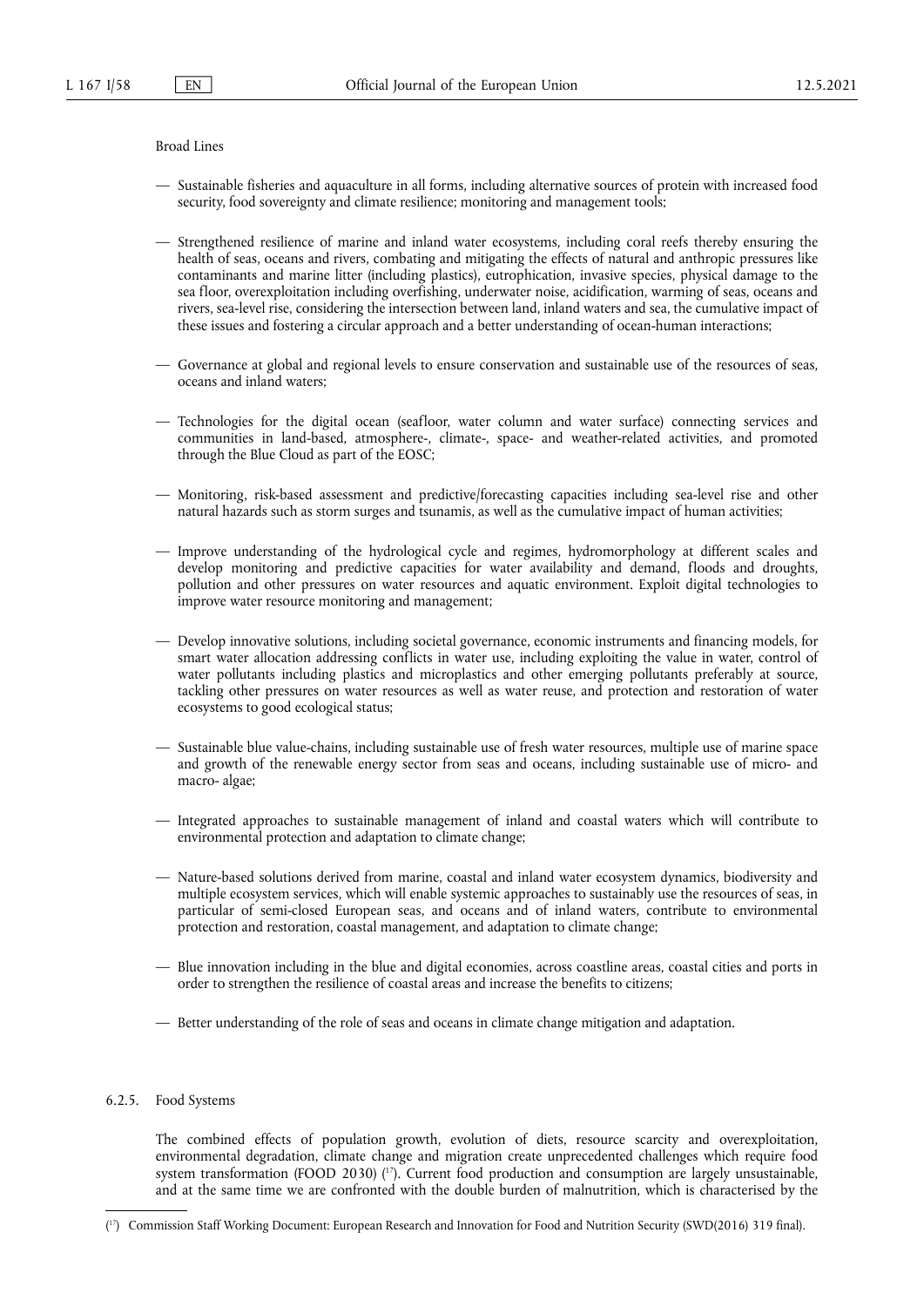coexistence of undernutrition, obesity and other diet imbalances and metabolic disorders. Future food systems need to deliver on food security, and ensure sufficient safe, healthy and quality food for all, underpinned by resource efficiency, sustainability (including the reduction of greenhouse gas emissions, pollution, water and energy consumption as well as waste production), transparency, linking land, inland waters and sea, reducing food waste, enhancing food production from inland waters, seas and oceans and encompassing the entire 'food value chain' from producers to consumers, and back again, ensuring resilience. This needs to go hand in hand with development of the food safety system of the future and the design, development and delivery of tools, technologies and digital solutions that provide significant benefits for consumers and improve the competitiveness and sustainability of the food value chain. Furthermore, there is a need to foster behavioural changes in food consumption and production patterns, taking into account cultural and social aspects, as well as to engage primary producers, industry (including SMEs), retailers, food service sectors, consumers and public services.

# Broad Lines

- Evidence-based sustainable and healthy diets for people's well-being across their lifespan, including dietary patterns, improved nutritional quality of food and advances in understanding the impact of nutrition on health and well-being;
- Personalised nutrition especially for vulnerable groups, to mitigate the risk factors for diet-related and noncommunicable diseases;
- Consumers' behaviour, lifestyle and motivation, including social and cultural aspects of food, promoting social innovation and societal engagement for better health and environmental sustainability throughout the entire food value chain, including retail patterns;
- Modern food safety and authenticity systems, including traceability, improving food quality and enhancing consumer confidence in the food system;
- Food system mitigation of and adaptation to climate change, including the exploration of the potential and use of the microbiome, of food crop diversity, and of alternatives to animal proteins;
- Environmentally sustainable, circular, resource efficient and resilient food systems, from land and sea, towards safe drinking water and maritime issues, zero food waste throughout the entire food system, through reuse of food and biomass, recycling of food waste, new food packaging, and demand for tailored and local food;
- Novel approaches, including digital tools and food systems for place-based innovation and empowerment of communities, fostering fair trade and pricing along the value chain, inclusiveness and sustainability through partnerships between industry (including SMEs and smallholders), local authorities, researchers and society.

## 6.2.6. Bio-based Innovation Systems in the Union's Bioeconomy

Innovation in the bioeconomy lays the foundations for the transition away from a fossil-based economy. Bio-based innovation is an important segment and enabler of the overall bioeconomy and encompasses the sustainable sourcing, industrial processing and conversion of biomass from land and sea into bio-based materials and products. Sustainability includes all its dimensions: ecological, social, economic and cultural. It also capitalises on the potential of living resources, life sciences, digitalisation and biotechnologies for new discoveries, products, services and processes. Bio-based innovation, including (bio)processes and technologies, can bring new economic activities and employment to regions and cities, contribute to revitalising rural and coastal economies and communities and strengthen the circularity of the bioeconomy.

- Sustainable biomass sourcing, logistics and production systems, focusing on high-value applications and uses, social and environmental sustainability, impact on climate and biodiversity, circularity and overall resource efficiency, including water;
- Life sciences and their convergence with digital technologies for understanding, prospecting and sustainably using biological resources;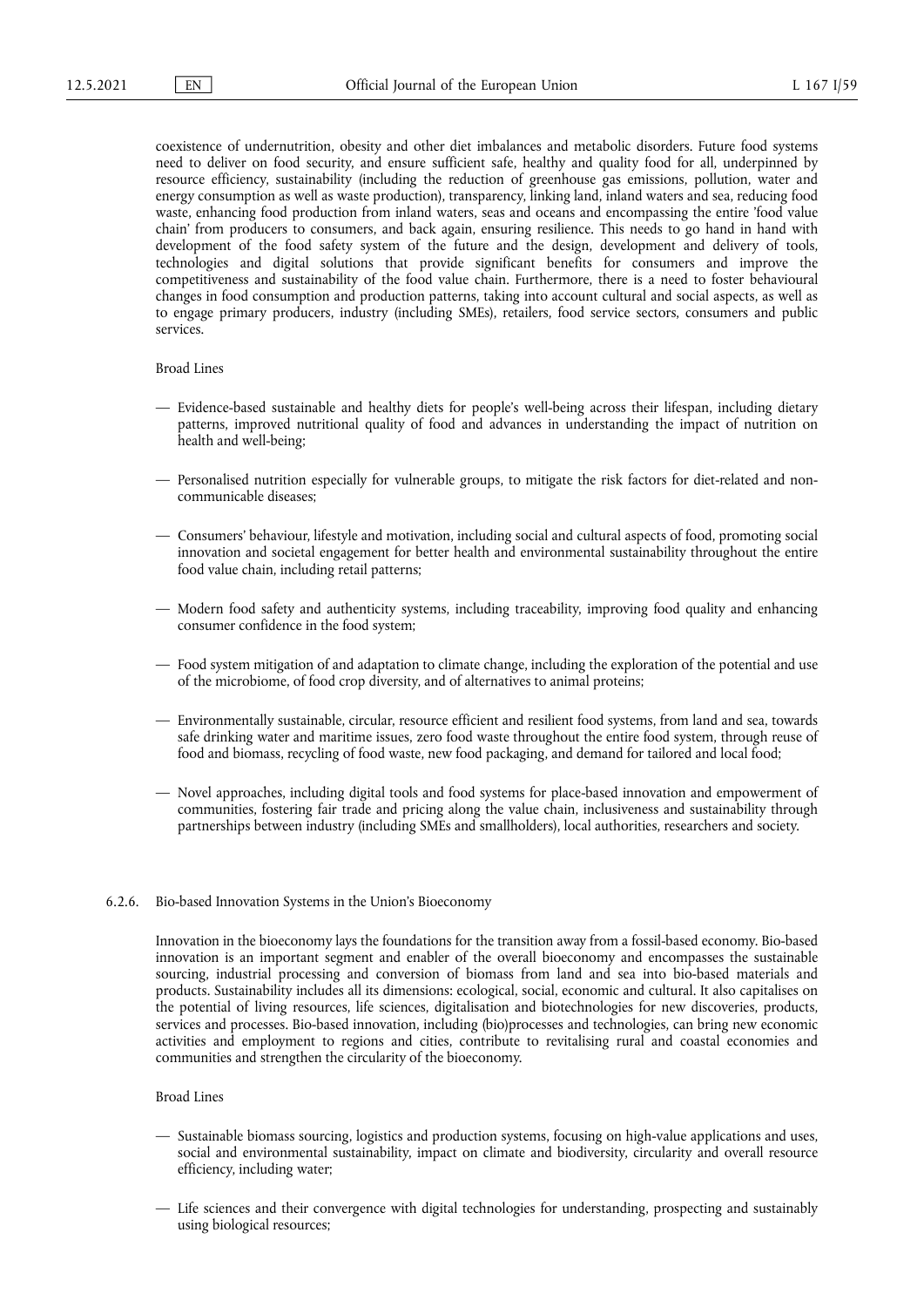- Bio-based value chains, bio-based materials, including bio-inspired materials, chemicals, products, services and processes with novel qualities, functionalities and improved sustainability (including reducing emissions of greenhouse gases), fostering the development of (small and large scale) advanced biorefineries using a wider range of biomass; replacing current production of unsustainable products by outperforming biobased solutions for innovative market applications;
- <span id="page-59-2"></span>— Biotechnology, including cross-sectoral cutting-edge biotechnology, for application in competitive, sustainable and novel industrial processes, environmental services and consumer products ( [18\)](#page-59-0);
- Circularity of the bio-based sector within the bioeconomy through technological, systemic, social and business model innovation to radically increase the value generated per unit of biological resource, keeping the value of such resources in the economy for longer, preserving and enhancing natural capital, designing out waste and pollution, supporting the principle of the cascading use of sustainable biomass through R&I and taking into account the waste hierarchy;
- Inclusive bioeconomy patterns with different actors participating in the creation of value, maximising societal impact and public engagement;
- Increased understanding of the boundaries, metrics and indicators of the bioeconomy and its synergies and trade-offs with a healthy environment, and trade-offs between food and other applications.

### 6.2.7. Circular Systems

Circular production and consumption systems will provide benefits to the European economy and global environment by reducing use and dependency on resources, decreasing greenhouse gas emissions and other negative environmental impacts and increasing the competitiveness of enterprises, and to European citizens by creating new job opportunities and reducing pressures on the environment and climate. Beyond industrial transformation, the transition to a low-emission, resource efficient, bio-based and circular economy that avoids the use of hazardous substances will also necessitate a broader system shift that requires systemic eco-innovative solutions, new business models, markets and investments, enabling infrastructure, social innovation changes in consumer behaviour, and governance models stimulating multi-stakeholder collaboration through the whole value chain to ensure that the intended system change achieves better economic, environmental and social outcomes ( [19\)](#page-59-1). Opening to international cooperation, for example through initiatives such as the International Resource Panel, will be important in terms of comparability, generation and sharing of knowledge and avoidance of duplication of efforts. Also, attention will be given to the social context of new knowledge and technology in this area and its uptake and acceptance in society.

- <span id="page-59-3"></span>— Systemic transition to a resource-efficient, bio-based and circular economy, with new paradigms in consumer interaction, new business models for resource efficiency and environmental performance; products and services stimulating resource efficiency and elimination or substitution of hazardous substances during the whole life-cycle; systems for sharing, reuse, repair, remanufacturing, recycling and composting; economic, social, behavioural, regulatory and financial conditions and incentives for such transitions;
- Metrics and indicators, based on a systemic approach, for measuring the circular economy and life-cycle performance and enhancing social responsibility; governance systems which accelerate expansion of the circular economy, the bioeconomy and resource efficiency while creating markets for secondary materials; multi-stakeholder and cross-value chain collaboration; instruments for investment in the circular economy and bioeconomy;
- Solutions for sustainable and regenerative development of cities, peri-urban areas and regions, integrating the circular economy transformation with nature-based solutions, technological, digital, social, cultural and territorial governance innovations;

<span id="page-59-0"></span><sup>(</sup> [18\)](#page-59-2) Health biotechnology applications are addressed by the cluster 'Health' under this pillar.

<span id="page-59-1"></span><sup>(</sup> The activities in Circular Systems Area of Intervention are complementary to those of Low-Carbon and Clean Industries in the cluster 'Digital, Industry and Space'.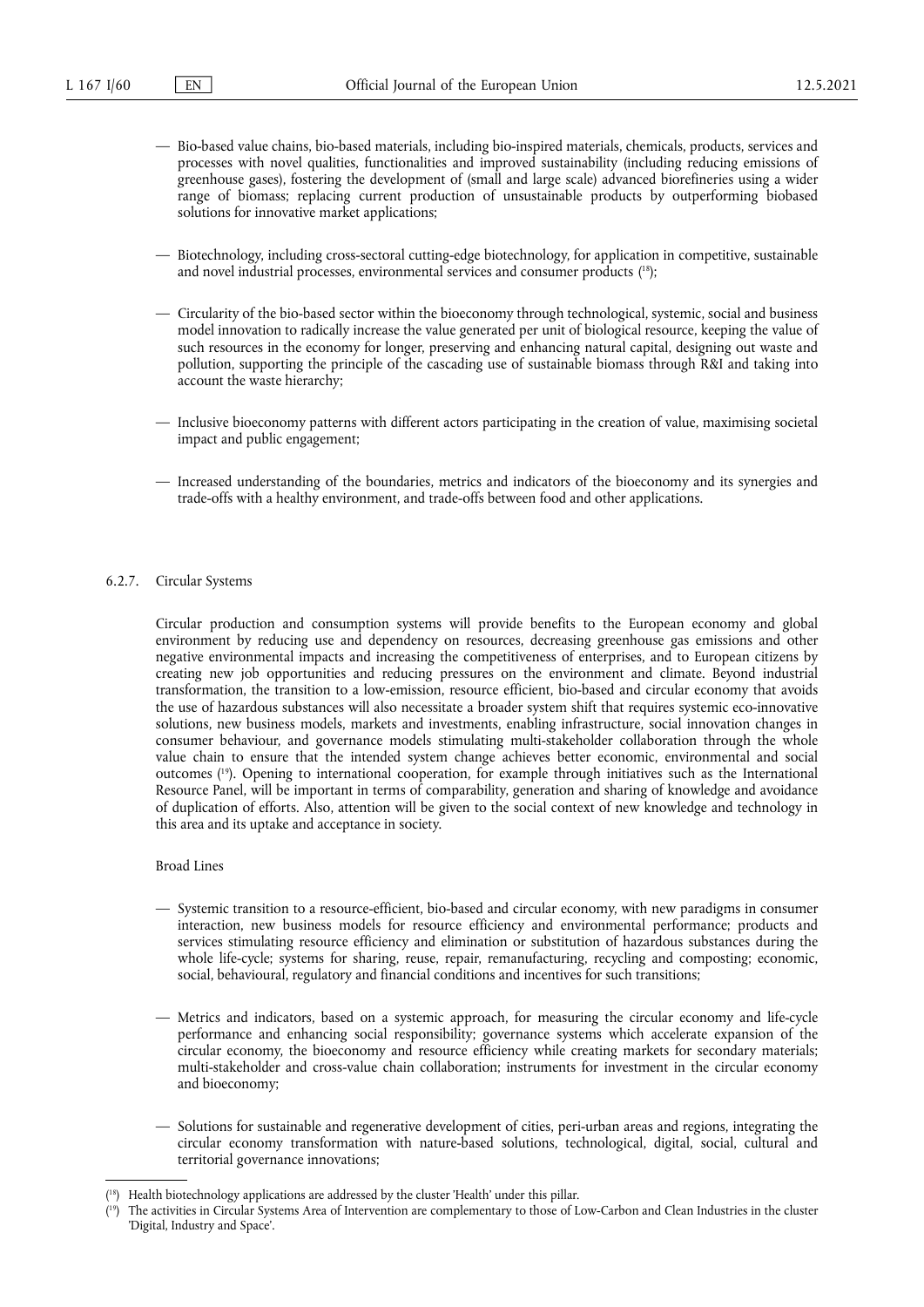- Eco-innovation for prevention and remediation of environmental pollution from and exposure to hazardous substances and chemicals of emerging concern; consideration of the interface between chemicals, products and waste, and of sustainable solutions for primary and secondary raw materials production;
- Circular use of water resources, including reduction of water demand, prevention of losses, water reuse, recycling and valorisation of wastewater; innovative solutions for the challenges for the water-food-energy nexus addressing impacts of agricultural and energy water use and enabling synergistic solutions;
- Sustainable subsurface management integrating geo-resources (energy, water, raw materials) and environmental conditions (natural hazards, anthropogenic impacts) across all relevant clusters, streamlining the positive contribution to a circular economy through pan-European geological knowledge and contributing towards an orchestrated science-based response to the Paris Agreement and to several SDGs;
- Develop and improve solutions and infrastructures for facilitating access to drinking, irrigation and sanitation water, including desalination, in order to enable water use that is more efficient, circular, and energy and CO2 friendly.

### 7. NON-NUCLEAR DIRECT ACTIONS OF THE JOINT RESEARCH CENTRE

# 7.1. Rationale

High-quality and trusted scientific evidence is essential for good public policies. New initiatives and proposals for Union legislation need transparent, comprehensive and balanced evidence, whereas implementation of policies needs evidence in order to measure and monitor the impact and progress of those policies.

The JRC adds value to Union policies because its science is excellent, multi-disciplinary and independent of national, private and other external interests. Serving all areas of Union policy, it provides the cross-sectoral support that policymakers need to tackle increasingly complex societal challenges. The JRC's independence from special interests, combined with its scientific-technical reference role, enables it to facilitate consensus-building between stakeholders and other actors such as citizens, and policy makers. With its capacity to respond rapidly to policy needs, the JRC's activities are complementary with indirect actions that support longer-term policy objectives.

The JRC performs its own research and is a strategic manager of the knowledge, information, data and competences necessary to deliver high quality and relevant evidence for smarter policies. To achieve this, the JRC works together with the best organisations world-wide, and with international, national and regional experts and stakeholders. Its research contributes to the general objectives and priorities of Horizon Europe, provides independent scientific knowledge, advice and technical support for Union policies throughout the policy cycle, and is focussed on European policy priorities, supporting a Europe that is safe and secure, prosperous and sustainable, social and stronger on the global scene.

# 7.2. Areas of intervention

#### 7.2.1. Strengthening the Knowledge Base for Policy Making

Knowledge and data are growing exponentially. If policy makers are to make sense and use of them they must be reviewed and filtered. There is also a need for cross-cutting scientific methods and analytical tools for use by all Commission services, in particular to anticipate upcoming societal challenges and support better regulation. This includes innovative processes to engage stakeholders and citizens in policy-making issues and various tools of impact and implementation assessment.

## Broad Lines

— Modelling, micro-economic evaluation, risk assessment methodologies, quality assurance tools for measurements, design of monitoring schemes, indicators and scoreboards, sensitivity analysis and auditing, life-cycle assessment, data and text mining, (big) data analytics and applications, design-thinking, horizonscanning, anticipation and foresight studies, behavioural research, and stakeholders and citizen engagement;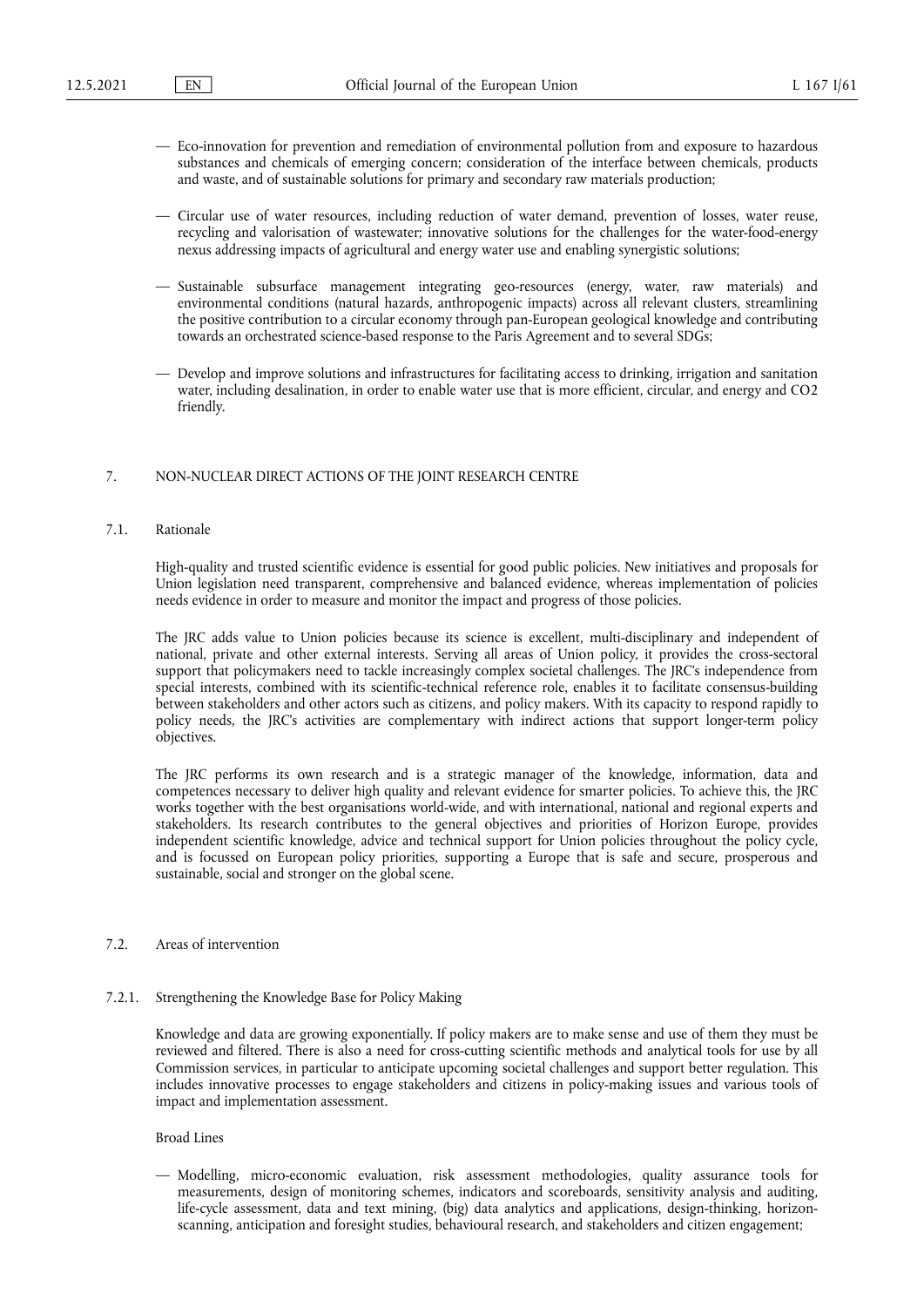- Knowledge and competence centres;
- Communities of practice and knowledge-sharing platforms;
- Data management, data sharing and coherence;
- Analysis of Union and national R&I policies, including the ERA.

### 7.2.2. Global Challenges

The JRC will contribute to the specific Union policies and commitments addressed by the seven Global Challenges clusters, notably the Union's commitment to the SDGs.

- 1. Health
	- Scientific and technical policy support for improved public health and health care systems, including medical devices and health technology assessments, databases, digitisation including for accelerating interoperability;
	- Safety assessment methods for potential health and environmental risks posed by chemical substances and pollutants;
	- European Reference Laboratory for Alternatives to Animal Testing;
	- Quality assurance tools such as certified reference materials for health biomarkers;
	- Research on newly emerging health issues and health threats.
- 2. Culture, Creativity and Inclusive Society
	- Research on inequality, poverty and exclusion, social mobility, cultural diversity, and skills; migration, assessment of social, demographic and technological transformations on the economy and on society;
	- Research on good governance and democracy;
	- Support to the safeguarding, preservation and management of cultural heritage;
	- Knowledge centre for migration and demography.
- 3. Civil Security for Society
	- Knowledge centre for disaster risk management;
	- Support to security policies in the areas of protection of critical infrastructures and public spaces, CBRN-E materials and hybrid threats, border protection and document security, and information and intelligence for countering terrorism;
	- Technologies for CBRN-E materials detection, biometric systems, and intelligence-gathering techniques;
	- Support to the Union's global security position; assessment of competitiveness and innovation of the Union security industry; exploitation of security-defence synergies;
	- Research for reinforced cybersecurity capabilities, cyber-resilience, and cyber-deterrence.
- 4. Digital, Industry and Space
	- Implications of digitisation, with a focus on new and emerging ICT technologies such as machine learning and artificial computing, distributed ledgers, Internet of Things, and HPC;
	- Digitisation in individual sectors, such as energy, transport, construction, service industry, health and care and government;
	- Industrial metrology and quality assurance tools for smart manufacturing;
	- Research on key enabling technologies;
	- Research on best available techniques and environmental management practices, techno-economic analyses and life-cycle assessment of industrial processes, chemicals management, waste management, water reuse, raw materials, critical raw materials and quality criteria for recovered materials, all supporting circular economy;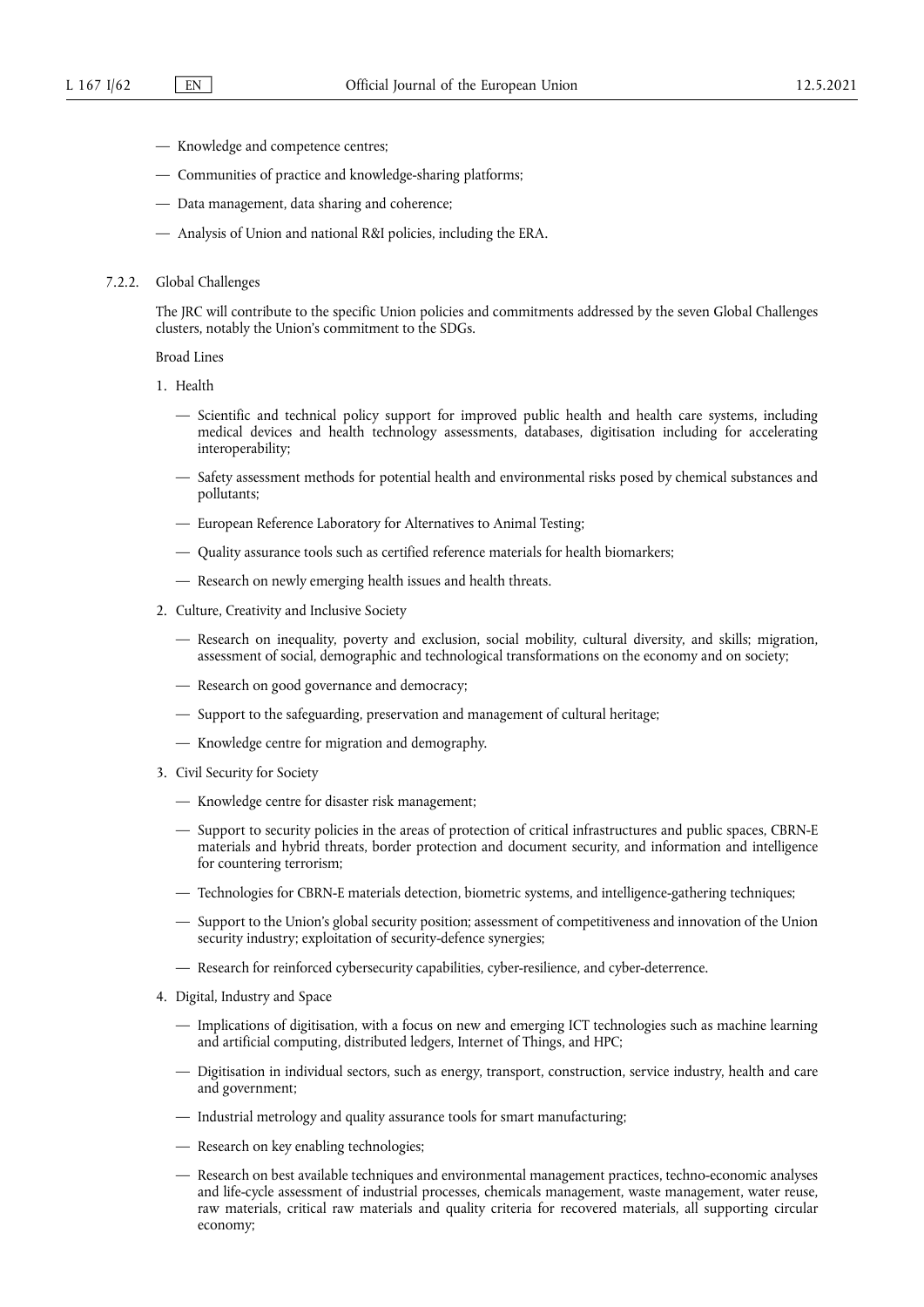- Analysis of security of supply of raw materials, including the critical raw materials, in relation to primary and secondary resources information and data update of the Raw Materials Information System;
- Implementation of Copernicus actions;
- Technical and scientific support for applications of the Union Global Navigation Satellite System Programmes.
- 5. Climate, Energy and Mobility
	- Support to implementation of the Union climate, energy and transport policies, transition to a low-carbon economy and strategies for decarbonisation towards 2050; analysis of integrated national climate and energy plans; assessment of decarbonisation pathway in all sectors, including agriculture and land use, land use change and forestry;
	- Assessment of risks in vulnerable ecosystems and critical economic sectors and infrastructure, with focus on adaptation strategies;
	- Analysis of the R&I dimension of Energy Union; assessment of Union competitiveness in the global clean energy market;
	- Assessment of deployment potential of smart energy technologies and sector coupling solutions to enable smooth and cost efficient energy transition;
	- Assessment of deploying renewables and clean energy production technologies;
	- Analysis of energy use of buildings, smart and sustainable cities, and industries;
	- Technical and socio-economic analysis of energy storage, particularly sector coupling and batteries;
	- Analysis of the Union's energy security of supply, including energy infrastructure, and energy markets;
	- Support to energy transition, including the Covenant of Mayors, clean energy for Union Islands, sensitive regions, and Africa;
	- Integrated analysis for deployment of cooperative, connected and automated mobility;
	- Integrated analysis for development and deployment of electric driving, including the next generation of battery technologies;
	- Harmonised test procedures and market surveillance for CO2 and air pollutant emissions from vehicles, assessment of innovative technologies;
	- Assessment of smart transport, traffic management systems and congestion indicators;
	- Analyses of alternative fuels and related infrastructure needs.
- 6. Food, Bioeconomy, Natural Resources, Agriculture and Environment
	- Research on land, soil, forests, air, water, marine resources, raw materials and biodiversity to support the effective preservation, restoration and sustainable use of natural capital, including sustainable resources management in Africa;
	- Knowledge centre for global food nutrition security;
	- Assessment of climate change and potential mitigation and adaptation measures for agricultural and fisheries policies, including food security;
	- Monitoring and forecasting of agricultural resources in Union, enlargement and neighbourhood countries;
	- Research for sustainable and economically thriving aquaculture and fisheries, and for Blue Growth and the Blue Economy;
	- Validated methods, laboratory proficiency tests and new analytical tools for implementing food safety policies;
	- European Reference Laboratories on Feed Additives, Genetically Modified Organisms and Food Contact Materials;
	- Knowledge centre for food fraud and quality;
	- Knowledge centre for bioeconomy.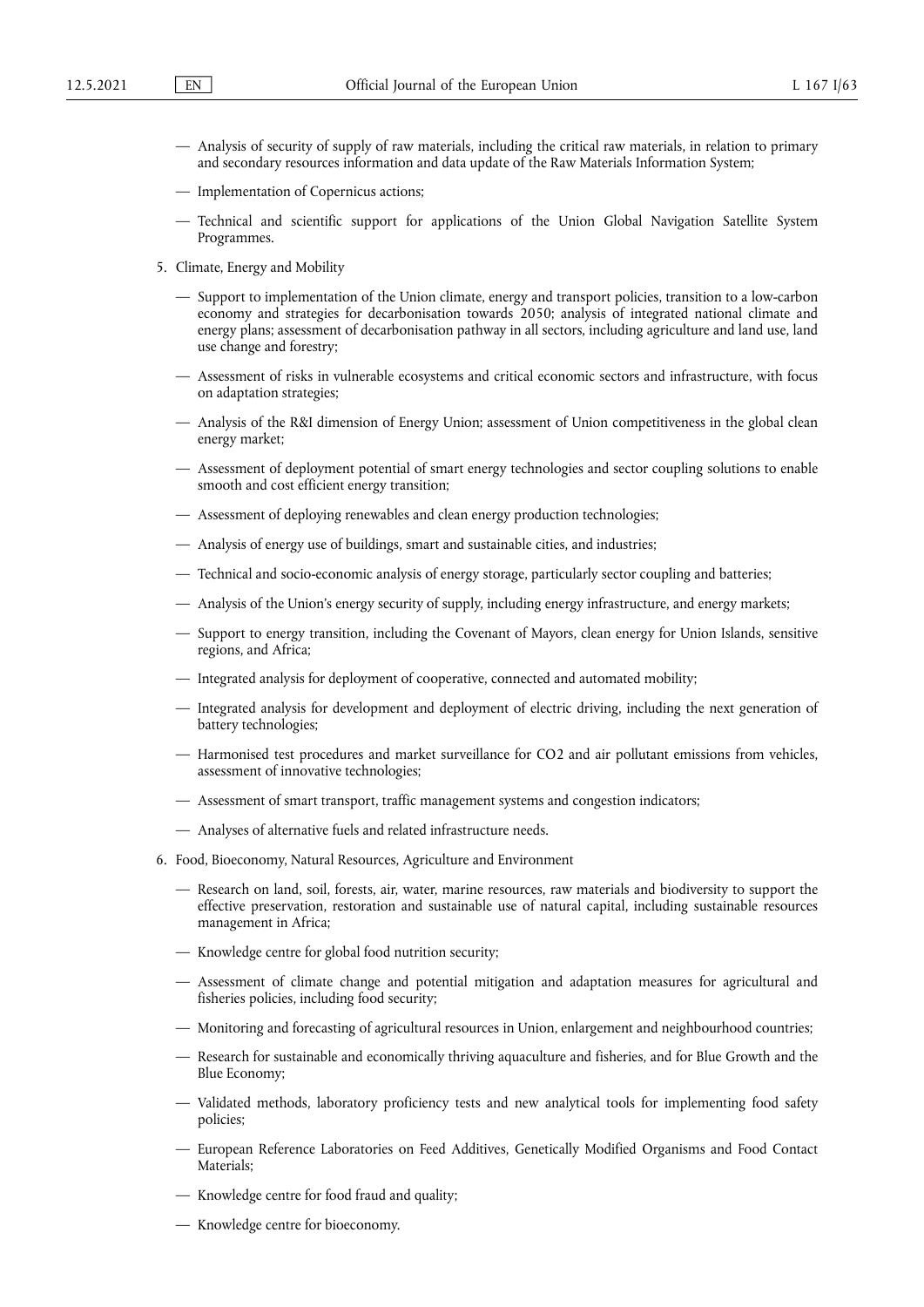7.2.3. Innovation, Economic Development, and Competitiveness

The JRC will contribute to knowledge-based innovation and technology transfer. It will support the functioning of the internal market and the economic governance of the Union. It will contribute to development and monitoring of policies targeting a more social and sustainable Europe. It will support the Union's external dimension and international goals and help in promoting good governance. A well-functioning internal market with a strong economic governance and fair social system will foster knowledge-based innovation and competitiveness.

Broad Lines

- Economic, trade, financial and fiscal analysis;
- Pre-normative research and testing for harmonisation and standardisation;
- Production of certified reference materials;
- Market surveillances activities;
- Management of intellectual property rights;
- Promotion of technology transfer cooperation.

# 7.2.4. Scientific Excellence

The JRC shall pursue excellence and integrity in research and extensive collaboration with top level research institutions worldwide. It will carry out research in emerging fields of science and technology and promote open science and open data as well as knowledge transfer.

Broad Lines

- Exploratory research programmes;
- Dedicated collaborative and exchange programmes with research institutions and scientists;
- Access to JRC research infrastructures;
- Training of scientists and national experts;
- Open science and open data.
- 7.2.5. Territorial Development and Support for Member States and Regions

The JRC will contribute to regional and urban policies, with a focus on innovation-led territorial development and with a view to reducing disparities between regions. It will also offer technical assistance to Member States and third countries and support the implementation of European legislation and actions.

#### Broad Lines

- Implementation of regional and urban policies, smart specialisation strategies, strategies for economic transformation of regions in transition, integrated urban development strategies and data;
- Capacity-building of local and regional actors for implementation of macro-regional strategies;
- Knowledge centre for territorial policies;
- 'On demand' advice and tailored support to Member States, regions or cities, including through a virtual network of Science4Policy Platforms.

### PILL AR III

# INNOVATIVE EUROPE

Innovation in all its forms is a key driver for the Union to continue delivering prosperity to its citizens and meeting challenges of the future. Innovation requires a systemic, cross-cutting and multifaceted approach. Europe's economic progress, social welfare and quality of life rely on its ability to boost productivity and growth, which, in turn, depends heavily on its ability to innovate. Innovation is also key to solving the major challenges that lie ahead for the Union. Innovation must be responsible, ethical and sustainable.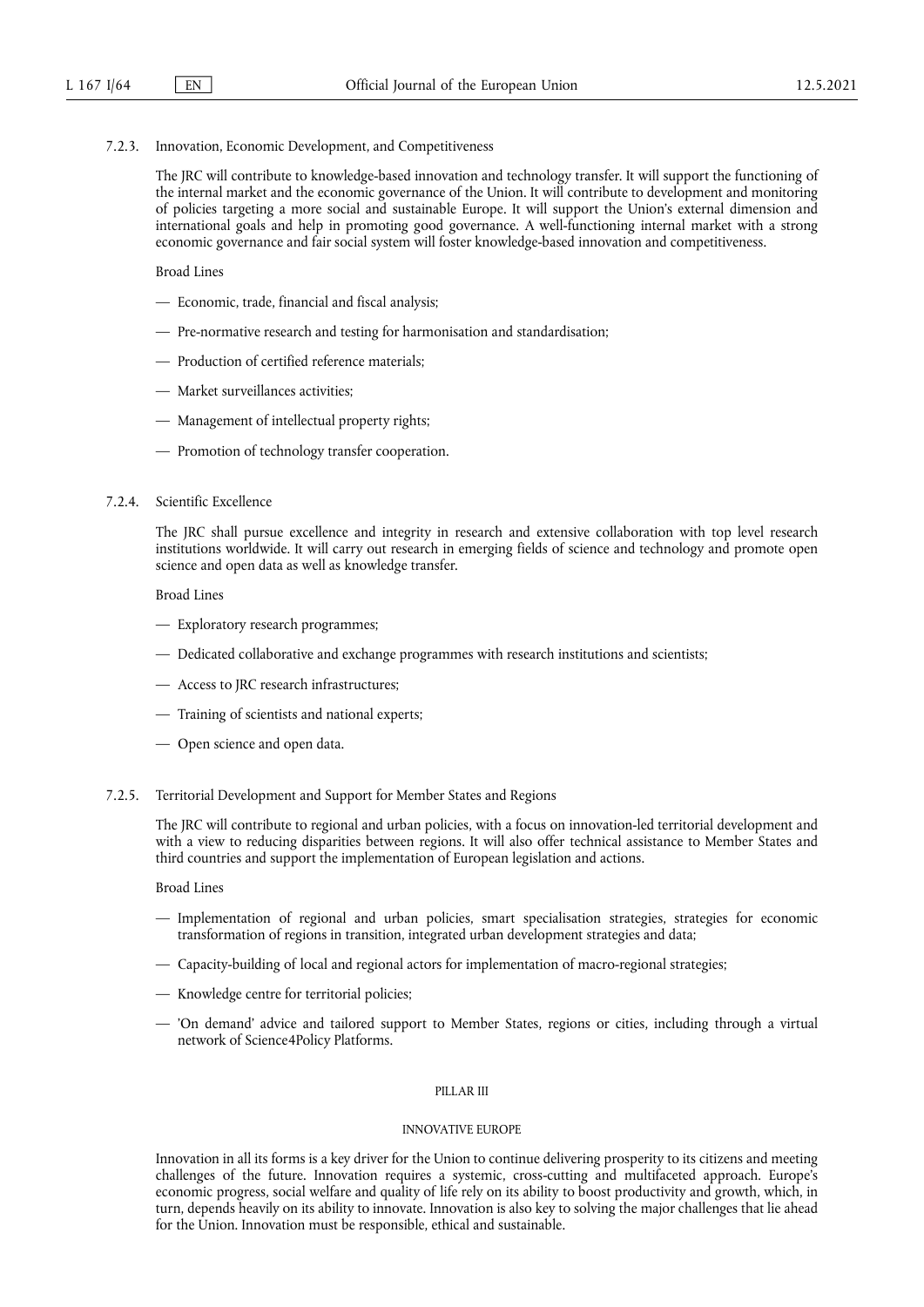As in the case of its predecessor, innovation is at the heart of Horizon Europe. The quest for acceleration of knowledge transfer and new ideas, products and processes is driving Horizon Europe objectives and implementing modalities, from strategic planning to calls, and is present from the onset to the end of any project supported, from 'blue-sky' research to industrial or technological roadmaps and missions.

However, innovation deserves specific measures, as the Union must decisively enhance the conditions and environment for European innovation to thrive, so that ideas are quickly shared between actors in the innovation ecosystem, and new ideas and technologies swiftly transformed into the products and services needed for the Union to deliver.

Recent decades have seen the emergence of major and global new markets in health care, media, entertainment, communication and retail, based on breakthrough innovations in ICT, biotech, green-tech, internet and the platform economy. Further downstream in the innovation process, these market-creating innovations which impact the Union economy as a whole are deployed by fast-growing and often new companies. However, these companies seldom originate and scale-up in the Union.

A new global wave of breakthrough innovation is coming, one that will be based on more 'deep-tech' technologies such as block-chain, AI, genomics/multiomics and robotics, as well as other technologies which may also emerge from individual innovators and communities of citizens. They have in common that they are taking shape at the intersection between different scientific disciplines, technological solutions and economic sectors, offering radically new combinations of products, processes, services and business models, and have the potential to open up new markets worldwide. Additional critical sectors such as manufacturing, financial services, transport or energy will also be impacted.

Europe must ride that wave. It is well positioned as the new wave comes in 'deep-tech' areas, in which Europe has already significantly invested, notably in the key enabling technologies. Europe therefore has some competitive advantages regarding science and knowledge, including in terms of human resources, and can build on close public-private cooperation (for example in health care or energy).

For Europe to lead that new wave of breakthrough innovation, the following underlying challenges need to be met:

- Increase risk finance to overcome financing gaps: Europe's innovators suffer from a low supply of risk finance. Private venture capital is key to turning breakthrough innovations into world-leading companies, but in Europe the amount raised is less than a quarter of that raised in the US and in Asia; Europe must bridge the 'valley of death', whereby ideas and innovations fail to reach the market due to the gap between public support and private investment, in particular with regard to high-risk breakthrough innovations that must be supported by long-term investments;
- Facilitate the access to research results, improve the transformation of science into innovation and accelerate the transfer of ideas, technologies and talent from the research base into start-ups and industry;
- Further support the development of all forms of innovation, including user-driven, consumer-driven service and inclusive social innovation;
- Speed up business transformation: the European economy is lagging behind in embracing new technologies and scaling up: 77 % of the young and big R&D companies are in US or Asia and only 16 % are based in Europe;
- Enhance and simplify the European landscape for funding and supporting R&I: the multitude of funding sources provides a complex landscape for innovators. Union intervention must cooperate and coordinate with other initiatives at European, national and regional level, public and private, to better enhance and align supporting capacities, avoid duplication of activities and provide for an easy-to-navigate landscape for any European innovator;
- Overcome fragmentation in the innovation ecosystem; while Europe is home to a growing number of hotspots, these are not well-connected; companies with international growth potential must cope with fragmentation of national markets with their diverse languages, business cultures and regulations; the Union has a role to play in supporting effective collaboration between national and regional ecosystems, so that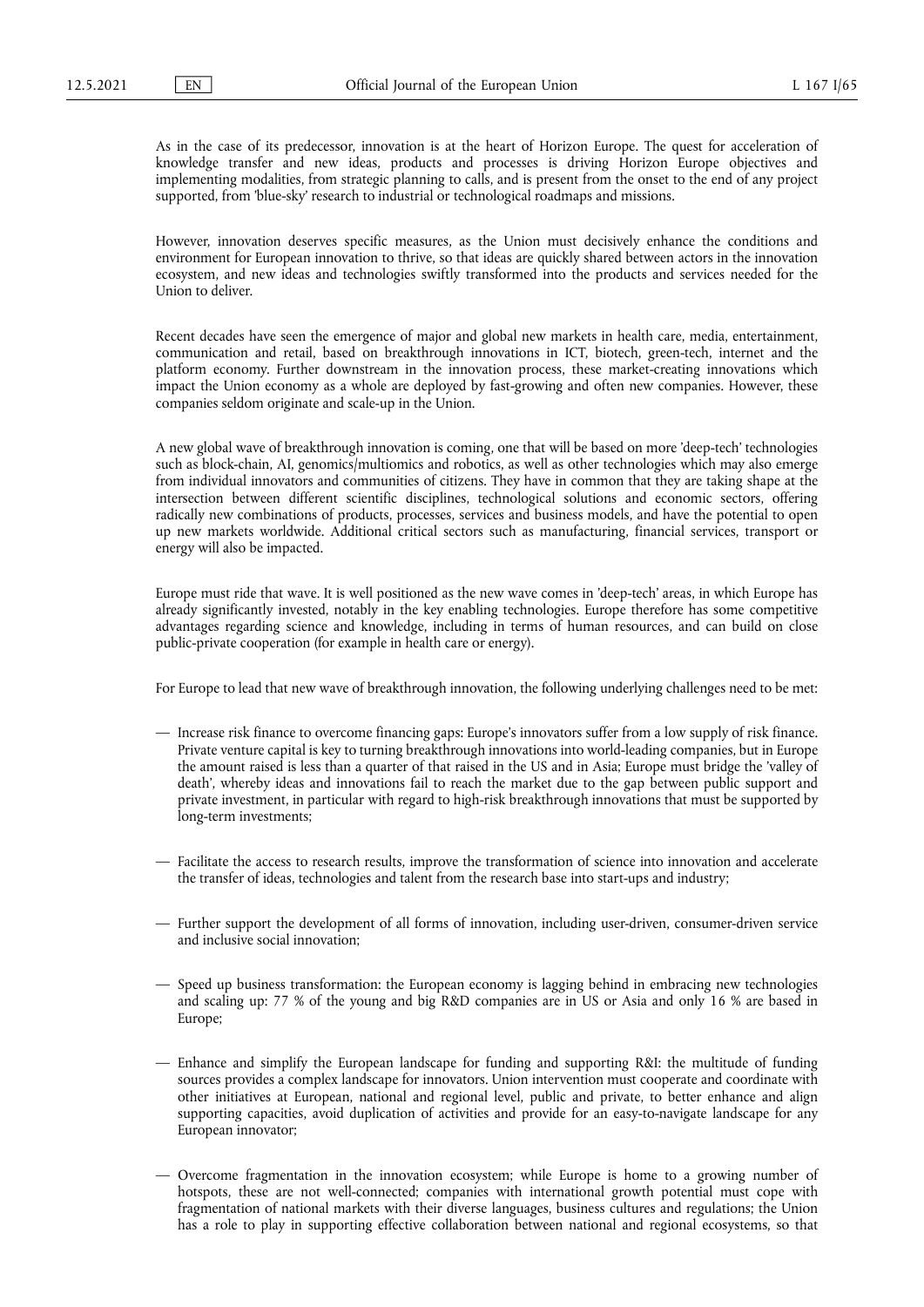companies, and SMEs in particular, can access the best knowledge, expertise, infrastructures and services across Europe; the Union needs to support collaboration between ecosystems, including through regulation, so that interoperability between different technologies and practical solutions is improved.

In order to cope with the new global wave of breakthrough innovation, Union support to innovators requires an agile, simple, seamless and tailored approach. Policy to develop and deploy breakthrough innovations and scale-up companies must be bold in taking risks and must take into account the above-mentioned challenges and add value to related innovation activities implemented by individual Member States or regions.

Horizon Europe's 'Innovative Europe' pillar, in cooperation with other Union policies and in particular the InvestEU Programme, is designed to deliver such tangible results. It builds on lessons learned and on experience gained under the previous framework programmes, in particular from activities such as FET, Fast Track to Innovation and the SME Instrument, but also private and corporate finance (such as FP7 RSFF, Horizon 2020 InnovFin), gathered and streamlined within the activities of the EIC pilot launched for the period 2018-2020.

Based on these experiences, this pillar provides for the launch of the EIC, which will promote mainly the breakthrough and disruptive technologies and innovation targeting especially market-creating innovation, while also supporting all types of innovations, including incremental, especially within SMEs including start-ups, and in exceptional cases small- mid-caps with rapid scale-up potential at Union and global level. The EIC will undertake the following types of actions and activities:

- Supporting the development of future and emerging breakthrough innovations, including 'deep-tech' innovations as well as non-technological innovations;
- Bridging financing gaps in the development, deployment and scaling-up of market-creating innovations;
- Leveraging private capital and investment;
- Increasing the impact and visibility of Union innovation support.

This pillar shall also provide for the activities developed under the EIT, in particular through its KICs. Additionally, systematic synergies shall be ensured between the EIC and the EIT. Innovative companies stemming from a KIC may be channelled to the EIC to create a pipeline of innovations which are not yet bankable, while high-potential innovative companies funded by the EIC that are not already engaged in one of the KICs may be offered access to this additional support.

Whilst the EIC and the KICs may directly support innovations across the Union, the overall environment from which European innovations nurture and emerge must be further developed and enhanced: findings in fundamental research are seeds for market-creating innovations. It must be a common European endeavour to support innovation all across Europe, and in all dimensions and forms, including through complementary Union, national and regional policies (including through effective synergies with ERDF and smart specialisation strategies) and resources whenever possible. Hence, this pillar provides also for renewed and reinforced coordination and cooperation mechanisms with Member States and associated countries, but also with private initiatives, in order to support all actors of the European innovation ecosystems, including at regional and local level.

Additionally, as a continued effort to enhance risk-finance capacities for R&I in Europe, this pillar will closely link with the InvestEU Programme. Building on the successes and the experiences gained under Horizon 2020 InnovFin, as well as under the European Fund for Strategic Investments, the InvestEU Programme will enhance access to risk finance for bankable entities, as well as for investors.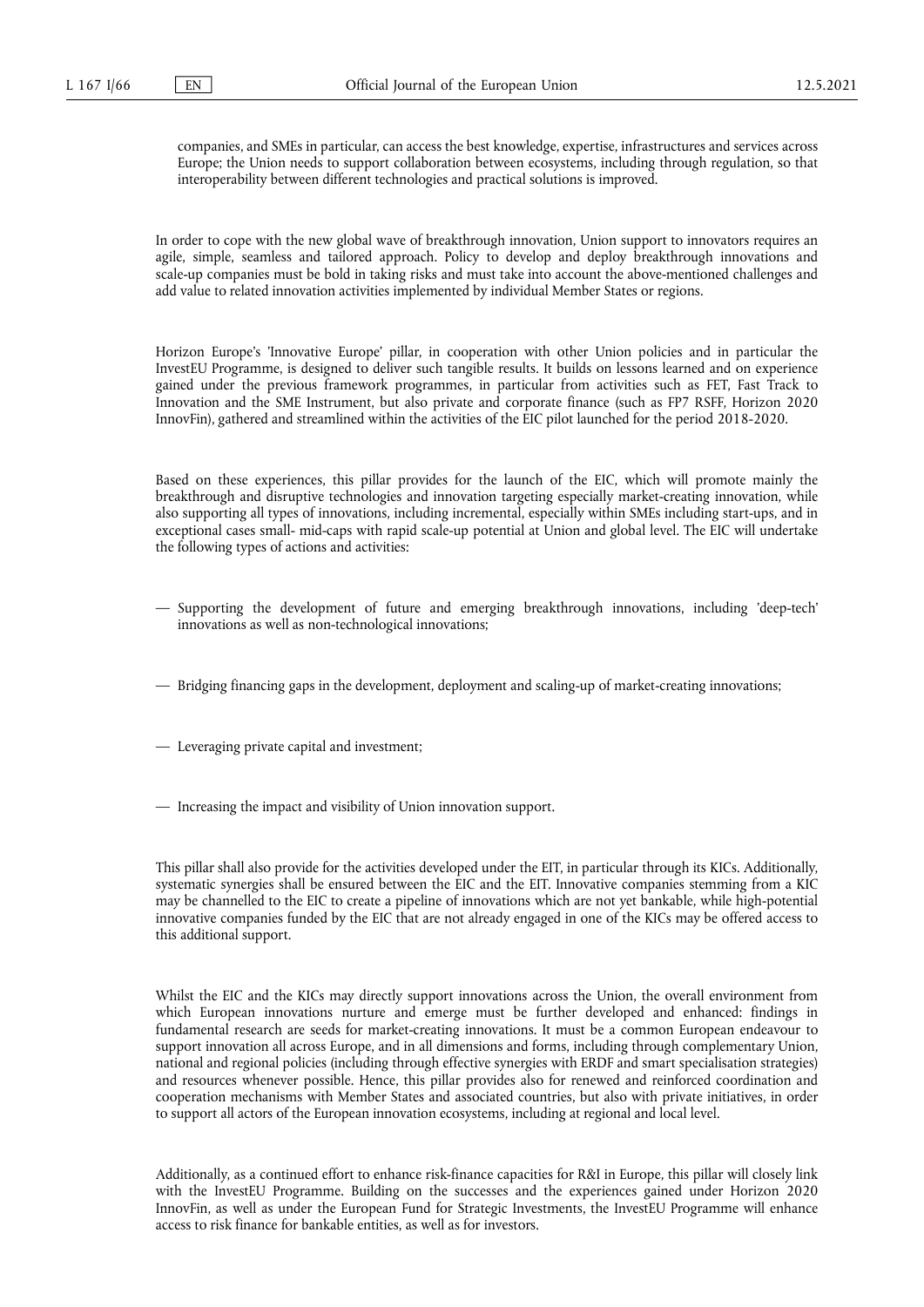# 1 THE EUROPEAN INNOVATION COUNCIL

### 1.1. Areas of Intervention

The EIC shall operate according to the following principles: clear Union-added value, autonomy, ability to take risks, efficiency, effectiveness, transparency and accountability. The EIC will act as the one-stop-shop for all types of innovators including from individuals to universities, research organisations and companies (SMEs, including start-ups, and, in exceptional cases, small mid-caps). Depending on its schemes, it will provide support to single beneficiaries and multi-disciplinary consortia.

The objectives of the EIC are:

- to identify, develop and deploy high-risk innovations of all kinds, including incremental, with a strong focus on breakthrough, disruptive and deep-tech innovations that have the potential to become market-creating innovations;
- to support the rapid scale-up of innovative companies (meaning mainly SMEs, including start-ups, and, in exceptional cases, small mid-caps) at Union and international levels along the pathway from ideas to market.

Where relevant, the EIC shall contribute to the activities supported under other parts of Horizon Europe, in particular under Pillar II 'Global Challenges and European Industrial Competitiveness'.

The EIC will be implemented primarily through two complementary types of action, namely the Pathfinder for advanced research, for the early stages of technology development, and the Accelerator for innovation and market deployment actions, including the pre-mass commercialisation stages and company growth. With the idea to offer a single one-stop-shop and a single process of support for high-risk innovations carried out by start-ups, SMEs and, in exceptional cases, small mid-caps, the Accelerator will award two types of support in particular: mainly blended finance (combining grants with equity investments) as well as grants, optionally followed by equity support. In addition, it will also channel access to loans and guarantees, notably those provided under the InvestEU Programme.

These two complementary types of actions will share common characteristics. They will:

- Support high-risk innovations where the risks, whether financial, technological/scientific, market and/or regulatory, cannot be borne by the market alone or yet supported by financial instruments under the InvestEU Programme;
- Focus mainly on high-risk breakthrough and/or deep-tech innovations, while also supporting other forms of innovation, including incremental, that have the potential to create new markets or contribute to resolving global challenges;
- Be mainly bottom-up, open to innovations from all fields of science, technology and applications in any sector, while also enabling targeted support for emerging breakthrough, market-creating and/or deep-tech technologies of potential strategic significance in terms of economic or social impact. The Commission services will evaluate this potential strategic impact on the basis of recommendations from the independent external experts, from the EIC programme managers and, where appropriate, from the EIC Advisory Board;
- Encourage innovations that cut across different scientific and technological (for example combining physical and digital) fields and sectors;
- Be centred on innovators, simplifying procedures and administrative requirements, making use of interviews to help assess applications, and ensuring fast decision-making;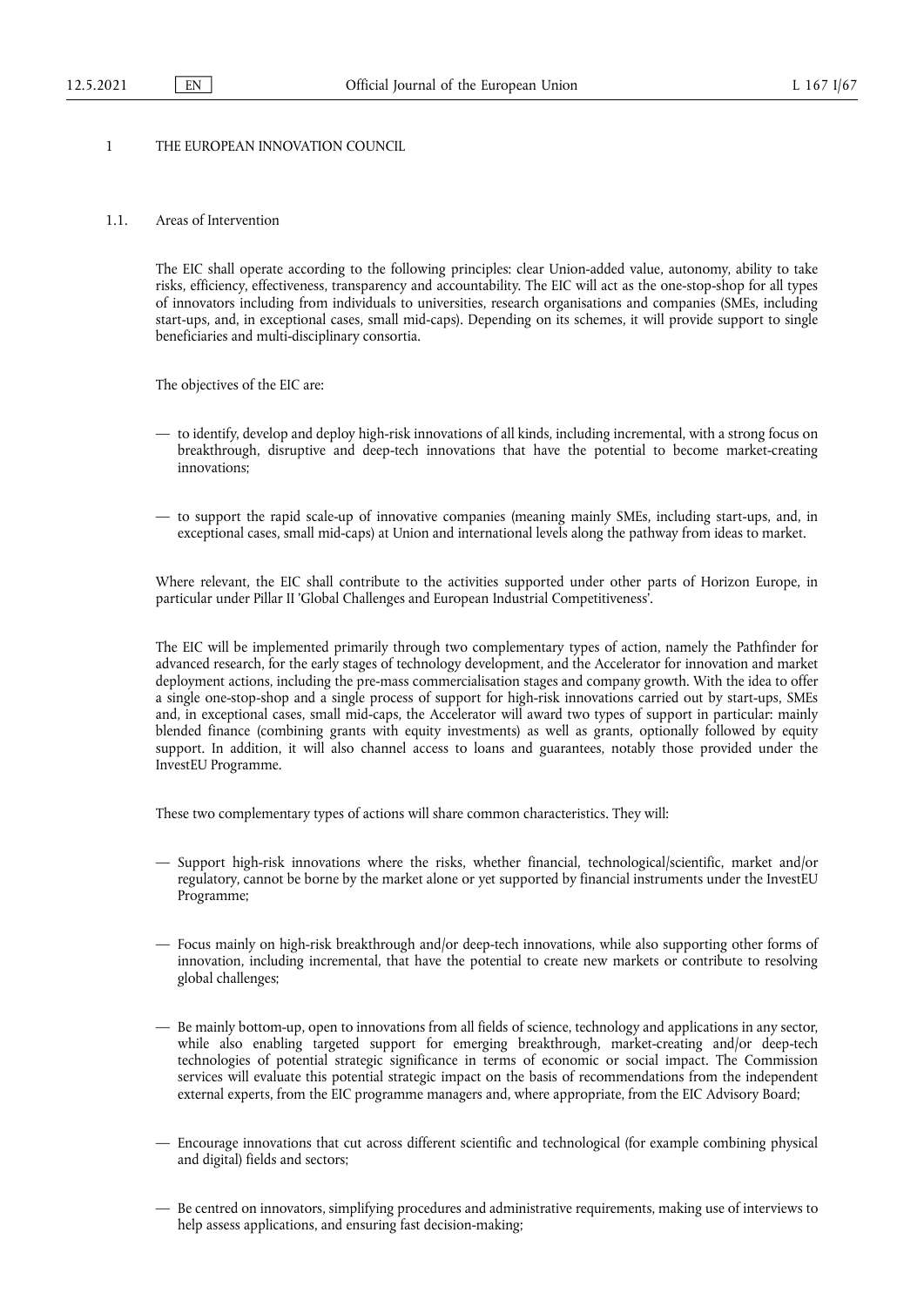- Implemented with the aim of significantly enhancing the European innovation ecosystem;
- Be managed pro-actively with milestones or other predefined criteria to gauge progress and the possibility to, after a thorough assessment with the possible use of independent external experts, reorient, reschedule or terminate the projects where needed.

<span id="page-67-2"></span>As well as financial support, innovators will have access to EIC business advisory services that provide coaching, mentoring and technical assistance to projects, and that pair innovators with peers, industrial partners and investors. Innovators will also have facilitated access to expertise, facilities (including innovation hubs  $(^{20})$  and open innovation testbeds) and partners from across Union-supported activities including those of the EIT, in particular through its KICs. The Commission will ensure seamless continuity between the EIT, the EIC and the InvestEU Programme, to deliver complementarity and synergies.

To allow the strengthening of the European innovation ecosystem, particular attention will be paid to ensuring proper and efficient complementarity with individual or networked Member States or interregional initiatives, including in the form of a European Partnership.

## 1.1.1. The Pathfinder for Advanced Research

The Pathfinder will provide grants to high-risk cutting-edge projects that explore new and deep-tech areas with the aim of developing potentially radical innovative technologies of the future and new market opportunities. Merging them into a single model with a unique set of criteria, the Pathfinder will build on the experience from the FET schemes supported under FP7 and Horizon 2020, including the Horizon 2020 FET-Innovation Launchpad, as well as the Horizon 2020 SME Instrument Phase 1.

The Pathfinder's overall objective will be to nurture potential market-creating innovation out of breakthrough ideas, and bring them to demonstration stage or development of business cases or strategies for further take-up by the Accelerator or any other market deployment solution. To that end, the Pathfinder will support the earliest stages of scientific and technological R&D, including proof of concept and prototypes for technology validation.

<span id="page-67-3"></span>In order to be fully open to broad-sweeping explorations, opportunities of serendipity and unexpected ideas, concepts and discoveries, the Pathfinder will be implemented mainly through a continuous and competitive open call with cut-off dates for bottom-up proposals. While maintaining its mainly bottom-up nature, the Pathfinder will also provide for competitive challenges to develop key strategic objectives ( [21\)](#page-67-1) calling for deep-tech and radical thinking. The topics for those challenges will be determined in the work programmes. Regrouping of selected projects into thematic or objective-driven portfolios will allow the creation of a critical mass of efforts and enable the structuring of new multidisciplinary research communities.

These portfolios of selected projects will be further developed and enhanced, each along a vision developed with their innovators, but also shared with the R&I community at large. The Pathfinder's transition activities will be implemented to help researchers and innovators develop the pathway to commercial development, such as demonstration activities and feasibility studies to assess potential business cases, and support the creation of spinoffs and start-ups. These transition activities may also consist of complementary grants to top-up or enlarge the scope of previous and on-going actions, to bring in new partners, to enable collaboration within the portfolio and to develop its multidisciplinary community.

The Pathfinder will be open to all types of innovators, from individuals to universities, research organisations and companies, in particular start-ups and SMEs, and focusing on multi-disciplinary consortia. In the case of single beneficiary projects, mid-caps and larger companies will not be permitted. The Pathfinder will be implemented

<span id="page-67-0"></span><sup>(</sup> [20\)](#page-67-2) Innovation Hub is an umbrella term for a broad variety of skills. It can serve as an active partner, a community, a knowledge centre, a facilitator or a connector that offers access to latest knowledge and expertise on digital and related enabling technologies necessary for companies to become more competitive with regard to production, services and business processes.

<span id="page-67-1"></span><sup>(</sup> [21\)](#page-67-3) Relevant topics may be identified in the context of Horizon Europe strategic planning.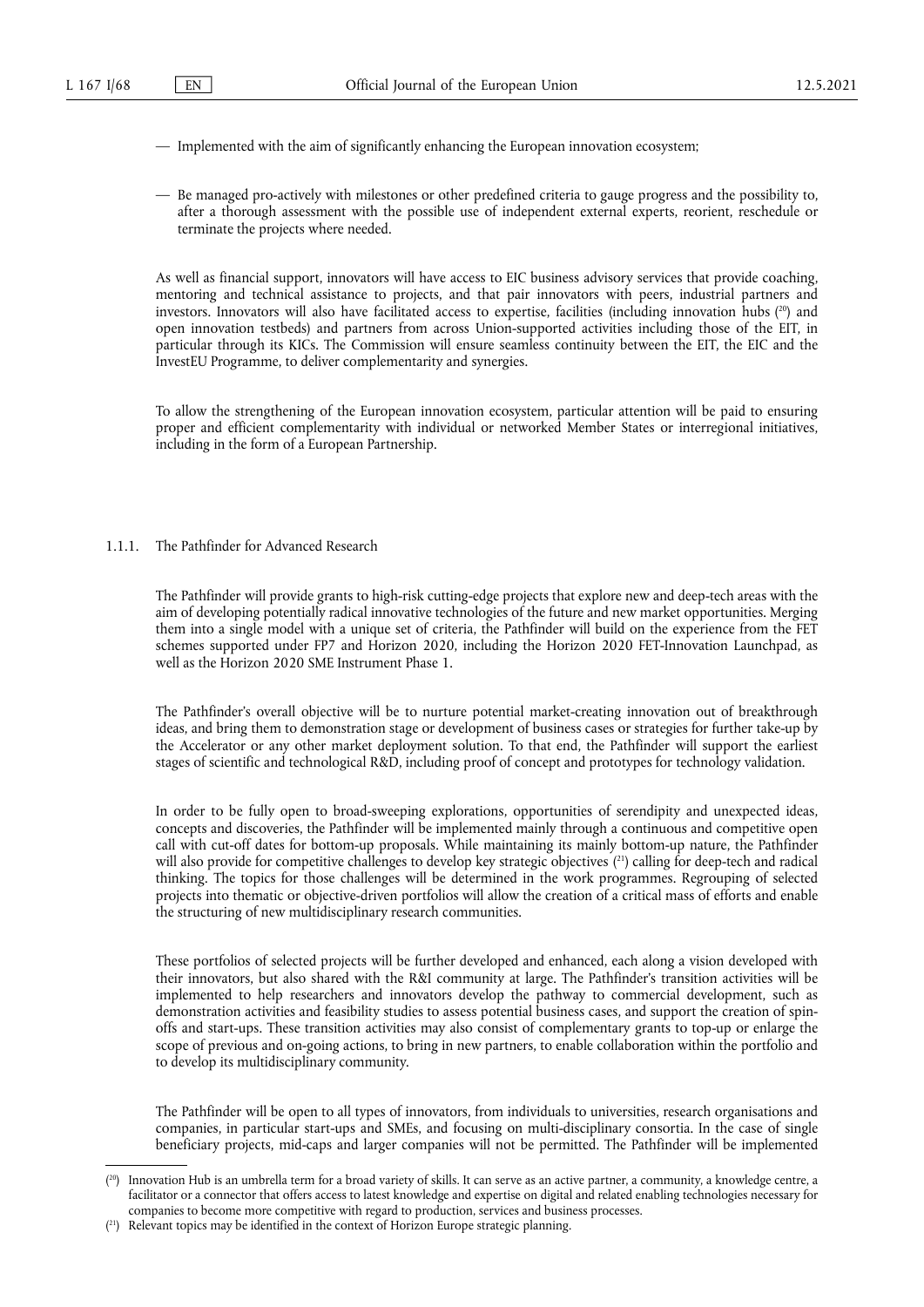mainly through collaborative research and in close coordination with other parts of Horizon Europe, in particular with the ERC, MSCA, the European Ecosystem part of Pillar III and the KICs of the EIT activities to identify radical new ideas and concepts with breakthrough potential.

# 1.1.2. The Accelerator

<span id="page-68-3"></span>Available private and corporate financing remains scarce between the late stage of R&I activities and market take-up for high-risk ( [22\),](#page-68-0) and therefore not 'bankable' or 'investor-attractive', breakthrough and market-creating innovations. In order to bridge the 'valley of death' for any type of high-risk innovation, including in particular breakthrough and 'deep tech' innovations that are key to Europe's future growth, public support must develop a radically new approach. Where the market does not provide viable financial solutions, public support should provide for a specific risk-sharing mechanism, bearing more, if not all, of the initial risk of potential breakthrough market-creating innovations in order to attract alternate private investors in a second stage, as operations unfold and the risk is reduced until the company carrying out the innovative project becomes bankable.

Consequently the Accelerator will provide financial support to SMEs including start-ups and, in exceptional cases, small mid-caps that have the ambition to develop and deploy in Union and international markets their breakthrough innovations and to scale-up rapidly. For that purpose it will build on the experience from Phases 2 and 3 of Horizon 2020 SME Instrument and from Horizon 2020 InnovFin, including through the addition of non-grant components and the ability to support larger and longer investments.

The Accelerator shall mainly provide support in the form of EIC blended finance, as well as grants and equity. The EIC blended finance shall be a mix of:

- <span id="page-68-4"></span> $-$  Grant or reimbursable advance  $(2^3)$ , to cover innovation activities;
- <span id="page-68-5"></span>— Support for investment in equity ( [24\)](#page-68-2) or other repayable forms (such as loans or guarantees), so as to bridge innovation activities with effective market deployment, including scale-up, in a manner that does not crowd out private investments or distort competition in the internal market. If a project is deemed bankable from its initial selection (due diligence), or if the level of risk has been sufficiently reduced, the EIC will channel the selected/supported company to access debt financing (such as loans or guarantees) and equity financing provided by the InvestEU Programme.

Blended financial support will be awarded through a single process and with a single decision, providing the supported innovator with a single global commitment to financial resources covering the various stages of innovation until market deployment, including pre-mass commercialisation. The full implementation of the awarded support will be subject to milestones and review. The combination and volume of financing will be adapted to the needs of the company, its size and stage, the nature of the technology or innovation and the length of the innovation cycle. The Accelerator will cover financing needs until replacement by alternative sources of investment.

The Accelerator will also provide support in the form of grants to SMEs, including start-ups, to carry out a range of innovation types, from incremental to breakthrough and disruptive innovation, provided that those SMEs are aiming to subsequently scale-up.

<span id="page-68-0"></span><sup>(</sup> [22\)](#page-68-3) Typically as a combination of scientific/technological risks, management/financial risks, market/economical risks and regulatory risks. Unforeseen additional risks may also be taken into account.

<span id="page-68-1"></span> $({}^{23})$  As an alternative to a grant when risk is deemed lower than average, a reimbursable advance shall be paid back to the Union on an agreed schedule and then become an interest-free loan. If the beneficiary is not able to reimburse, but can continue its activity, the reimbursable advance shall be transformed into equity. In the case of bankruptcy, the reimbursable advance becomes just a grant.

<span id="page-68-2"></span><sup>(</sup> [24\)](#page-68-5) As a principle, the Union is not expected to hold more than a minority of voting rights in companies supported. In exceptional cases, the Union may secure the acquisition of a blocking minority to protect European interests in essential areas, such as cyber security.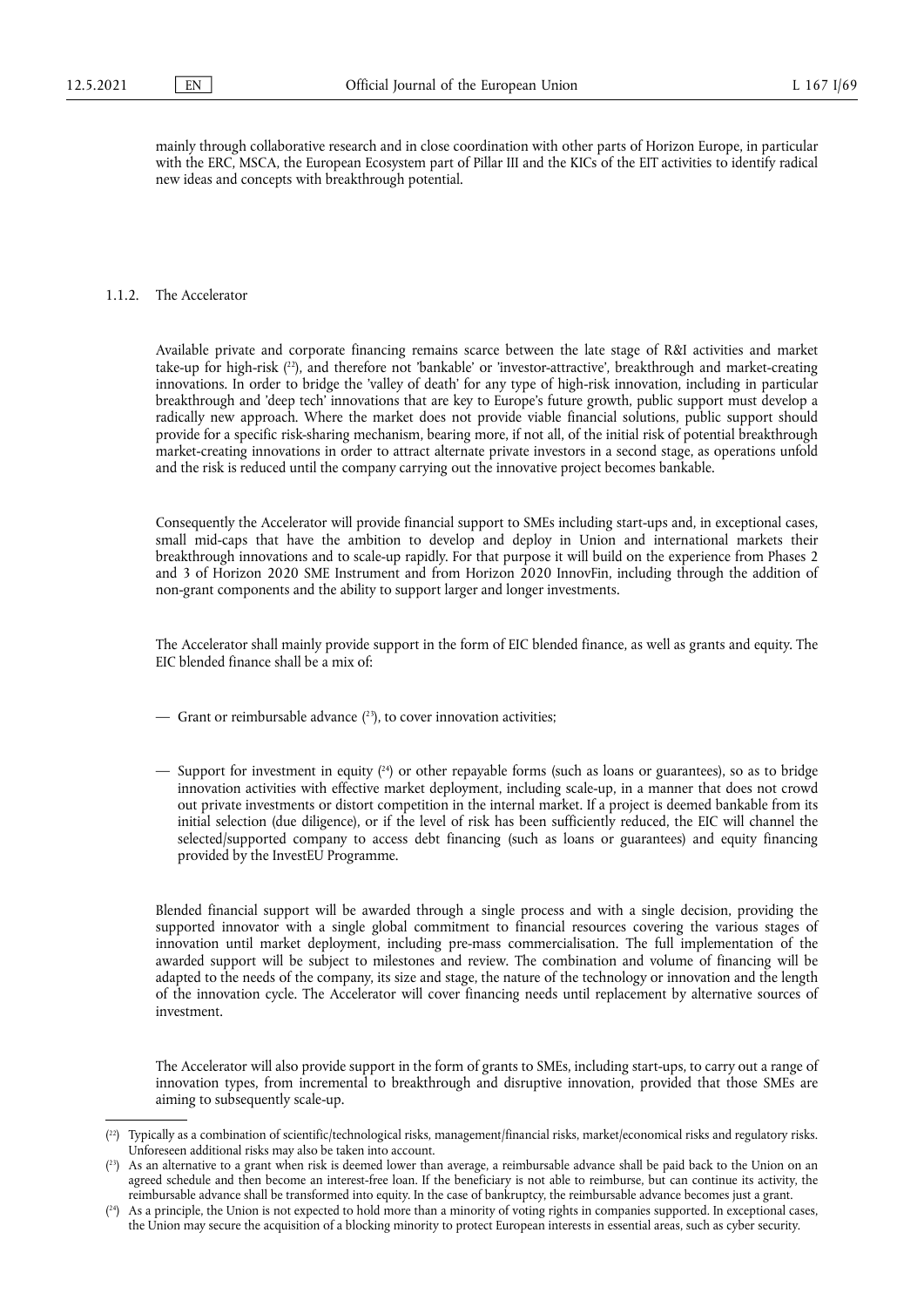The support will be provided through the same continuously open and bottom-up call as the one used for the blended-finance support. A start-up or an SME may benefit only once during Horizon Europe from grant-only support from the EIC, and that support will not exceed EUR 2,5 million. Proposals shall include detailed information on the capacities of the applicant to scale-up.

For projects that have benefitted from a grant-only support, the Accelerator may subsequently, following a request by the beneficiaries, provide them with finance support (for example 'an equity support only'), through the EIC special purpose vehicle subject to the due diligence results of the latter.

When a selected project is receiving a grant component of support for its R&I activities, those activities may be implemented in collaboration with public or private research organisations, for example through subcontracting, to ensure that the beneficiary has optimal access to technical and business expertise. This will allow the beneficiary to develop with a strong foundation in the existing knowledge, expertise and ecosystems across Europe.

Where the various risks, such as financial, scientific/technological, market, management, and regulatory, are reduced, the relative importance of the reimbursable advance component is expected to increase.

While the Union may bear alone the initial risk of selected innovation and market deployment actions, the aim will be to de-risk these and to stimulate, from the outset and during the development of the action, co-investments from alternative sources and even substitute investors. In that event, the objectives and schedule of the co-investment will be agreed with the co-investor(s) and the beneficiaries/supported companies.

The Accelerator will operate mainly through a continuously open and bottom-up call, with cut-off dates, targeting SMEs including start-ups, and in exceptional cases small mid-caps, including young and female innovators managing or holding key skills in these companies. This open and bottom-up call may be complemented by targeted support for emerging breakthrough, market-creating and/or deep-tech innovations of potential strategic significance in terms of economic or social impact, while maintaining the predominantly bottom-up nature of the Accelerator. The topics for this targeted support will be described in the work programmes. Investors, including public innovation agencies, may also submit proposals, but the support shall be awarded directly to the company carrying out the innovative project they are interested in.

<span id="page-69-1"></span>The Accelerator will also allow for take-up of innovations stemming from Pathfinder-supported projects and from other pillars of the Union framework programmes ( [25\),](#page-69-0) in order to support them in reaching the market. This identification of projects supported in other pillars of Horizon Europe and also previous framework programmes will be based on pertinent methodologies, such as the Innovation Radar.

In addition, for scale-up purpose and in compliance with point (a) of Article 48(6) of Regulation (EU) 2021/695, subject to an initial mapping exercise, successful proposals from eligible national or regional programmes could also have access to the Accelerator evaluation phase under the following cumulative and sequential conditions:

- (a) in close cooperation with Member States, the Commission will perform an in-depth mapping of eligible national or regional programmes to identify the demand for such a scheme; the results of this mapping will be published on the participants portal and updated regularly;
- (b) a pilot, based on this mapping, will be launched in the first Horizon Europe work programme; under this pilot, the following conditions must be met:
	- (i) the national or regional evaluation procedures shall be certified by the Commission according to criteria included in the Horizon Europe work programme;

<span id="page-69-0"></span><sup>(</sup> [25\)](#page-69-1) Such as ERC Proof of Concept, from projects supported under the pillar 'Global Challenges and European Industrial Competitiveness', start-ups emerging from the KICs of the EIT. Applications shall also stem from Horizon 2020 activities, particularly projects selected under Horizon 2020 SME Phase 2 and related Seal of Excellence financed by Member States, or from (existing and future) European Partnerships.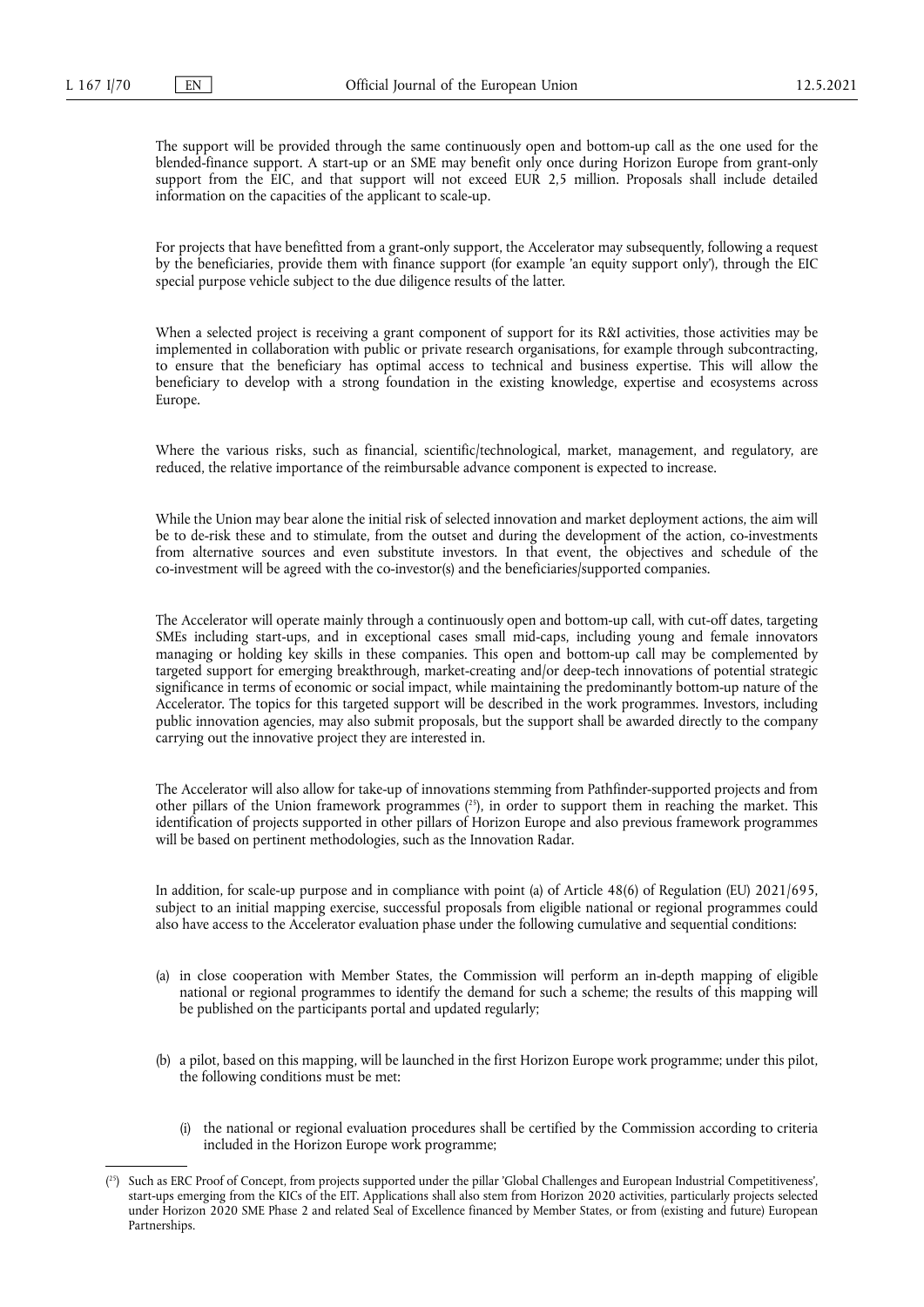(ii) the Commission shall ensure equal treatment with other proposals in the evaluation of proposals submitted under the Accelerator; in particular, all eligible proposals must comply with a selection test, on a strictly equal footing, consisting of a face-to-face interview with a jury consisting of independent external experts.

## 1.1.3. Additional EIC Activities

Additionally, the EIC will also implement:

- EIC business acceleration services in support of Pathfinder and Accelerator activities and actions. These services will be highly recommended to all selected start-ups and SMEs, and in exceptional cases small mid-caps, although the use of these services will not be mandatory. The aim will be to connect the EIC community of funded innovators, including funded Seal of Excellence, to investors, partners and public buyers. It will provide a range of coaching and mentoring services in relation to EIC actions. It will provide innovators with access to international networks of potential partners, including industrial ones, to complement a value chain or develop market opportunities, and find investors and other sources of private or corporate finance. Activities will include live events such as brokerage events and pitching sessions, but also the development of matching platforms or use of existing ones, in close relation with financial intermediaries supported by the InvestEU Programme and with the European Investment Bank Group. These activities will also encourage peer exchanges as a source of learning in innovation ecosystems, making particular good use of Members of the EIC Board and EIC Fellows;
- EIC Fellowships to honour the Union's leading innovators. EIC Fellowships will be awarded by the Commission on the advice of the High Level Advisory Board to recognise the recipients as ambassadors for innovation;
- <span id="page-70-1"></span>— EIC Challenges, in the form of inducement prizes, to help develop novel solutions to global challenges, bring in new actors and develop new communities. Other EIC prizes will include iCapital, the Climate innovation prize, the Social Innovation Inducement Prize, and the Women Innovators' Prize ( [26\)](#page-70-0). The design of its prizes will be linked to the EIC and to other parts of Horizon Europe, including missions and to other relevant funding bodies. Opportunities for cooperation with organisations able to provide complementary support (such as enterprises, universities, research organisations, business accelerators, charities and foundations) will be explored;
- EIC Innovative Procurement, to procure prototypes, or to develop first purchase programme, to facilitate the testing and acquisition of pre-market innovative technologies by national, regional or local public entities, collectively whenever possible.
- 1.2. Implementation

To reflect its innovator-centric approach and novel types of actions, the implementation of the EIC calls for the deployment of specific management features.

1.2.1. The EIC Board

The EIC Board shall assist the Commission in implementing the EIC. As well as advising on the EIC work programmes, the EIC Board shall take an active role in advising on the process of project selection, as well as on management and follow-up actions. It will have a communication function, with members playing an ambassadorial role helping to stimulate innovation across the Union. Communication channels will include attendance at key innovation events, social media, constitution of an EIC community of innovators, engaging with key media with a focus on innovation, common events with incubators and acceleration hubs.

<span id="page-70-0"></span><sup>(</sup> [26\)](#page-70-1) To ensure seamless continuity, the EIC prizes will take over the management of prizes launched under Horizon 2020. In addition, the EIC Board shall provide advice for the design and implementation of new inducement prizes and recognition awards.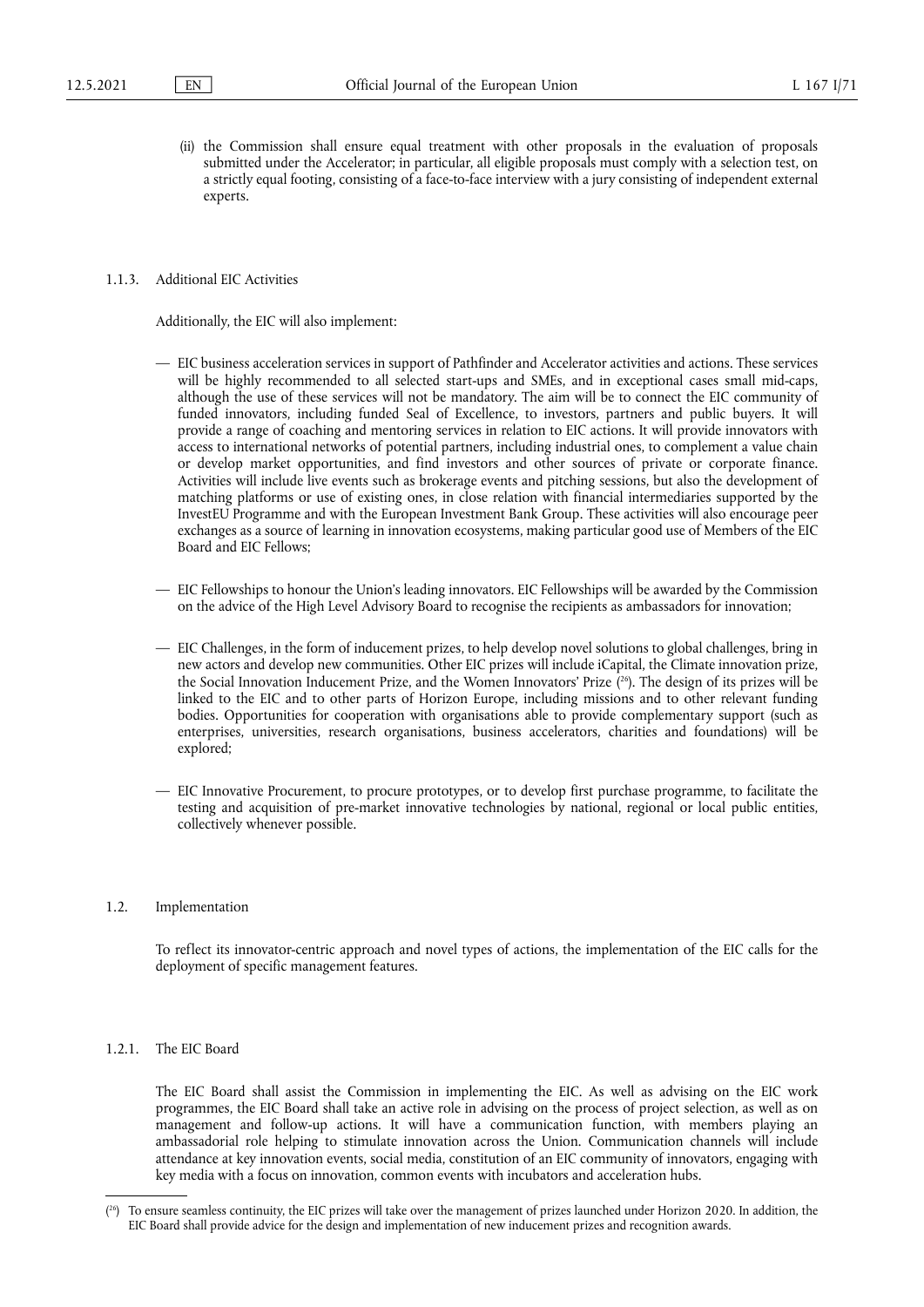The EIC Board shall provide advice to the Commission regarding innovation trends or initiatives needed to enhance and foster the Union innovation ecosystem, including potential regulatory barriers. The EIC Board's advice shall also identify emerging areas of innovation likely to be taken into account in the activities under the pillar 'Global Challenges and European Industrial Competitiveness' and missions. In this way, and in coordination with the relevant programme committee configuration, the EIC Board is expected to contribute to the overall coherence of Horizon Europe.

Based on the advice of the EIC Board, the Commission will:

- provide potential applicants with detailed information in advance of calls for proposals, to include:
	- (i) the requirements of the different supporting schemes;
	- (ii) how the proposed forms of financial support (blended finance, grant, equity, loan and guarantee) will be provided and implemented;
	- (iii) clear differentiation between the targeted groups and their distinct needs, according to EIC schemes;
	- (iv) a definition of the innovation objectives in terms of product, process, marketing and services;
- establish a solid monitoring of the implementation of the EIC schemes with the objective to ensure quick policy learning and to develop innovation patterns. For this purpose, indicators will be selected and implemented to measure the expected and achieved innovation in terms of product, process, marketing and services;
- ensure complementarity and cooperation between the EIC and the EIT with the aim of avoiding duplication;
- disseminate detailed information on existing tools to attract risk capital investors in case of highly risky projects.

# 1.2.2. EIC Programme Managers

The Commission will take a pro-active approach to the management of high-risk projects, through access to the necessary expertise.

The Commission will appoint on a temporary basis a number of EIC programme managers to assist it with business- and technology-based vision and operational guidance. The Programme Committee will be informed of the appointments.

Programme managers will come from multiple spheres, including companies, universities, national laboratories and research centres. They will bring deep expertise from personal experience and years in the field. They will be recognised leaders, either having managed multidisciplinary research teams or directed large institutional programmes, and know the importance of communicating their visions tirelessly, creatively and broadly. Lastly, they will have experience in overseeing important budgets, which require a sense of responsibility.

Programme managers will be expected to boost the impact of EIC funding by fostering an 'active management' culture, combining a sound technological knowledge with a hands-on approach involving the development at portfolio and project levels of vision-based budgets, timelines and milestones that EIC projects must meet to receive continued funding.

In particular, programme managers oversee the implementation of Pathfinder and Accelerator calls, and provide opinion to the expert evaluation committees, based on clear and fair criteria and in view of a consistent strategic portfolio of projects, expected to make essential contributions to the emergence of potential societal or economic market-creating innovations.

Programme managers will have the task of nurturing Pathfinder portfolios by developing together with beneficiaries a common vision and a common strategic approach that lead to a critical mass of effort. This will involve the enhancement of new, recently-developed fields of research, and the building-up and structuring of new communities, with the objective of bringing cutting-edge breakthrough ideas into genuine and mature market-creating innovations. Programme managers will implement transition activities, further developing the portfolios with relevant additional activities and partners, and closely monitoring potential spin-offs and start-ups.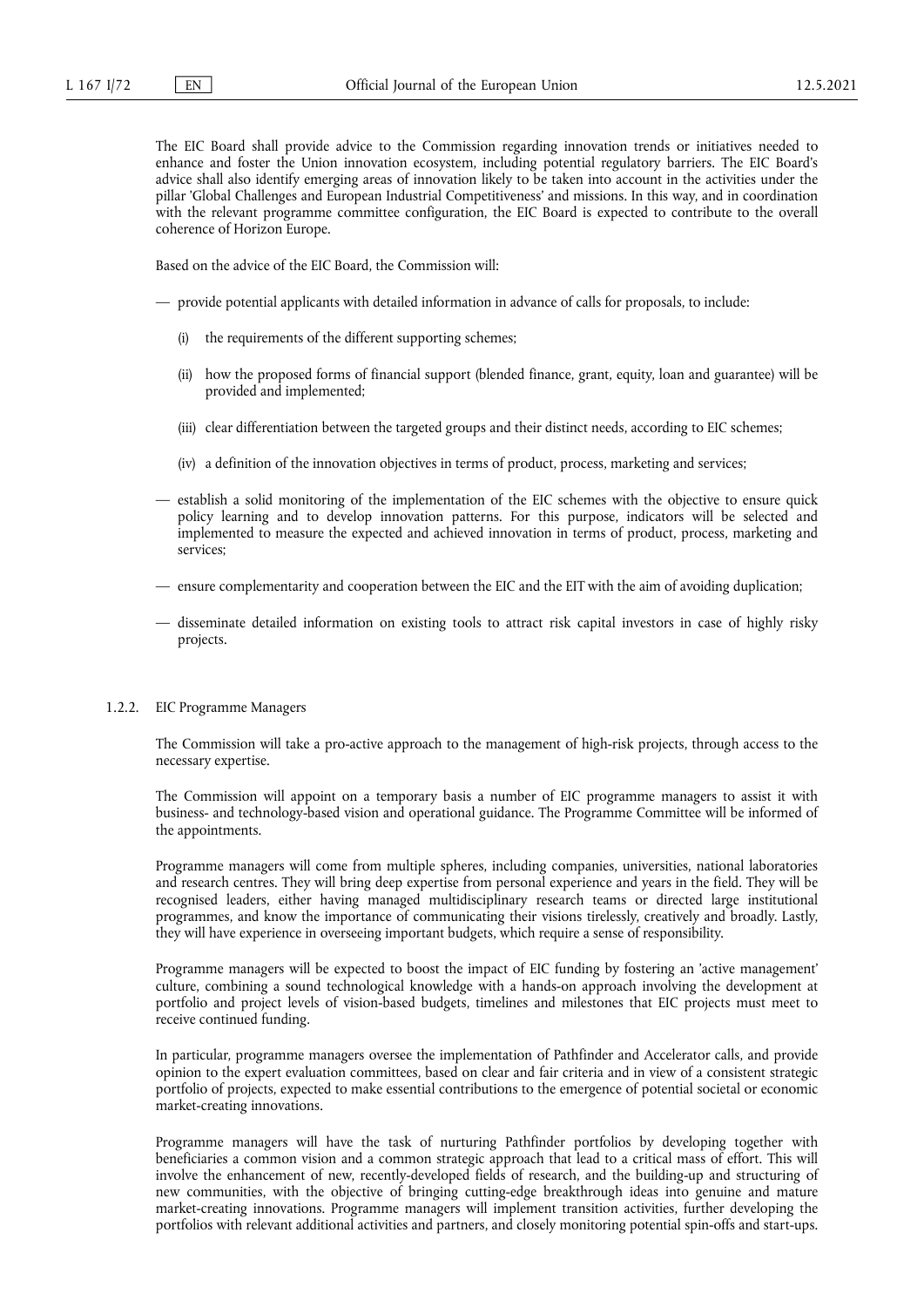To allow more flexibility, programme managers will review Pathfinder and Accelerator projects for each milestone or predefined criteria at relevant intervals according to the project development, to assess whether they should be continued, reoriented or terminated according to defined methods and procedures for project management. Where relevant, such assessments may involve independent external experts. In accordance with its Staff Regulations, the Commission will ensure that there is no conflict of interest, nor breach of confidentiality, of programme managers in the execution of all their tasks.

Given the high-risk nature of the actions, it is expected that a significant number of projects will not reach completion. Budget decommitted from such terminated projects will be used to support other EIC actions and shall be communicated in a timely manner to the Programme Committee.

## 1.2.3. Implementation of the EIC blended finance

The Commission will manage all operational elements of Accelerator projects, including the grant or other nonrepayable forms of support.

For the purpose of managing EIC blended finance, the Commission shall establish a special purpose vehicle. The Commission shall seek to ensure the participation of other public and private investors. Where this is not possible at the initial set-up, the EIC special purpose vehicle will be structured in such a way that it can attract other public or private investors in order to increase the leverage effect of the Union contribution.

The Commission will endorse the investment strategy of the EIC special purpose vehicle. The EIC special purpose vehicle will define and implement an exit strategy for its equity participations, which will include the possibility to propose the transfer of (a share of) an investment operation to the implementing partners supported under the InvestEU Programme, where appropriate and for operations whose risks have been sufficiently lowered so that they meet criteria of Article 209(2) of the Financial Regulation. The Programme Committee will be informed accordingly by the Commission.

The EIC special purpose vehicle will perform due diligence and negotiate technical terms of each investment in compliance with the principles of additionality and prevention of conflicts of interest with other activities of the investees and of other counterparts. The EIC special purpose vehicle will proactively leverage public or private investments into individual Accelerator operations.

#### 2. EUROPEAN INNOVATION ECOSYSTEMS

#### 2.1. Rationale

To fully harness the potential of innovation involving researchers, entrepreneurs, industry and society at large, the Union, together with the Member States, must improve the environment within which innovation can flourish at all levels. This means contributing to the development of an effective innovation ecosystem at Union level, and encouraging cooperation, networking and the exchange of ideas and knowledge, developing open innovation processes in organisations, funding and skills among national, regional and local innovation ecosystems, in order to support all types of innovation, reach out to all innovators across the Union and provide them with adequate support.

The Union and Member States must also aim to develop ecosystems that support social innovation and public sector innovation, in addition to innovation in private enterprises. Indeed, the government sector must innovate and renew itself in order to be able to support the changes in regulation and governance required to support the large-scale deployment of innovations, including new technologies and a growing public demand for the more efficient and effective delivery of services. Social innovations are crucial to enhance the welfare of our societies.

To attain these objectives, activities will be implemented to complement and to ensure synergies with the EIC's types of action, as well as with the activities of the EIT, with activities undertaken under other pillars of Horizon Europe and with activities implemented by Member States and associated countries, but also by private initiatives.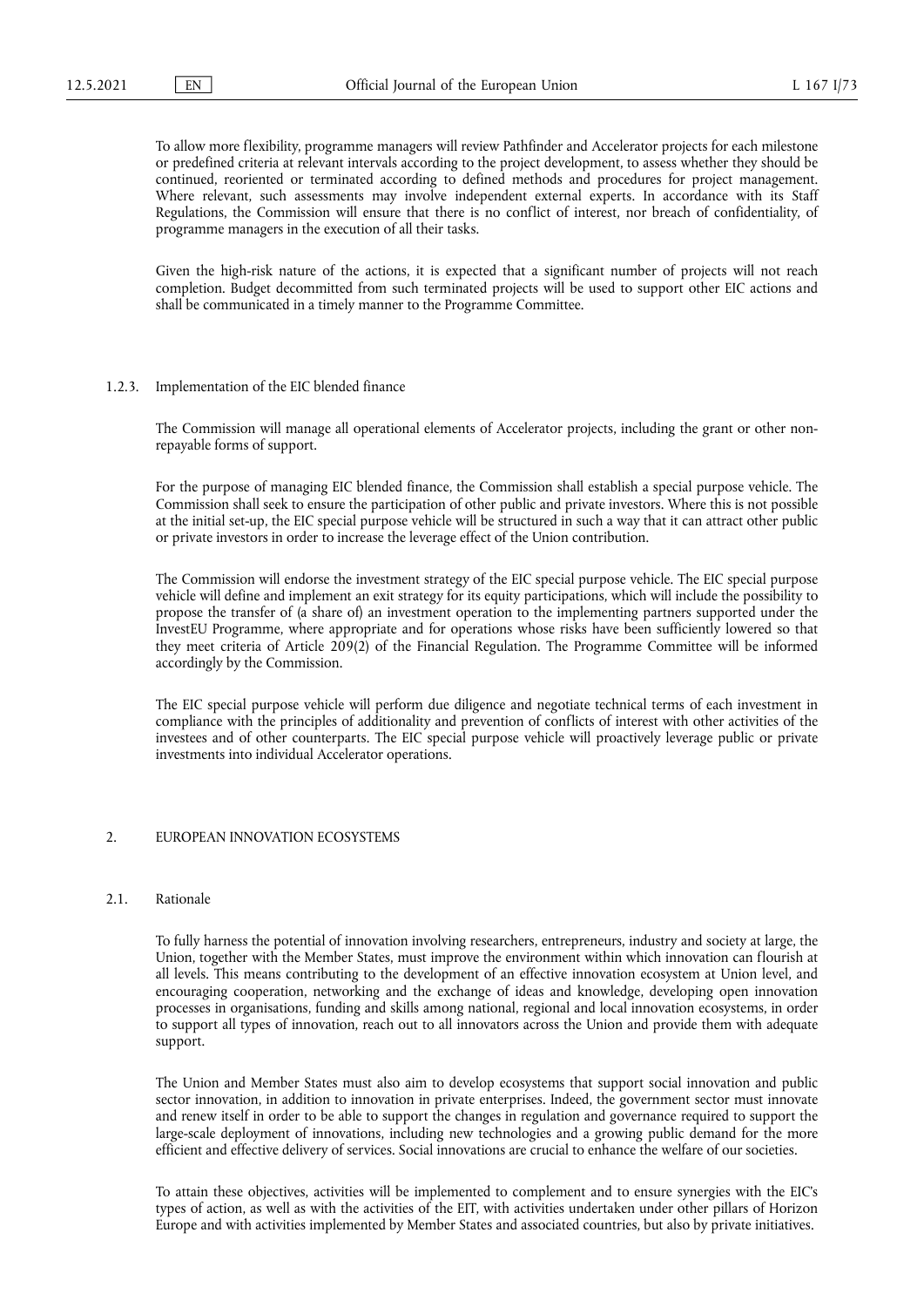## 2.2. Areas of intervention

As a first step, the Commission will organise an EIC Forum of Member States and associated countries' public authorities and bodies in charge of innovation policies and programmes, with the aim of promoting coordination and dialogue on the development of the Union's innovation ecosystem. The EIC Board and the EIT Board will also be associated. Within the EIC Forum, the Commission will:

- <span id="page-73-1"></span>— Discuss the development of innovation-friendly regulation, through the continued application of the Innovation Principle ( [27\)](#page-73-0) and development of innovative approaches to public procurement including developing and enhancing the Public Procurement of Innovation instrument to drive innovation. The Observatory of Public Sector Innovation will also continue to support internal government innovation efforts, alongside the revamped Policy Support Facility;
- Promote the alignment of R&I agendas with Union efforts to consolidate an open market for capital flows and investment, such as the development of key framework conditions in favour of innovation under the Capital Markets Union;
- Enhance coordination between national and regional innovation programmes and innovation activities under Horizon Europe, including notably the EIC and the EIT, so as to stimulate operational synergies and avoid overlaps, by sharing data on programmes and their implementation, resources and expertise, analysis and monitoring of technological and innovation trends, interconnecting respective innovators' communities;
- Establish a joint communication strategy on innovation in the Union. It will aim to stimulate the most talented innovators, entrepreneurs (in particular young ones), SMEs and start-ups throughout the Union. It will stress the Union added-value that technical, non-technical, and social innovators can bring to Union citizens by developing their idea or vision into a thriving enterprise, in particular in terms of social value and impact, jobs and growth, and societal progression.

The Union will also, in synergy with other Horizon Europe activities, including those of the EIC and EIT, and with the regional smart specialisation strategies:

- Promote and co-fund joint innovation programmes managed by authorities in charge of public national, regional or local innovation policies and programmes, to which private entities supporting innovation and innovators may be associated. Such demand-driven joint programmes may target, among others, early stage and feasibility study support, academia-enterprise cooperation, support to high-tech SMEs' collaborative research, technology and knowledge transfer, internationalisation of SMEs, market analysis and development, digitalisation of low-tech SMEs, support to the development and interconnection of open innovation infrastructures, such as pilots, demonstrators, maker spaces and testbeds, financial instruments for the activities or market deployment of close-to-market innovations, and social innovation. They may also include joint public procurement initiatives, enabling innovations to be commercialised in the public sector, in particular in support of the development of new policy. This could be particularly effective to stimulate innovation in public service areas and to provide market opportunities to European innovators;
- Support joint programmes for mentoring, coaching, technical assistance and other services that are delivered close to innovators, by networks such as National Contact Points, Enterprise Europe Network, clusters, pan-European platforms such as Startup Europe, regional or local innovation actors, both public and private, in particular incubators and innovation hubs that could moreover be interconnected to favour partnering between innovators. Support may also be given to promote soft skills for innovation, including to networks of vocational institutions and in close cooperation with the EIT and its KICs;
- Improve data and knowledge about innovation support, including mapping of support schemes, establishing data-sharing platforms, benchmarking and evaluation of support schemes.

<span id="page-73-0"></span><sup>(</sup> [27\)](#page-73-1) Commission Communication of 15 May 2018 'A renewed European Agenda for Research and Innovation - Europe's chance to shape its future' and Council Conclusions of 27 May 2016 'Research and Innovation friendly regulation'.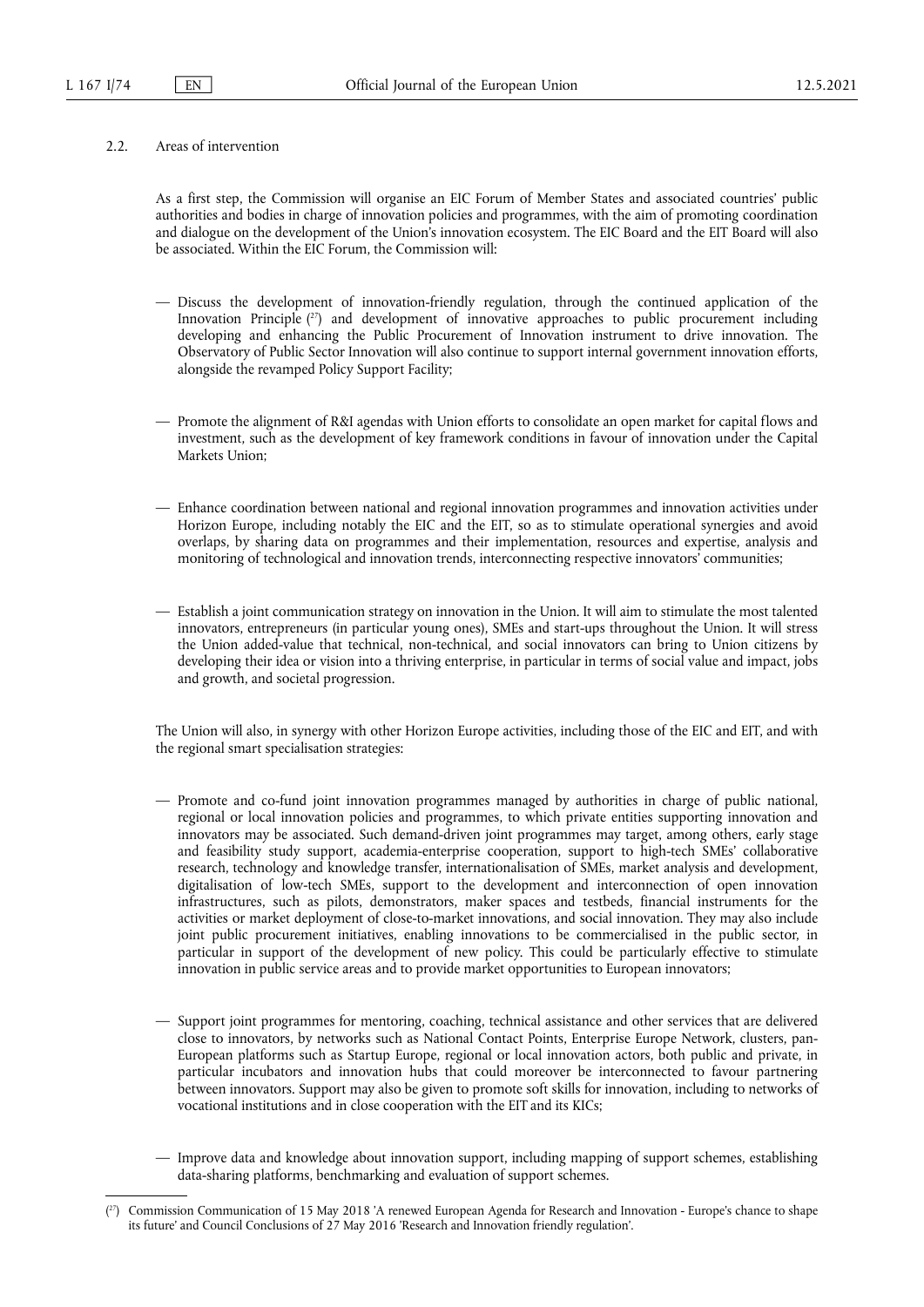The Union will also launch actions necessary to further monitor and nurture the overall innovation landscape and innovation management capacity in Europe.

The Commission will implement the ecosystem support activities, supported by an executive agency for the evaluation process.

# PART – WIDENING PARTICIPATION AND STRENGTHENING THE ERA

This part of the Specific Programme shall implement concrete measures in support of widening participation and strengthening the ERA. It shall aim to strengthen collaborate links across Europe and open up European R&I networks, contribute to improving research management capacities in the widening countries, support national policy reforms as well as exploit the potential of the Union's talent pool by targeted actions.

The Union has a history of world-class scientific and technological achievements, but its R&I potential fails to be fully exploited. Despite much progress in developing the ERA, including the ERA roadmap and national ERA action plans, Europe still has a fragmented R&I landscape, and all Member States face bottlenecks in their R&I systems which require policy reforms. In some areas, progress is too slow to catch up with an increasingly dynamic R&I ecosystem.

The level of R&I investment in Europe is still far below the policy objective of 3 % of GDP and continues to grow less than our main competitors such as US, Japan, China or South Korea.

Meanwhile, there is a growing disparity in Europe between those countries and regions that lead in R&I and those that lag behind. Change, for example through more and better links between R&I actors across Europe, is needed if Europe as a whole is to capitalise on excellence from across the continent, maximise the value of public and private investments, and their impact on productivity, economic growth, job creation and well-being. In addition, there is a need for structural R&I policy reforms and better national, regional and institutional cooperation in the production and diffusion of high-quality knowledge.

In addition, R&I is seen by some as distant and elitist without clear benefits for citizens, instilling attitudes that hamper the creation and uptake of innovative solutions, and scepticism about evidence-based public policies. This requires both better linkages between scientists, researchers, innovators, entrepreneurs, citizens and policy-makers, and more robust approaches to pooling scientific evidence itself in a changing society.

The Union now needs to raise the bar on the quality and impact of its R&I system, requiring a revitalised ERA across the Union and associated countries, better supported by the Union's R&I framework programmes and national and regional programmes. Specifically, according to Article 181(2) of the TFEU, a well-integrated yet tailored set of Union measures is needed, combined with reforms and performance enhancements at national level (to which the Smart Specialisation Strategies supported under the European Regional Development Fund as well as the Policy Support Facility can contribute) and, in turn, effective institutional changes within research funding and performing organisations, including universities, leading to outstanding knowledge production. By combining efforts at Union level, synergies can be exploited across Europe and the necessary scale can be found to make support to national policy reforms more efficient and impactful.

The activities supported under this part specifically address ERA policy priorities, while generally underpinning all parts of Horizon Europe. Activities may also be established to foster brain circulation across ERA through mobility of researchers and innovators, taking fully into account current imbalances, and to create and develop networks of scholars, scientists, researchers and innovators to put all their (intangible) assets to the service of the ERA and by supporting the development of domain-specific science roadmaps.

The goal is a Union where knowledge and a highly-skilled workforce circulate freely, research outputs are shared rapidly and efficiently, researchers benefit from attractive careers and gender equality is ensured, where Member States and associated countries develop common strategic research agendas, aligning national plans, defining and implementing joint programmes, and where the outcomes of R&I are understood and trusted by informed citizens and benefit society as a whole.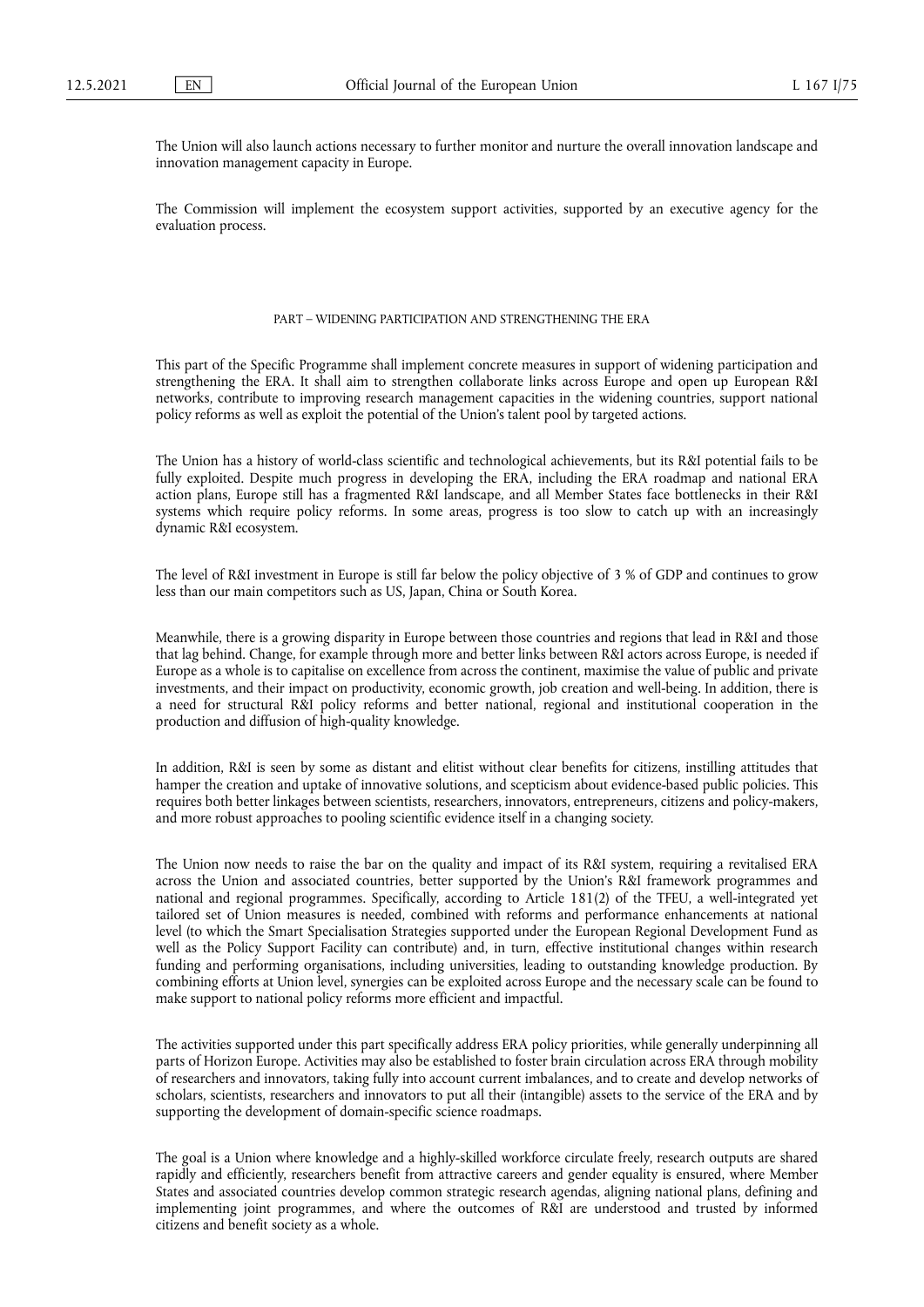This part will contribute de facto to all SDGs, but directly to the following: SDG 4 – Quality Education; SDG 5 – Gender Equality; SDG 9 – Industry, Innovation and Infrastructure; SDG 17 – Partnership for the Goals.

#### 1. WIDENING PARTICIPATION AND SPREADING EXCELLENCE

Reducing disparities and the existing divide in R&I performance by sharing knowledge and expertise across the Union will help widening countries and the Union outermost regions to attain a competitive position in the global value chains and the Union to fully benefit from the R&I potential of all Member States.

Further action, for example through the promotion of openness and diversity of project consortia, is therefore needed to counter the trend for closed collaborations, which can exclude large number of promising institutions and individuals, including newcomers, and to exploit the potential of the Union's talent pool by maximising and sharing the benefits of R&I across the Union.

Within the broad areas of activities, the funding lines will facilitate specific research elements customised to the particular needs of the actions.

#### Broad Lines

- Teaming, to create new centres of excellence or upgrade existing ones in eligible countries, building on partnerships between leading scientific institutions and partner institutions;
- Twinning, to significantly strengthen universities or research organisations from eligible countries in a defined field, by linking them with internationally-leading research institutions from other Member States or associated countries;
- ERA Chairs, to support universities or research organisations from eligible countries to attract and maintain high quality human resources under the direction of an outstanding researcher and research manager (the 'ERA Chair holder'), and to implement structural changes to achieve excellence on a sustainable basis;
- European Cooperation in Science and Technology (COST), involving ambitious conditions regarding the inclusion of eligible countries, and other measures to provide scientific networking, capacity building and career development support to young and advanced researchers from these target countries, through actions of high scientific quality and relevance. 80 % of the total budget of COST will be devoted to actions fully aligned with the objectives of this intervention area, including funding for new activities and services;
- Activities aimed at improving the quality of proposals from legal entities from low R&I performing countries, such as professional pre-proposal checks and advice, and boosting the activities of National Contact Points to support international networking, as well as activities following Article 24(2) of Regulation (EU) 2021/695 and evidence-based matchmaking services following Article 51(2) of that Regulation;
- Activities may be established to foster brain circulation of researchers of all ages and at all levels right across the ERA (for instance grants to enable researchers of any nationality to acquire and transfer new knowledge and to work on R&I in widening countries) and better exploitation of existing (and possibly jointly managed) research infrastructures in the targeted countries through mobility of researchers and innovators. Activities may also be established to foster initiatives on excellence.

This intervention area will support Horizon Europe's specific objectives: facilitate full engagement of Europe's talent pool in supported actions; spread and connect excellence across the Union; reinforce the creation of high quality knowledge; and increase cross-sectorial, cross-disciplinary cross-border cooperation.

## 2. REFORMING AND ENHANCING THE EUROPEAN R&I SYSTEM

Policy reforms at national level will be mutually reinforced and complemented through the development of Unionlevel policy initiatives, research, networking, partnering, coordination, data collection and monitoring and evaluation.

# Broad Lines

— Strengthening the evidence base for R&I policy, for a better understanding of the different dimensions and components of national and regional R&I ecosystems, including drivers, impacts and associated policies;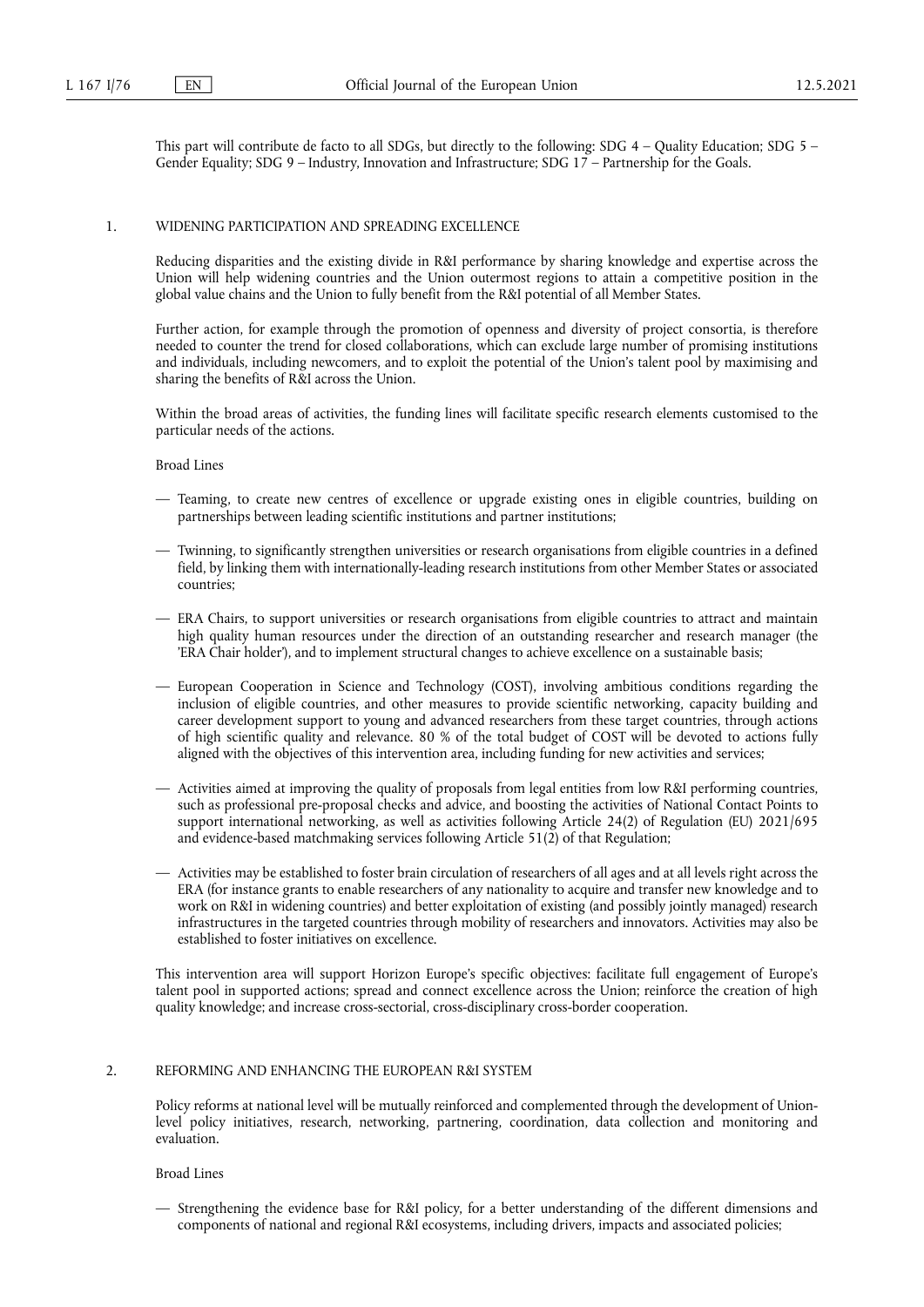- Foresight activities, to anticipate emerging needs and trends, in coordination and co-design with national agencies and future-oriented stakeholders and citizens, in a participative manner, building on advances in forecasting methodology, making outcomes more policy relevant, while exploiting synergies across and beyond Horizon Europe;
- Support for policy makers, funding bodies, research performing organisations (including universities) or advisory groups working on ERA and ERA-related policies or implementing coordination and support measures supporting the ERA to ensure that these are to be well-aligned towards developing and implementing a coherent and long-term sustaining ERA. Such support may take the form of coordination and support actions in a bottom-up and competitive way to support programme level collaboration between R&I programmes of Member States, associated countries and civil society organisations such as foundations, on priorities of their choice, with a clear focus on the implementation of transnational joint activities including calls. It will be based on clear commitments from participating programmes to pool resources and ensure complementarity between activities and policies with those of Horizon Europe and relevant European Partnership Initiatives.
- <span id="page-76-3"></span>— Accelerating the transition towards open science, by monitoring, analysing and supporting the development and uptake of open science policies and practices ( [28\)](#page-76-0), including the FAIR principles, at the level of Member States, regions, institutions and researchers, in a way that maximises synergies and coherence at Union level;
- <span id="page-76-4"></span>— Support to national R&I policy reform, including through a strengthened set of services of the Policy Support Facility ( [29\)](#page-76-1) (such as peer reviews, specific support activities, mutual learning exercises and the knowledge centre) to Member States and associated countries, operating in synergy with the European Regional Development Fund, the Structural Reform Support Service and the Reform Delivery Tool;
- <span id="page-76-5"></span>— Providing researchers with attractive career environments, skills and competences needed in the modern knowledge economy ( [30\).](#page-76-2) Linking the ERA and the European Higher Education Area by supporting the modernisation of universities and other R&I organisations, through recognition and reward mechanisms to spur actions at national level, as well as incentives promoting the adoption of open science practices, responsible R&I, entrepreneurship (and links to innovation ecosystems), trans-disciplinarity, citizen engagement, international and inter-sectoral mobility, gender equality plans, diversity and inclusion strategies, and comprehensive approaches to institutional changes. In that context, as a follow-up to the pilot actions launched under Erasmus+ 2014-20 on European Universities, Horizon Europe will, where appropriate, complement in a synergetic way the support provided by the Erasmus programme to European Universities, providing support on their R&I dimension. This will contribute to developing new joint and integrated long term and sustainable strategies on education, R&I based on trans-disciplinary and cross-sectoral approaches to make the knowledge triangle a reality, providing impetus to sustainable economic growth, while avoiding overlaps with KICs;

<sup>—</sup> Citizen science, supporting all types of formal, non-formal and informal science education, ensuring a more effective and responsible engagement of citizens, regardless of age, background or abilities, in the co-design of R&I agenda settings and policy, in the co-creation of scientific content and innovation through transdisciplinary activities;

<span id="page-76-0"></span><sup>(&</sup>lt;sup>28</sup>) The policies and practices to be addressed range from sharing research outputs as early and widely as possible through commonly agreed formats and a shared infrastructure (such as the EOSC), citizen science, and developing and using new, broader approaches and indicators for evaluating research and rewarding researchers.

<span id="page-76-1"></span><sup>(</sup> [29\)](#page-76-4) The Policy Support Facility (PSF), launched under Horizon 2020. The PSF works on a demand-driven basis and it offers, on a voluntary basis, high level expertise and tailor-made advice to national public authorities. Through its services, it has already been instrumental in provoking policy change in countries such as Poland, Bulgaria, Moldova or Ukraine and in bringing forward policy changes, driven by exchanges of good practice, in areas such as R&D tax incentives, open science, performance-based funding of public research organisations and the inter-operability of national R&I programmes.

<span id="page-76-2"></span><sup>(</sup> Including notably the European Charter for Researchers, the Code of Conduct for the Recruitment of Researchers, EURAXESS and RESAVER Pension Fund.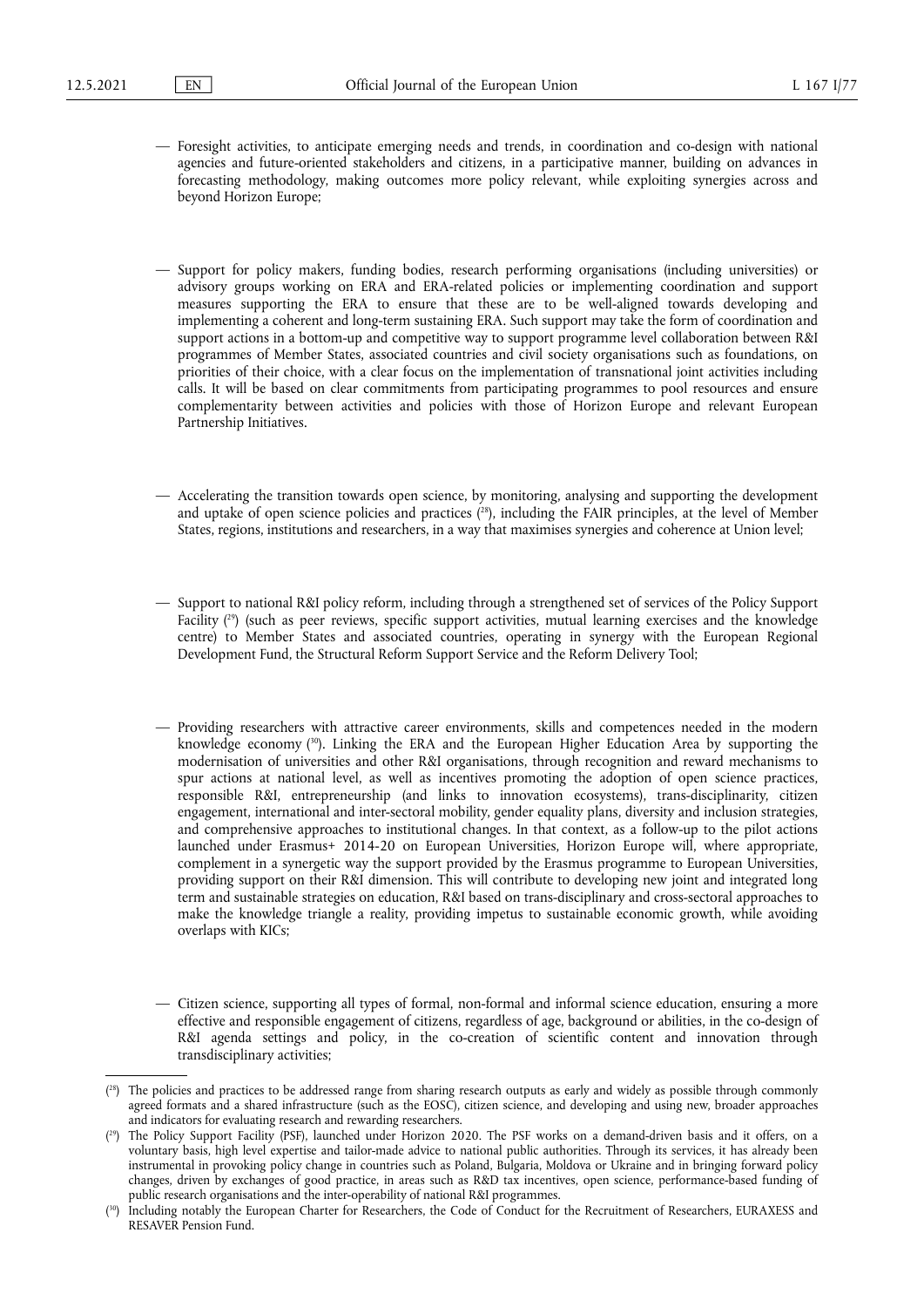- Supporting and monitoring gender equality as well as other forms of diversity in scientific careers and in decision-making, including in advisory bodies, as well as the integration of the gender dimension in R&I content;
- Ethics and integrity, to further develop a coherent Union framework in adherence with the highest ethics standards and the European Code of Conduct for Research Integrity, the European Charter for Researchers and the Code of Conduct for the Recruitment of Researchers, providing the training opportunities in these areas;
- Supporting international cooperation through bilateral, multilateral and bi-regional policy dialogues with third countries, regions and international fora will facilitate mutual learning and priority setting, promote reciprocal access and monitor impact of cooperation;
- Scientific input to other policies, through the creation and maintenance of advisory and monitoring structures and processes to ensure that Union policy-making is based on the best available scientific evidence and highlevel scientific advice;
- Union R&I programme implementation, including the collection and analysis of evidence for the monitoring, evaluation, design and impact assessment of Horizon Europe and previous framework programmes;
- The Commission will ensure support for National Contact Points, including through regular meetings before calls, training, coaching, strengthening dedicated support structures and facilitating transnational cooperation among them (such as building on activities of National Contact Points in previous framework programmes); the Commission will develop minimum standards, in agreement with Member State representatives, for the operation of these support structures, including their role, structure, modalities, flow of information from the Commission before calls for proposals and avoidance of conflicts of interest;
- Dissemination and exploitation of R&I results, data and knowledge, including through dedicated support to beneficiaries; fostering synergies with other Union programmes; targeted communication activities to raise the awareness of the broader impact and relevance of Union funded R&I, as well as science communication.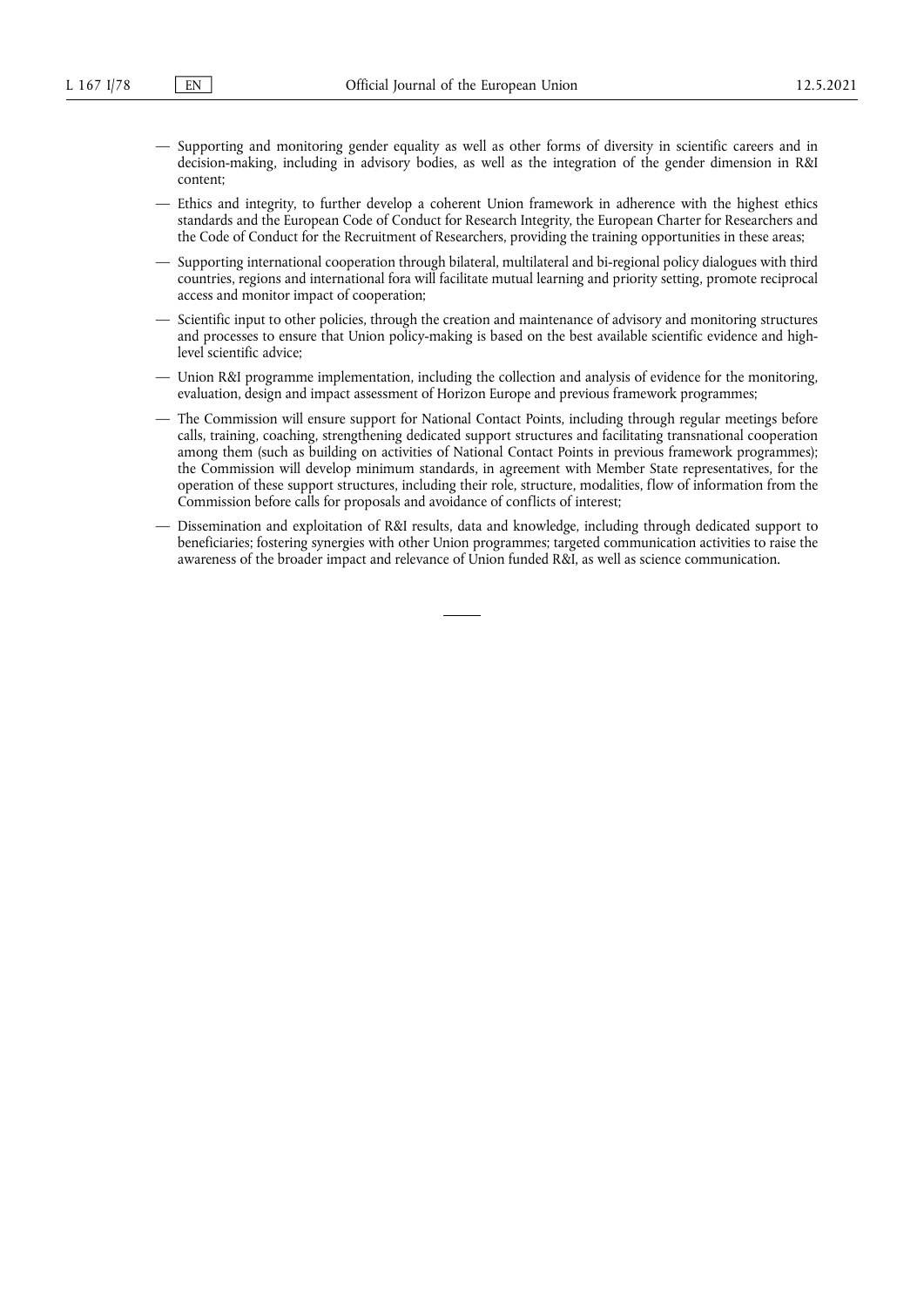# *ANNEX II*

# **PROGRAMME COMMITTEE CONFIGURATIONS**

List of configurations of the Programme Committee in accordance with Article 14(2) of this Decision

- 1. Strategic configuration: Strategic overview of the implementation of the Specific Programme and coherence across its individual work programmes, including missions
- 2. ERC
- 3. MSCA
- 4. Research Infrastructures
- 5. Health
- 6. Culture, Creativity and Inclusive Society
- 7. Civil Security for Society
- 8. Digital, Industry and Space
- 9. Climate, Energy and Mobility
- 10. Food, Bioeconomy, Natural Resources, Agriculture and Environment
- 11. The EIC and European Innovation Ecosystems
- 12. Widening participation and strengthening the ERA

Ad-hoc meetings could be organised within the clusters and/or with different Programme Committee configurations and/or with Committees established by other acts on horizontal and/or cross-cutting issues, such as space and mobility.